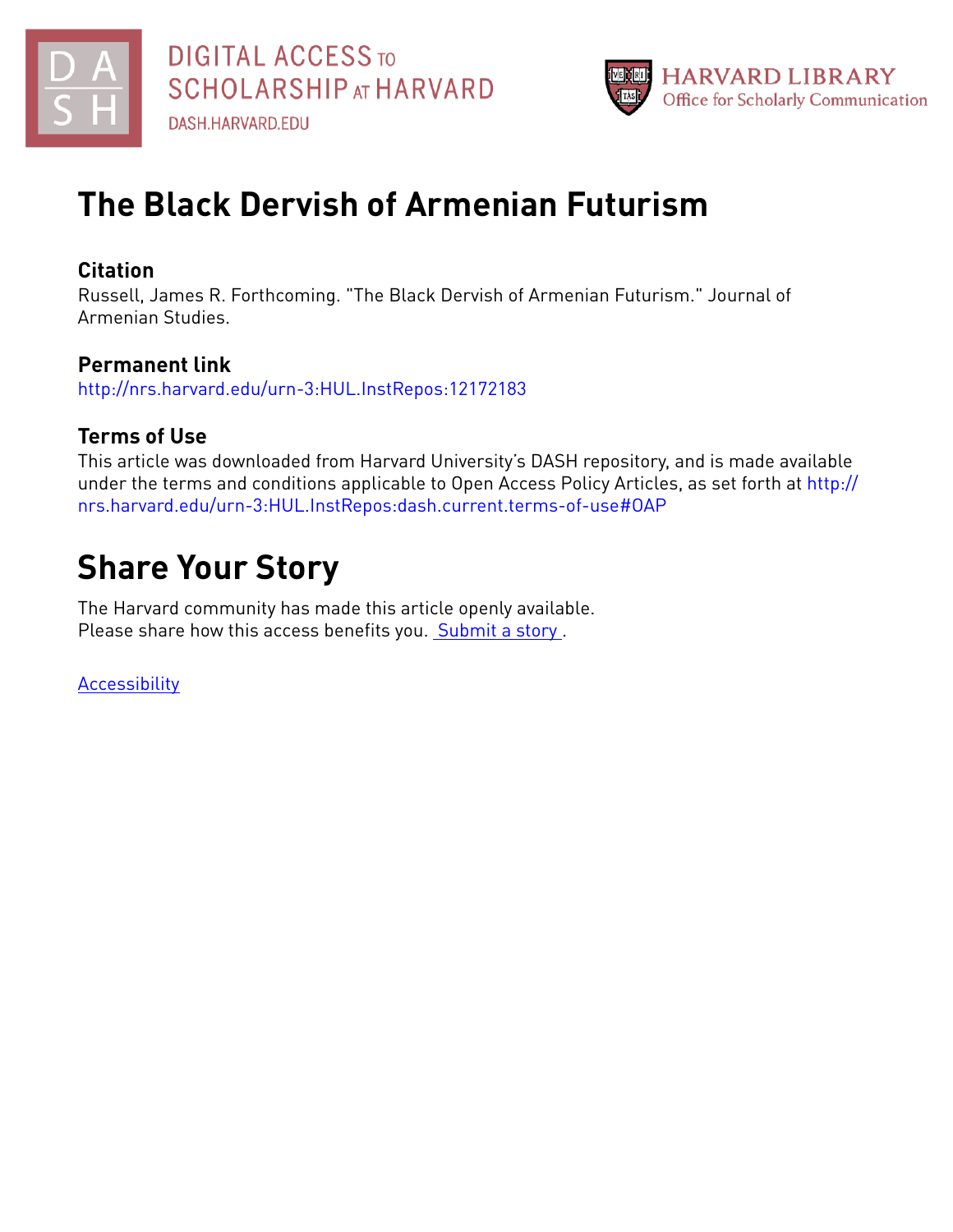#### **THE BLACK DERVISH OF ARMENIAN FUTURISM.**

By James R. Russell, Harvard University.

There is an Armenian saying that one must turn a library inside out to write a single book. One might adapt an English adage, too, to this just reflection on the process of scholarship: No work of research is an island. (And there is no library worth turning inside out without a librarian to help.) I was not aware of the work of the poet studied here till Michael Grossman, the cataloguer of Georgian and Armenian books, showed me a reprint of the volume dedicated to Sofia Mel'nikova with the poems of Kara Darviš in it. Shortly thereafter, Marc Mamigonian of the National Association for Armenian Studies and Research unearthed copies of the poet's manifesto and two novels that had been bound with other pamphlets of the era in hardcover miscellanies donated to the NAASR library in Belmont, MA.<sup>1</sup> And another friend mentioned Krikor Beledian's superb work on the Armenian Futurists to me around the same time. It has proven very useful in this study, though my approach and method are quite different.

I had the pleasure to present the first fruits of my work on Kara Darviš as a lecture to the Armenian Studies program at California State University, Fresno, on 20 March 2014, by invitation of its directors, Profs. Barlow Der Mugrdechian and Sergio La Porta. I am grateful to them from for their wonderful and stimulating company, and to my host in Fresno, Larry Balakian, whose hospitality is as warm as the sun of the Central Valley in spring, and as abundant as its oranges and grapes. Armenian culture and life thrive in Fresno as in few other places left on the planet;

 $1$  Two novels and a manifesto of Kara Darviš were found in two different hardbound miscellanies of pamphlets and soft-cover Armenian publications, from the collection of Harry and Araxie Kolligian, donated to NAASR in 2001. I list the contents of each, as they may afford a glimpse into the reading habits of educated American Armenians in the mid-20<sup>th</sup> century. Contents of the first volume: 1. *Hatǝntir ant'erc'uack'* azgayin ew ōtar matenagirnerē k'ałuac antaneac' ew dproc'ac' hamar ("Select readings excerpted from national [i.e., Armenian] and foreign writers, for families and schools"), author given as Mšak ("Cultivator"), Constantinople: Aramean tpagrut'iwn [Aramean printers], 1880; 2. E(łia) Tēmirčipašean (Yeghia Demirjibashian), *Nor keank', A: Azgayin lezu* ["New Life, Part 1: The National Language"], A.M. Aščean ew anker. [A.M. Ashjian & Co.], 1879; 3. Kara-Darwiš, Inč' ē Fut'urizmǝ? ["What is Futurism?"], *T'ifliz, Tparan "Ēpōxa", Muzeyski perēul.* No. 3 [Tiflis, "Epoch" publishers, Museum lane no. 3], 1914, with the stamp of the *Zardarean gratun* ["Librairie Zartarian"], Tchakmakdjilar, Constantinople (see plate appended to this study); 4. Kara-Darwiš, *Keank'i jut'aka* ["The Violin of Life"], Tp. "Slōvō", Gimnazič'eskayea, No. 1, T'ifliz ["The Word" publishers, Gymnasium St., no. 1, Tiflis], 1917; 5. St. Tēr-Awetik'ean, *Patmuack'ner* ["Stories"], *Kovkasi Hayoc' Hratarakč'akan <i>∃nkerut'iwn* [Publication Society of the Armenians of the Caucasus], No. 6, Tiflis, *Tparan "Hermēs"* ["Hermes" publishers], 1912. Contents of the second volume: 1. E. Vōynič', *Bor*, vēp eresnakan t'weri *italakan yełap'oxut'ean ōreric', t'rgm. Lewon Šant', Anglierēn bnagirǝ aṙaǰin angam tpwac ē 1897 t'win*  Londonum, T'iflis, Ēlek'trašarž tparan "Hermēs" anker., Madat'ean p'ołoc' 15, 1906 ["Bor, a novel from the days of the Italian revolution of the  $[18]30s$ ; the original English text was first published in London, 1897," Tiflis, Hermes Co. electric press, 15 Madatian St., 1906]; 2. Kara-Darwiš, *Erwand Gōš*, T'iflis 1911, *Tparan Šapsōni* [Shapson Press]. The back cover of the latter advertises literary works translated from Russian to Armenian by Akop Gendzhian and available for sale.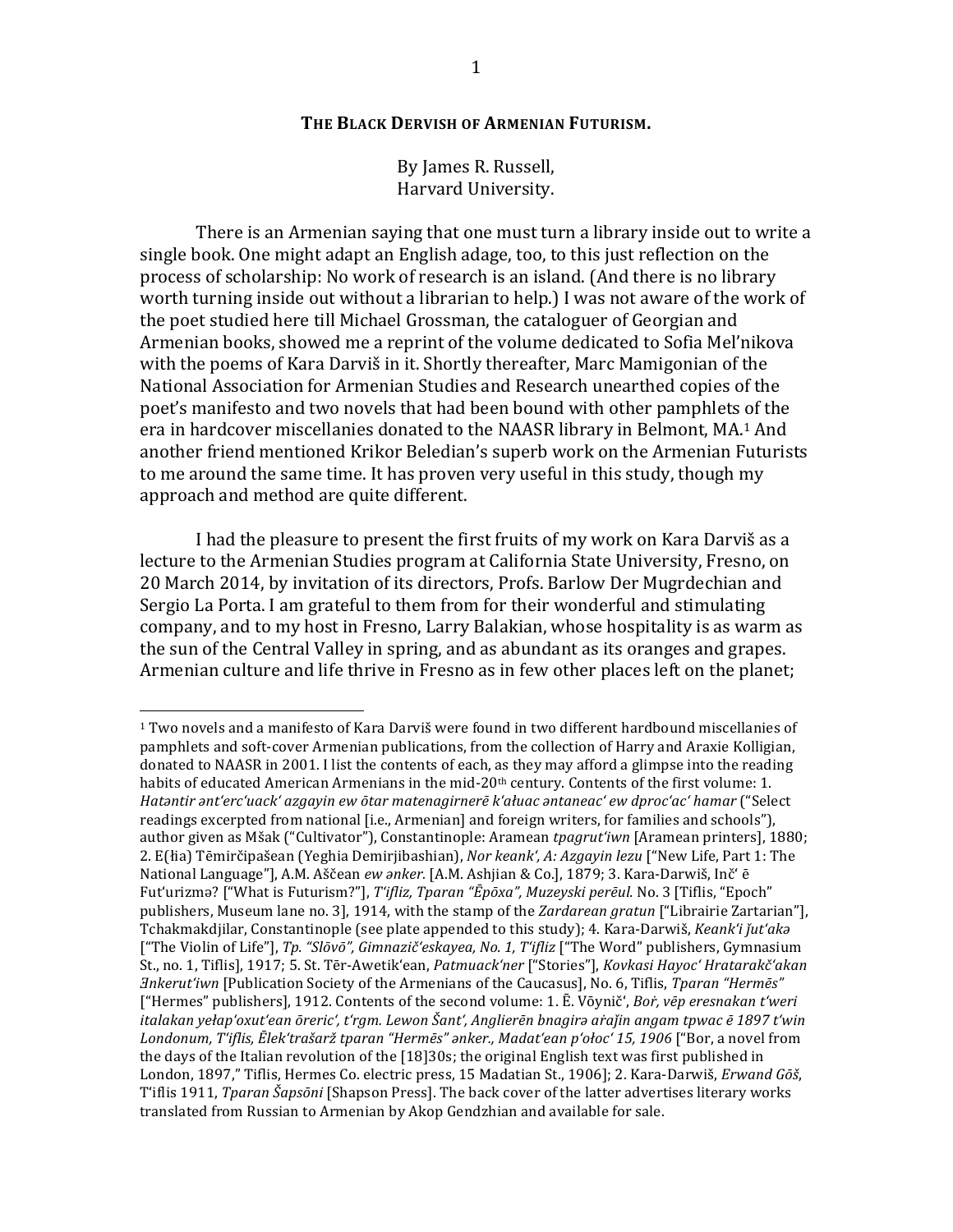and one works under the spell of the creative labors of friends met and made in Fresno: Aris Janigian's super-contemporary novel *This Angelic Land*, which explores every facet of being Armenian in America's agonizing and multifaceted jewel, Los Angeles, and Jim Karagozian's elegant, delicate artistry on the classical *kanun*. I love you guys.

Samuel Taylor Coleridge wrote, as we can tell from his manuscript, a complete and fully formed poem called *Kubla Khan*. But he claimed in his published prologue that the poem, which he was capturing on paper from the fast fading memory of a dream vision, was interrupted in the course of his work on it and was to have been much longer. The unexpected visit of a tradesman from the nearby town of Porlock interrupted the magic and the poet forgot the rest of what he had intended to describe. The man from Porlock has become a metaphorical figure, the *coitus interruptus* of the creative process; Stevie Smith has a poem that wonders playfully about him. Perhaps Coleridge was inducing the reader herself to feel the keen delicacy of a vanishing reverie, the poignancy of its loss. Armenian culture has endured millennially in spite of loss: the fall and desolation of the city of Ani, the collapse of the Cilician kingdom. But the suddenness of  $20<sup>th</sup>$  century catastrophes is the dire man from Porlock for real. These calamities leave one with the sense, not only of the loss of monuments of culture brought to completion and perfection, but of interruption— of creation cut off in the midst of the act, leaving one to wonder what the ripened fruit of the endeavor might have been. On the eve of the First World War, Daniel Varuzhan and his associates on the board of the magazine *Mehean* intended to re-infuse their language with the abundant lexical material and idiom of the numerous Armenian dialects of the native Anatolian highlands that had been obscured by the strictly controlled rules and lexicon of Classical Armenian (*grabar*) on the one hand and the normative, standardized literary Western Armenian of the urban centers (*ašxarhabar*) on the other. (There was also, of course, equally standardized and canonized Eastern Armenian *ašxarhabar* of the Russian Empire.) So, had mass murder not intervened, we might today have a Third Armenian, an unknown, rich, flexible tongue for a people still standing on a verdant earth.<sup>2</sup> Perhaps Indra's novel *Nerašxarh* ("The Inner World") was the first and only book in this Third Armenian, a tongue worthy of the dream of Kubla Khan.

The vibrant literary culture of Armenian Constantinople in the late Ottoman period ended suddenly with the murders of its young poets at the outset of the general slaughter of 1915. What might have come from the pens of Varuzhan, Siamant'o, Sevag, Indra, had they lived on, to be old men? What music might have reach our ears, had the composer Komitas not been driven mad by the horrors he saw? The Stalinist purges of 1937 swept away Charents, Aksel Bakunts, Zabel Esayan, and hundreds of others: what if they had lived? Socialist Realism imposed a deadening puritanism on the arts: what if culture in Erevan had been allowed to

<sup>&</sup>lt;sup>2</sup> See the excellent new study by Marc Nichanian, *Mourning Philology: Art and Religion at the Margins* of the Ottoman Empire, New York, Fordham University Press, 2014, pp. 124-127. To which the American labor organizers might have replied with their intrepid slogan, "Don't mourn, organize."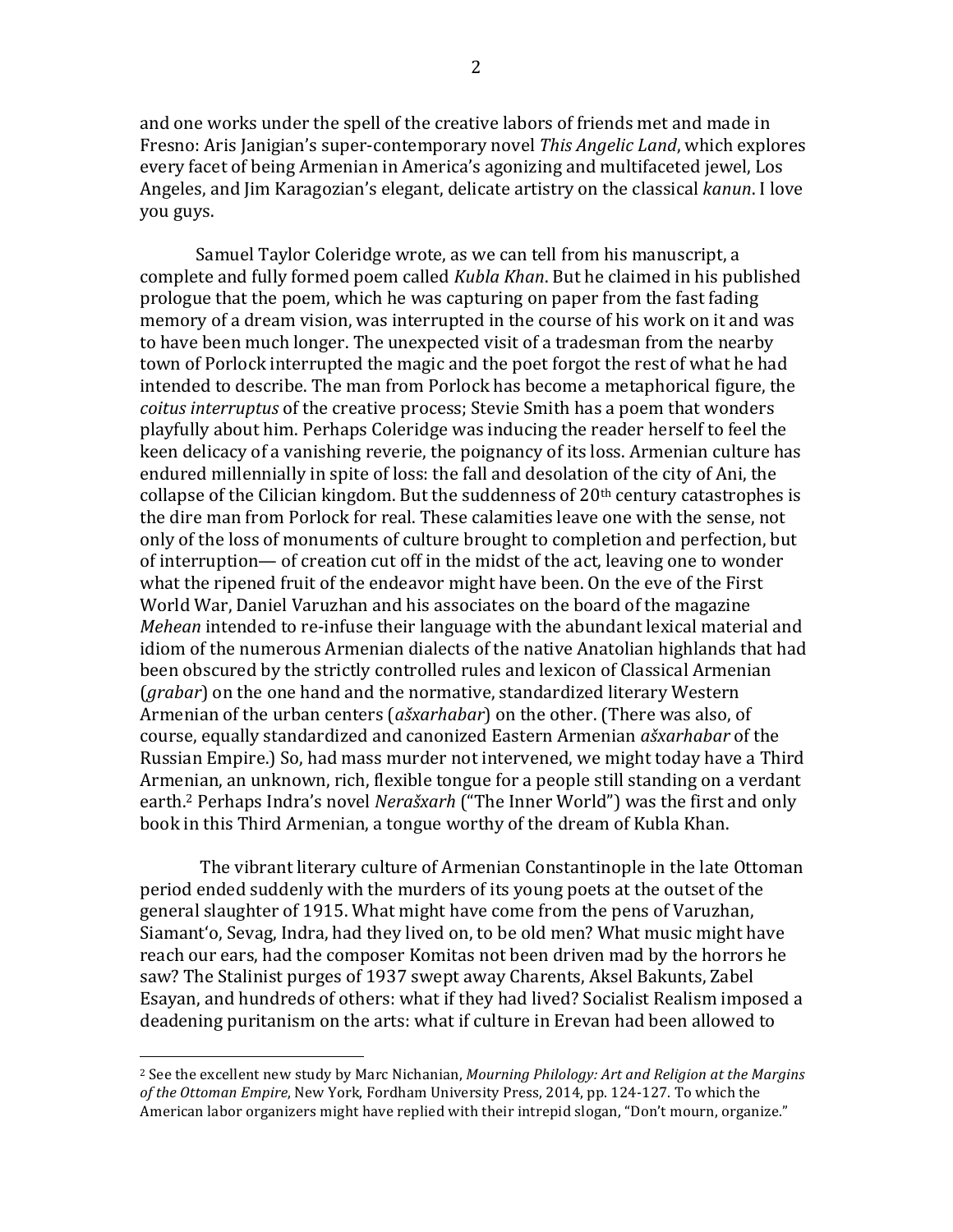develop in conditions of liberty? As the centenary of the 1915 Genocide approaches, it seems as much a moral duty as well as a worthwhile scholarly task to offer to the English reader some of the treasures finished before the man from Porlock darkened the door and interrupted the dream. Just as Armenian culture was becoming avant-garde, Futurist, countercultural, it was lost, and most of its contribution to the progress of the free arts and letters of humanity was forgotten. Nobody has the right to forget, any more than to deny.

May I offer the present work to my learned colleague and dear friend and collaborator on numerous Armenian bibliophilic projects, Michael Grossman, in the hope of many more years working and breaking bread together. May it find favor with him, and with you. Three apples fell from heaven...

#### $* * * *$

This is not the first introduction in English to the Armenian poet who styled himself Kara Darviš, the Black Dervish, but it is the longest; and it offers texts, both by the poet and of supplementary interest, that have not been translated hitherto but are of some importance to the history of the Futurist movement. This material augments our understanding of modern Armenian literature, and situates it in the context of both world culture and the artistic scene of the early  $20<sup>th</sup>$  century in the last years of the Russian *ancien régime* and the early history of the Soviet Union. Our poet lived and worked in the Georgian capital, Tiflis, during the tumultuous years of the First World War and the Russian Revolution— roughly two decades in all, from 1910 to 1930. These events destroyed and transformed much of the world, and had a particularly devastating impact upon Armenians. He lived, though, not only in that historical maelstrom but also at what he and his friends believed was the dawn of a new culture. He was more than a time traveler; he was a denizen of the times to come. 

For Kara Darviš was a Futurist, excavating the foundations of his native tongue, the Armenian language, with the aim of creating new sounds and visual patterns for a poetic language and method of graphic art of that a different kind of man, freer, healthier, honest, unconstrained by tradition, was to speak, write, and paint tomorrow. The Futurists in their new literature experimented with the shape of words, the look and size of typefaces and the direction and orientation of texts, their words bursting off the line, running up and down the page, dashing in circles, leaping skywards. Their paintings and sculptures sought to depict the stages of motion, not still lives; so the metal statue of a man scalloped the successive movements of his muscles over time, and the same part of a horse repeated itself in freeze frames across the canvas, embracing its gallop. Their aim was not so much to change what we see and hear but to release the senses from the stereotypes of conventional art and literature in order better to express and depict what is really  $there$  and what is there right now, too. Not a classical landscape standing stock still, but a city of clean-lined skyscrapers and streamlined stations and airports teeming with cars, factories, airplanes. Words are not monotonous, linear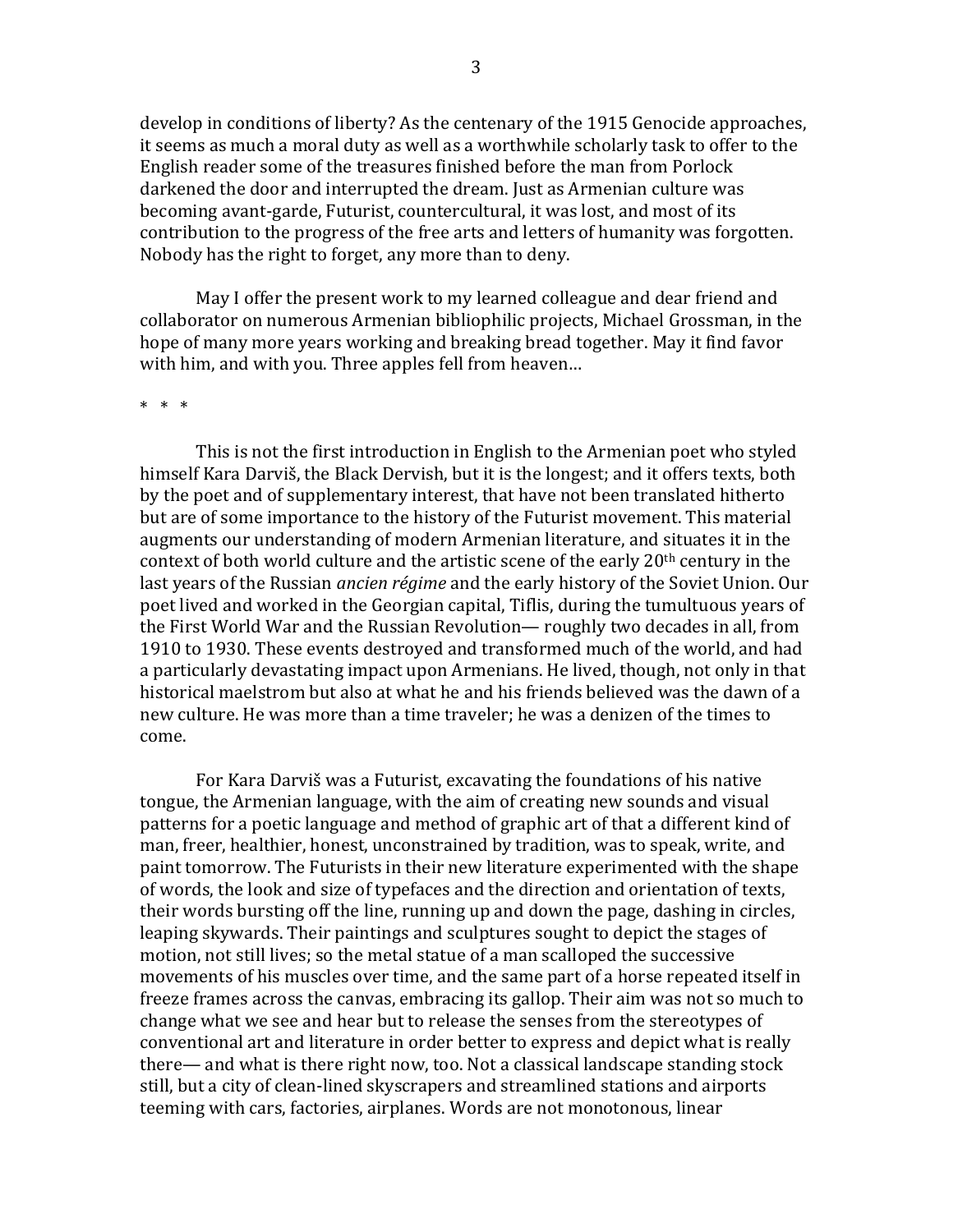phenomena crawling in straight lines across a page. There are different sounds all around and above and below us, with different accents and pitches. The operations of the mind are not limited to the limited scope of conscious awareness, but embrace also the irrational and the subconscious. So why not write in different directions, with letters of different sizes, using not just the words that are part of everyday speech, but nonsense words, or magic spells— the sounds of dreams, of childhood, of nature, of machines? Airplanes were taking men into the sky and radios were conveying speech invisibly across great distances at speed: why should art and literature crawl slowly on the ground?<sup>3</sup>

Kara Darviš was born Hakob Genjian in the north Caucasus, in the twilight decades of the Russian Empire. Like many Armenians in the Empire, he was deeply connected to Russian culture and the Russian language, which he spoke with native fluency, peppering his Armenian prose very liberally with Russian words that would have been utterly incomprehensible to an Armenian living not all that far away, in Ottoman Turkey. (In this he was no different from other educated Armenians in Russia; and Western Armenian writers, to a greater or lesser degree, flavored their work with Turkish, Persian, and Arabic words.) He was married to a Russian woman, and most of his fellow Futurists at the various cafés he frequented in Tiflis were Russians. But he moved in Armenian circles just as intensely— he worked as a correspondent for several Armenian papers, and mixed with the Armenian literati, befriending the novelist Kostan Zarian and the young revolutionary poet Yeghishe Charents. In the company of nonconformist artists, he still stood out as an original, true to his cognomen of dervish. He was an eccentric who dressed oddly, behaved scandalously, detested economic inequality, liked a drink, and believed in the centrality of eroticism to life, in free love. He was proud of his nation and its ancient culture; but this feeling was not shaded by the racialist and chauvinist bigotry of writers like Zarian. He proclaimed himself the brother of all men and a citizen of the world, a cosmopolitan. His poetic manifestoes echo Walt Whitman and William Blake; and they foreshadow the American Beat poet Allen Ginsberg.

Kara Darviš is noteworthy for the wider field of Futurism for occupying a particular place in it. There were several Armenian Futurists; but the others simply joined a larger movement whose center was in Europe. Kara Darviš was consciously a man of the (Near)East who appreciated the language and culture of the streets of Tiflis and Baku, and addressed his criticisms of conservatism and repression not only to mainstream culture in general but to the particular tendency of Armenians, Iranians, and others to denigrate their own culture and to imitate everything western. That imitation, often slavish and superficial, led more often to alienation from oneself than to authentic partnership with the rest of world culture; and it reaffirmed imperial politics by deifying the ways of colonial rulers. By focusing on this inferiority complex as a cultural phenomenon, and calling on Armenians and

 $3$  One of the best surveys of the art of the movement remains the monograph and exhibition catalogue by Joshua C. Taylor, *Futurism*, Museum of Modern Art, New York, distributed by Doubleday, New York, 1962.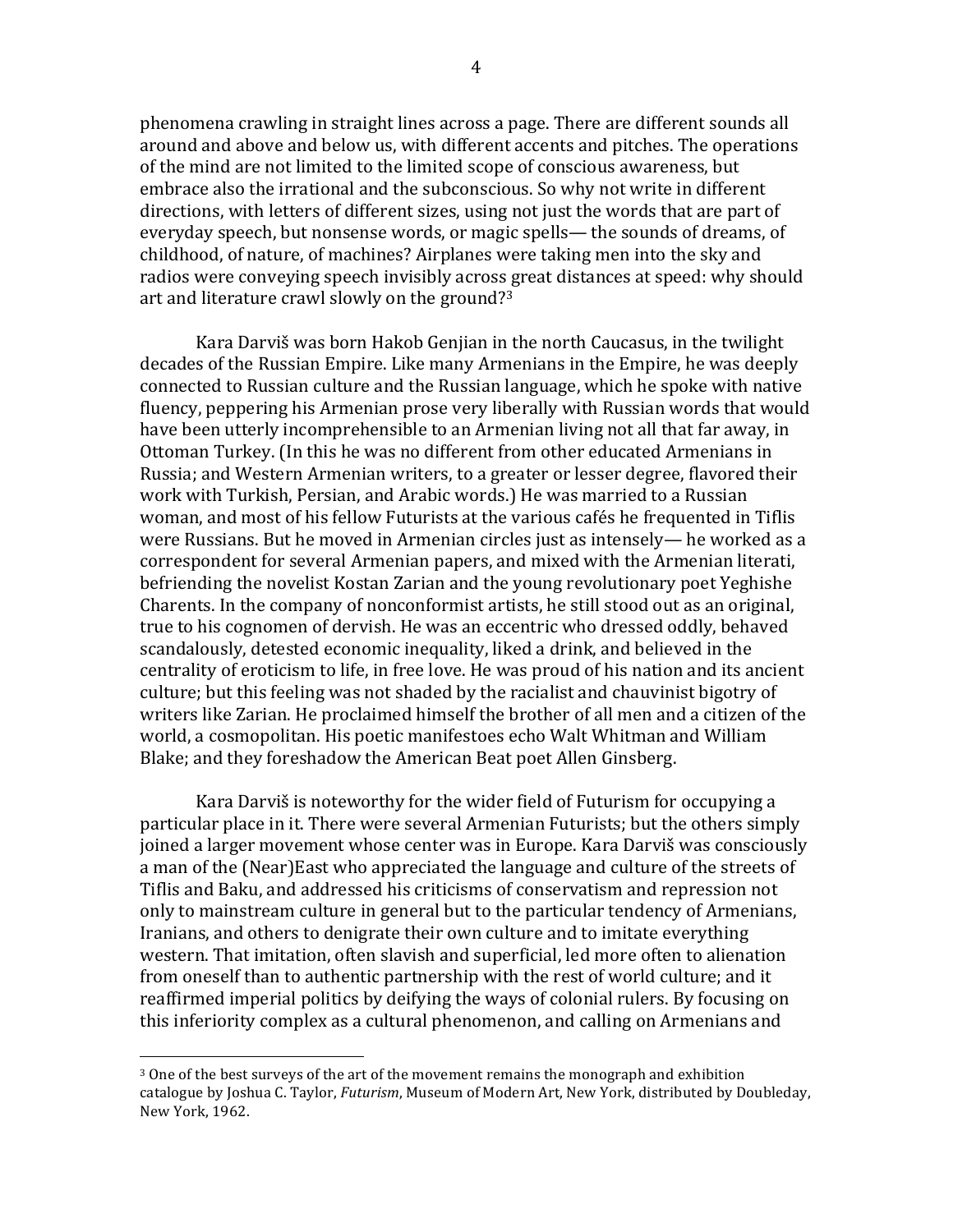their neighbors to respect and value their own everyday culture, and, thereby, themselves as human beings worthy of full social and political equality with all other men, he anticipated later studies of what has come to be called Orientalism. He, and his friend Charents in the decade following his eclipse, were indeed the heralds of an authentic and authentically Armenian counterculture.

Until the early decades of the  $20<sup>th</sup>$  century, Armenians were, and had been for centuries, a stateless people. As a Christian minority in the Muslim world they were barred from the traditional social positions that secured power: land ownership, the military, and government. In the coastal cities of Turkey in particular, they gained wealth and prominence through trade, industry, and communication— all of these skills demanding a cosmopolitan outlook and receptivity to progress and change. The Armenians living in the interior of Anatolia likewise developed modern schools and businesses in the cities, but villagers and farmers labored under oppressive conditions, paying tribute to Ottoman officials and Kurdish tribal gangs. In the Russian Empire the position of the Armenians was considerably more secure; and after Russia's liberation of Erevan in 1828 many thousands of Armenians emigrated from Turkey and Iran to rebuild their lives under the protection of the Christian tsar. But they were still not members of the dominant nationality, whose official policy was Russification, and the Armenian Church was not recognized as Orthodox— so to a great extent the same cosmopolitan model of world view, economic activity, and urban development applied. This is perhaps one reason why Armenians did innovative things common in the west but unknown in the east. An eccentric Armenian of Smyrna named Bedros Tenger, not a Turk, Arab, or Persian, strove to transcend the boundaries of ethnicity and religion, laboring in hope for a new world where those limitations might no longer cripple human endeavor, and invented the only artificial language ever to come out of the Near East whose express purpose was to promote universal human solidarity. The West, by contrast, produced about  $500$  of them in the  $19<sup>th</sup>$  and  $20<sup>th</sup>$  centuries, though only Esperanto has endured.<sup>4</sup> And another Armenian, the subject of our present study, invented a specifically Near Eastern Futurism. 

But it is indicative of the very precariousness of the situation of the Armenian people that neither Seh-lerai— the Armenian "Esperanto"— nor the Futurist language and poetry of Kara Darviš, found receptivity in the lands of their birth and survived. Far from surviving, neither is even remembered by any but a very few specialists. In the wake of the 1915 Genocide, the formation of the Soviet Union in 1922, and the imposition of the deadening official dogma of Socialist Realism about a decade later under Stalinism— as we have noted above— Armenians were made subject to restraints beyond their control and were necessarily preoccupied with vital concerns of survival in the here and now, rather than an imagined tomorrow. Still a minority culture in the USSR, and entirely a diaspora culture outside the latter, Armenians clung to their ancient foundations as limpets do to a rock battered by the breakers of a stormy sea. These were anything but avant-garde or

<sup>4</sup> See J.R. Russell, "The Seh-lerai Language," *Journal of Armenian Studies* 10.1-2 (2012-2013), pp. 1-85.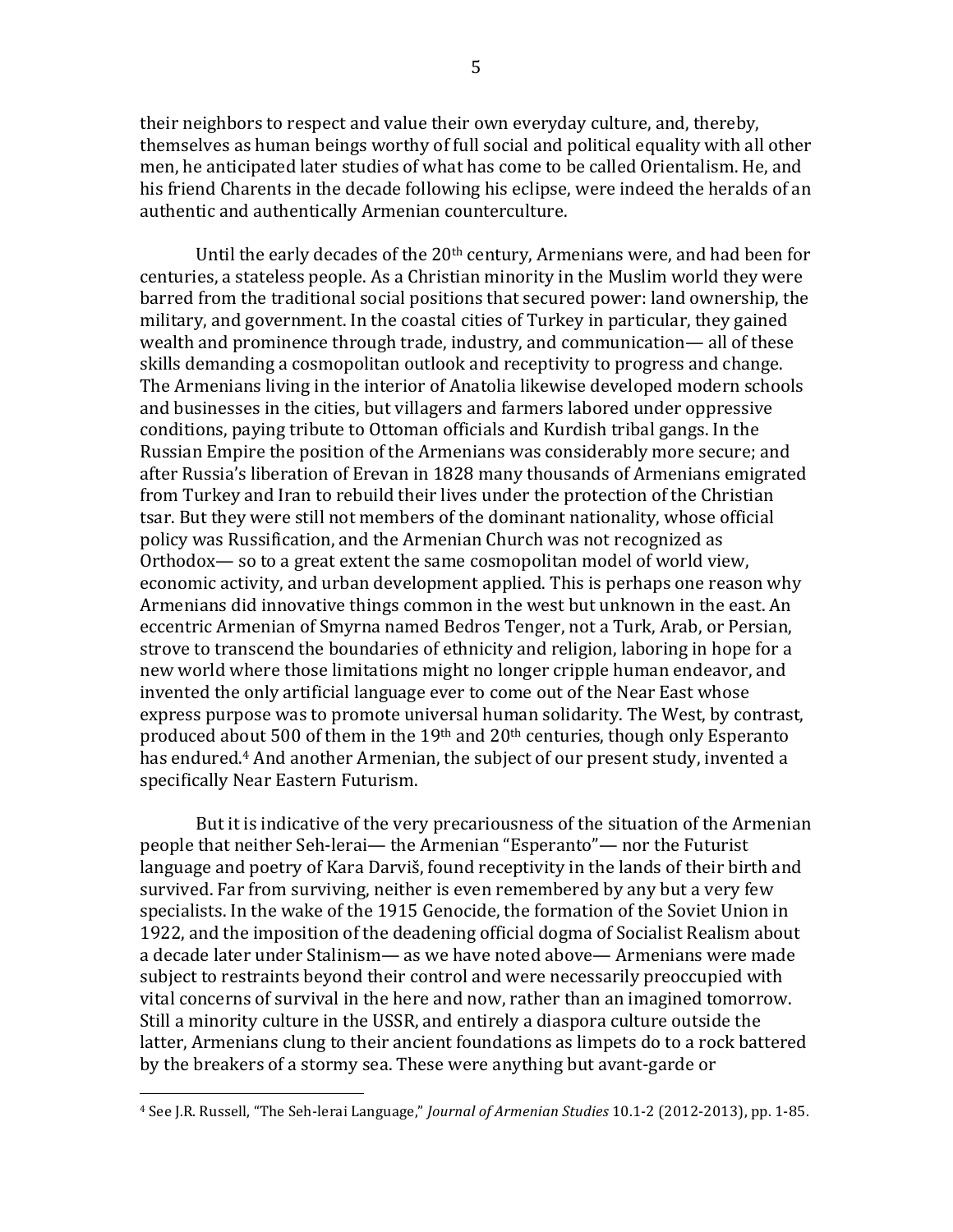countercultural: an established church upholding accepted morals, and a canonical literature of traditional forms, underscoring these. Those were the very institutions and forms Kara Darviš found intolerably stifling and hoped to demolish. It would seem he had labored in vain. But this is not entirely so. Kara Darviš and his comrades had still contributed vitally to a humanistic and revolutionary Futurism, and its kindred movements, the streams nourished by it— Cubism, Surrealism, Dada, and the rest— did not disappear. They gained strength wherever life allowed, and became a vital motive force in the growth of the movements that spearheaded cultural, philosophical, even scientific change in the  $20<sup>th</sup>$  century, that championed human rights, diversity, and liberation in all its forms, and thereby created much of the future, the future in which we live now. Kara Darviš is a part of that countercultural inheritance, the blessed dissident, eccentric force of the  $20<sup>th</sup>$ century. Remembering him, one resists the genocidal tide of oblivion. Translating him, one re-inscribes his work in the annals of world culture: the dervish is no longer alone.

But for literary scholarship, which requires that one probe the sources of a work as part of understanding its meaning, even a movement with the name Futurism still must have a discoverable past. It begins, I think, with another war, another revolution, another young, rebellious, eccentric genius, in another country. This other poet, a very young man, first sounded articulately the themes of changed consciousness and depiction of reality, the transformation of language, universalism, the magic of words. Like Voltaire, like the citizens-in-the-making storming of the Bastille, like the band of black and white artists playing the Marseillaise in Monsieur Rick's nightclub, he was French.

In 1911-1914, the *Nouvelle Revue Française* published the letters of the poet Arthur Rimbaud (1854-1891). Rimbaud sought to transform the physical world through his poems, which he began writing in earnest at seventeen, and gave up writing at the age of twenty-one when he thought he had not. But ironically he created more than he could possibly imagine, since consciousness and thought are what lead us to change the world around us in fact. So he transformed the world more profoundly than any alchemical operation might essay to do. He made modern poetry. His visions transformed all the arts, and Futurism, Surrealism, and the cultural movements of the Beats and their successors— everything from Picasso to punk rock, not to mention Zdanevich, Larionov, Kamensky, Goncharova, Mayakovsky, Robakidze, Kara Darviš, and Charents— can in a way be traced to him. He came to the French capital, to scandalize its literary circles and to piss on its pedestrians from a great height, in the wake of the Franco-Prussian War and the fall of the revolutionary Paris Commune. His *Lettre de voyant* ("Letter of a seer"), dated 15 May 1871, is his most famous, a kind of manifesto and guide:<sup>5</sup>

<sup>&</sup>lt;sup>5</sup> From the translation in Marcel Jean, ed., *The Autobiography of Surrealism*, in the series *Documents of* 20<sup>th</sup>-Century Art, New York: Viking, 1980, pp. 11-15. On the circumstances of the letter, see Graham Robb's acerbic, funny, learned biography, *Rimbaud*, Norton: New York, 2000, pp. 85-88.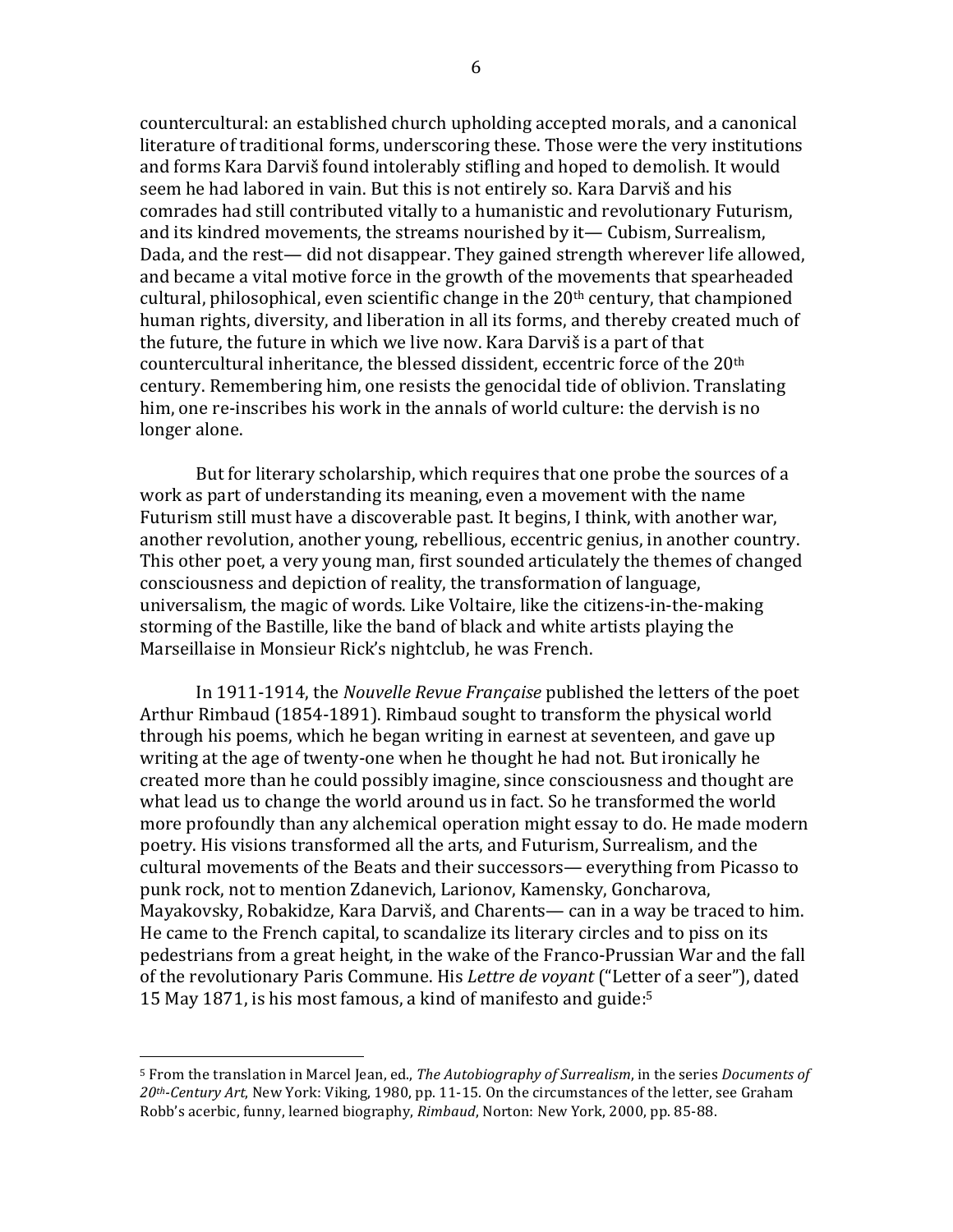"I say that one must be a *seer*, make oneself a *seer*.

The poet becomes a *seer* through a long, immense, and reasoned derangement of all the senses. All shapes of love, suffering, madness. He searches himself, he exhausts all poisons in himself, to keep only the quintessences. Ineffable torture where he needs all his faith, all his superhuman strength, where he becomes among all men the great patient, the great criminal, the great accursed one— and the supreme Scholar! For he reaches the *unknown*! Since he cultivated his soul, rich already, more than anyone else! He reaches the unknown, and when, demented, he would end by losing the intelligence of his visions, he has seen them! Let him die in his leaps among unheard-of and unnamable things; other horrible workers will come: they will begin from the horizons where the other one has collapsed!

 $\ldots$  So the poet is actually a thief of fire.<sup>6</sup>

He is responsible for humanity, even for animals. He must see to it that his inventions can be smelled, felt, heard. If what he brings back from *yonder* has shape, he gives shape; is it is shapeless, he gives shapelessness. To find a language. Moreover, speech being thought, the time for a universal language will come! Only an academician, deader than a fossil, could complete a dictionary, in any tongue; weak people, who might begin to *think* about the first letter of the alphabet, and would soon jump into madness!

This language will be soul for the soul, summing up everything, perfumes, sounds, colors; thought hooking thought and pulling. The poet would define the amount of unknown awakening in his time in universal thought; he would give more than the formula of his thought, than the measurements of his march toward *Progress*! An enormity becoming a norm, absorbed by everyone, he would truly be a *multiplier of Progress*!

This future will be materialistic, as you see. Always filled with *Number* and *Harmony*, these poems will be made to stay. Basically, it would still be Greek poetry somehow. 

Eternal art would have its functions, in the same manner as poets who are also citizens. Poetry will no longer give rhythm to action; *it will be in front...* 

Meanwhile, let us ask *novelty* from the *poet*— ideas and shapes."

 

The challenge to innovation, derangement of the senses, love, progress, a new art, and a completely new kind of language, had been flung down. Among those who were to answer the call was Hakob Genjean (Genjian). He was born at Stavropol

 $6$  That is, he is Prometheus, who rebelled against the hegemony of the other Olympian gods by giving fire to man and then suffering unending torture for it (on a mountaintop, as it happens, in the Caucasus).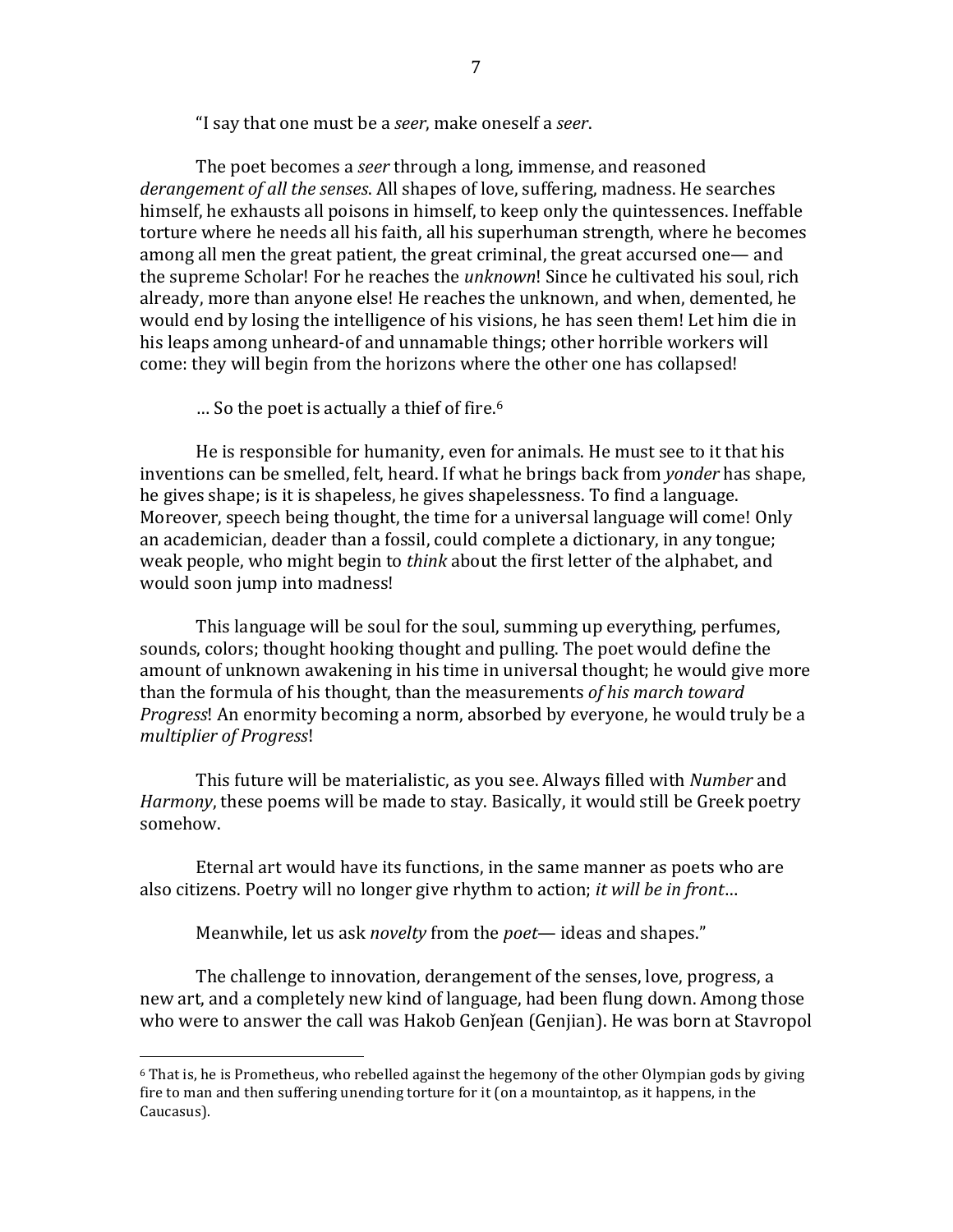in the north Caucasus in 1872, duly entered the Armenian seminary at Nor Naxijewan (Nakhichevan)— Rostov-on-the-Don— but left in 1893 without taking holy orders. Then he taught at the Geworgean college in Ejmiacin (Echmiadzin, the holy see of the Armenian Church, near Erevan) in 1906-1907, and wrote poems of a neo-pagan, decadent, mildly erotic, mildly Symbolist sort. He adopted the pen name Kara Darviš<sup>7</sup> with the publication of his short story *Leran astuacuhin*, "The goddess

 

1. *Tēvrišin K'eškiwra*, Boston: Hayrenik' Press, 1930. The author's first book. Contains a short novel, *Bakhedjin* ("The Fortune-teller") and a novella, *Nouskhan* ("The Locket"). Both works incorporate poems and songs.

2. *Murmurs of [the] Muse*, St. Paul: Devrish Press, 1941; 2<sup>nd</sup> edition, 1949. Verse in English, dedicated to the author's daughter, Sossy Armenia Keljik, who died young. Self-published, with typography, printing and binding all done by the author's hand.

3. *Žayŕeru žaŕangǝ* ("Heir of the Rocks"), *Tēvrišin tparan* (=Devrish Press), 1947.

The cover page of "A Dervish's Begging Bowl", illustrated here, affords a sense, both of the romantic image of the mystical mendicant, and of his embodiment of a longed-for *convivencia* of Christians and Muslims— a notion as wistfully fanciful as the picture of Muslim, Christian, and Jewish harmony in Spain before 1492 for which the term was coined. Behind the dervish in a romantically half-wild, half-paradisiacal landscape rise the pointed, Cross-topped domes of Armenian churches, one of

<sup>&</sup>lt;sup>7</sup> *Kara* is Turkish for "black". In compound expressions it is often a term of endearment; *kara oğlan* (or Arm. *manuk*) "black boy" has the implication of beauty, even valor. The New Persian word *darvīš* means, literally, a poor man. It derives ultimately from the Avesta: *dragu*- (later Middle Iranian *driyōš*, from which the modern Persian form comes) was the designation of a follower of the Prophet Zarathuštra, who saw himself as in need of the gift (*magu*-) of the revelation of Ahura Mazdā, the Lord Wisdom. From this first insight, which did not imply material destitution, only the consciousness of spiritual need, came the ritualized practice in Iranian Islam of a material asceticism by mystics who were itinerant loners wandering about draped in scarves, with a begging bowl and an ax for cutting wood. Dervishes also joined fraternal orders, employing techniques of ecstatic prayer, music, and dance to seek God through love (Arabic 'išq, hence 'ašūq, "lover", Arm. *ashugh*, a wandering minstrel). The Arabic translation of *darvīš*, *faqīr* "poor man", is another designation of the Sufi. *Fagrī fakhrī*, "My poverty is my pride" is a slogan attributed to Mohammed. A balance, even a symbiosis, gradually obtained between Sufism and the communal structure of normative Islam with its strict laws and morals; but for the eccentric or the free spirit suffocating in society, the way of the dervish was an escape hatch. At the turn of the century the image of the dervish was, understandably, popular with Armenian writers, including some more conformist than Hakob Genjian. Even the thoroughly mainstream Western Armenian writer, scholar, educator, and communal leader Aršak Č'ōpanean (Chobanian)(1872-1954) used the pen name *Dērwiš* on occasion. Another writer, considerably obscurer, styled himself Devrish (with metathesis of the consonantal cluster); and the cover of one of his books is illustrated here to afford an idea of the image of the dervish in Armenian. I summarize and annotate this communication of Marc Mamigonian, NAASR, Belmont, MA, 24 March 2014, about him: Krikor Arakel Keljik (1883-1963) published poems and novels under the name "Devrish" (author's spelling; Arm. Tēvriš). Like his elder brother Bedros Arakel Keljik, Krikor was a writer and activist, an Oriental rug merchant and a founder of the Twin Cities (i.e., Minneapolis and St. Paul, MN) Armenian community. They contrasted, however, in their political and literary leanings: Bedros, a former *Hnč'ak* (Arm. "Bell", after Alexander Herzen's Russian *Kolokol*: a progressive democratic party), was a local-color realist with a slightly cynical edge, whereas Krikor, a staunch Dašnak, remained a romantic through and through. Both brothers were maternal uncles of the writer Vahan Totovents (1889-1938), who worked in the Keljiks' St. Paul rug business between semesters at the University of Wisconsin-Madison. A 1922 profile in the *St. Paul Pioneer Press* says that Krikor was a frequent contributor of poems and short stories to the Armenian-language American press, both newspapers and magazines. He contributed to the Boston Armenian-language Dašnak paper *Hayrenik'* as "Devrish." The books printed with the author's name as "Devrish" or "K. Devrish", with some description of their content courtesy of Lou Ann Matossian: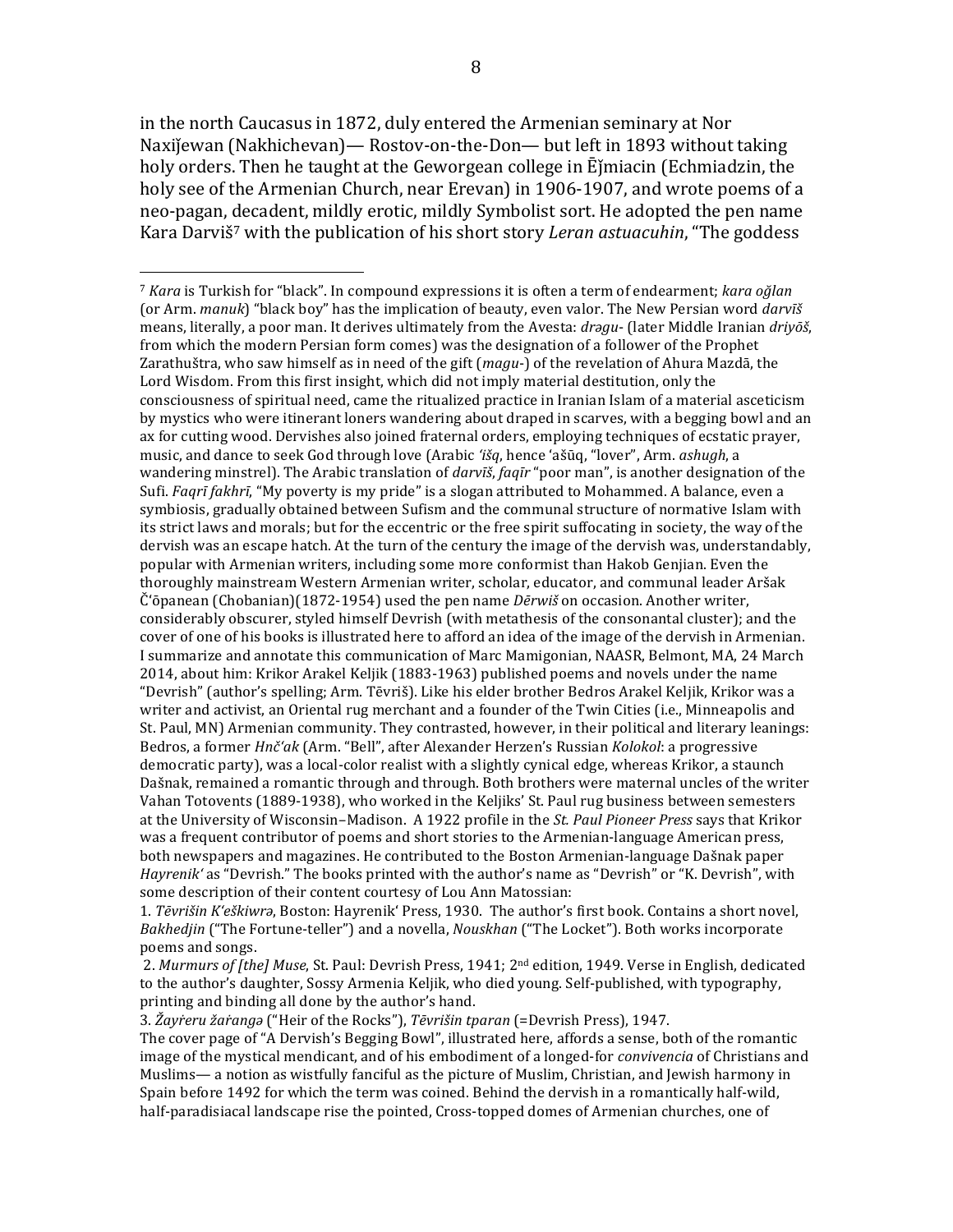of the mountain", in the Tiflis journal *Mšak* ("The Cultivator") No. 205, 1909. This was the comfortably liberal paper of record for the Russian Armenian community and intelligentsia, centered in the Georgian and viceregal capital— Erevan was then still a sleepy provincial town. In 1910 he settled permanently in Tiflis, working as a journalist for *Mšak*, *Surhandak* ("Express Messenger"), and *Kaycer* ("Sparks"). He and his Russian wife Ol'ga translated and offered for sale recent and avant-garde Russian literary works (Leonid Andreyev, Fëdor Sologub, A. Kuprin, and others) in Armenian translation, at prices ranging from three to eight kopeks— but the market proved disappointing. He also translated into Russian the works of the Armenian writers Avetis Aharonian and Levon Shant and the dramatist Shirvanzade. All this so far is a standard literary trajectory for the time and place.

But by this time he had also begun innovative experiments in writing: in 1911 he was woodenly attacked for what the critics perceived as his misuse of Armenian grammar, morphology, and syntax in his novel *Eruand Gōš*. He offered a spirited reply: "It is my conviction that every new writer, if he is entering the literary arena with a calling, must bring new literary forms with him, and is not to masticate and employ only that which the generations before him masticated and used." We should recall at this point that at the other pole of the Armenian world, Constantinople, the writer and poet Tiran Črak'ean (Chrakian), writing under the pen name Indra,<sup>8</sup> had also published a novel, *Nerašxarh* ("The Inner World") full of neologisms and linguistic experiments— and had weathered exactly the same sort of criticism. The Black Dervish had become a Futurist.

The movement was new. Filippo Tommaso Marinetti (1876-1944) had published the first Futurist manifesto, in Italian, in  $1909;9$  and his movement spread very quickly across Europe and to Russia, where in December 1912 the first Futurist anthology, *Poshchëchina obshchestvennomu vkusu* ("A slap in the face to public taste") was published, with contributions by Khlebnikov, Mayakovsky, David Burliuk, and others. It was a resounding slap, encouraging the young "to throw Pushkin, Dostovevsky, Tolstoy, etc., etc., from the steamship of the contemporary (sovremennost')." In the summer, local Futurists painted their faces and paraded through St. Petersburg and Moscow, scandalizing the public. Futurism in the Russian Empire grew quickly to such importance that Marinetti himself lectured in Moscow in 1914 and lectured there. Kara Darviš summarized his remarks in a manifesto of his own, *Inč' ē Fut'urizma?* ("What is Futurism?"), published the very same year. (It

<sup>&</sup>lt;u> 1989 - Andrea San Andrew Maria (h. 1989).</u><br>1900 - Andrew Maria (h. 1980). which is inspired by the  $10<sup>th</sup>$ -century island church of the Holy Cross on Alt'amar (Aghtamar) in lake Van.

 $8$  The name is an anagram in Western Armenian of his first name; but as a word on its own it is also the name of a dragon-slaying (*vritrahan*-) Hindu god of lightning, who was akin to the Zoroastrian Vərəthraghna (the Iranian equivcalent of Indra's Vedic epithet), ancient Armenian Vahagn. We know of the later from an epic fragment about his birth preserved by the classical historian Movses Xorenac'i: Kara Darviš was also to use this source for the ancient and mythological material in his Futurist verses. He and Indra reflect a widespread interest at the time in the nation's primordial, pre-Christian culture and way of life.

<sup>&</sup>lt;sup>9</sup> Translated in Umbro Apollonio, ed., *Futurist Manifestos*, New York: Viking, 1973, pp. 19-24.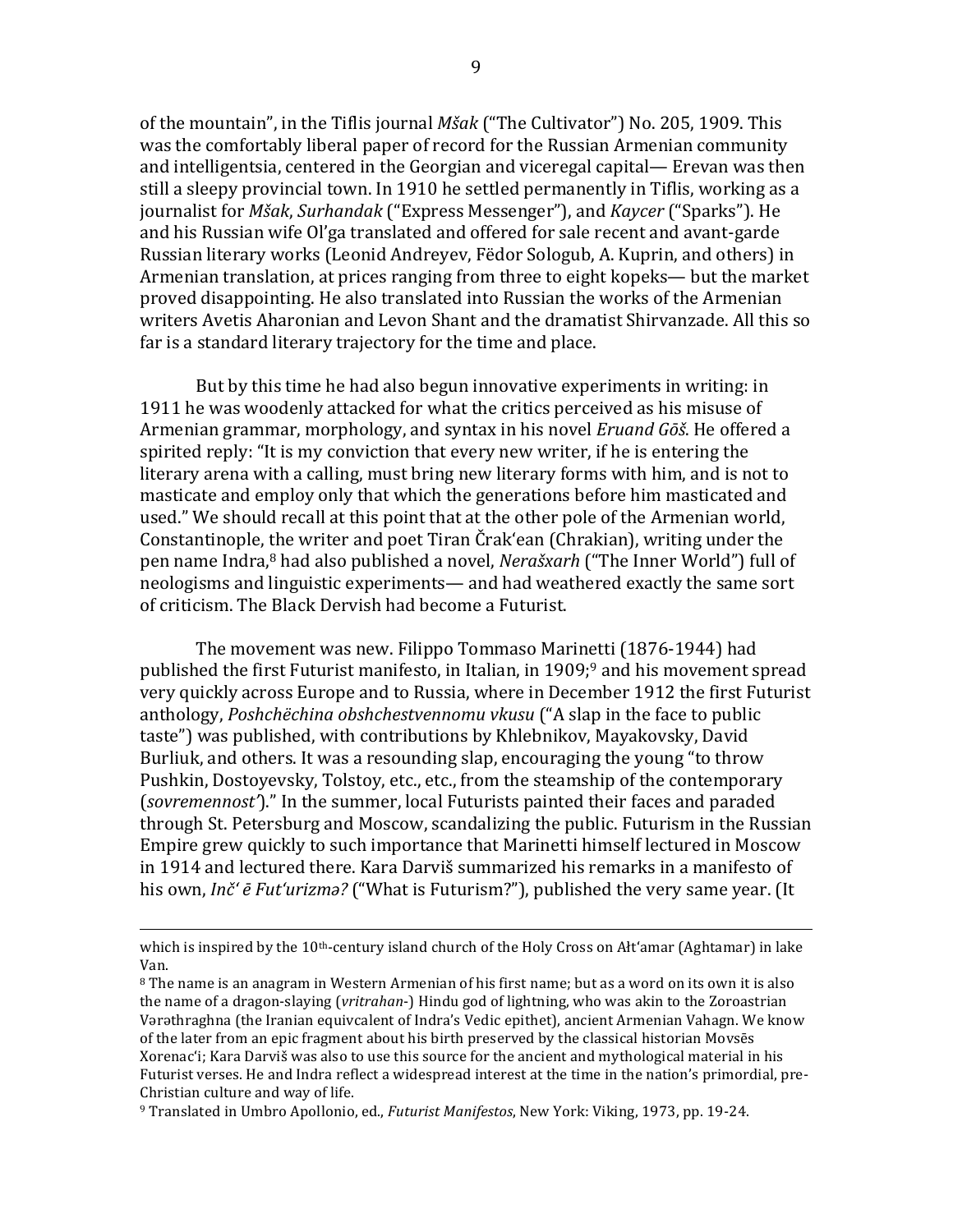is translated in its entirety in an appendix here.) It is astonishing how Armenians in Tiflis, nearly a century before the Internet, stayed abreast of cultural trends in other countries this way. And there is an interesting Armenian connection to mainstream Futurism anyway. One may justly call Velimir Khlebnikov (1885-1922) the intellectual leader of the evolving movement in Russia, at least as far as its language is concerned; and he wrote in an autobiographical note, *V* moikh zhilakh est' armyanskaya krov' (Alabovy) *i* krov' zaporozhtsev (Verbitskie)... prinadlezhu k mestu *Vstrechi Volgi i Kaspiya morya (Sigai)* "In my veins there is Armenian blood (the Alabovs) and the blood of the Zaporozhian [Cossacks] (the Verbitskys)... I belong to the place where the Volga meets the Caspian Sea (Sigai)."<sup>10</sup> He endowed the followers of the movement with the more Slavic name *Budetlyane*, "What-willbe'ers", had studied Sanskrit and other eastern languages at St. Petersburg University, and would have been, like many educated Russians, fairly knowledgeable about things Armenian, even aside from his background. But what is important as regards the work of Kara Darviš is that Khlebnikov, in collaboration with Roman Jakobson (who emigrated and in his later years worked as a Slavicist and linguist at Harvard) devised what they named *zaum'*, or "transrational" language. *Zaum'* borrowed and played with folk spells, sectarian glossolalic incantations, and secret argots, as well as street sounds and nonsense syllables. A famous example is his song of the *Rusalki*, or undines, illustrated here. This derangement of linear, canonical language was accompanied by innovations in typography and graphic design: the Futurist movement coincided with the Cubism of Picasso and Braque, and with the *Calligrammes* of Apollinaire.<sup>11</sup> The latter's poems were placed on the page in order to echo their subject as images, as drawings inseparable from poems. The poem was no longer only articulate speech, but enfranchised sound; the text itself was no longer a conventional page of horizontal, orthographic lines, but part of the art that illustrated it, even an object the reader had to manipulate in order fully to appreciate— a kinetic experiment.<sup>12</sup>

<sup>&</sup>lt;sup>10</sup> N. Khardzhiev, ed., Velimir Khlebnikov, *Neizdannye proizvedeniya* ("Unpublished Works"), Moscow: Khudozhestvennaya literatura, 1940, p. 352.

 $11$  The Futurist artists drew not only on local antiquity but also on the "primitive" art of distant regions. This was a period of intense scholarly interest in the monolithic *moai* and the still undeciphered Rongorongo script of Rapa Nui (Easter Island). Gauguin used Rongorongo in his painting, especially in the famous portrait of his young lover, *Merahi metua no Tehamana* (Tahitian, "Ancestral Guardians of Tehamana"), 1893 (see Suzanne Greub, ed., *Gauguin Polynesia*, Munich: Hirmer, 2011, p. 221 pl. 205, discussion on pp.  $166-168$ ); and Vasilii Kandinsky experimented with it to the end of his life: lines of his own kind of Rongorongo appear in his final, unfinished watercolor (illustrated here, from Peg Weiss, *Kandinsky and Old Russia: The Artist as Ethnographer and Shaman*, New Haven: Yale University Press, 1995, p. 209, pl. 202) as a kind of post-Futurist meta-text. The painter sought "an art in which a direct equivalence between sign and referent could exist, one that he believed would, in effect, be a non-discursive and universal language" (Simon Morley, *Writing on* the Wall: word and *image in modern art*, Berkeley and Los Angeles: University of California Press, 2003, p. 35). The Futurist Il'ya Zdanevich wrote a play, Ostraf Paskhi (in phoneticized Russian, translatable as something like "Easter Eyeland"), one of whose main characters is a sculptor (see Susan P. Compton, *The World Backwards: Russian Futurist Books 1912-16*, London: The British Library, 1978, p. 62).

 $12$  See the excursus here on visual language and Armenian magical manuscripts as a source for the design and intended kinetic qualities of Futurist texts.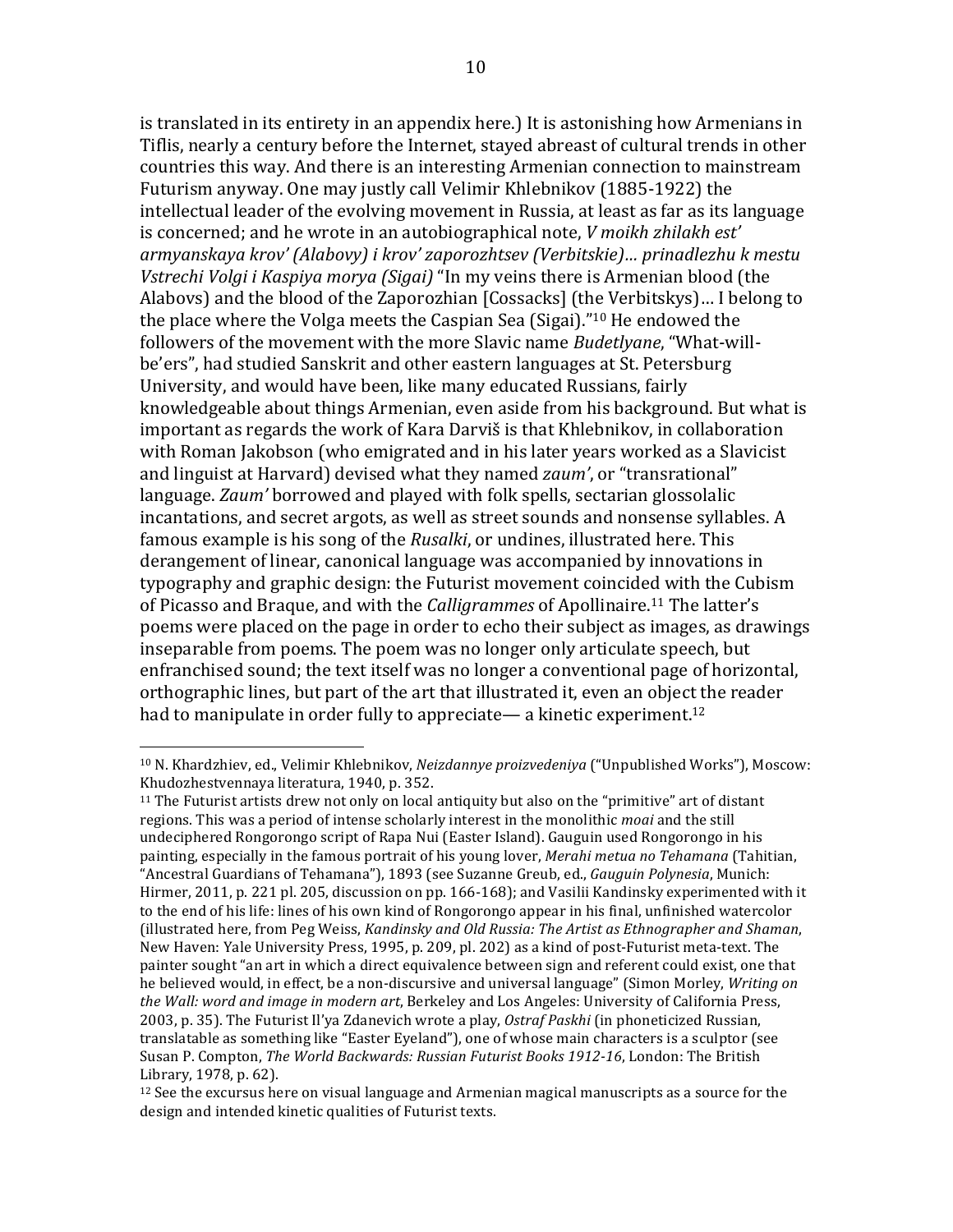Kara Darviš was quickly to adapt *zaum'* to Armenian, using native sources and references and the urban sounds of polyglottic, exotic Tiflis, invoking also musical instruments and chords to imply an additional dimension to the sound of his poems. His poems play with different typefaces, sizes, and orientations of Armenian letters, inviting the reader to see them as pictures; the reciter, perhaps to attempt a chanted, musically experimental rendition. His poems are self-described incantations, too; and in Armenian magical texts words of known semantic value and *voces* mysticae— mantric "nonsense" words— are often written in different directions and patterns and in association with other graphic designs (cf. the sigils of western grimoires— that is, the ritual books of practicing witches). One recalls that Rimbaud was so disappointed that his poems did not exercise visible, *magical* power that he gave up writing and left France to become a gun runner and slave trader in Abyssinia. Another resident of Tiflis at the time, though, did employ both painted shapes and mystical, chanted words— some of them, Armenian— for the purpose of psychological growth and transformation, the making of a new and enlightened man. This was George Gurdjieff (1866-1949), born at Alexandropol (later Leninakan, now Kumayri, in the Republic of Armenia), ran his mystical school for a time in the city before decamping to Paris after the establishment of Soviet rule. Gurdjieff (the name is Persian for "Georgian", with a Russified ending) was completely fluent in Armenian, though his ethnicity is often given as Greek.<sup>13</sup>

The Moscow Futurists visited Tiflis in 1914— Kara Darviš, as noted above, wrote and published as a pamphlet *Inč' ē futurizma*, "What is Futurism?" the same year. This was not just a summary of Marinetti's views, or those of the Russians, but a manifesto of his own, Armenian Futurism. Its combative, scandal-mongering style

<sup>&</sup>lt;sup>13</sup> In his autobiographical *Meetings with Remarkable Men*, Gurdjieff claims his father Adash was an ashugh (musician and bard) who sang at Van and Kars, and in Karabagh, and kept alive an oral tradition of the stories of Gilgamesh. He worked for a time on the Kars-Karakilise-Tiflis railway, and claimed to have found books in the ancient and incomprehensible Armenian of Father Telvant and the Sarmoung Brotherhood: these were hidden in a cave blocked with stones in the ruins of the medieval Armenian metropolis of Ani. Elsewhere he refers to a book called Merhavat, i.e., Arm. mer *hawat(k')*, "our faith" (cf. perhaps the Clas. Arm. *Knik' hawatoy*, "Seal of faith"); and Armenisms of this kind abound in his huge tome, *Beelzebub's Tales to his Grandson*. There he mentions a religious festival called Zadik, i.e., Arm. Zatik, "Easter" (Voltaire had liked the Armenian word, too, cf. his Zadig); and the real name of the planet Mars is Mdnel-outianlink, with Arm. *mtnel* "to enter" and the abstract nominal ending in the genitive, *-ut'ean*. These are just examples drawn at random. Gurdjieff claimed to have seen the writings of the pythonesses of the Imastuns (cf. Arm. *imastun*, "wise"), which could be in four directions on a page, depending on the direction from which they were receiving a communication— this could be a reference to a multi-directional Armenian magical text. Few of the flamboyant mystic-writer-painter-musician-adventurer's claims can be verified, though; and Gurdjieff enjoyed playing games of mystification: see Colin Wilson, *The Occult: A History*, New York: Random House, 1971, p. 385. One way to contextualize Gurdjieff, perhaps, is to compare his wild tales, extravagant cosmologies, and polyglottic inventions to those of Ali Mirdrekvandi, whose long novels, with their mixtures of Persian, Kurdish, and possibly Mithraic and Zurvanite mythology, baffled and entranced the great Iranist R.C. Zaehner. The latter wrote a Foreword to one, *No Heaven for Gunga Din* (New York: E.P. Dutton, 1965); many others languish unpublished at Oxford.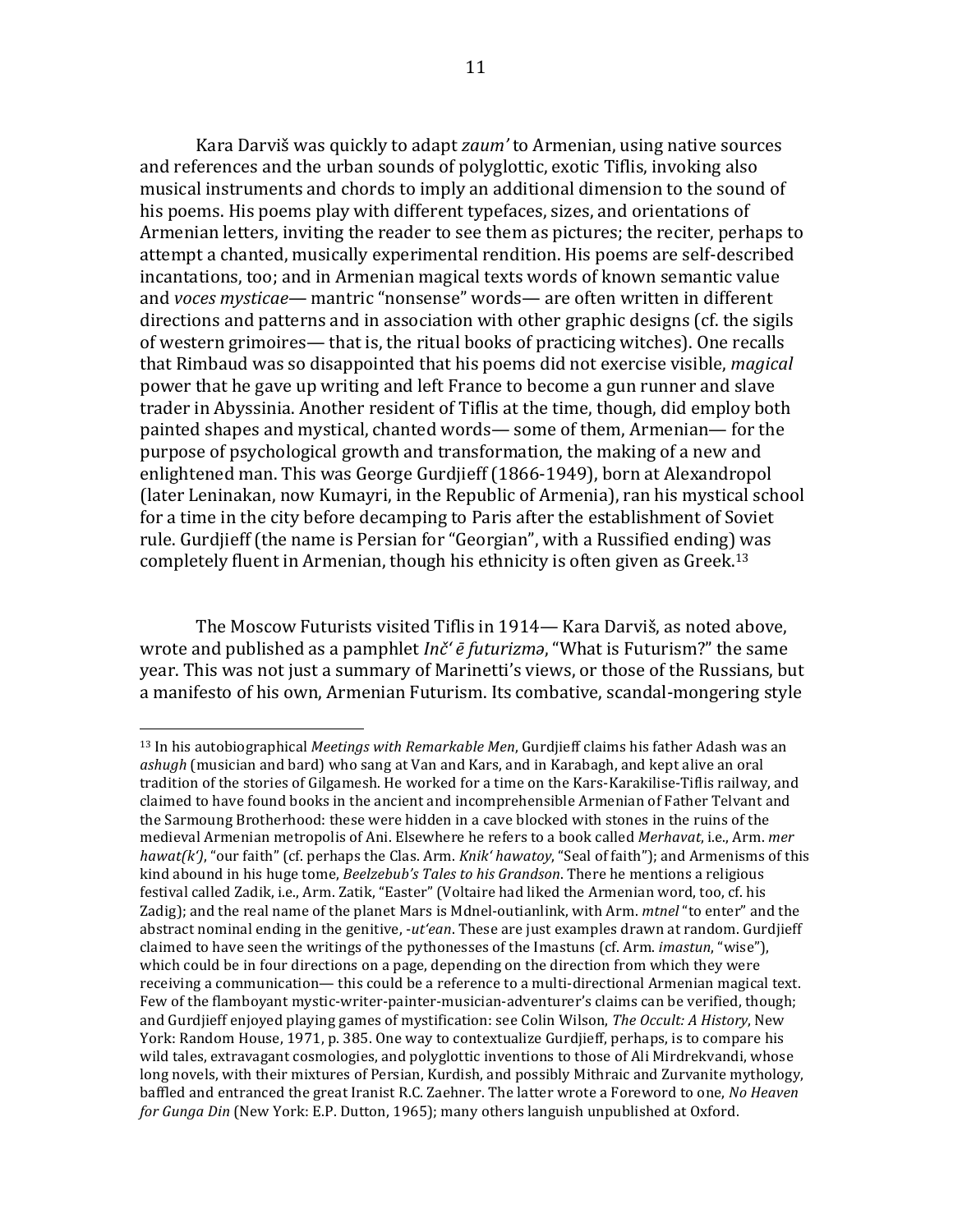was doubtless intended to attract attention outside the official press; and it is a provocative attack on Armenian traditional culture, values, and morality that singles out for ridicule the beloved elder of Armenian letters, Yovhannēs T'umanean (Hoyhannes Tumanian) and derides the popularity of *ashugh* poetry— the songs of bards such as Tiflis' son, the great Sayat' Nova. He was himself to assume that bardic mantle, declaring himself an *ashugh* and the authentic and unmediated voice of the Armenian people; but then, consistency is the bugbear of small minds. If the purpose was to start a fight with the establishment, it was a success. The great literary historian Garegin Lewonean (Levonian), whose works on the *ashugh* genre are of fundamental importance, found these assaults both trivial and offensive. He excoriated the activity of the Futurists as *ōyinbazut'iwn gelaruesti tačarum* ("tomfoolery in the temple of fine  $art$ ") and fumed in russified Armenian at their *šaŕlatanut'iwn, šantaž* ("charlatanry and blackmail") in an article in *Gełaruest* ("Fine Art") in 1916 that Beledian has cited. The official doctrine of Socialist Realism, with its stress on clarity and realism, and its contempt for "formalism" (art for art's sake, as it were), was to embrace Levonian and Tumanian, not by any fault of their own, and to celebrate the epic and balladic recitations of unlettered bards "from the people". And Stalinism consigned Kara Darviš and his circle to the dustbin of history— some of them, to the literal concentration camp dust (Rus. *lagernaya pyl'*) of the Gulag.

Kara Darviš wrote his Futurist poem *Šrēš-blur* ("Asphodel Hill") in 1914: it is translated an annotated here as an appendix here, and the text is provided in the illustrations. His novel *Keank'i jutaka* ("The Violin of Life"), 1917, which is in a conventional Eastern Armenian, attracted no attention (perhaps not surprising, considering recent events, including a world war, two revolutions in Russia, and the Armenian Genocide two years before the latter). It deals with a lonely, middle-aged Armenian broken by family bereavement and leading a weary life, whose spirits and neglected, decrepit body revive when he meets a beautiful Russian woman. Free love was very much a part of the Futurist program; but Beledian is probably right in his assertion that the Armenian writer here was inspired more by Mikhail Artsybashev's softly pornographic novel *Sanin* (1907)— the *Fanny Hill* or *Lady* Chatterley's Lover of its day— than by more sophisticated avant-garde works.<sup>14</sup> Kara Darviš welcomed the Russian Revolution for its erotic as well as social and economic possibilities, thinking it was to lead the ship of humanity (on which, you recall, we had just made 19<sup>th</sup>-century Russian literature walk the plank) to dock at a *siroy* nawahangist, a "safe haven of love". In a lecture of 1918 or 1919 entitled "Prologue", he writes, "A great energy is acting, a great forward push is emerging and the new man, the man of the great force of thought and struggle, is being born. I side with the conviction that futurism is advancing and expanding among oppressed peoples, be that oppression moral or economic."

 $14$  This is not to downplay the nearly forgotten Russian sexual revolution of the time (overshadowed by subsequent Stalinist puritanism and the latter day hypocrisies of Russia *alla putinesca*), that gave us Mikhail Kuzmin's gay novel *Kryl'ya* ("Wings"), Nabokov père's legislative project to decriminalize homosexuality, and Nijinsky.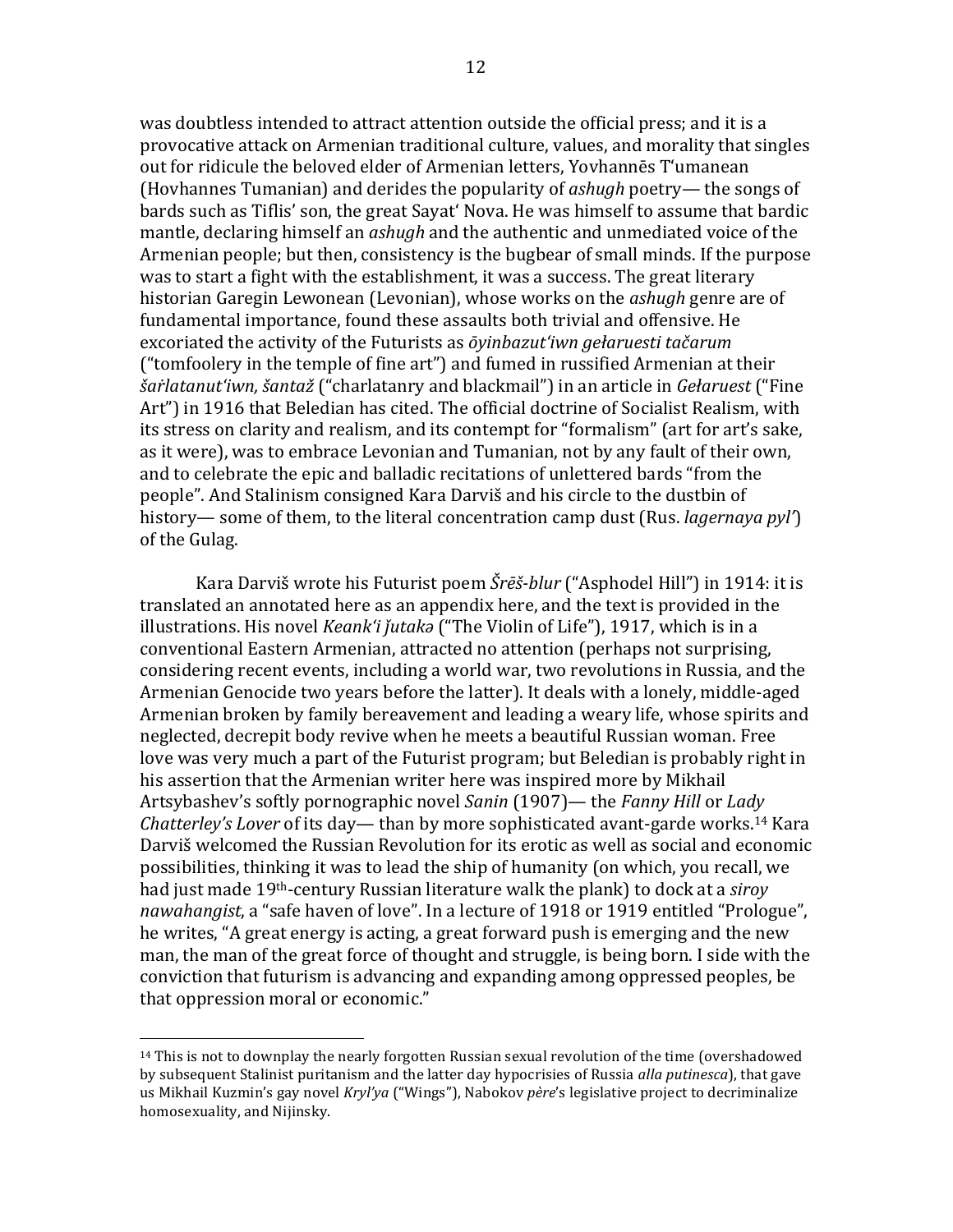Georgia did not unite, though, in a happy conjugal embrace with Soviet Russia, at least not at first. It declared independence as a socialist/nationalist republic ruled by the Mensheviks, ideological opponents of Lenin; so for a time Tiflis became a safe haven indeed for writers and artists who found Lenin's red terror something less than a love-fest. Kara Darviš was a habitué of the short-lived Fantastic Little Tavern, where he recited his poems and mixed with Futurists and other artists, socialites, and eccentrics, most of whom had fled the Bolsheviks. The poet wrote declamatory verses at once boastful and meek— he was, after all, a *dervish*— and these typify his recitations at the crowded tavern, to a friendly and appreciative audience. In his poem of 14 May 1921 "Who is the hero?" Kara Darviš declares, "The hero is the one who shatters human law and tramples it underfoot, who converses with the stars and champions their law; who goes out into the street naked and crazy and outside the crowd, treading underfoot the clothing of law and order men have worn for a thousand vears. The anarchic, lawless, mad man: that is the hero."

There is something of Nietzsche's *Übermensch*, his Superman Zarathustra, in this, though Kara Darviš was emphatically not a Nietzschean; but what matters much more, what is so striking and poignant, is the manner in which the Armenian poet foreshadows the tremendous first verses of Allen Ginsberg's *Howl*, the clarion call of the Beat generation that was to transform and liberate American literature and culture irreversibly and forever: "I saw the best minds of my generation destroyed by madness, starving hysterical naked... angelheaded hipsters burning for the ancient heavenly connection to the starry dynamo in the machinery of night..." Kara Darviš' conception of Futurism is of interest in the study of the various national refractions of the movement for its critique of mainstream, "bourgeois" Armenian culture. But it has a wider and greater significance, since he proposes to undermine that sterile, hypocritical, western-oriented culture by embracing the Near Eastern music, drama, and storytelling that the Armenian masses of his day loved. In the manifesto *Arewelk'a ibrew ałbiwr nor gełaruesti ew stełcagorcut'ean (Hin goynera nor p'ayli tak)* ("The East as a source of new fine art and creativity— Old colors with a new shine", translated as an appendix here), the poet addresses the sometimes naïve, sometimes disingenuous tendency of urbanized, sophisticated Armenians slavishly to ape the arts, letters, and fashions of the West and to deride the local, popular culture of the lower classes, with its Armenian, Iranian, and Turco-Tatar roots. He repeatedly praises the popular Azeri romantic operetta *Arshin Mal* Alan, which Armenians everywhere adored (Western and Eastern Armenian translations were printed; and the sheet music was published in faraway America, too), but which official high culture disdained. In this analysis of a civilizational inferiority complex internalized by the East, he anticipates the similar analyses of the polemical works *Gharbzadegī* (Persian, "Stricken by the west", 1962), by the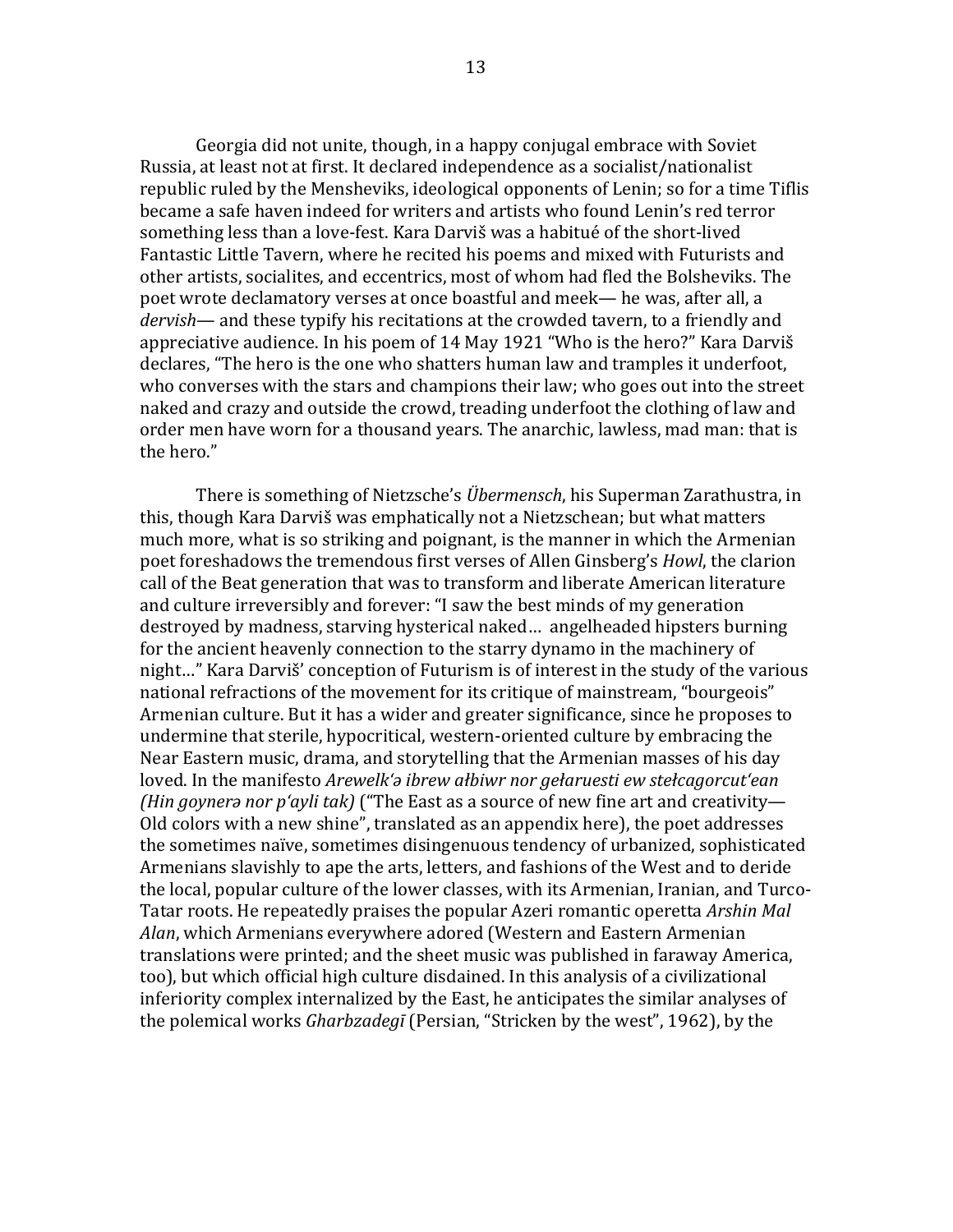Iranian educator Jalāl Āl-e Ahmad (1923-1969); and the controversial polemic *Orientalism, by Edward Said.<sup>15</sup>* 

The poems of Kara Darwiš composed in standard Eastern Armenian, with their generous, oceanic, fraternally loving egotism, recall Whitman (whom the Armenian poet knew) and Blake before him (whom he almost certainly did not); and his aphorisms are suffused with the spirit of Nietzsche's *The Joyful Wisdom* and Zarathustra. The poems that experiment with nonsense words and diverse typographies, which, as noted, he began writing the year Marinetti visited Moscow and Russian Futurists visited Tiflis, were inspired by *zaum'*, the "transrational" language of Khlebnikov and other poets and writers. The latter drew upon the fanciful sound combinations, glossolalia, folk spells against mermaids (*rusalki*), and the secret language of sectarians such as the Flagellants. Accordingly, Kara Darwiš tapped the sources and resources of his own, ancient language— of Armenian mythology and oral epic preserved in the writings of the Classical historian Movsēs Xorenac'i, and the cadences, images, and sound patterns of Armenian incantations. He also drank of the neo-pagan springs of contemporary Western Armenian literature, especially the *Het'anos erger* ("Heathen Songs") of Daniel Varuzhan, who was murdered in 1915 by the Turks. His work inspired, in turn, the younger Soviet Armenian poet Yeghishe Charents, who became acquainted with him in Tiflis.

Kara Darwiš was not content merely to write poems in non-traditional form; he altered to his vision of a future art their type of production and distribution, printing them on postcards and selling them in front of the cinema and opera houses of Tiflis. The poet's friend Kostan Zarian describes the spectacle in his novel *Anc'ordą ew ir čamban* ("The passerby and his road"): "Kara Darviš is selling his poems and postcards<sup>16</sup> outside the doors of a big movie theater. Kara [sic! The word is an epithet, not a first name] is a unique phenomenon in our literature: a hero, and in any case a kind of rebel. He is a man standing outside the realm of social prejudice, devoid neither of talent nor of general education. The Armenian merchant, the fossilized Armenian schoolmaster, and the Armenian literati of the Caucasus, slithering from table to table in clubs and salivating, look upon him with

<sup>&</sup>lt;sup>15</sup> It has become *de rigueur* in departments of Near Eastern studies to pay homage to the late Prof. Said, but his book is disingenuous. It purports to present the Arabs as hapless victims of an imperialist Western project, supported by academics specializing in the study of the Middle East and Islam. But what he carefully neglected to mention was that in the 19<sup>th</sup> and early 20<sup>th</sup> century a powerful empire, Ottoman Turkey, not any Arab polity, was the political player in the region. He ignores also the mass murder of Armenian and other Christians by that Islamic state in the name of Islam, which properly outraged the conscience of the civilized world. Said was a vocal and venomous Palestinian Arab activist, and as such cannot have been expected to give Israel— his adversary— a fair hearing. But it is unacceptable that as a *scholar* he deliberately obscured the role of Zionism as the national liberation movement of a severely oppressed Near Eastern people facing imminent genocide. *Orientalism* makes important points. It may be a classic political polemic. But it is equally an example of the way *not* to do scholarship.

<sup>&</sup>lt;sup>16</sup> Literally, *bac'* namakner "open letters", a calque on the Russian *otkrytoye pis'mo*; the latter is abbreviated with a diminutive ending to *otkrytka*, and Arm. follows suit with *bac'ik*.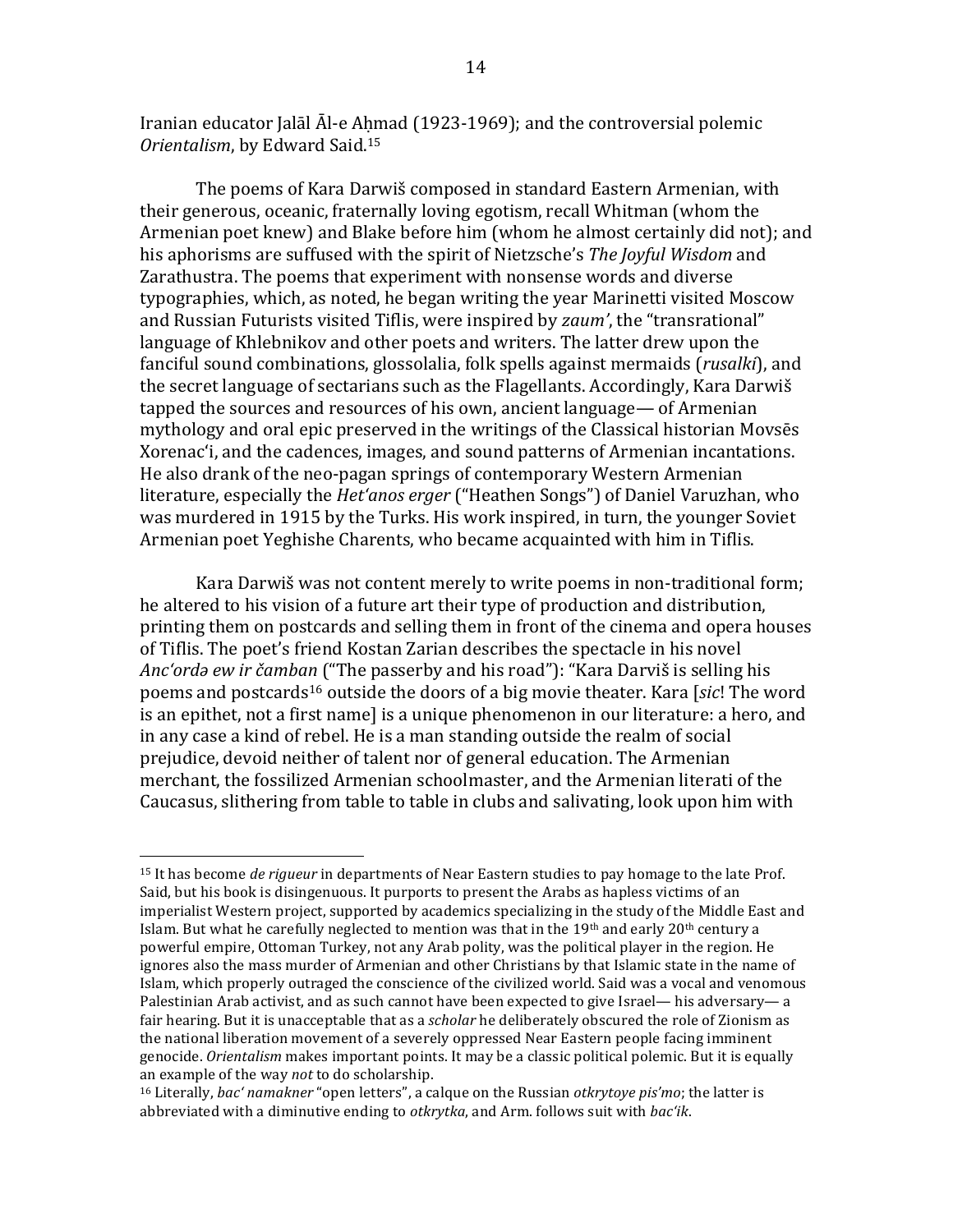scorn and ridicule. But he is the hero. He is the real successor to the dervishes and bards. He preserves the honor of a poet. He is our conscience."<sup>17</sup>

After the October Revolution many Russian avant-garde writers and painters emigrated, some settling for a time in Tiflis. I have noted the debt of Armenians to the Russian avant-garde, but the Russians in the Transcaucasus learned something from their hosts, too. Vasilii Kamensky's Futurist sketch map of the city, which he styles a "poem in reinforced concrete" (his famous sketch of the Sun, discussed in the Excursus on visual language here, bears the same title), notes the location of favorite hangouts, and at the foot of the drawing is a transliteration into Russian of the Armenian word *erjankut'iwn*, "happiness".<sup>18</sup> So Russians and Armenian mixed and there seems to have been some linguistic interchange— not just Caucasian peoples learning and using the language of the Imperial ruler, but Russians taking a keen interest in the ancient cultures of their hosts.<sup>19</sup> The Russian

<sup>&</sup>lt;sup>17</sup>Erker ("Works"), Ant'ilias (Antelias, Lebanon), 1975, p. 94), cit. by Beledian 2009, pp. 196, 273. One might adumbrate here a vexing question. A man proclaimed the conscience of Armenian literature might have been expected to speak, no, scream, about the genocidal murder of the Armenians of the Ottoman Empire, taking place just across the border. The massacres of 1894-1896 were alive in memory and might have alerted public attention to this second, incomparably greater disaster. The events of 1915 and after were well known: the mass killings and deportations were the subject of British parliamentary inquiries and made the front pages of the world's papers, including *The New York Times* and *The Boston Globe*. Kara Darviš not only read the poems of Daniel Varuzhan— one of the first victims— he even used Western Armenian in writing a line in homage to him. Armenians had organized a volunteer corps in the Russian army to assist their compatriots; and refugees from Van and elsewhere were flooding into Russian Armenia. Even so, why did not the Armenian writers of Tiflis and elsewhere in the Russian Empire react and respond commensurately to the greatest catastrophe in Armenian history? Surely they had enough to occupy their attention; perhaps, too, their minds simply could not comprehend the scale of events that were still unfolding. Did the more banal human qualities of indifference to the suffering of others, a lack of empathy, play a part? <sup>18</sup> The map/poem is illustrated here; and see M. Rowell and D. Wye, eds, *The Russian Avant-Garde Book 1910-1934*, New York: Museum of Modern Art, 2002, p. 108 pl. B. The four inscriptions read: *Gruziya= Salami artvepe/ Armeniya= ěrdzhankutyun/ Persiya= Ay choban koyun/ Rossiya= Saryn' na kitku* "Georgia= greetings (next word unintelligible)/Armenia= happiness/ Persia= Hey, shepherd, sheep!/ Russia= Crew to the prow" (a rallying cry of river bandits on the Volga). <sup>19</sup> The itinerary of emigration ultimately took many from there to the Georgian port of Batum(i), thence to Turkey or Greece and the penury and insecurity of exile in Europe and the Americas. The hero of the novel *Nawǝ leran vray* ("The Ship upon the Mountain") by the Armenian writer Kostan Zarian, a friend of Kara Darviš, is Herian, a sea captain based in Batum. Chapter Nine of the novel is dedicated to Kara Darviš, his café, and his friends: it is translated as an appendix here. The author evokes the dire conditions of the refugees from civil war and Red terror. One of the more curious personalities and odder literary figures to pass through Batum at the time was the Russian-Jewish writer Lev Nussimbaum, born to a rich family of Baku oilmen in 1905. His family reached the port, which his biographer calls "a kind of Czarist Casablanca— the bottleneck for all those fleeing west", in 1920 and were able to purchase Georgian passports and depart for Constantinople. (See Tom Reiss, *The Orientalist*, New York: Random House, 2005, p. 100.) Nussimbaum converted to Islam and under the pseudonym Kurban Said published in German *Ali and Nino*, the love story of an aristocratic Azeri boy and a tender Georgian maiden caught up in the whirlwinds of war and relentlessly pursued by an evil, lascivious old Armenian named Nakhararian with a big black powerful car. (*Naxarar*, the ancient Parthian term for a local hereditary dynast, now means "government minister".) Under the pen name Essad Bey, Nussimbaum authored a pioneering biography of Stalin. Though pursued by Azeri Nazis anxious to out him as Jew, he managed to die peacefully in wartime Fascist Italy. In his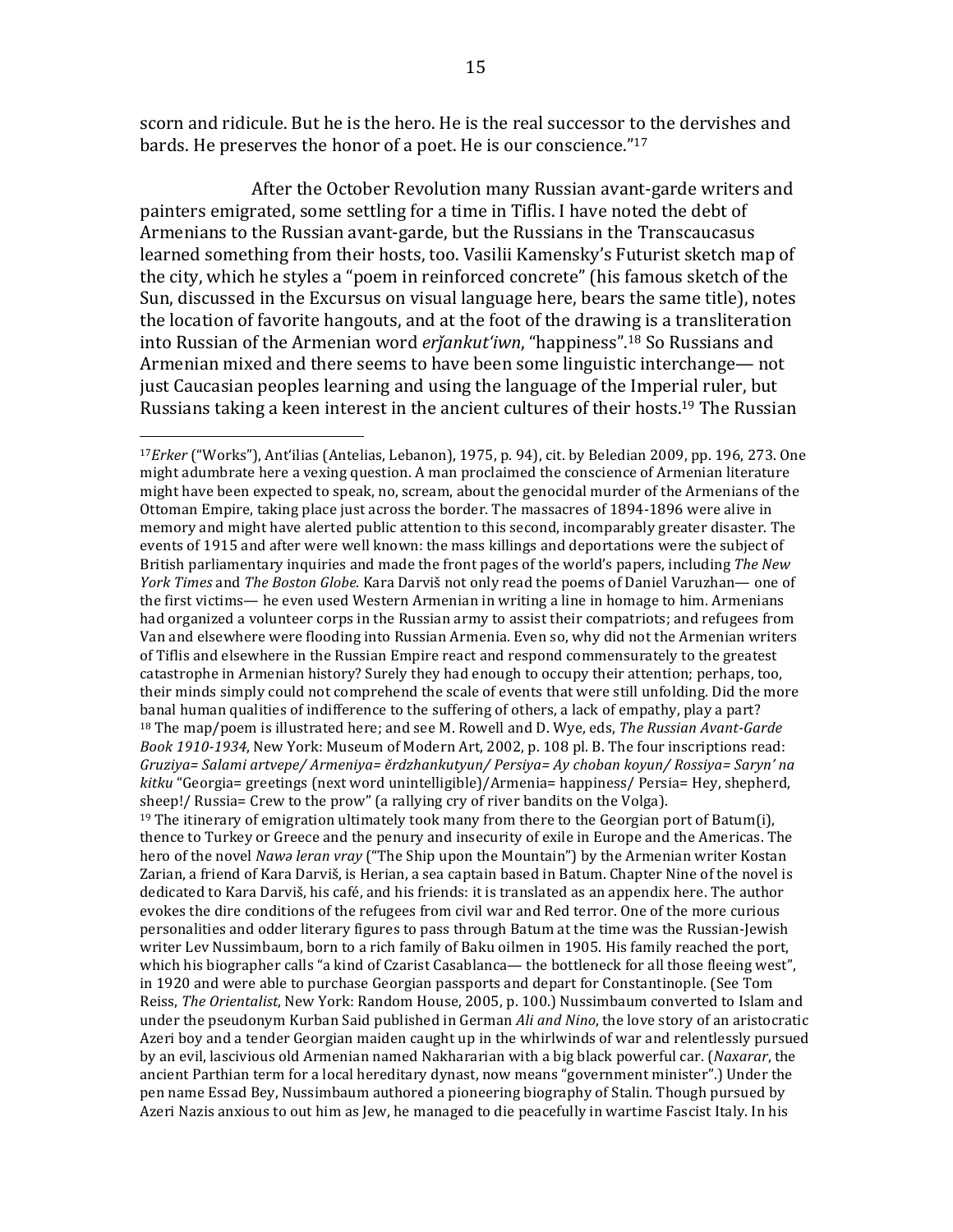friends of Kara Darviš published an anthology of his lyric poems and short stories in Russian translation, *Pesni buntuyushchago tela* ("Songs of a rebellious body") at Tiflis in 1918. (No Futurist compositions are included.) The book is a paperback brochure of mimeographed typescript: the typeset cover has a cameo photograph of the poet. It bears no fewer than four prefaces by the poet himself:

" $(1)$  TO MAN. With a torch kindled in my soul and a smile of love on my lips I come to thee, a poor, broken, spat-upon man.

KARA-DARVISH, June 1918.

(2) TO THE PRESENT ANTHOLOGY.

The present anthology has been translated with my assistance in the form of a literal rendering into Russian of my novellas/songs. My translator-friends have expended every effort to depict the visage of the poet in its full convexity, warming their labor with great love and tenderness. It remains to me only to thank them from my soul, from my burning heart, for the opportunity to make my few works accessible to the wide Russian reading public. In the near future I hope to publish in Russian translation my longer works, as well.

KARA-DARVISH, May 1918.

(3) DEDICATED

to the friend about whom I dreamed and in whom I was ever disillusioned.

If the entire world takes up arms against my words, thoughts, and feelings, you, my friend, will be standing to the side, you will understand me, you will come up to me, and will give me your hand.

KARA-DARVISH.

(4) Whom I love.

I love those whose soul is like a shoreless sea and whose conscience rings like a silver bell.

KARA-DARVISH."

The poems in the book deal with themes of voluptuousness and love, for the most part, in a not particularly enviable style one might characterize as *fin de siècle* Orientalizing Symbolist-lite. For instance, on p. 48: "I became weak, and wordless, and without a moan/ I instantly awoke. The silence, pitch black./ That spellbinding lass from the land of the Pharaohs/ Veiled herself with murk from stares..." No luck for peeping toms in the land of the Pyramids. On p. 55, a lily-bodied hetaera sprawls invitingly on a Khorasan carpet: one prefers the iterations of Varuzhan and Medzarents, where she is at least dancing. The prose pieces are eminently forgettable as well: One story introduces a forest nymph who strips down for a dip in the sea in the buff. Then she dries herself off, heads back to the woods, and the sun smiles at her. In another, a man wandering in the desert dreams, plausibly, of water; then he sees a goddess standing on a mountain and acknowledges her as his Ideal. He continues on his thirsty way. A third opens on the disturbing scene of people hauling crosses up to Golgotha; but the reader's anxiety is assuaged by the assurance that they are all brothers, helping each other. (But then, to do what?) The

<u> 1989 - Andrea San Andrew Maria (h. 1989).</u><br>1900 - Andrew Maria (h. 1980).

anxiety to conceal his origins, Nussimbaum can be compared in some ways to the Armenian Imaginist Alexander Kusikov.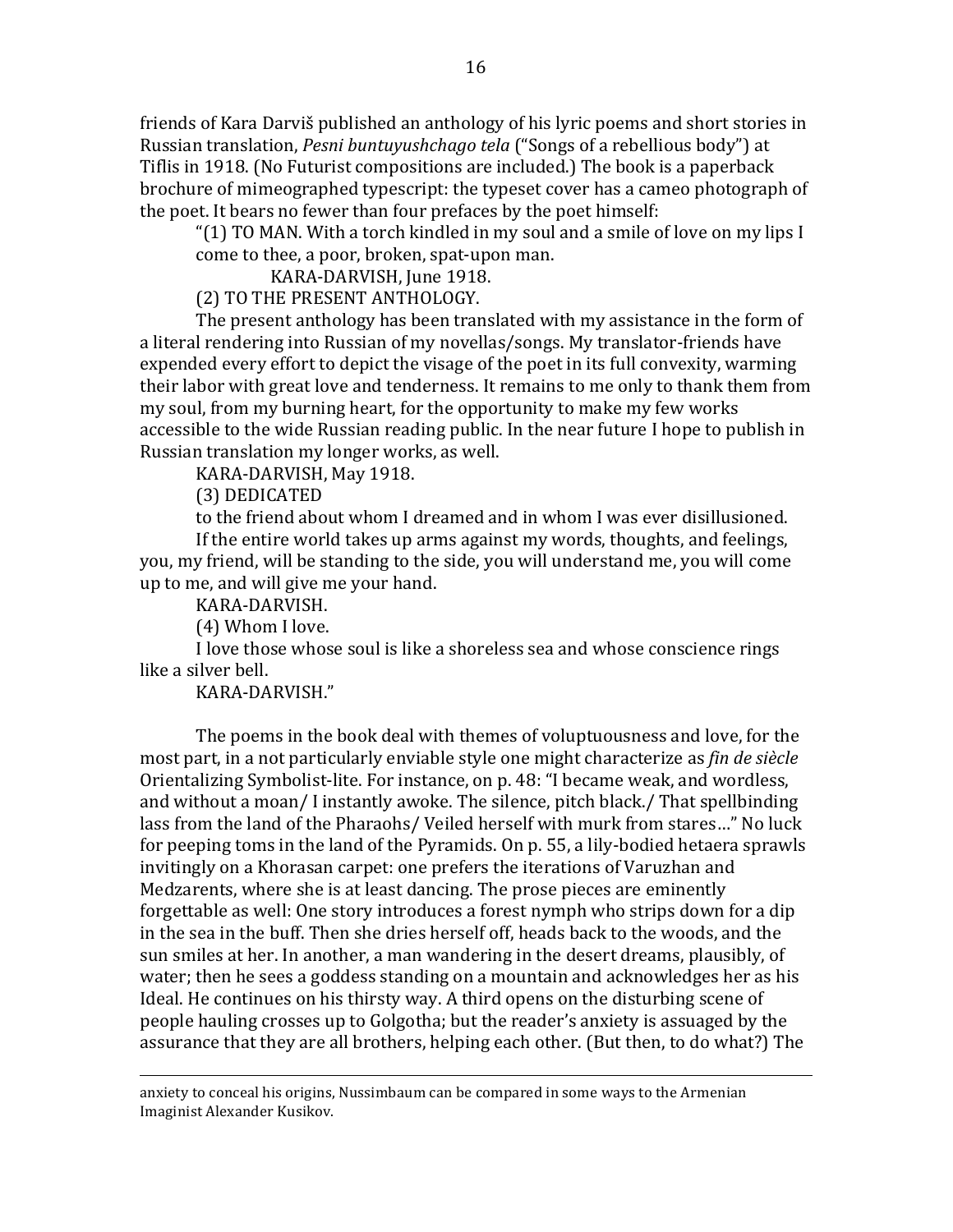book does contain translations, by Tatiana Vechorka, of the important poems "Who I Am" and "The Cup of Life"; mostly it testifies to the esteem of the poet's Russianspeaking friends and their readiness to help his poems reach an audience beyond readers of Armenian.

These included the Russian Futurist Alexei Kruchënykh (1886-1968), who lived from early 1918 to the end of 1919 at Tiflis in the family home of his fellow Futurist Il'ya Zdanevich (1894-1975), a permanent denizen of the city. Together with the writer Igor' Terent'ev they opened in Nov. 1918 the *Fantasticheskii kabachëk* ("Fantastic Little Tavern"), which became a meeting place for the Russian, Georgian, and Armenian "Syndicate of Futurists", of which Kara Darviš was a founding member, till it closed its doors in July of the following year. Kara Darviš published his cycle *Yurut'k' Ulunk'* "Incantation Beads", including the earlier Šreš *blur* "Asphodel Hill", in an anthology dedicated by the habitués of the tavern to the beautiful dancer Sofia Georgievna Mel'nikova (1890-1980), the charmed center of their circle. It includes poems by Vechorka, one of the translators in *Songs of a* Rebellious Body.<sup>20</sup> The Georgian poet Grigorii Robakidze, whose poems appear in the anthology, described the place: $21$ 

"Tiflis has become a fantastic city. A fantastic city needed a fantastic corner, and on one fine day, at No. 12 Rustaveli, in the courtyard, poets and artists opened a Fantastic Tavern which consisted of a small room, meant for ten to fifteen, but which, by some miracle, had about fifty people in it, more women than men. Phantasmagorias decorated the walls of the room. Virtually every evening the tavern was open and poets and artists read their poems and lectures."

One visitor to the tavern, for instance, was the famed hostess and socialite Vera Sudeikina-Stravinskaya, whose family arrived in Tiflis in April 1919 and stayed there six months. Her album includes entries by numerous painters and writers including Il'ya Zdanevich and the poet Osip Mandelstam, who translated a poem by Kara Darviš (dedicated to Robakidze) into Russian.<sup>22</sup> The writer Konstantin Paustovsky (1892-1968) met the Zdanevich family during his stay in Tiflis, in 1923, and mentions in his memoirs a book they had entitled *Tsveti, poeziya sukina doch'* (perhaps best rendered now, with apologies to the gentle reader, as "Flower, O poetry, you fuckin' bitch"). It was printed in various typefaces, and "between

<sup>&</sup>lt;sup>20</sup> The volume, entitled *Sofii Georgievne Mel'nikovoi, Fantasticheskii kabachëk, Tiflis, 1917 1918 1919* ("To Sofia Georgievna Mel'nikova, Fantastic Little Tavern, Tiflis, 1917 1918 1919"), was published in Sept. 1919 in an edition of 180 copies and included poems by Russian, Armenian, and Georgian Futurists and illustrations by Natalia Goncharova, Alexander Bazhbeuk-Melikov, Lado Gudiashvili, and others. It was reprinted in 2012 by the Georgii Leonidze State Museum of Georgian Literature, Tbilisi. All the poems by Kara Darviš printed in the volume are illustrated, translated, and annotated here.

<sup>&</sup>lt;sup>21</sup> Cited in Susan Compton, *Russian Avant-Garde Books* 1917-34, Cambridge, MA: MIT Press, 1992, p. 44.

<sup>&</sup>lt;sup>22</sup> See John E. Bowlt, *The Salon Album of Vera Sudeikin-Stravinsky*, Princeton, NJ: Princeton University Press, 1995, pp. xix-xxi. The poem is translated here as an appendix, with the Russian text.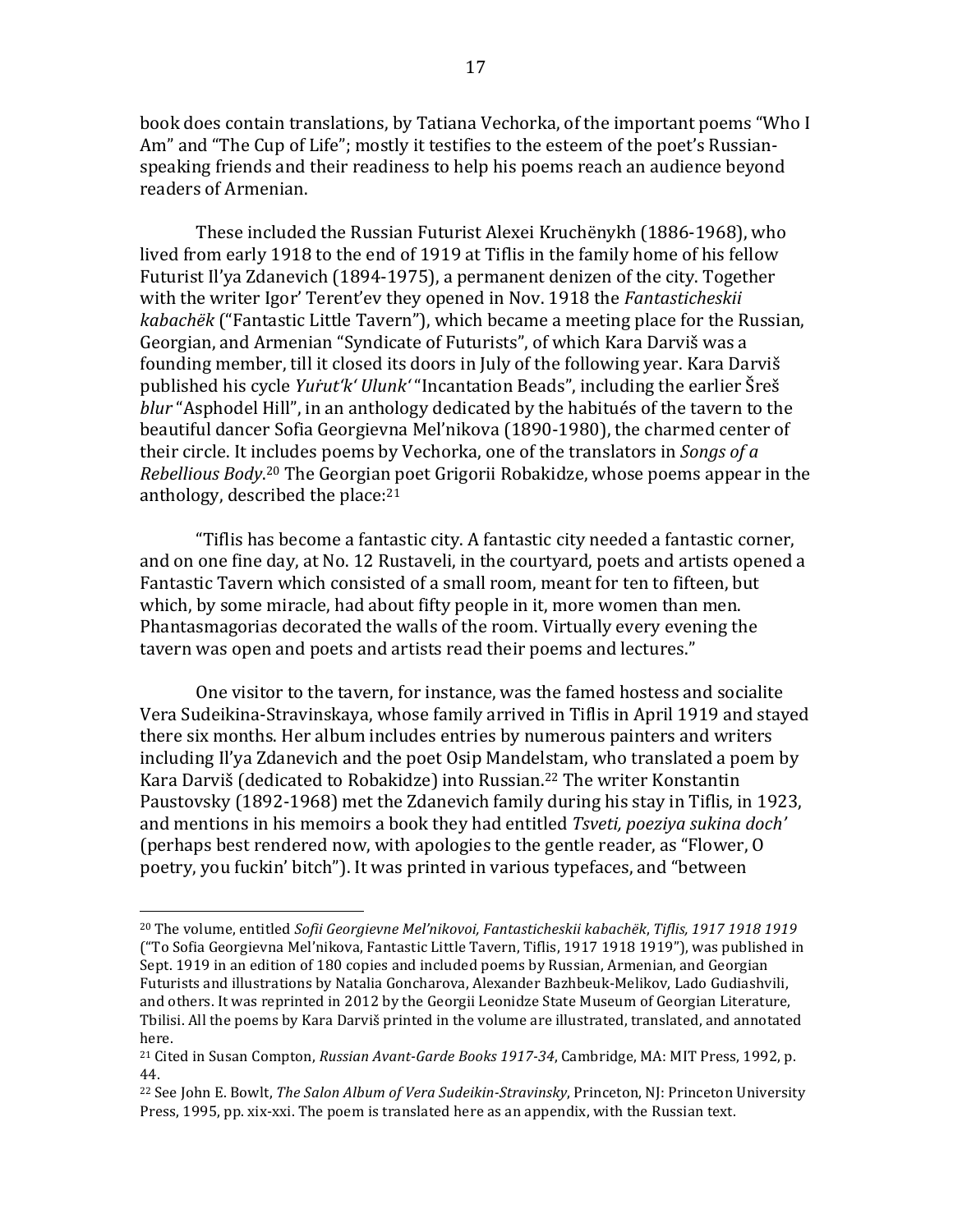individual words were inserted various lines, rows of dots, clefs, letters from the Armenian, Georgian, and Arabic alphabets, musical notes..."<sup>23</sup> It seems likely Kara Darviš had a hand in preparation of the text. It is noteworthy that there is an element of musical notation: the variations in size and position of letters in Futurist publications suggest a musical score, so that one might attempt a tonal performance of them; and Kara Darviš refers often in his poems to music.<sup>24</sup>

The greatest and most important of the Armenian poets Kara Darviš knew in Tiflis was, as noted, the great Yeghishe Charents (1897-1937). The latter was a protean figure who, it can fairly be said, mastered and perfected every poetic style known in Armenian. He wrote poems in the styles of Symbolism and decadence in his early years, then turning to the stridently proletarian verse of the great bard of the Revolution, Mayakovsky (who was born in Georgia, and who in 1914 sketched a portrait of Kara Darviš, illustrated here). In 1920, in the midst of revolution and chaos, Charents wrote his *Tałaran* ("Song book"), a cycle of lyrics in the style of Sayat' Nova, in a very clear and limpid Eastern Armenian. For a time he associated with the Imaginist school in Moscow, that included the great Sergei Esenin— the Rimbaud-like bad boy of Russian poetic legend— and the curiously furtive, russified Armenian poet, Alexander Kusikov.<sup>25</sup> Charents was to experiment with, then disavow Futurism when it fell out of favor, as he became a leading figure of the new Soviet Armenian literary establishment. But he mentions in a letter of 18 March 1934, three vears before his arrest and death, that he had met Vahan Terean (Terian), the Armenian Symbolist poet, at the *Chashka chayu* ("Cup of Tea") in Tiflis, back in the days of the Revolution. Kara Darviš, whom he calls "the only Armenian writer whom I knew personally at that time", was there. Since there were plenty of others, the comment suggests that the Futurist poet stood out among them and that Charents sought his company and held him in high esteem, even though he was to condemn him a few years later.<sup>26</sup>

In 1921, with the Communist annexation of Georgia, Kara Darviš gamely attempted to adapt to the new order, hoping to find a niche of acceptance. He began

 $23 Povest'$  *o* zhizni ("A tale about life"), vol. 2, Moscow, 1966, pp. 456-457, cited by Gerald Janecek, *The* Look of Russian Literature: Avant-Garde Visual Experiments 1900-1930, Princeton, NJ: Princeton University Press, 1984, p. 183.

 $^{24}$  The Russian Constructivist A.N. Chicherin in his "Change of All", 1924, introduces a novel form of musical notation that breaks with unidirectional straight lines (see Janecek 1984, p. 197 fig. 160). It is noteworthy that there is an Armenian connection to later experiments of this kind in the west. "Aria", written by by John Cage in 1960 for a singer named Ms. Berberian, has a score consisting of drawings of lines in black ink, accompanied by blotches of various colors and the words HAMPART-ZOUM (W. Arm. for *Hambarjum*, "Ascension", used as a man's name), DIROUHI (W. Arm. for *Tiruhi*, the fem. of Ter "Lord", used as a woman's name), DI QUESTA TERRA (Italian, "of this earth"), NAPRASNO (Russian, "in vain"), CONSCIENCE ET (French, "conscience and"), and A-RISE! (English): see Theresa Sauer, *Notations 21*, New York: Mark Batty, 2009, p. 44.

<sup>&</sup>lt;sup>25</sup> On Kusikov, see J.R. Russell, "Iranians, Armenians, Prince Igor, and the Lightness of Pushkin," in publication, *Iran and the Caucasus*, Erevan and Tehran, 2014.

<sup>&</sup>lt;sup>26</sup> Ayn žamanak inj anjamb canot' miak hay hełinakǝ: Ełiše Č'arenc' (Yeghishe Charents), *Erker* ("Works"), Erevan: Academy of Sciences of the Armenian SSR, 1967, vol. 6, p. 480.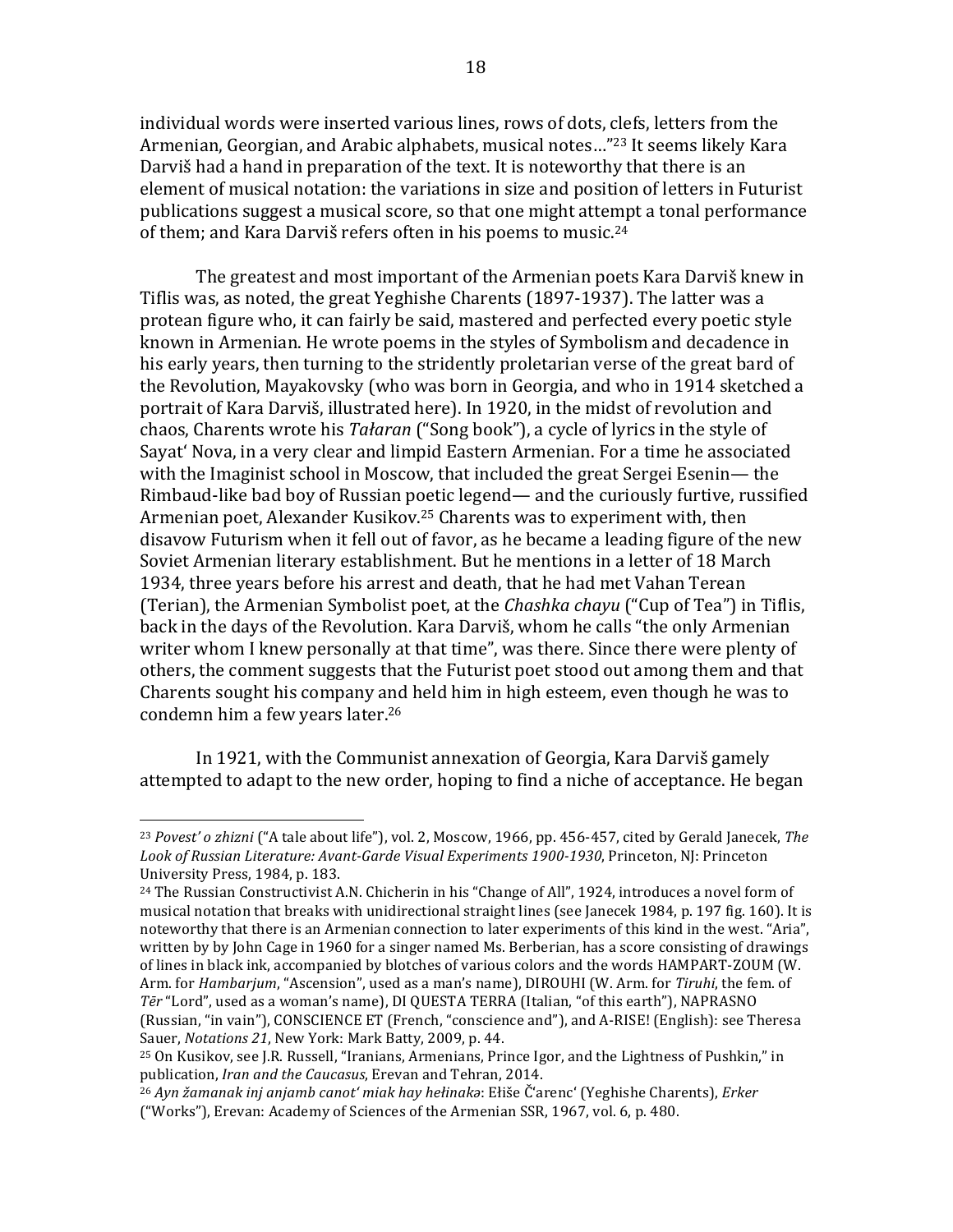writing on literature and theater for the paper *Karmir Astł* ("Red Star"); Osip Mandelstam, who was passing through Tiflis, translated his poem *Para leran vray* ("The Dance on the Mountain") into Russian that year. The Soviet Union was established in 1922; and in 1923, as a Soviet literary and cultural policy began to take shape, the Soviet Armenian press commenced attacks on the Futurists. On 15 November the Armenian House of Culture at Tiflis held a full-court "literary trial" of Kara Darviš, who was condemned in a seven-point verdict. Charents, Gevorg Abov, and Azat Vshtuni, a self-appointed triumvirate of official taste, declared that Futurism had no place in Armenian culture. But by the late 1930s, it was to have no place for them, either. In the twilight years of his life, Kara Darviš wrote occasionally for *Mardakoč'* ("The Call to Battle", Tiflis) and *Hayastan* ("Armenia", Erevan) till 1927. In his last months he was shuttling back and forth between Erevan and Tiflis in an unresolved dispute about his pension. One of his last poems is the wistful gaze of an old man back into the past, not forward. He saw only death ahead, and perhaps he understood also that Armenia had been robbed of its future. "Again my heart thirsts/ For its vernal spate of health;/ Again summer's the embrace/ Of the giving body of a girl.// Come come do not forget/ That in Apollo's might arms/ Great power from the past is yet.// My heart pounds again/ Like the hammer on the anvil/ And garlands of sparks/ Light up the black of night./ ... Steamy summer heat/ Comes like a faraway cry/ And with a fevered heart/ I just want tea with lemon."27

He died 16 December 1930 and was buried in the Armenian cemetery of Xojavank'. Two lines from his poem *Ov em es*, "Who am I" are engraved on his tombstone: *Es hamašxarhayin k'ałak'ac'i em,/ Ašxarhn ē im hayrenik'a* ("I am a cosmopolitan citizen/ And the world is my fatherland").<sup>28</sup>

So, Kara Darviš was the great Armenian Futurist. His career is testimony to the tragic oblivion to which historical circumstances have condemned Armenian innovators in art and thought whose contributions might otherwise have nourished the Near East and the world and advanced human progress. Had the Genocide not happened, had the October Revolution not degenerated into a sanguinary tyranny, there might have been a Europe without Hitler and a Near East without Hezbollah and Hamas. Instead, the cultures of the East might have joined as equals, not as antiquarian curiosities, the great stream of world thought. But the life of Kara Darviš is testimony, too, to the speed at which world culture reached distant Armenia in times when to be a Futurist meant to be hopeful rather than apprehensive, and to

<sup>&</sup>lt;sup>27</sup> Grigor Pələtean [Krikor Beledian], *Haykakan Futurizm* ("Armenian Futurism"), Erevan: Sargis Xač'enc', 2009, p. 268.

 $^{28}$  See Krikor Beledian, "Kara Darvish: A Forgotten Futurist," *Raft* 6, 1992, pp. 39-53; on the response to the criticism of *Eruand Gōš* see Beledian 2009, p. 200; on "Who is the hero?", p. 251. Beledian is the principal scholar, theorist, and critic of Armenian literature, particularly of the modern period, in France; and the groundbreaking archival work on Kara Darviš is his. I have widened the scope of analysis somewhat to understand the poet's work in a philological manner, examining his use of language and of ancient Armenian sources; and I have expanded the multi-cultural and historical context considerably. None of the poet's work itself has been translated into English hitherto; so I have endeavored to present a representative sample.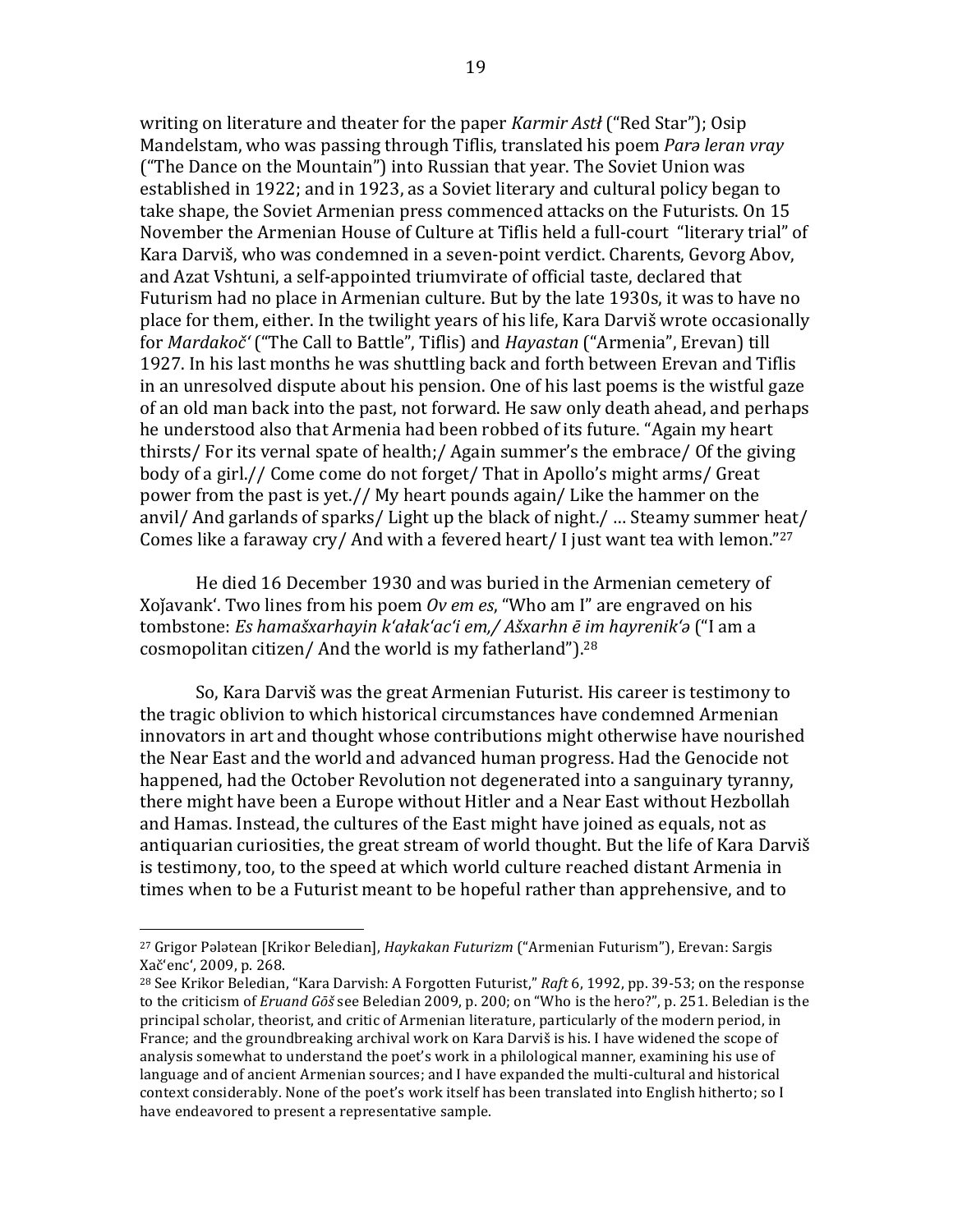the astonishing receptivity of Armenians to innovation when their conditions permitted. One might add to the valediction of his epitaph the letter, cited in an appendix here, that another great Armenian eccentric, William Saroyan, addressed posthumously to Charents. In the end, Charents and Kara Darviš alike said no to power and did not betray their muse and their inner liberty.

In his 1939 obituary article on Khodasevich, Vladimir Nabokov wrote that the personal loss was unendurable, so let us turn to the poems. Let us turn here to the texts of the manifestos, the literary evocations of that nearly forgotten time, and listen to their lost hopes, evanescent dreams, and their resurrected music.

### *Appendices.*

**1.** Kara Darwiš, *Bac'ikner ew antipner, aforizmner* ("Postcards and unpublished [poems], aphorisms," *Kam, handēs verlucakan* ("*Kam*, an analytical journal") 6, Los Angeles, 2005, pp. 209-234. The aphorisms were selected by the editors from a total of 800; I have made a further selection here.

(210) *Ov em es*, "Who am I?" from the cycle "Towards new heights".

I am a crazy-minded dreamer— the stars and the moon are my dream.

I am a solid man of the earth— the earth and nature are my roots.

I am a wakeful guardian— the alert observer of all values.

I am a cosmopolitan citizen— the world is my fatherland.

I am a man, and Man is my comrade and compatriot.

I am a slave, a lamb, a dove, and a child-

 

I am the servant of all the righteous and the truth-sayers, the doer of their will. I am a fierce, proud Scythian<sup>29</sup>— I am the first Armenian who loves the Armenian people as forty thousand brave and manly brothers.<sup>30</sup>

I am a satrap and tyrant— the executioner of all impostors and Pharisees.

 $29$  The word used here is  $ask'anaz$ , from Biblical Hebrew Aškenaz, the name of one of the sons of Japheth in Genesis. The -n- might have been an early scribal error for -u-, from a form like *išguza*, i.e., Scythian. The Armenians numbered among their ancestors Paroyr Skayordi, i.e., Partatua the son of the Scythian, mentioned by Movsēs Xorenac'i in his genealogy of the nation; and in heroic epic legend king Artašēs (Artaxias) married the Alan princess Sat'inik, i.e., Satana, the mythical progenetrix of the Narts (see J.R. Russell, "Argawan: The Indo-European Memory of the Caucasus," *Journal of Armenian Studies* VIII.2, Fall 2006 [2007], pp. 110-147]. These were the epic heroes of the Ossetes, or Alans, a North Iranian people related to the Scythians. Alexander Blok thought his fellow Russians *Skify*, Scythians; and the Polish nobility also laid romantic claims to descent from the Sarmatians, also related to the Scythians. The *locus classicus* for the Scythians is the *Histories* of Herodotus; and it is no mystery why poets advocating atavism and a return to "nature" would have sought origins for their nations in the hard-riding tribes of the Eurasian steppes. A modern British poet put it best in his quatrain "Hedonism": "After the Scythians, how advance/ In the pursuit of happiness?/ They went around in leather pants,/ And every night smoked cannabis." (Thom Gunn, *Boss Cupid*, New York: Farrar, Straus, Giroux, 2000, p. 42.)

 $30$  Beledian 2009, p. 277, notes that the original version read, *Es dašnakc'akan em*, "I am a Dashnak." The Armenian Revolutionary Federation (*Hay hełap'oxakan dašnakc'ut'iwn*] is a nationalist political party that dominated the first Republic of Armenia but was driven into exile after the Communist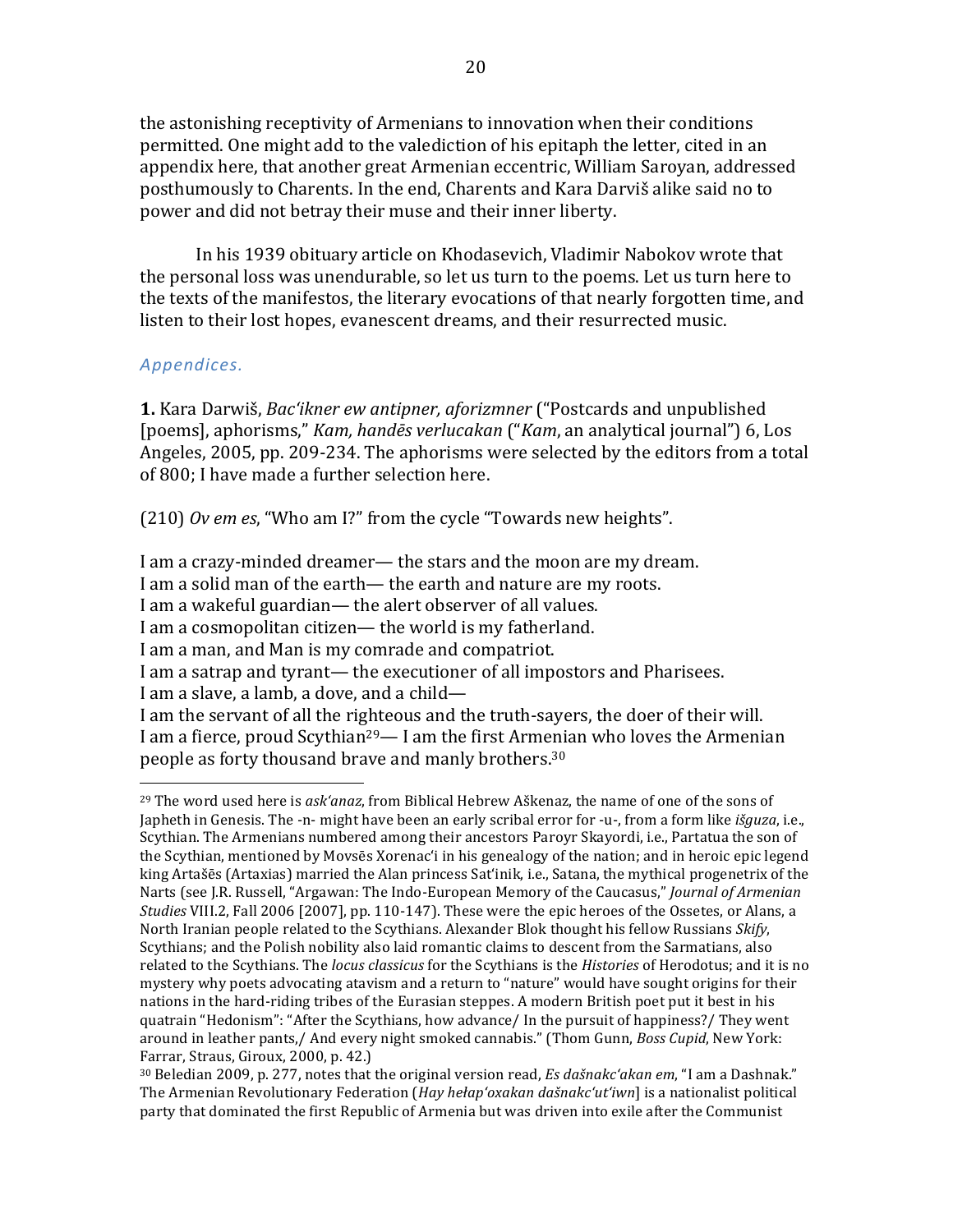I am a Bolshevik— I am a democrat, a socialist, to the tips of the hairs on my head. I am an anarchist— to everything petrified I am death, thunder, and lightning. I am a maximalist—I break, tear up by the root all that is rotten, old, and stale. I am a Futurist— fiercely proud smasher of idols, the vandal who topples venerable statues from their heavy pedestals and shatters them.

I am a mad lover— I place the stamp of fiery kisses on a lovely woman's bosom and with wild arms grip her strongly in my stormy and lustful embrace.

I am everything and nothing.

I am Kara Darwiš.

 $* * * *$ 

The Cup of Life [*Kenac' bažak*a]

Let the dead bury the dead.

—The Gospel 

I am a hero at the wedding feast of life.

I am a deserter from the war waged by barbaric, patriotic bandits.

I am a citizen of the democracy of the spirit [*ogu hasarakapetut'ean*].

The demonic cackle of ridicule on my quivering lips is for you, you citizens fattened on law and order.

And I pass through the dark, cloudy tumult of the avenues of great cities, fully armed with the shield of the spirit.

Let the sky thunder— let fire and lightning flash and crash down on my bare head. Let the naked sword glint over my breast.

Let the slippery noose of the gallows loop and tighten at my throat— my body is weak, my spirit is strong, free, bold, soaring over the plains of an untimely death.<sup>31</sup> My spirit is an eagle's strong pinions soaring, coursing high above stupefied, slaughtered skulls.

Howl of hatred and scorn— and a leap, a mighty leap up the dizzying mountain of skulls,

The goblet for a toast to life in my hand— dedication, song, and dance, demonic wedding…

Sing, poet! The world is a graveyard.

And let the crystalline tears of repentance stream down and pour from sockets of the skulls of the stupefied victims.

That is one peaceful cemetery, that world.

<u> 1989 - Andrea San Andrew Maria (h. 1989).</u><br>1900 - Andrew Maria (h. 1980).

takeover; despite its socialist beginnings it subsequently adopted a stridently anti-Soviet line and in the 1930s and 40s some of its members, particularly in Europe, were associated with fascism and nazism. 

<sup>&</sup>lt;sup>31</sup> This line anticipates, and probably partly inspired, the poem by Ełišē Č'arenc' (Charents) Mahvan *tesil*, "Vision of death" (1920) in which the poet sees a gallows in Erevan, describes with horror the noose, and asks to be hanged as the ransom for his people. Charents met and conversed with Kara Darwiš in Tiflis; his memoir of the encounter is cited here.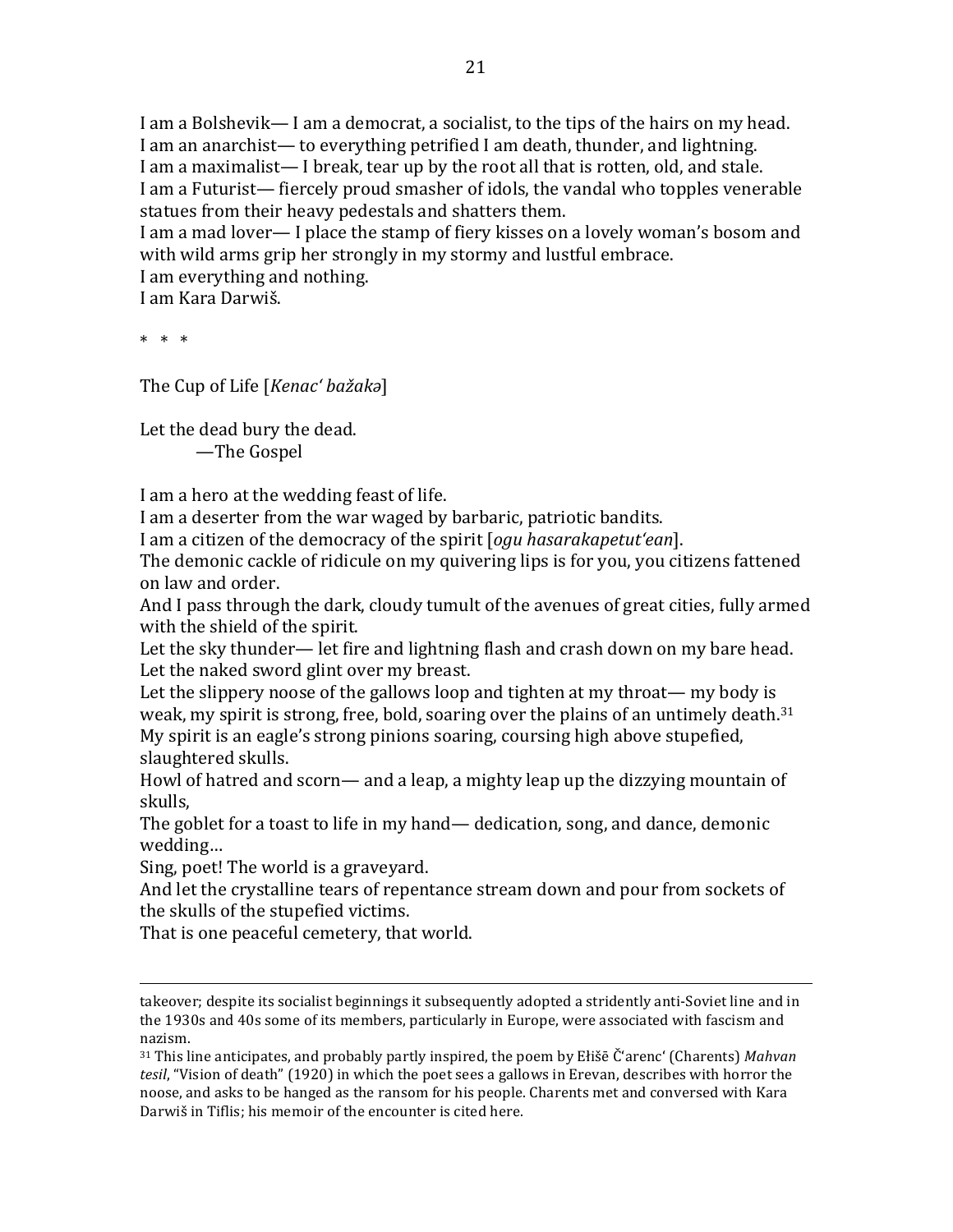It is night. The giant sphere of the Moon swims across the sky, its silver layers gleaming down upon me, the mad lover, standing over the vast grave pit of skulls with the cup of life foaming in my hand.

That is the monument to the dawning future  $[$ *fut'ur* $]$ <sup>32</sup> life.

It is the road to new ascents to new heights.

And howl, and cymbal and castanet, $33$  and violin, and lyre, and drum, and celebration, and feast...

Gods, hear my prayer— the melody of my lips. Receive my offering, and from bygone centuries, from beneath ruins, raise the golden sunbursts of your heads. I come from the pagan temples, and Nisibis is my fatherland.<sup>34</sup>

Sound the trumpets, strike drums and shake the castanets: life's bridegroom comes, holding the bride of the new life by her hands— the mad lover comes, with the cup of life in his hands.

The road!

The hero of the new life comes, riding his victory chariot, bearing an invitation to the new life.

Sound the trumpets, blast the horns.

Roses, flowers, laurels: scatter them, and plant them.

The conquering hero comes.

 

Sound the trumpets, strike the strings of the lyre!

10 May 1918 Tiflis

\* \* \*

 $32$  Although Russians and Armenians borrowed from Marinetti's Italian the name of their movement as *Futurizm*, Russians invented for themselves also a Slavic designation *budetlyane*, "it-will-be-ers"; and Armenian scholarship calls Futurism *apagayapaštut'iwn*, lit. "worship of what comes after", Kara Darwiš here seems to emphasize that the movement with the name Futurism *is* the future itself. <sup>33</sup> *Ew mrmunj, ew cncłay, ew bambiŕ, ew jut'ak*... Kara Darwiš stresses variously the musical signature of his poetry and his vision. The poem "Incantation Beads" plays upon the alliterative quality of Arm. *tsntsghá*, "cymbal"; and the poet's novel about a desiccated man's awakening to sexual passion and health is entitled *Keank'i jut'ak*a, "The Violin of Life". And at the beginning of the poem "Vision of death" by Charents noted above, which these verses might have inspired, the poet's vexed heart is described as the strained chord of a *t'avĭutak*, a viola. In Kara Darviš' story *P'ošotuac ĭut'aka* ("The dust-caked violin"), published in *Surhandak*, Tiflis, 25 March 1912, a mysterious violinist named Kara from the legendary medieval metropolis of Ani travels to Crimea (whither many Armenians had fled following the fall of the city to the Seljuk Turks in the  $11<sup>th</sup>$  century) and gives his instrument to a youth who endows it with new life.

<sup>&</sup>lt;sup>34</sup> *Baginneru mējēn ku gam— Mcbinn ē hayrenik's*. The line is, markedly, in Western Armenian, and refers to the cycle *Het'anos erger* ("Heathen songs") and the long poem *Harča* ("The Concubine"), by the W. Arm. poet Daniel Varuzhan, whose work Kara Darwiš esteemed. Nisibis (present-day Nusaybin) was an ancient center of Syriac Christianity on the southern borders of historical Armenia. Kara Darviš wrote of Varuzhan, "And when your monument is erected on the future plaza of Armenian creative thought, I, standing in the front ranks, will lug on my shoulders your bronze statue towards the Nisibis of the heathen world that you sang of and loved" (cited by Beledian 2009, pp. 280-281).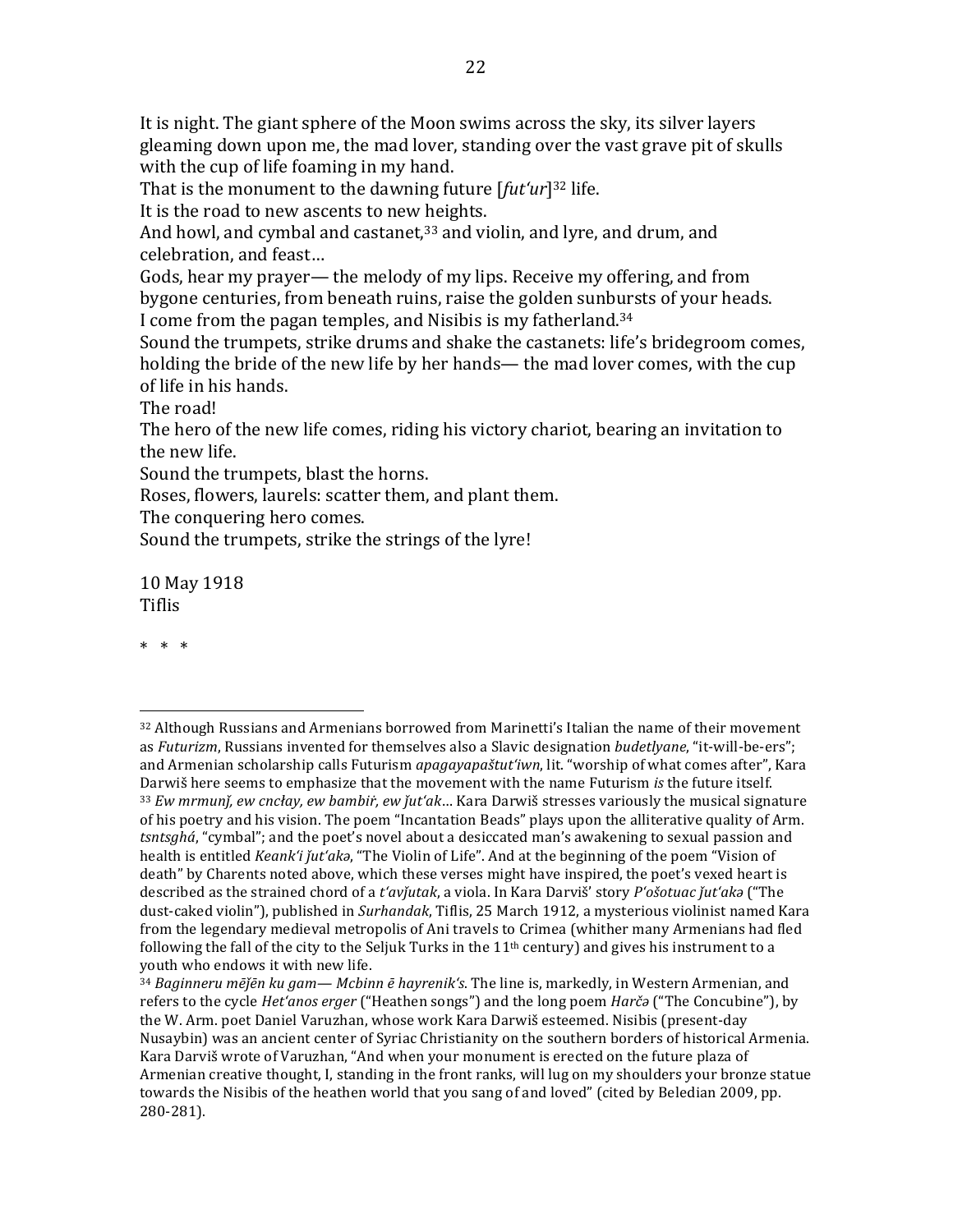## (Untitled)

Where are you, O man? I celebrate you.

I see a king, a nobleman, a soldier, a worker.

I don't see you, 0 man— you're hidden away in the darkness, extinguished and unseen.

You are a burnt out candle, a dying fire, a wilted flower.

I pass through the misty, beclouded streets wrapped in dark fog:

You stare, emaciated, draped in rags, forgotten by all,

And lament your lot, lamenting and cursing the infidel world.

I approach you and clasp your chilled and desiccated hand

And with fiery lips and hot breath I kiss your bony hand.

I hear your strangled  $\text{cry}$ — it is your soul, shattered and broken, ringing.

That is a man speaking, protesting, and opposite him tramp soldiers with bayonets shining at their shoulders.

Singing a song of pride and brotherhood, fiery-red banners snapping,

But you, O man, where are you, I'm searching for you.

You're in tatters, you're under the bayonets, you're under the imperial purple, you're a worker, you're a nobleman.

I'm looking for you, 0 man— you're not there.

I looked for you and found you murdered, shattered, wasted, frozen, fallen before the powers that rule this world, your hand stretched out.

I have no money or wealth— I have nothing— I have a warm kiss, brotherly, fiery— I give you that.

Don't despair, you're not alone, I'm a man, I'm with you, let that kiss enflame the dying fire of your heart and inspire you with hope. Do not despair!

(n.d.)

 $* * *$ 

(227 f.) Selected aphorisms:

Everything (*Amēn ban*)

- 1. People, I want very little from you. Just a little bit of freedom.
- 2. I'm weak because I don't understand you; I'm strong because you don't understand *me*.
- 3. Children are wise; big people are stupid, and those who strive to follow and resemble them are stupider still.
- 4. Everything that comes out of me is valuable and true; everything that comes, not from me, but from others, is false and fake.
- 5. You want happiness for man? Strip him naked and let him loose on the earth.
- 6. Look at life with the eyes of Adam and let your sole property be the fig leaf, and you'll be happy.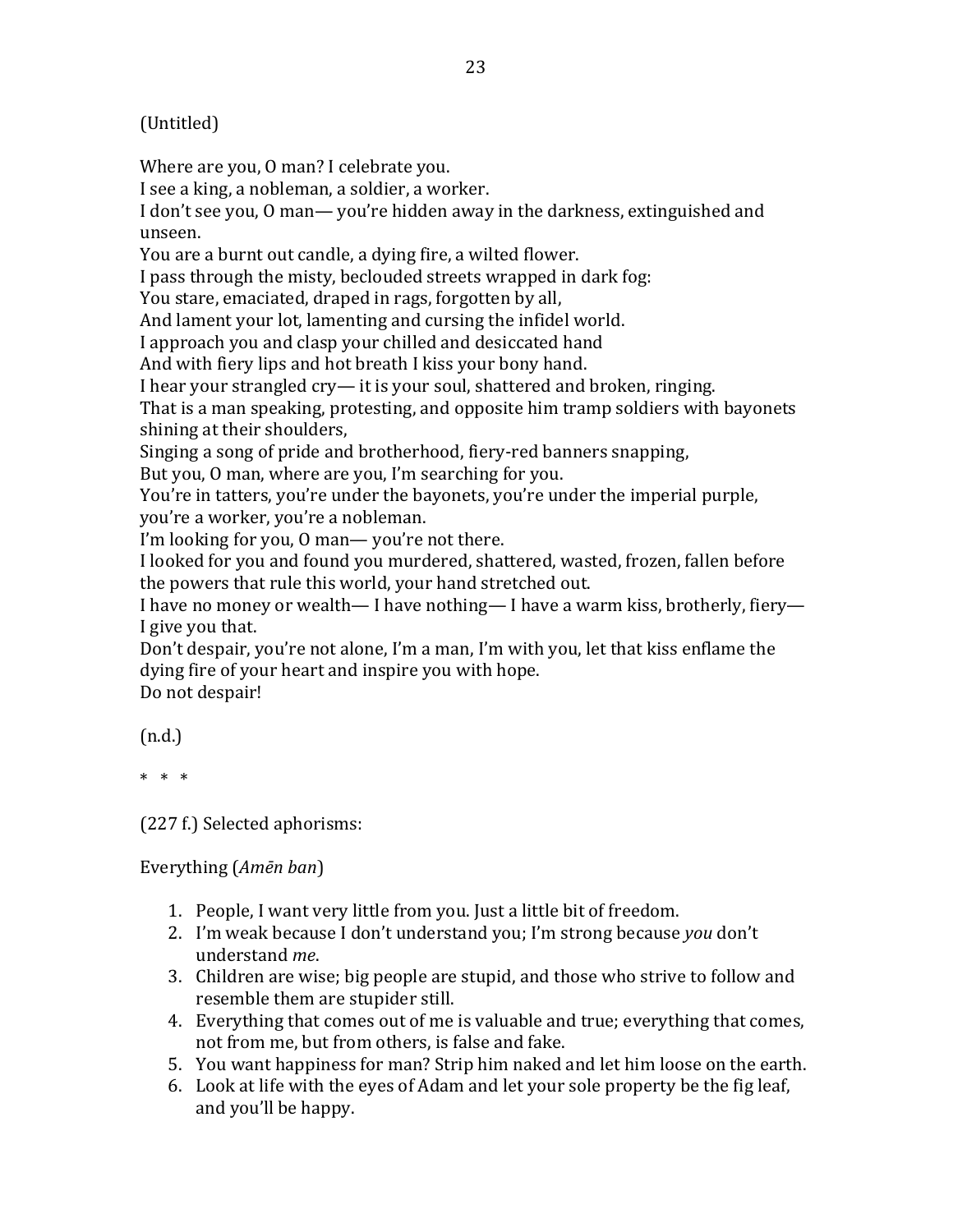- 8. Even the lion lowers his head before the sun.
- 9. The world was created for me and I am lord in it.
- 10. Revolution at its high point of fever is a prayer for the pure and the noble, but sexual sadism is for lewd and repulsive cowards.
- 11. Go, don't stand still, even if you are about to make a mistake.
- 12. The strong one gets up last; the weak one's the first to jump.
- 13. Real creativity justifies everyone: king, slave, pauper, rich man, martyr, criminal, the talented and the dullard, everyone.
- 14. Be awake, that you be a keen sword.
- 15. Write in such a way that your every line is worth a chunk of your life.
- 16. Ink is the sea out of which, like nymphs, my thoughts are born and emerge.
- 17. If even a drop of ink remain at the tip of your pen, don't let it dry up— write! So that the reader may bless and remember you.
- 18. Stay awake, so that life around you will not slumber.
	- $* * * *$

**2.** Kara Darwiš, *Arewelk'a ibrew ałbiwr nor gełaruesti ew stełcagorcut'ean (Hin*) *goynera nor p'ayli tak*) ("The East as a source of new fine art and creativity— Old colors with a new shine"), reprinted in *Kayk'* Literary yearbook 3, Paris, 1993, pp. 113-120.

Creation is life's greatest joy. Just as day wakes with the early morning, the dawning of the sun, so can the life of a man, an individual, a whole people, awaken, open its eyes from slumber, when it begins to create— that is, when all the strings in the soul of a man or an entire people begin to sound with a single powerful harmony, to act— in other words, for its mind and soul to live with a strong rhythm. Mankind, you would think, has begun to wake up from its deep slumber. A new morn is dawning for mankind, when the golden rays of the rising sun illuminate the world. It is necessary to create in order to live and wake, to resound with all the strings of the soul.

Futurism has been the first and greatest stimulus of the present age: it has come to tell us that you, all of you, are poets, you are geniuses, all of you are endowed with the same energy, the same heavenly spark, and you must believe that you are the chosen of heaven— if only the conviction rest firm and steady in your hearts that you are creators of life. So, here are three men for you, sitting around and talking— and behold, they are creating a piece of life. The nations are creating big chunks of life. We too as a people are creating a big piece of life. But that piece is only one slice of the life of mankind. If you create a bad, crude, uncultivated piece, then you spoil the whole splendid edifice of man— his piece of life. Here's a building, a beautiful building, and, all of a sudden, it has shattered windows and broken ornaments. We Armenians are an ornament of the edifice of the world also. Come, let us give a marvelous shape to that ornament. Let those who view it be amazed. But to fashion this ornament, we have to do creative work. We have to start the new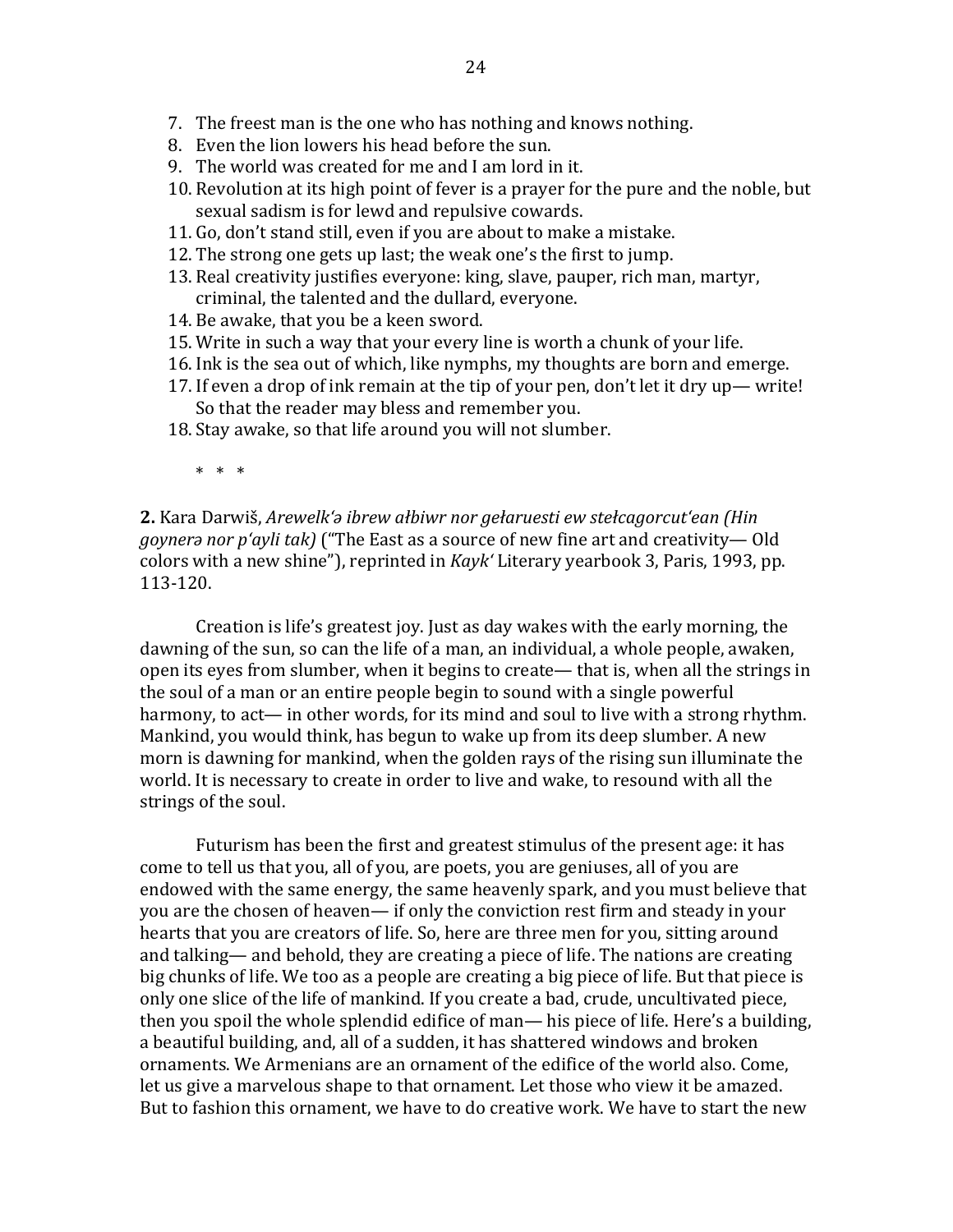morn of our life with faith and hope. The individual is powerful in his creativity only when his environment is creating, when the environment in which the individual is living awakes. (114) The individual must sense the life that surrounds him and comprehend its intimacy to him so that he may do creative work, so that he may attach a new ornament to the edifice of the world, to build it higher, or to open a new window and gaze boldly through it at the new horizons unfolding before him.

The only ones who are afraid of every open window or aperture are those who are petrified on the finished and accepted edifice of the past— lest the blast of the icy wind chill and blow away their senile flesh. New, fresh thinking emerges out of new, fresh feelings and impressions; is it not the case that thought is condensed emotion? The more the feelings and impressions you carry within you are compressed, the more purely and powerfully crystalline your thought will become. Healthy thought is healthy feeling; and healthy feelings arise from healthy impressions, when you do not constrict them with your decayed conceptions, your backward and ossified traditions. Creativity cannot tolerate petrified ways of thinking or slavish subjection to ancient traditions. Futurism is the powerful force that is to whip and flog our mental life, to stir and disturb the world concealed within us, so that we can start moving, and advance. We write the way we feel and understand; and we say what is pleasant and comprehensible to us, because we ourselves in the first instance derive a great sense of fulfillment from creating rather than apishly imitating. And creativity is the greatest joy of life.

Rejoice that you may create; and create, that you may be happy, say I. And for that purpose one must free the mind, the brain, from the iron cage of "This is impossible" and "This is unacceptable."

### *Karabalakh dzan blan Dublakh-dublakh*.

 

This is ridiculous to you, but I receive and feel pleasure from  $(115)$  the new feelings and emotions that speak powerfully within me. Perhaps that *dublakh* is obscure and unclear even to me, but the passion for searching, for creativity, and the refusal to submit to your slogan "This is impossible", conveys me, opens me, to new creative worlds. Our brilliant Futurist poet Kornak Yovsaržean has trodden this path, writing in his wonderful *poema*<sup>35</sup> "Birth pangs" [*Erkunk'*], *Hē, ui, ut, ayē*.<sup>36</sup>

<sup>35</sup> The Russian *poema* suggests a work longer than a lyric poem or ballad and shorter than an epic, but with something of the high seriousness of the latter.

 $36$  The famous ancient Armenian poem preserved by Movsēs Xorenac'i on the birth of the god Vahagn contains numerous complex plays on erkn, "labor"; and one name of his temple at Aštišat, Vahevahean, suggests his worshipper might have used a ritual exclamation something like the Dionysian *evohe*, formed from a diminutive of his name. This may have inspired in part the composition of *Erkunk'*.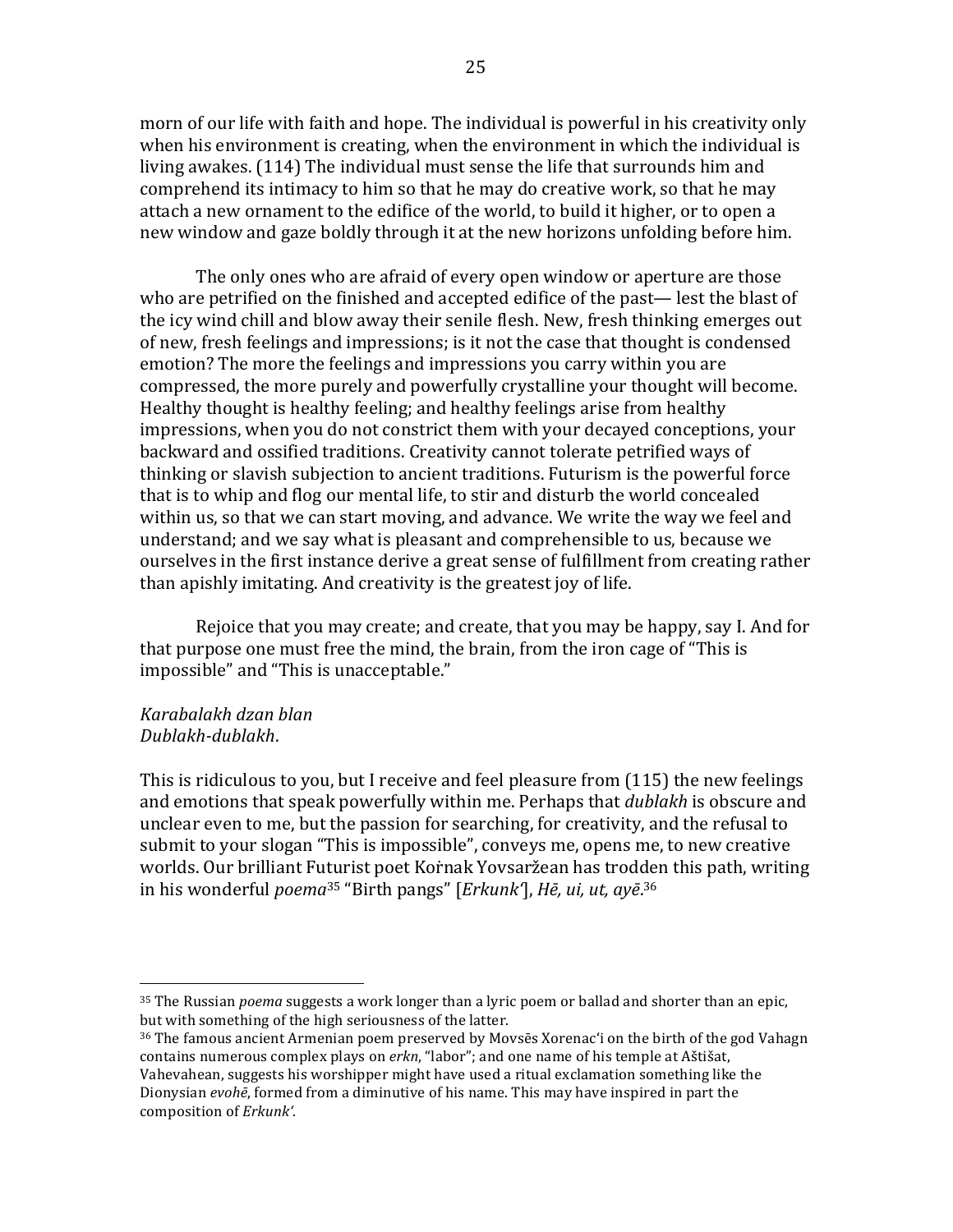But in order to create one must tread known, felt, experienced paths. One's feeling of racial identity [*c'ełakan ink'nazgac'um*]<sup>37</sup> must take first place. I am deeply convinced that when I pronounce the word *dublakh*, which has never appeared in any Armenian dictionary, I place within myself a comprehension of my race, the "voice" of the blood, the "call" of the blood. I am persuaded that all my meaningless words are not to be found in any Anglo-Saxon or Latinate tongue, but perhaps my *dublakh* could have been a word possessing "meaning" in the mouths of Seljuks or Mongols, or of an Urartean.<sup>38</sup> That is the feeling of racial identity and the familiar path of creativity. The Armenian painter has to draw his lines and daub his colors in an Armenian fashion, so that his picture will be intimately familiar; and the source of his creativity, unblemished. No Frenchman could ever paint an Armenian family, or the portrait of a woman from Akhaltsikhe, $39$  with the kind of taste, the way of an Armenian painter. That is because the subject the Armenian painter has selected for himself is a familiar one, and his creativity is set on a known path. The same Armenian painter, who spent his childhood in some Oshakan or Khotorjur,<sup>40</sup> is unable to convey the peasant of Champagne in a talented and intimate manner. Only the Frenchman can do that. Why is it that Repin and Makovsky draw their most intimate material from the life of Russia's present or its historic past? And why is it that our Proshian or Abovian will be of no less interest to us that the cool Ibsen or the lively Rostand?<sup>41</sup> Proshian captures the scent of the flowers of the familiar plain and wood, their aroma. And my loquacious Proshian is a thousand times more precious to me than the lofty Western idealist Ibsen or the genius Shakespeare.

This is where I offer my most conservative slogan. Fine art must grow and develop in a free and open context, free of absolutely all sectarian concepts and modes of understanding, and, without question, on its own native soil. It is accepted to divide and recognize men according to the label stuck on their foreheads. Once upon a time  $(116)$  Grigor Artsruni saw the salvation of the Armenian people in his

 $39$  This is the name of an Armenian-speaking district now in the Republic of Georgia.

<sup>&</sup>lt;sup>37</sup> Such sentiments and terms, which are properly deeply offensive to civilized people today, were part of Armenian discourse as elsewhere. In the USA the nationalist Dashnak party controlled a *C'ełakrōn* (pron. Tseghagron), "Race Worship" society through the 1930s. Sometimes the intention of such terms was not racialist or fascist, but often enough it was.

 $38$  Akkadian Urartu, Hebrew Ararat: the name of the kingdom in the Armenian highlands whose non-Indo-European language predates the attestation of Armenian (an individual branch of Indo-European related to proto-Greek and Phrygian) in the region. The Seljuk Turks conquered most of Armenia late in the  $11<sup>th</sup>$  century; the Mongols, early in the  $13<sup>th</sup>$  century.

 $40$  The town of  $\bar{\rm O}$ šakan, in the Republic of Armenia, is the burial place of St. Mesrop Maštoc', who invented the Armenian alphabet at the beginning of the fifth century; Xotorjur, a mountainous region in Western Armenia south of Pontus, was mainly Catholic before the 1915 Genocide eradicated its native population.

 $41$  Il'ya Repin (1844-1930), a Russian painter in the Romantic-realist style; the canvases of Vladimir Makovsky (1846-1920) are similar. Perč Prošean (b. Yovhannēs Tēr Arak'elean, 1837-1907) was a realist Eastern Armenian prose writer; Xač'atur Abovean (1809-1848(?)), wrote in Eastern Armenian the first vernacular novel in the language, *Vērk' Hayastani*, "The Wounds of Armenia". Edmond Rostand (1868-1918) was a French neo-Romantic poet and playwright.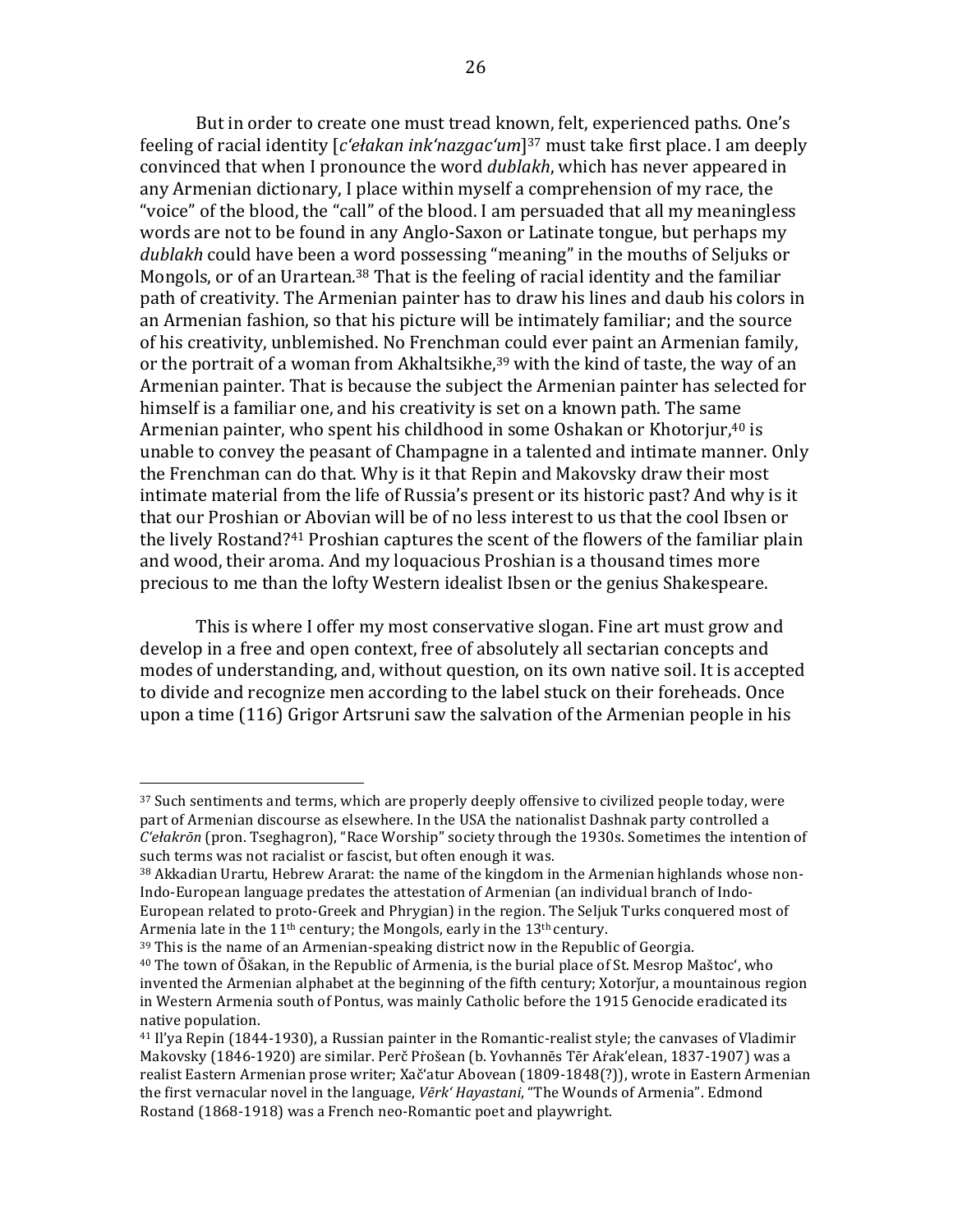journal *Mshak*,<sup>42</sup> and anybody who didn't have its label glued to his forehead was no Armenian, maybe not even a human being. The same label exists now as well. You would think people were being saved by a label, like the pairs of animals on Noah's ark, from life's universal deluge. I know some wonderfully corrupt Armenians called intellectuals who have boarded Noah's ark with a shiny brand name affixed to their foreheads and have entered the ranks of good men or holy cows. And I know wonderful, lofty men whose brows are clear as the blue sky, their hearts as open as the broad sea— but since their foreheads don't have the soap wrappers of the Baudelot or Ralle companies,<sup>43</sup> or the label of a tin sardine can, plastered to them, they have not gained admission to Noah's ark and are floundering in the worldwide flood of human stupidity and ignorance. And we, the new men, arrive like the Napoleons or Vahagns<sup>44</sup> of Armenian thought to rip those labels to shreds and to strip the confining labels from the brows of men called [illegible word in the original text], and to reveal the genuine, pure, soapy foam. Talented men cannot be confined within the limits of politics and sectarianism. They make their own talents and they discover their own world, so that we may stand, our brows unclouded, facing the dawning of the morning sun wakening our consciousness. Life will be the cause of our joys, will inspire the consciousness of the fact that it is we who are called on to enjoy this world, to become intoxicated on the gifts of the bounty of the earth and the universe. And if we want to lead healthy and happy lives, then it is necessarily by taking from the earth that which is essential to us, to all men generally, and even at the moment of death to raise the cup of life in our hands and cry out as we die the salutation "Live long!"

For all of us, for man, good and healthy nourishment is a necessity, so that we, as human beings, may be healthy and beautiful in soul and body. When healthy food enters our stomachs and we are standing close to nature we are fortunate since we grow, since our stature is not arrested but increases, waxes greater and stronger. Our thought must grow and strengthen in the same way; our emotions, too, cannot lag behind. For thought is condensed feeling, and thought is healthy when our nerves, our feelings, are freshened by familiar, pleasant, and cheering impressions and moods. For that reason it is necessary for us, the universal masses, to have accessible and digestible fine arts and literature. That art and literature which is accessible only to the chosen few  $(117)$  is private property, like a palace in the midst of myriad hovels. The masses have to turn from their huts to the palace of thought, and to do that one has to have accessible literature and art. But accessible, digestible art and literature can be achieved only in an environment that is familiar

<sup>&</sup>lt;sup>42</sup> The left-liberal Armenian newspaper *Mšak* ("The Cultivator") was published at Tiflis, 1872-1921, with Grigor Arcruni (1845-1892) its founding editor.

 $43$  Both are illustrated here; for a general discussion of Tsarist Russia's exquisite soap wrappers in Art Nouveau and other styles, see M. Anikst and E. Chernevich, *Russian Graphic Design, 1880-1917*, New York: Abbeville, 1990, esp. pp. 40-43.

<sup>&</sup>lt;sup>44</sup> Vahagn was the Armenian equivalent of Herakles in the pre-Christian era; see the note on *Erkunk'* above.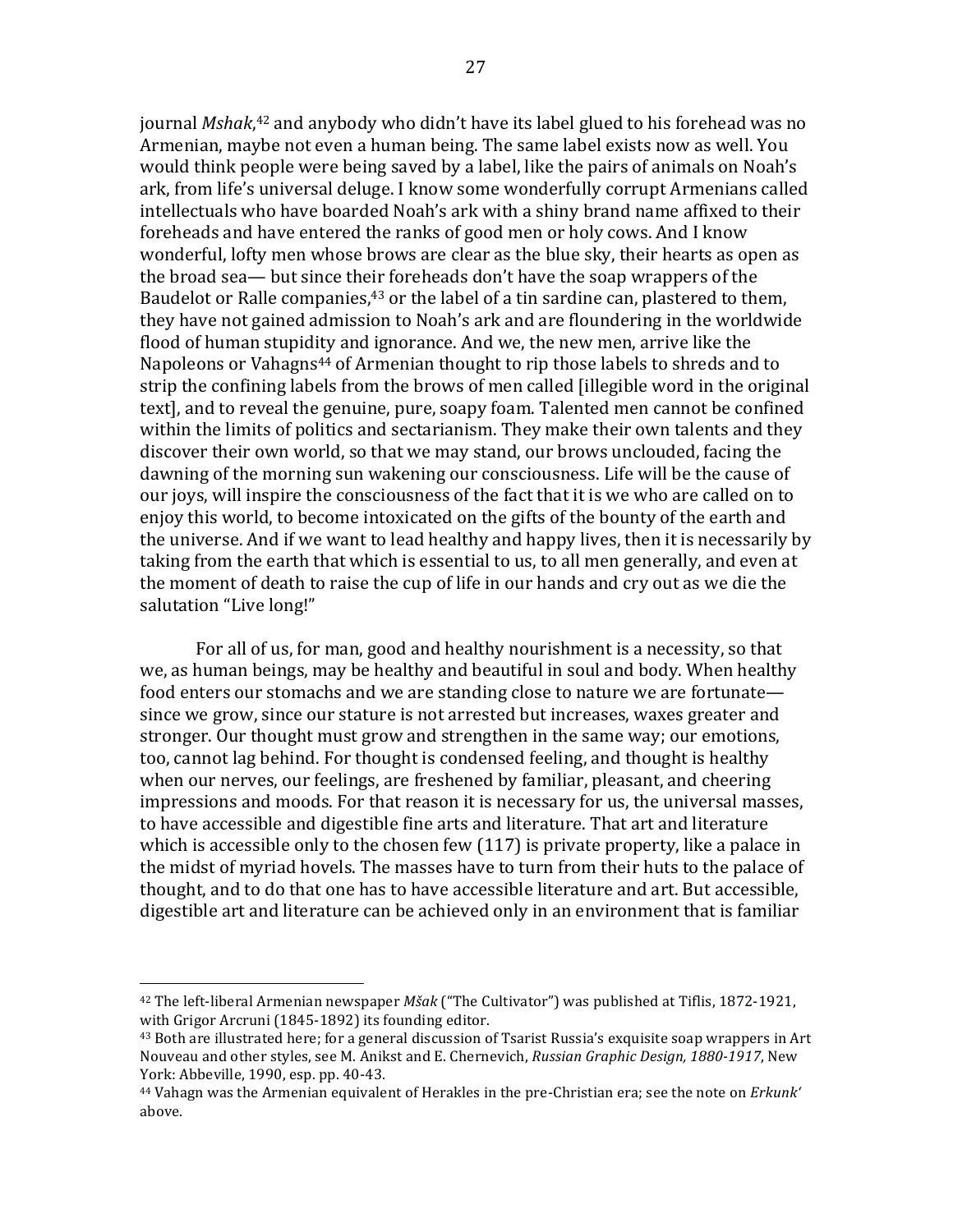and intimate. For me, *Pepo*<sup>45</sup> is worth a thousand times more than the famous Hamlet or Doctor Stockmann.<sup>46</sup> *Pepo* is ours, it is related to us, and we understand and love it, while Hamlet and Doctor Stockmann are foreign, alien to us. The clouds massing in the mountains of Scandinavia will never be able to irrigate our plains. We are men of the East and we are accustomed to the rays of a hot sun. The pale beams of the north cannot warm us. The winds blowing out of the west cannot refresh us unless that wind comes through our familiar mountains and over our plains.

Our Proshian has his taste and aroma— in his writings I sense the taste, the smell of our wonderful grapes and peaches from the plain of Ararat; but what is there for me— and I'm not even speaking about the owner of a stall in the Armenian Bazaar or the Armenian of an Armenian Molladursun<sup>47</sup>— in Rostand's *Chanticleer* or Mirabeau's *Garden of Torment*, where the French soul addresses me in tone alien and incomprehensible. Everything has to be natural. Let crows caw like crows, and nightingales sing their enchantments as nightingales. But woe to us, when we want to sing like nightingales if we are crows, or if we try to force a crow's squawk out of a nightingale.

Russian literature is familiar to us and we are close to Russian life, but can some Armenian Markos from Qishlaq Karapet or Molladursun understand Chekhov's humor or [Saltykov-]Shchedrin's satire? No, he cannot, not at all. He will understand Baronian's<sup>48</sup> Baghdasar and laugh, the face of deacon Arut'ik will crease in a smile, and so will that of our stall owner in the Armenian Bazaar and that of the Armenian intellectual in his top hat. Proshians "The Moths" will move the denizen of Oshakan and the Armenian immigrant in Boston, since Armenian speech is transmitted by invisible wires, from every place to Shresh hill and the summit of Aragats, where the unwilting blossom and our familiar mandrake grow.<sup>49</sup> That which is intimately familiar always smiles at us, while the unfamiliar and strange taxes our minds. Unfortunately, how many men know Ferdousi, the poet of the East, or Varuzhan, mighty and powerful in spirit?<sup>50</sup> While of course a great many know

<sup>&</sup>lt;sup>45</sup> A play on the urban life of middle- and lower-class Tiflis Armenians of the 1870s by Gabriel Sundukean  $(1825-1912)$ ; Hamo Beknazaryan directed a film based on the play in 1935. <sup>46</sup> A character in Ibsen's "Enemy of the People".

 $47$  A village in the  $\bar{E}$ jmiacin district of Armenia, now called Šahumyan after an Armenian hero of the October Revolution.

 $48$  Yakob Paronean (W. Arm. Hagop Baronian), 1843-1891, an Armenian writer and playwright from Constantinople whose work satirizes the manners and personalities of the Armenians of the Ottoman capital.

<sup>&</sup>lt;sup>49</sup> *Šrēš blur* ("Asphodel Hill") is Kara Darvish's most famous Futurist poem; Mt. Aragac is the tallest peak within the present borders of Armenia, in view of the plain of Ararat.

<sup>&</sup>lt;sup>50</sup> Abo'l Qāsem Ferdōsī (940-1020), was the author of the Šāh-nāme ("Book of Kings"), the national epic of Iran. Daniel Varuzhan (W. Arm. Taniel Varuzhan, b. Č'puk'k'earean, 1884-1915) was a Western Armenian poet and co-founder with Kostan Zarean (who describes an encounter with Kara Darvish in Ch. 9 of his novel "The Ship on the Mountain", partly translated here) and others of the Constantinople journal *Mehean* ("Temple"), which came out the first seven months of 1914: the outbreak of war put an end to the enterprise. Zarian was the motive force of the journal: his philosophy, an unabashedly fascist refraction of Nietzschean thinking, is overtly and repulsively racist and anti-Semitic. He believed that the Armenians, an "Aryan" race, share with their blood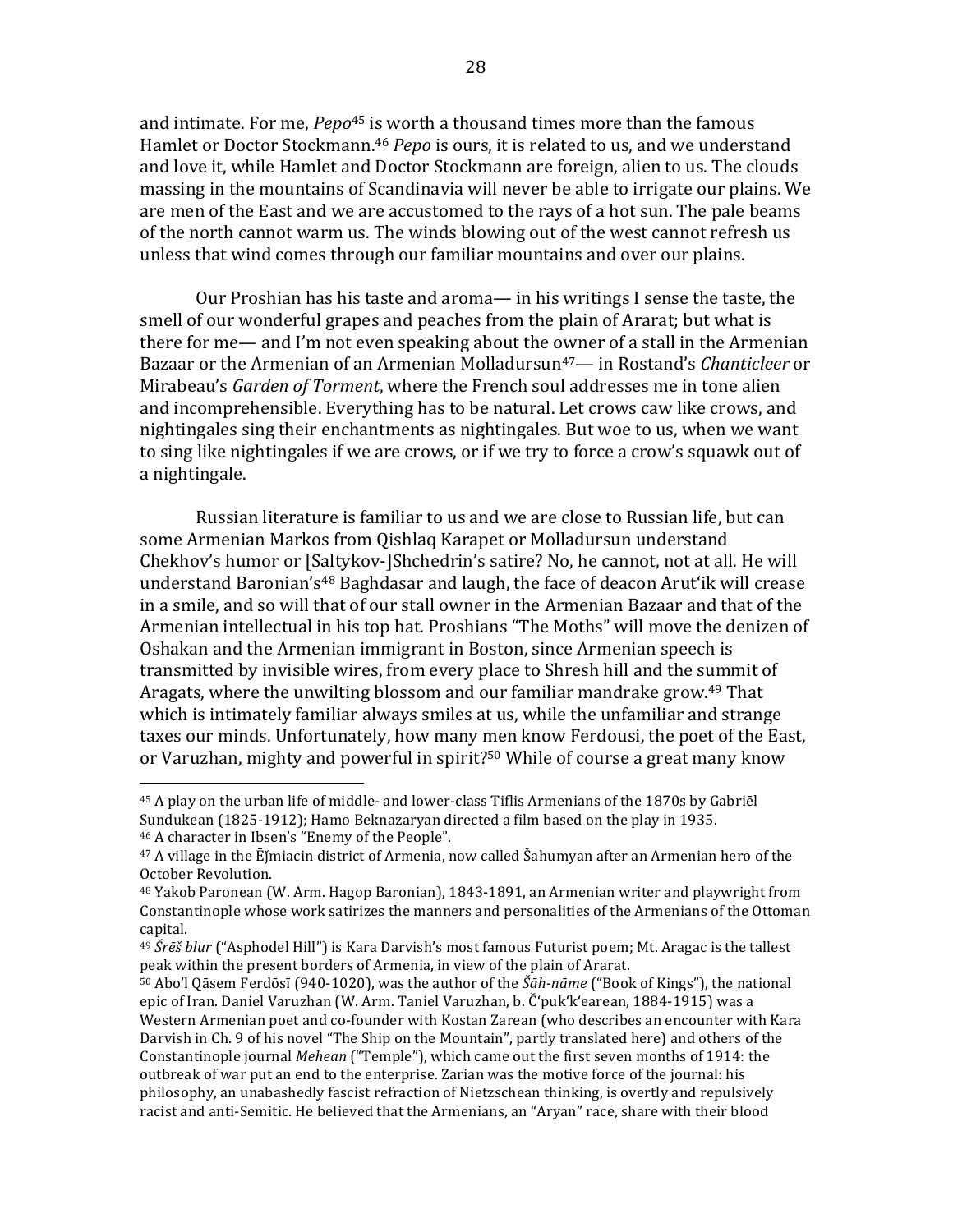Schiller and Byron. (118) We always scorn the East. Aren't we always contemptuous of a Persian countryman and his creations when we see him, but even if the voice of a minstrel bard coming from the world of the smoking jacket, tuxedo, and top hat does not ring sweet in our ears, he still dazzles our eves and our hearing throbs with the drumbeat of his talent. The toy civilization of the West...

We, the educated, we who are infected with the malarial jaundice of Western civilization, have learned to look with contempt upon our own culture, our art and literature, seeing a halter on the neck of every thing. Even the crow of the west seems a nightingale to us, while our peacock with crow's wings— has it not lost its European feathers? The masses are more sincere, uninfected by that malarial jaundice of European civilization. They walk by the promptings of their innards, their hearts, but for good or ill when they love something, create it, appreciate it, we have words in our dictionaries to evaluate their taste, calling their theater vulgarity,<sup>51</sup> defining their literature as the "immoral fare of the streets", even though very often we, perched on the heights of our culture, buy tickets to that very vulgar theater and find pleasure and fulfillment in it. Who has not gone to see *Arshin Mal Alan*<sup>52</sup>, and who has not taken his fill of laughter, drinking of the waters of the heart, with those wonderful Eastern melodies? The educated inrtelligentsia, its face equipped with a pharisaical mask, makes fun of the people and the theater of the masses, deriding it and its beloved *Arshin Mal Alan* as immoral.

But the blood of the race has something else to say, and it speaks within. The accepted cast of mind condemns because the accepted, lofty, contemporary understanding of the public is that way. But the depths of the heart laugh, delight, and bless the hand of the creative artist. *Arshin Mal Alan* is that talented written work, that flower of the plains, that fine art accessible and digestible to the understanding of the masses, of the people in common. Doesn't even Kirakos in Molladursun have a demand for art? And are you going to serve up Doctor Stockmann or Wagner to satisfy it? It's just the same as feeding the stomach heavy leather strips cut from old boots and expecting it to digest them. And if Kirakos from Molladursun or that stall owner from the Armenian Bazaar turns in scorn from your Chanticleer or Hamlet, embracing with open arms Vali Ghazo,  $53$  don't be surprised. He's known Vali Ghazo for a long time, and Ghazo is a talent he embraces, caresses, and honors. My Ghazo is much more precious to me than the Frenchman's Mounet-

<u> 1989 - Andrea Santa Andrea Andrea Andrea Andrea Andrea Andrea Andrea Andrea Andrea Andrea Andrea Andrea Andr</u>

brothers a genius for mythology, as opposed to the arid prophecy of Jewish religion. Christ supposedly overcame and destroyed the Jew in himself. The journal was dedicated to nativist and innovative currents in Armenian art, literature, and revolutionary thought. Varuzhan was arrested with other Armenian intellectuals of the capital in April 1915 at the start of the Genocide, and was deported and murdered with them. Zarian survived and ended his days in Soviet Armenia. On Zarian and Varuzhan see Nichanian, *Mourning Philology*, *op. cit.*, esp. pp. 109f., 203f.

<sup>&</sup>lt;sup>51</sup> Kara Darvish uses the word *balagan*, from Persian via Russian, which deprecatingly denotes street theater put on with an open wooden box for the characters, something like a Punch and Judy show.  $52$  A 1913 Azeri comic opera popular with Armenians: the cover of an American-Armenian musical score of the opera published by Prof. James Mosgofian of Astoria, NY, it is reproduced here. 53 A character in Arshin Mal Alan.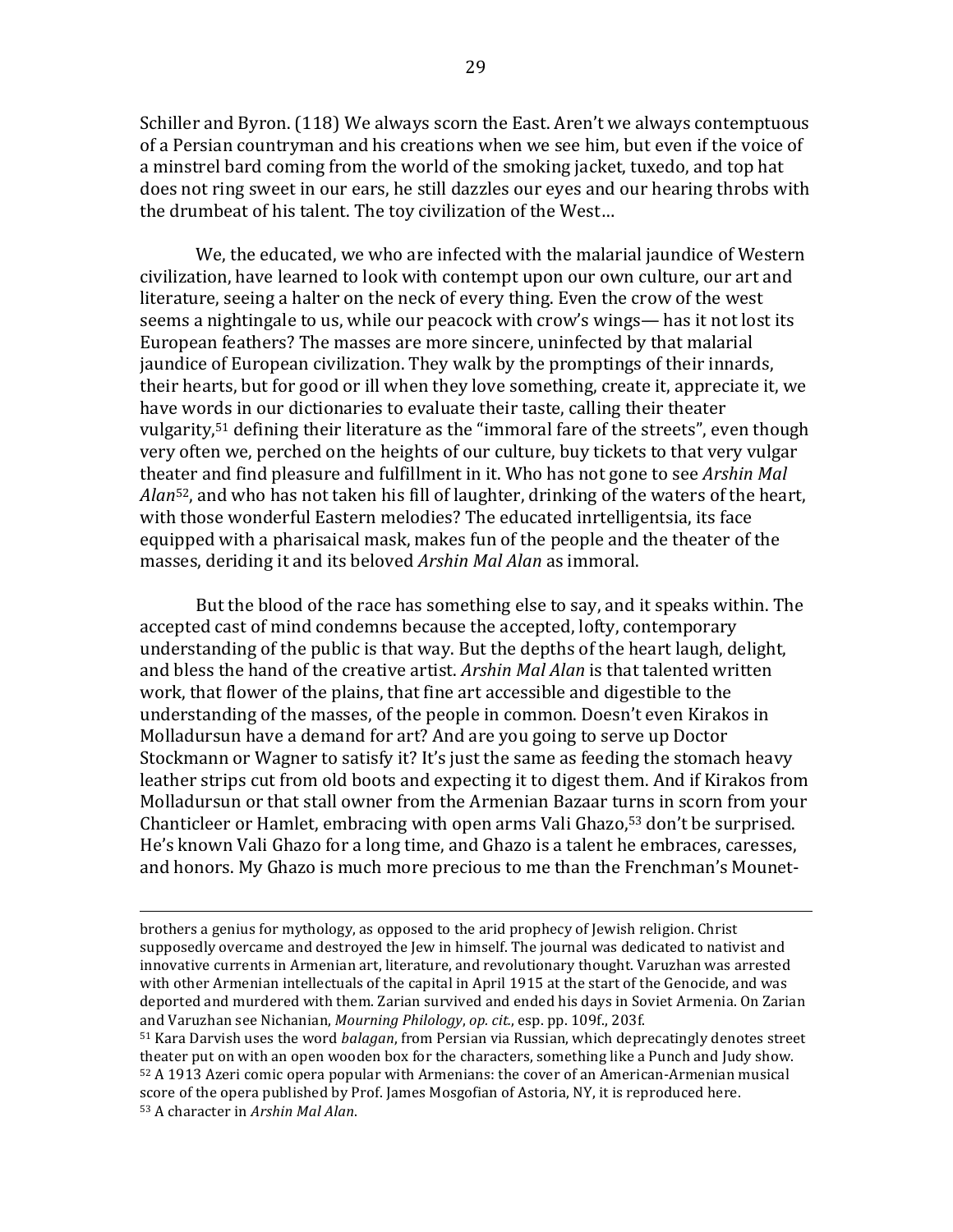Sully<sup>54</sup> or the German's Possart,<sup>55</sup> because he grew up in the sun of the East and on the East's soil. (119) Doctor Stockmann, Possart, Mounet-Sully, and Hamlet are all the same to the Armenian Krpo with his tattered trousers and hungry stomach you might as well drape a sumptuous smoking jacket made by the Sheremetyevs<sup>'56</sup> tailor on his bare back and stuff his starving gut with tasty sweets by Massieux. Krpo's back won't be warmed and his stomach won't be sated. The East, the East, is where the sun warms an oriental, where the breeze refreshes us. Our art and literature must be very profoundly and intimately eastern, for an oriental, so that it may occasion joy for us and be digestible and accessible to our souls and minds.

Then we will grow and flourish on our own soil and beneath the rays of our own sun, and not in a hothouse, the fire of whose furnace is stoked with coal.

Kara Darvish

1916 20 December Tiflis

\* \* \*

**3.** Kara Darwiš, *Inč' ē futurizma?* ("What is Futurism?"), Tiflis: Tparan "Ēpōxa", Muzeiskii pereul(ok) ("Epoch" Printers, Museum Lane) No. 8, 1914.

*From Sayat' Nova towards Futurism*. 57

 

New ideas, new feelings have come to the fore in all epochs, in all nations, and chiefly in nations that have attained to high culture. The backward nations are

<sup>54</sup> Jean-Sully Mounet (1841-1916), a famed French actor.

<sup>55</sup> Ernst von Possart (1841-1921), a German actor and theater director.

<sup>&</sup>lt;sup>56</sup> One of the wealthiest families of the pre-Revolutionary Russian nobility.

<sup>57</sup> The songs of the bard Sayat' Nova, d. 1795, which he recorded in his *davt'ar*, or notebook, in his own hand in Tatar (Azeri Turkish), Armenian, and Georgian, are considered the finest of the works of the Armenian *ashughs*. Since their publication and study by Akhverdian in the mid-19<sup>th</sup> century the fame of the poet steadily increased. In the late 1950s and early 60s Soviet Armenia celebrated the poet's bicentennial with numerous monographs, editions, and translations of his work. His dramatic life: initiatory dream, victory in competition with other singers, doomed love affair with a Georgian princess, exile to the monastery of Sanahin, and death at the hands of Turkish marauders— became the subject of the avant-garde Soviet Armenian director Sergei Parajanov's famous film *Nran guyna* ("The Color of Pomegranate"). The poet Paruyr Sevak  $(1924-1971)$  wrote his dissertation on Sayat' Nova. Sevak died in an automobile accident. His son, who survived the crash, has written to me that although the catastrophe was not orchestrated by the authorities, the Soviet regime had hounded the poet to his death. Parajanov was arrested and imprisoned by the Soviets on charges of homosexuality and foreign currency transactions (both criminalized by Stalin). So the  $18<sup>th</sup>$ -century bard of Tiflis was not just a national icon, but the patron saint of freethinking Eastern Armenian artists as well. That makes the suggestion by Kara Darviš that the cult Sayat' Nova holds back artistic progress all the more delightfully scandalous.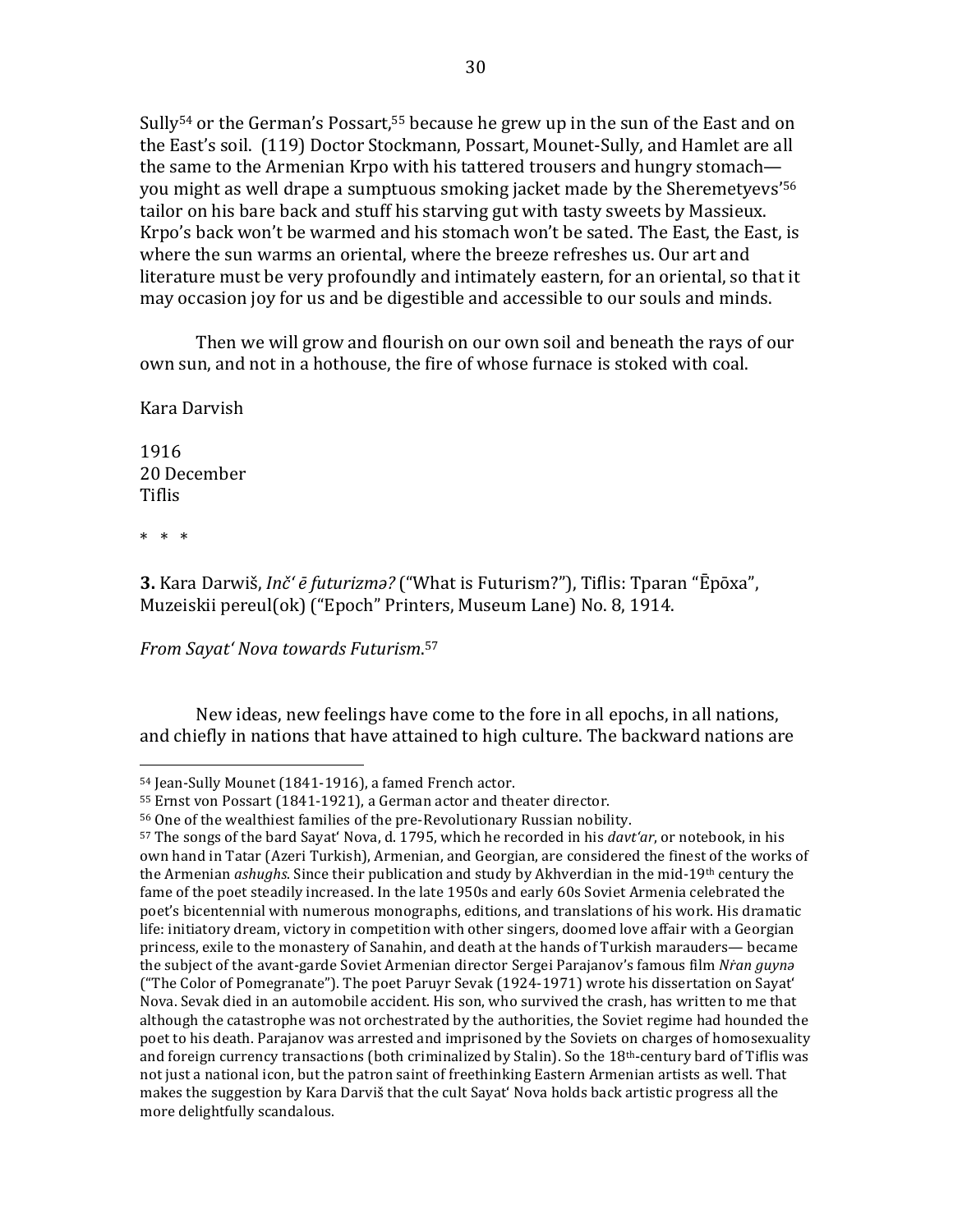always more conservative and are more firmly bound to ancient traditions and customs than the enlightened and civilized nations.

And it is not surprising that the more ignorant, benighted, and backward a nation is, the more ferocious and fanatical it is in its conflict with new ideas, new feelings, and innovations generally.

Change in the philosophical world view of peoples, their taste, and their customary sentiments, is not effected easily: everything that is ancient, wasted, and sapped of its strength gives way in the face of a hard fight, a strenuous contest.

The desire to live and the sense of possessing existence, it would seem, endure even in abstract conceptions— for do they not spring from the realm of a man's feelings and thoughts, while thought itself is nothing if not compressed emotion?

But how impoverished and desolate life would be, were the new thoughts, new feelings from time to time not to form currents, streaming into and refreshing man's life, endowing their experiences with health.

Here are the Asiatic nations for you, immobile, lingering behind the progressive course of life. How monotonous and stagnant their life is!

It is true that amongst those who love color, perhaps, one might still find poetic motifs in a life of that kind; maybe in that sort of life, for the sake of stylization one might find elements for the display, the expression of the visage of a particular culture. But it is questionable how useful to the improvement of human life that culture is, how positive its aim, for all the great ethnographical interest its stylized forms present.

One does not have to be a prophet to resolve that question. Wherever movement and progress are absent, life is never capable of renewal, the conditions of life cannot improve, and the lot of men cannot be bettered.

In order to make the matter clearer, let us turn to examples. The backward nations are opposed to enlightenment, and so, too, to science. By science one means the kind of knowledge that sets life and its social conditions on forward-looking paths leading to progressive renewal. Science is taught in our diocesan and parish schools— but let life itself attest to what kind of science that is. It is a science imbibed by the students who go on to fill the ranks of the intelligentsia of our deacons and seminarians. There could be no better name for this than the one given by one of our newest poets: a "parochial intelligentsia".

Science, by changing the technological, external aspect of human life, transforms men's conceptions also with regard to the life they lead. Paring your fingernails and keeping your hair free of lice is a much more life-giving science than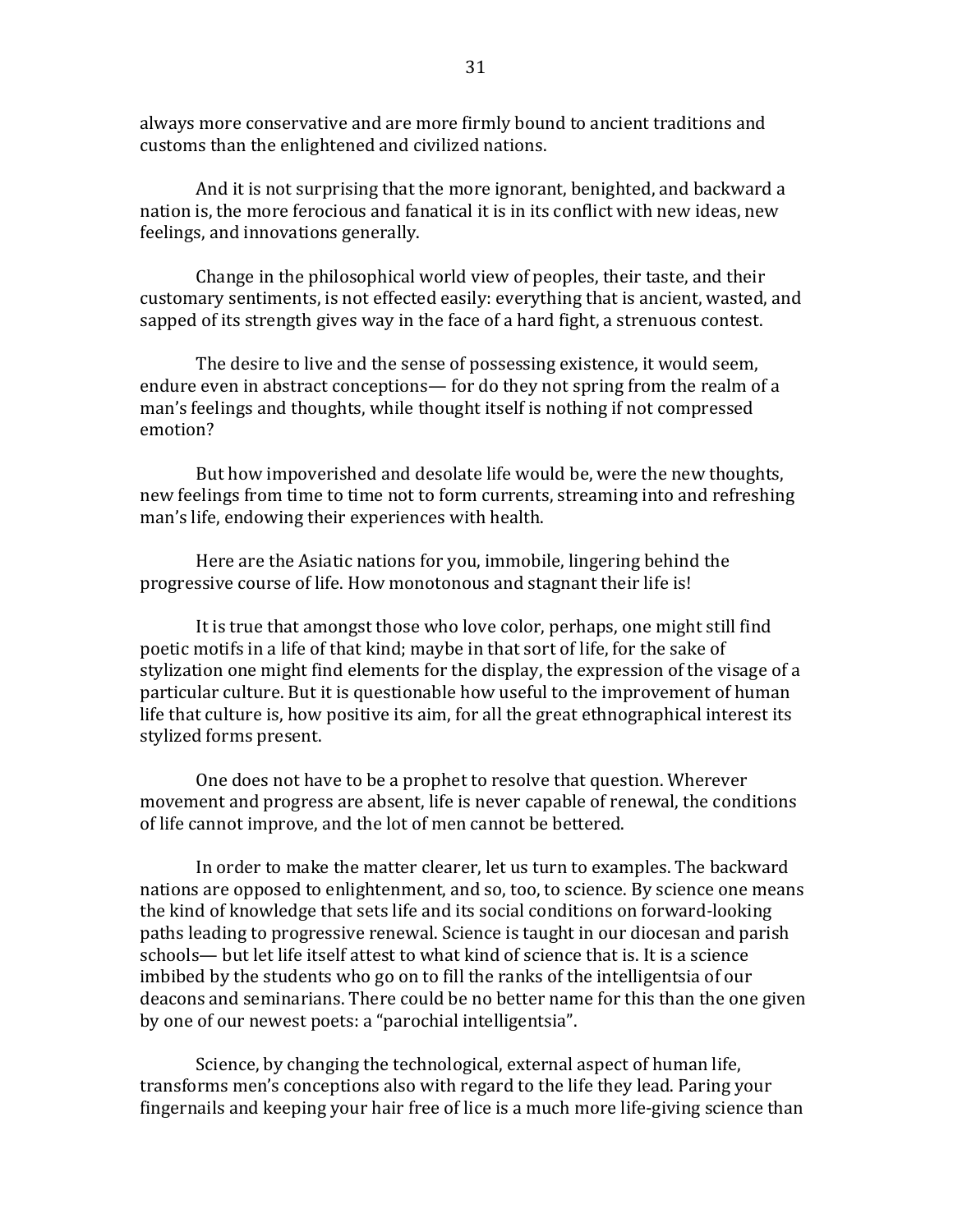the chemistry and physics taught at an Armenian seminary. But will our educators turn their attention to such minor matters, especially those teachers draped in the toga of a German doctorate?

It is interesting to consider: Where are men more oppressed, enslaved, and subject to worse living conditions, than in the more backward nations and countries? Authentic culture and science serve above all the cause of ensuring human happiness. And all the small and large achievements that science is accomplishing and has made, serve the task and aim of situating human life in better conditions.

Most men react with displeasure or even animosity to every novelty or innovation in any sphere of life. Morality necessarily plays a great role in this.

As is well known, some of the vounger representatives of the Russian Futurists, chiefly the painters, paint their own faces. That is, they paint various images (flowers, animals, and so on) on their own faces and foreheads. Youth, in the principles and faith it professes, has always been stormy and unrestrained, and always will be. One can regard this innocent behavior as mere mischief. As, indeed, the noted Futurist scholar Kulbin<sup>58</sup> says in his lectures, that is not in the essence of Futurism and one must adopt an attitude of forgiveness to such manifestations.

But take a closer look: it's not all that true. Archaic morality slithers like a snake through the petrified concepts of mankind. Just such an intellectual and even a famous actress, face reddened by agitation as though she were in the grip of a fever, nerves taut like blue ropes on her face, set out to prove that the behavior of the Futurists— painting their faces— is morality-dissolving stupidity of the highest degree. This is not true fine art, but repulsive charlatanry, shrieked the agitated actress, evidently defending the *received*, *recognized* art of her own.

At that moment I was unable to restrain myself and said, quite simply, "So why is your own face painted and powdered?" (The lady had put on mascara.) The woman became slightly agitated, but, restraining herself, she pronounced, That is *accepted*. Yes. That is the very best answer I could expect: it is our *morality*, said I. The particular conditions and situation of life create the morality of a particular period, and that becomes the flesh and blood of the inner experiences of men. And that is the reason why when a new shift<sup>59</sup> comes to the life of men, to propel forward a new movement, people are instantly nervous and are seized by the sentiment of contrariness, fearful lest their situation in life be disturbed, not wanting to turn their

 $58$  Nikolai Ivanovich Kul'bin (1868-1917), a Russian painter, musician, philosopher, and scholar of the avant-garde and the fine arts.

<sup>&</sup>lt;sup>59</sup> After Arm. *hrumn*, Kara Darviš has in parentheses Russian *sdviq*. This was a watchword of Futurism that Susan Compton (The World Backwards: Russian Futurist Books 1912-16, London: The British Library, 1978, p. 21) renders as "shift".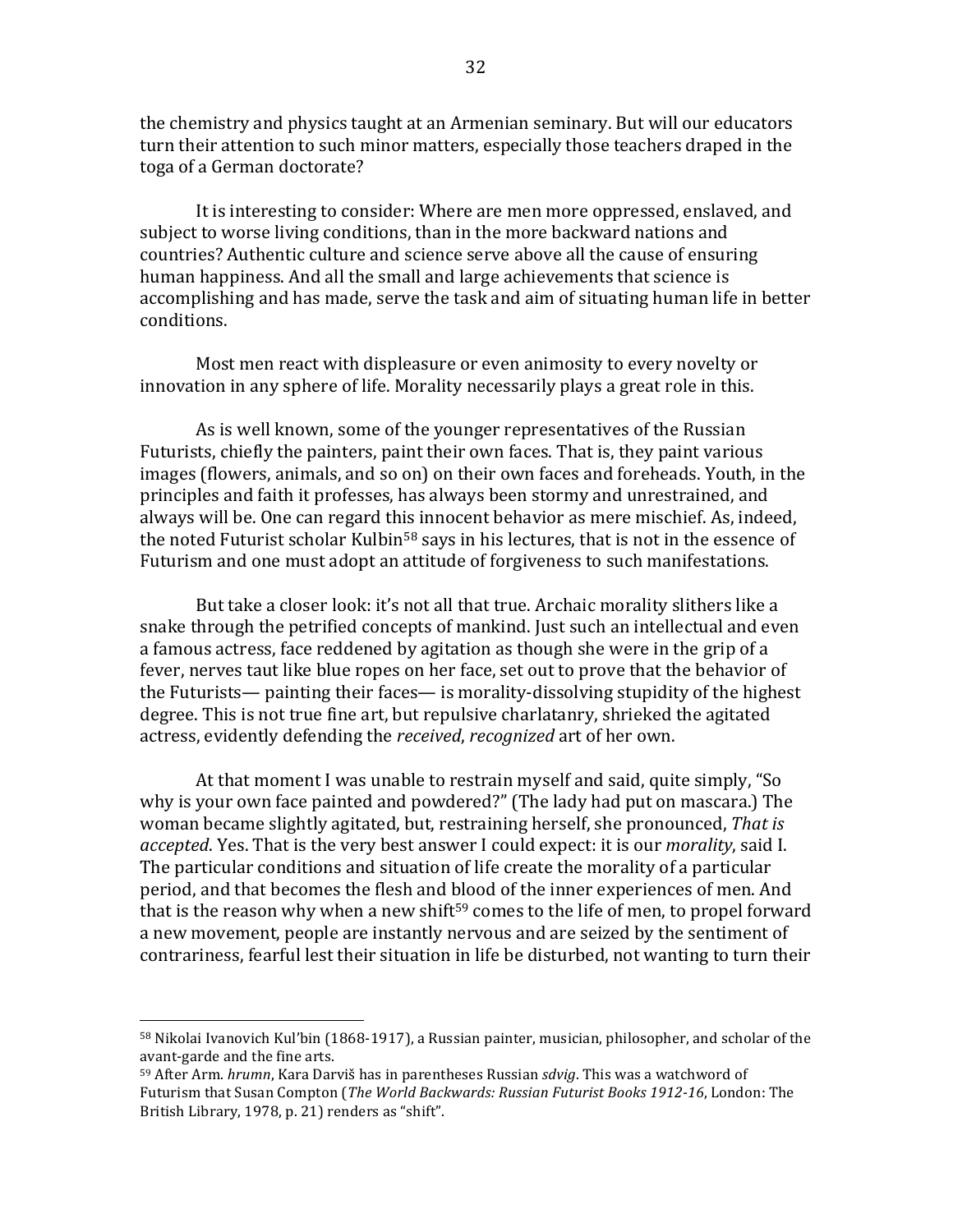carefully ordered existence, customary aesthetic, and sundry other tastes topsyturvy.

That is the situation of a way of life centuries old, a morality structured over the centuries, that protests against new ideas and innovations, occasioning psychological disturbance and distress. This inner drama tends to be especially powerful in people at a low mental level, in benighted nations at a low cultural level. As an example for you, take the patriarchal family of olden days. The parents. How many dramas do we know from that world, when a son or daughter— the children, in a word— has acted contrary to the old, traditional customs, forms, and rules. There have been tragic consequences when the son or daughter, against their parents' will, went off after a lover. Here is a frightful protest against individuality and a struggle on behalf of individuality.

Individual uniqueness: this is what both individual men and life acquire through great struggle, wresting it away from a fortified, sedentary life. A little brook with its strong push is better that a monotonous, wide-spreading, malodorous swamp. Life is thus: a little healthy, dynamic sliver of it is more life-giving than life's monotonous and wide-spreading sea, which is great in extent but shallow in depth, motionless, and stagnant.

Even thus is morality, which has often been the cause of economic and moral collapse, furthering disintegration between two colliding conceptions, world views— old, long accepted and sanctified morality, and a new morality.

In the course of the history of diverse nations, there have been of necessity moments when there has come a mighty flood of new ideas, overcoming the entire inheritance and treasure of the earlier culture, often with the élan of a vandal smashing it to smithereens. Of course, that kind of boisterous current of new ideas can call forth great confusion and dissatisfaction, and reaction amidst the ranks of traditionalists. But the new ideas, the new concepts, as they accomplish their conquest, settle down and solidify in life, becoming the foundation stone of a new morality and a new life. The same historical phenomenon occurs in the realm of art. Innovation, the new schools of art do not easily find a place in our life, and it is only through the dark woods of persecution, under attack, that they make their way, make it through, and force back the artistic forms of an obsolete taste.

New fine art [*nēō-gełaruesta*], to which they assign the name Futurism, is engaged in such a battle and is passing through just such a dark wood of persecution. The opinion of the famous Russian critic and scholar of the arts, Alexander Benois, $60$  about this artistic trend deserve the keenest attention. Here is what he writes: "I am fully convinced that the last genuine Greeks and Romans would have felt the same thing we feel now. They fell into perplexity, seeing how all

 $60$  Alexander Nikolayevich Benois (1870-1960, Rus. Benua), a painter and art historian, one of the principal organizers and ideologues of the "World of Art" (Rus. Mir iskusstva) group.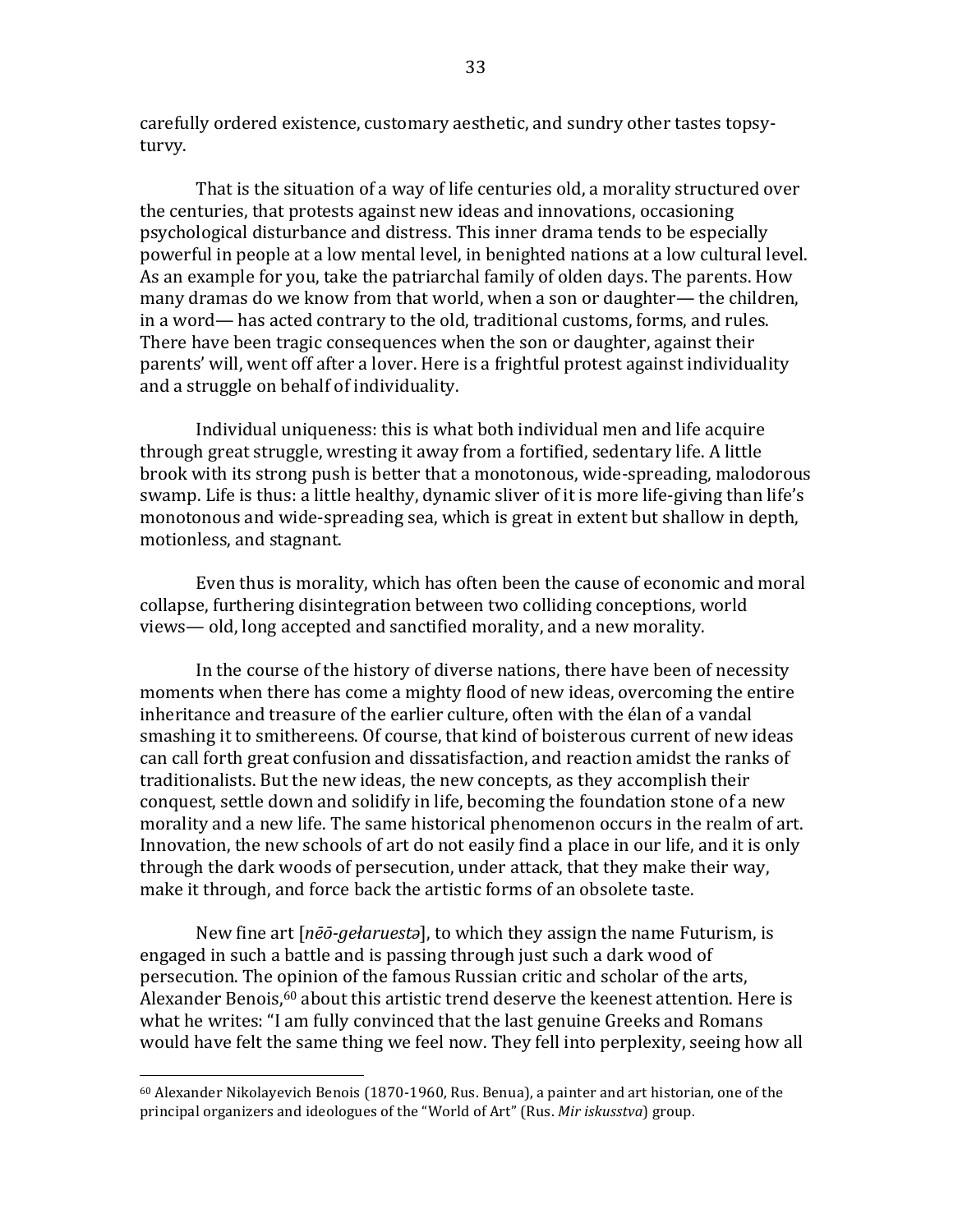the world around them was being destroyed, how underground forces were digging a grave for everything that was the most beautiful, the wisest, the most sacred.

Year by year the ardor of their anger towards these vandals waned, and from year to year their fascination with the utterly strange and alien blossoms grew. Of course the Burliuks of those days would say absurd things, but they still directed their gaze to those absurdities, for hidden beneath their surface was a great and immediate, elemental power.

Surely the Burliuks<sup>61</sup> of those times (the innovators) have been lost without a trace, but did they not bring us to the thing we now call *Byzantine art*, which it is now customary for us to look at with wonder and admiration? Is it not thanks to them that the face of the world has changed? And even if it has lost its wondrous clarity, still it has become deeper and more meaningful."

One can clearly conclude from these lines that even such a critic and scholar of fine art as A. Benois does not reject the usefulness of innovation, even if it is Russian Futurism, which is still totally disorganized, looking for itself. In another place Benois has some profound comments worth close attention that I consider it particularly important to cite in order to elucidate the matter. Here they are: "I confess I lack the conviction to step forward and angrily declare a crusade against them (the Futurists). Of course they are untutored, they are vandals, but perhaps it is also a good thing that they are untutored vandals. Let them work on their own for everything that exists and stands on the brink of destruction: *Ein neues Leben wird aus den Ruinen blühen*— A new life flowers in the midst of ruins.<sup>62</sup> I have no personal need of their creative work— to our way of thinking it is crippled and poor. But the excitement they inject into our aesthetic life is useful and in any case it can carry one anywhere, it transports. The whole idea of culture consists in not standing still. One has to advance, not stop. Burliuk and his like press on. They are restless, excited, they infuse agitation and do not allow stagnation. But they do not really know what it's all for, and neither do we. It is quite possible that individually, in fact, they are not doing anything, but something or other is still being done, accomplished, and that new thing is expressed through strange but inevitable, useful exertions."

So here, too, is a proof spoken by the mouth of A. Benois, that the new, that innovation generally, stirs, moves, and freshens not just our aesthetic lives but even our everyday existence. For does not life, too, change in accordance with our tastes and perceptions?

<sup>&</sup>lt;sup>61</sup> David Davidovich Burliuk (1882-1967), a founder of Russian Futurism.

 $62$  This is a somewhat garbled citation of the verse of Schiller: *Das alter stürzt, es ändert sich die Zeit,/ Und neues Leben blüht aus den Ruinen* "The older falls, time changes/ And a new life flowers from the ruins."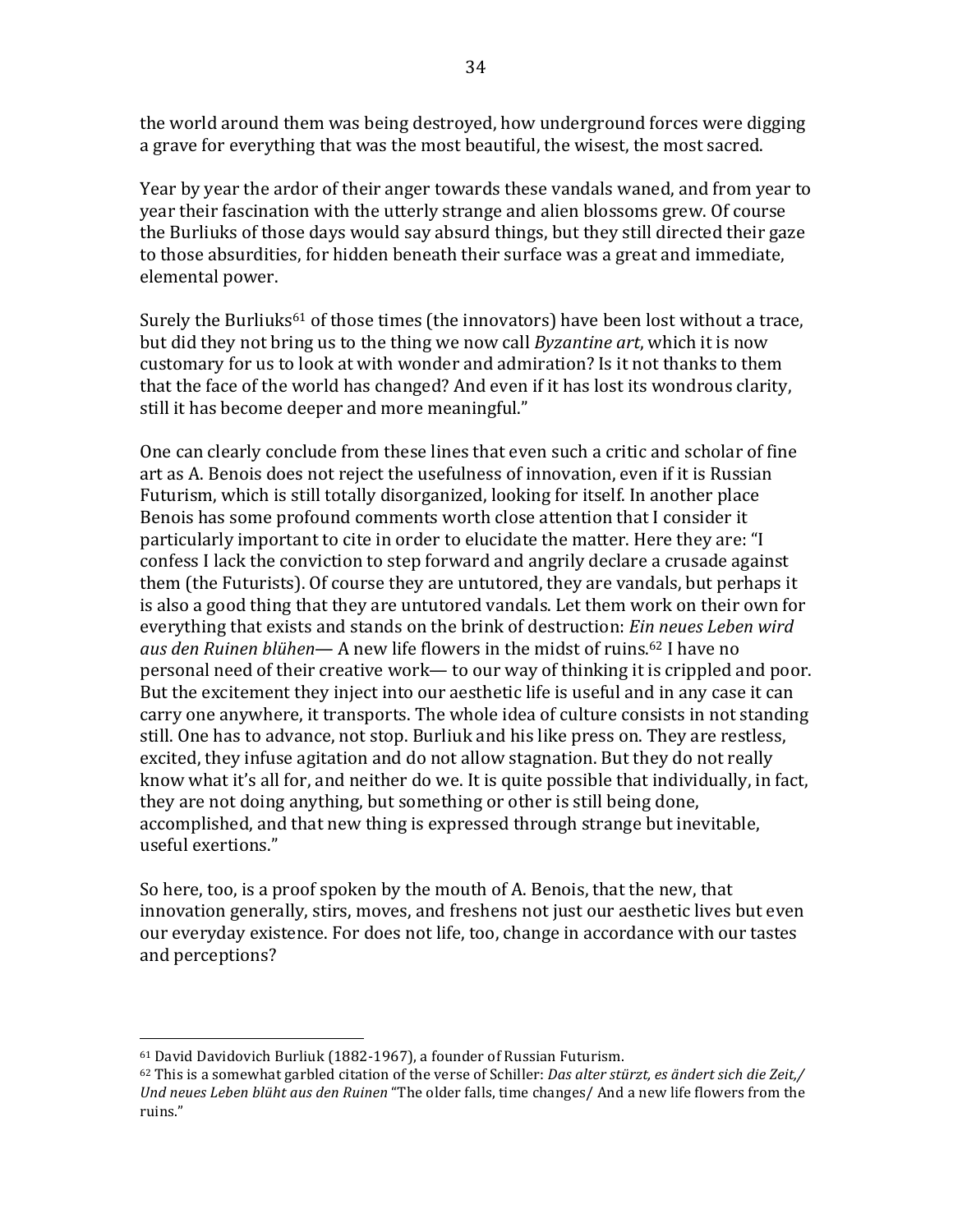Here you have three men talking; and now they are creating a piece of life. Life they themselves, these men, are creators of an atmosphere and the way men are is how the atmosphere now will be. The kind of men they are: that is how the life and atmosphere they shape will be. Innovation in literature and art plays a huge role. Innovation, as we have seen, introduces excitement and disturbance into our intellectual and spiritual world; and accordingly it does not allow the possibility of statis and stagnation. Futurism, or, properly called, new fine art, has introduced such ferment and disturbance today into Russian literary and artistic life.

And, astonishingly, we too have literature and fine art, as it were, but it has always been guarded by antiquarians and dustmen from external "harmful" influences. Our ignorant, clerical press has played a big role in this, having been always a countervailing force opposing new trends, nipping in the bud every tendril, every flower of any modern literary current or influence, clasping tightly to its breast and elaborating upon the moldy dustcovers of its medieval tomes.

I recall how when eight or ten years ago modernism— Symbolism— was making its way with shaky and uncertain steps into our literature. One of critics cried, "Help! Help! Armenian literature is being corrupted!" And our petit bourgeois, $63$  clerical intelligentsia immediately averted its gaze from the newest "face" of literature, since the representatives of the new literary current did not belong to any of the existing big political parties or work for either of the two major newspapers of the time. Is it not the case that till now among us the stubborn conviction of the common herd<sup>64</sup> prevails that all "talents" and "developed" men are to be found only at the two existing papers, *Mšak* and *Horizon*— and those who express themselves elsewhere than in those pages are neither writers nor talents. At the moment only by mixing with the party herd and adopting the art that smiles on the present time is it possible to be acclaimed a talent and to earn the title of a writer. A small price to pay for tasting the sweeter things of life. Yet however easy that art may be for those who have acquired the facilities of literary tightrope walking and flexibility, literature and fine art for all that have their natural ways and needs, and if in the event one does not satisfy them, both the healthy mind and authentic art will wilt and wither and waste away.

Armenian thought today has wasted away. Armenian art has wilted, because conforming to the psychology of smiling at the times, of following the herd, cannot be adequate to the task of wakening a new and fresh kind of Armenian thought and bringing forth a new Armenian art.

And that is why our life has turned into a stinking, rotten swamp whose surface is covered with a layer of green that appears to one coming from far away, who is not familiar with the situation, as an emerald meadow. But it is sufficient for the naïve stranger to set foot on the deceptive pasture for him to be sucked in, suffocated, and

<sup>63</sup> Kara Darviš here uses a loan, *mešč'an*, from Russian *meshchanin*.

<sup>64</sup> Arm. *siwriwakan*, pron. *syuru(v)-akan*, an adjectival formation from Tk. *sürü*, "flock, herd, gang".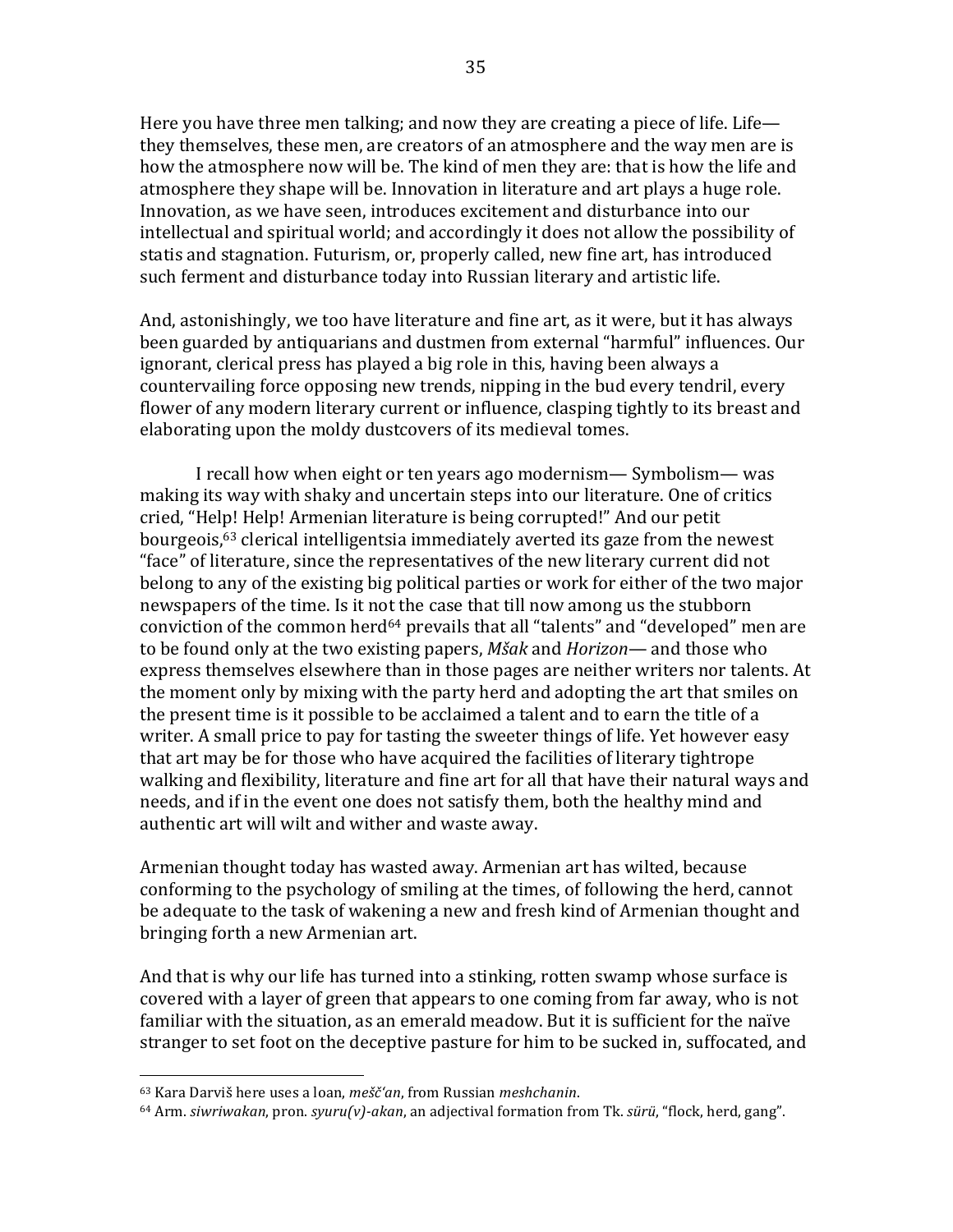drowned. And the hideous croaking of the aroused frogs, filling the world with their clamor, drowns out the weak cries for help of the stranger.

Understanding this, the stranger coming from modern literature will not be misled by the green "meadow" on the horizon, but will go toward unknown horizons and seek his meadow in other climes, where even if only the first buds are sprouting. they are at least not the green of a reeking swamp. Armenian life is so decayed and stagnant that the Armenian mind has become a dry gum drained of its sap. Talent and original thought are persecuted in the public forum; and banal thoughts and banal feelings have become the by-words of Armenian progressivism. And it is not surprising that it is so, for if even the poet-president of the company of Armenian writers is capable of spending an entire night pondering the question of whether the bard Sayat' Nova was a bishop or just a celibate priest, and then, after wearing himself out at length is still unable accurately to solve that *huge* literary problem,<sup>65</sup> then it can never come as a surprise that Armenian literature has become a swamp and needs bold Burliuks to come and stir up that stagnant pool, even if the *aroma* of that particular garden of roses makes them gag.

Over the last two or three years a literary clique that has assumed control of the Armenian literary company has expended trouble and effort to advance the bardic movement in our literature.<sup>66</sup> And they propose, as the standard of this literature, the essentially lyric poems of the  $18<sup>th</sup>$ -century bard Sayat' Nova, which with respect to their language and form of versification, can at best be an object of ethnographic and antiquarian interest in the time of their composition but cannot serve as the foundation stone of our literary movement now, at the present day, when the psychology of today's Armenian, particularly the urban Armenian, is entirely different from that of the Armenian or two centuries ago. In this instance it is not at all surprising that today's generation is demanding singers who sing about its own life, desires a literature and art of one's own, and is not carried away by the singsong<sup>67</sup> of 18<sup>th</sup>-century bards.

Urban life has developed most powerfully today; and the overwhelming majority of the Armenian people live in the cities that have seen the great miracles of technology and industry: Tiflis, Baku, Rostov, Moscow, Constantinople, Alexandria, Cairo, the cities of America, etc.<sup>68</sup> Village life, lagging behind that of the great cities,

 $65$  A swipe at the grand old man of Armenian letters in Tiflis, Yovhannes T'umanean (Hovhannes Tumanian).

<sup>&</sup>lt;sup>66</sup> Arm. *ašułakan hosank'*: this "current", going back to ancient oral literature, would include Sayat' Nova but also folk poets of the early 20<sup>th</sup> century like Jivani, whose song *Jaxord ōrer* (pron. *Dzakhord* orer, "Unlucky days") is still popular today.

<sup>67</sup> Arm. *neynimnerov*; Tk. *neynim*, a deprecatory term somewhat like English *la la la* or Persian *dalang* dalang dalang, is one Charents also liked to use in his broadsides against vulgarity in contemporary culture. It mocks the hackneyed and mindless clichés of popular songs— doggerel, three-chord wonders, elevator muzak, and all the rest of the musical and poetic kitsch that is the background noise of life.

 $68$  A strange and interesting list, demonstrative of the cognitive disconnection one often observes between the Russian and Turkish Armenias. Kara Darviš mentions the comparatively minor north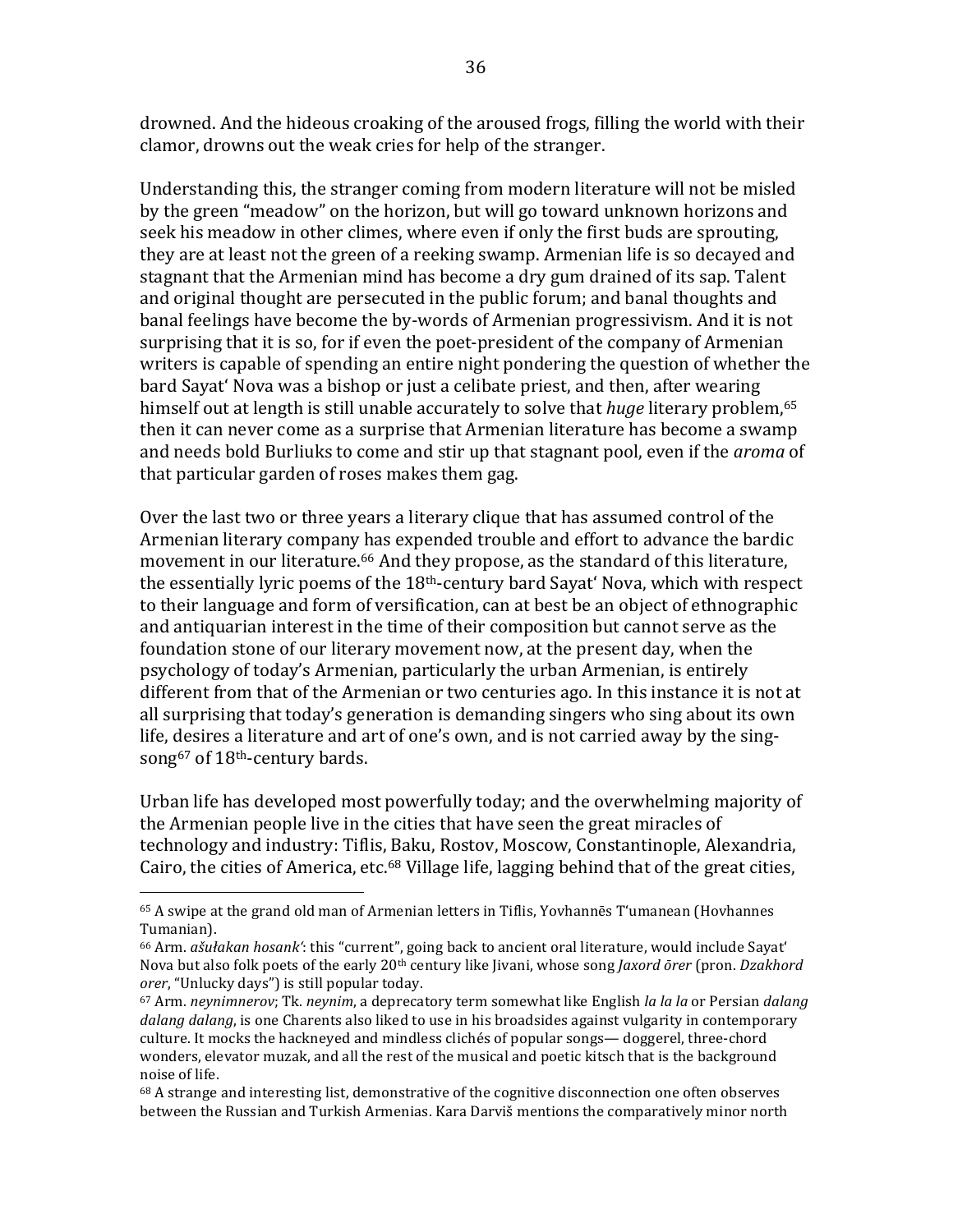is gradually crumbling as urban industry penetrates there, too. It is clear that for a man of the present moment there is a demand for a different literature, a different kind of art with its corresponding modes of thought, that speak to the soul and mind of modern man, and not a literature specific to Armenians or driven by the winds of Romanticism. The cultivators of literature who lag behind the demands of the life of the present age, and who are powerless to satisfy those demands, are the only ones who profit from the situation.

Life itself possesses the greatest power, and it will scatter to the winds those artificial birth pangs and set literature and art on the paths of authenticity. And the first indications of the trend of such paths are the expressions emerging in our literary life of those particular experiences, the ones that bring a new literature and a new art to the present generation.

Questions, questions, and more questions— like the myriad trees of a forest, they crowd around us! But let us turn to our issue, to Futurism, and explain what it is, something our wise literary sages, $69$  uncomprehending, keep on explaining as abnormality, even though nowadays the soundest literary normality will not pass muster with even a healthy fool.

# *Marinetti in Moscow.*

When Marinetti was in Moscow his lectures, as we know from the papers, enjoved thunderous success, even though the Futurists themselves adopted a

<u> 1989 - Andrea Santa Andrea Andrea Andrea Andrea Andrea Andrea Andrea Andrea Andrea Andrea Andrea Andrea Andr</u>

Caucasian city of Rostov (Armenian Nor Nakhichevan'); but except for Constantinople the Western Armenian cities— Smyrna, Kharpert, Tokat, Gesaria-Kayseri, Sepastia-Sivas, Malatya, Dikranakert-Diyarbakir, Bitlis, Mush, Van, etc.— escape his notice entirely. Nor does he seem to be aware (though this may have been only a polemical ploy) that a vast number of Armenians, again in Western Armenia (90% of the historical territory of the country), were rural farmers, not city dwellers. As to America, by 1914 there was a significant working-class urban diaspora in the Northeast— Worcester-Lynn-Boston-Pawtucket-Providence and New York. But again, there was by then a significant Armenian diaspora community of *farmers* in Fresno, California and environs (the great Armenian conurbations of the Los Angeles basin remained in the distant future). <sup>69</sup>Arm. *Xikar imastunnera*. Xikar, whose name as a common noun or adjective has connoted a wise man in vernacular Armenian since medieval times (the bard Yovhannēs T'lkuranc'I uses it, for instance), is Ahiqar, the hero of a late Assyrian wisdom tale in Aramaic that entered the corpus of Biblical apocrypha. The story was popular in the East Christian world generally: *Akir premudryi*, "Ahigar the exceedingly wise", was one of the manuscripts bound in the miscellany that— it is reported, since the precious volume was supposedly consumed in the great Moscow fire of  $1812$ contained the unique copy of the great Old Russian epic *Slovo o polku Igoreve*, "The Lay of Igor's Campaign". It was first translated into Armenian in the  $5<sup>th</sup>$  century and remained popular, finding a place in the miscellany of didactic tales of wisdom and adventure called *Patmut'iwn Płnjē K'ałak'i* ("History of the City of Brass"). That is the name of the main story in the collection, which derives from Indian and Iranian cycle of stories gathered together in Arabic as the *Thousand Nights and a Night*. The last edition in Classical Armenian of *Patmut'iwn Płnjē K'ałak'i* was printed at Tiflis in 1865. It was intended for popular entertainment and edification: another case, if one wishes to see it so, as the arbiters of literature clasping dusty medieval tomes to their breasts and forcing them upon the populace— though there is no indication anybody resisted the book, and anyway the living speech of Kara Darviš himself owes something of its rhetorical panache to it!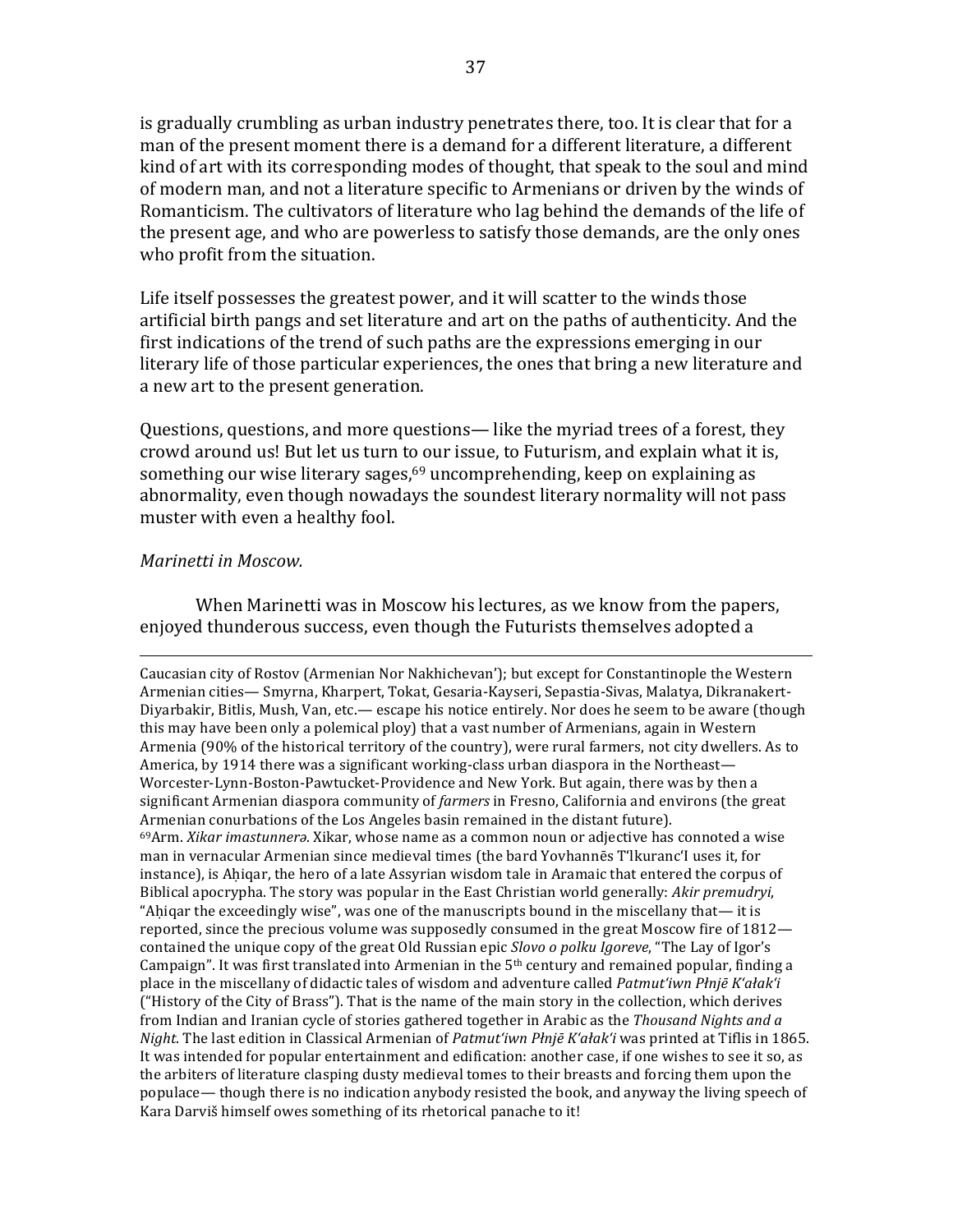thoroughly negative attitude towards him. It is sufficient to recall the letter printed in the paper from one of the most typical representatives of the Futurists, the painter Larionov, where he calls Marinetti "tasteless and vulgar"; and the message he preached, "an absurdity". And maybe that was the reason the majority liked him— that he found for himself and his listeners a common language in which to be understood. One can fairly consider this a sign of banality,<sup>70</sup> since the apostle of a new art and movement, an innovator, has always historically stirred the taste of the public, its perceptions. It is inevitable for a clash to emerge in the world views of the innovator and the masses; few understand genuine art and it is accessible only to a few. Marinetti in this instance proved more diplomatic. In his lectures he did not issue a clarion call about the cult of war as a soul-fulfilling hygiene for the world,<sup>71</sup> nor did he have the temerity to discuss the cowardice of Tolstoy; and, finally, he neglected to express himself on his contempt for women and his fond dream of begetting a "mechanical son".

He spoke of the healthy instincts of peoples that break away and long to press forward against the earth's forces of stasis. He spoke of the values of races, and that carried some notes of bravery yet at the same time was unexpected. He spoke of the slavish, follower, museum mentality, of arid bookishness. Finally, he said that for any tendency to emerge victorious it is necessary to unite forces, rather than split into party factions. In the end, the essence of every trend is not just in its excesses or its strange features. And all this is just as understandable, especially for us, the Russian intelligentsia (and this is to be understood as the Armenian intelligentsia also), for we are eternally, forever arguing, getting twisted in knots, trying to break all records. Look at it: anyone who doesn't get the last word in, is unable to rest easy afterwards.

Marinetti himself confesses that an ideology of Futurism has not yet been created, that it is a task for subsequent generations, and right now it is necessary to labor just for mental hygiene— the preservation of health. Futurism is and expression of contemporaneity. And one is to express mental health through the cultivation of physical strength— sport— and by boycotting museums and libraries. "Every day an adolescent boy spends in a library<sup>72</sup> is a day lost," proclaims

<sup>&</sup>lt;sup>70</sup> Arm. *k'analut'ean*, gen. sg., a word whose meaning I cannot find, may be a misprint for \**banalut'ean* "of banality", cf. Kara Darviš' use above of *banal* as a loan from Rus. into Arm.

<sup>71</sup> See F.T. Marinetti, *Guerra sola igiene del mondo*, Milano, 1915, cover illustrated in Vivien Greene, ed., *Italian Futurism 1909-1944: Reconstructing the Universe*, New York: Guggenheim Museum, 2014, p. 61, pl. 26. The essays in this recent exhibition catalogue examine unflinchingly the dehumanism and anti-Christianity of Marinetti in particular. The first Soviet commissar of the arts, Anatolii Lunacharsky, and the great Italian Communist theoretician Antonio Gramsci initially regarded Futurism as revolutionary; but Marinetti turned decisively towards fascism. He disapproved of the Nazi suppression of so-called *entartete Kunst* "degenerate art", but nevertheless followed Mussolini to the bitter end. Emilio Gentile concludes in his essay in the volume that the Futurists "were not precursors but they were prophets" of the Nazi concentration camps (pp. 65-75, 172).

 $72$  For "library" Kara Darviš uses the most august and venerable term in the language, *matenadaran*, which is generally reserved for a repository of manuscripts and rare old printed books, rather than *gradaran*, the more quotidian public library.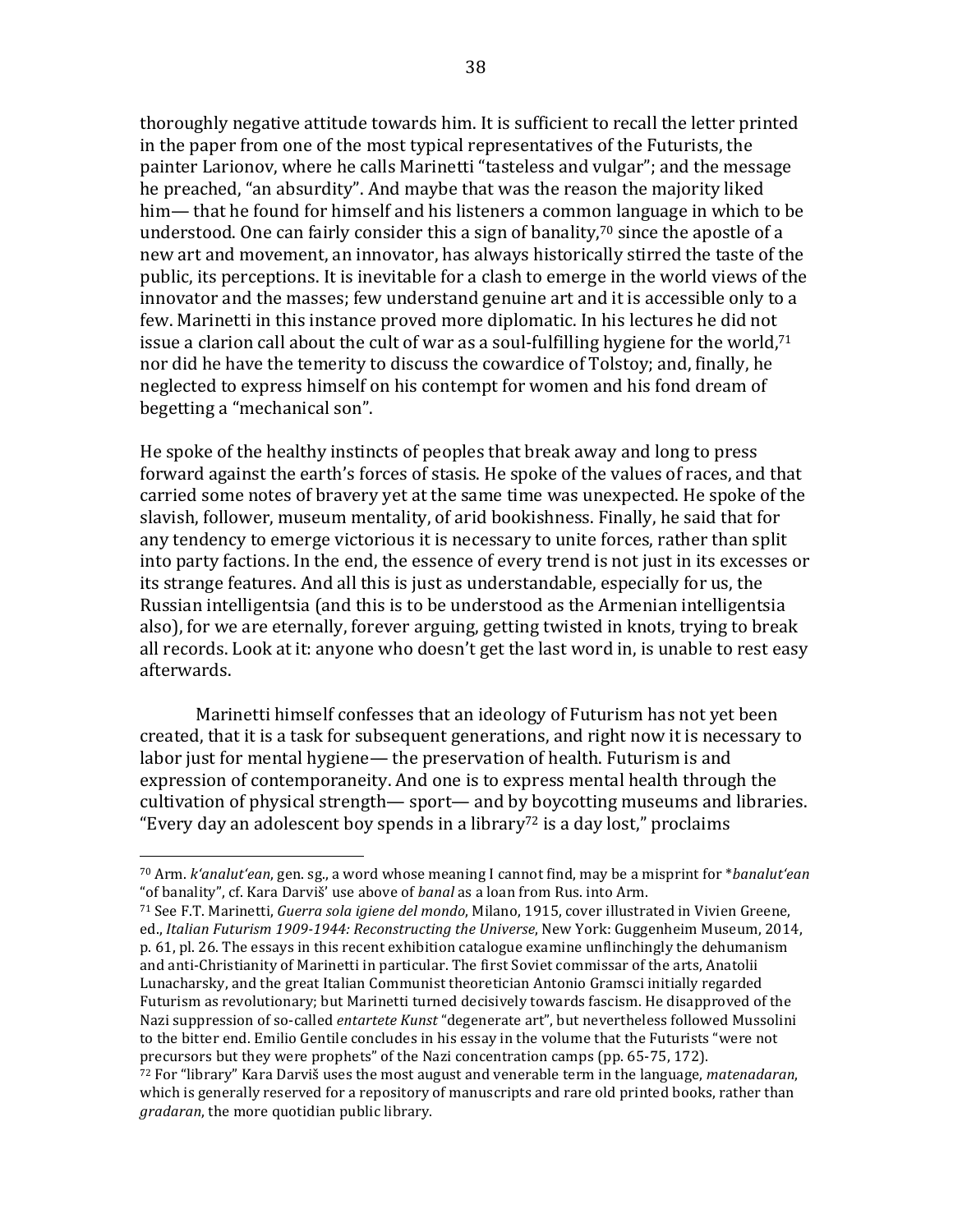Marinetti; and, as an example of an ideal poet, points to a comrade of his who is a Neapolitan *sans culotte*<sup>73</sup> who has never heard of Petrarch or even Dante.

39

And for us, infected by the diseased narcissism of the Oriental, with our slack and sickly nerves, it may be helpful to be infected by Marinetti's adolescent *joie de vivre*. But that religion of muscle is insufficient for *living* and *believing*.

# The Aims of the Futurists in Italy.

In a relatively short time Futurism has gained numerous adherents, both teachers and students. Futurist pictures, prose, and poetry have appeared. Futurist lectures have started to be read and now Futurist fashion cabarets have sprung up. The public, quite naturally, wants to become acquainted with the essence of a new current in art. Futurism is an artistic current, even though genuine Futurism preaches the renewal of all strata of life.

It is most natural that the voices of that renewal were first heard in a country that is living through the period of its decline, a country that presents the spectacle of a gigantic cemetery, where the creation of new frames of reference for life and art died out long ago. That is Italy.

At the time when the other states of Europe were flowering— at that very time Italy was gradually declining culturally, and in the midst of that process of decline and disintegration it was by historical necessity that new, keen, convulsive forces were born. Futurism manifested as the first such force.

Futurism in Italy is a political and social movement, and is so serious that the Futurist's ringleader, Marinetti, declared his candidacy in the last parliamentary elections in Italy. Although Marinetti did not win a majority of votes, the fairly significant showing of the Futurists indicates that Marinetti's campaign was taken seriously. 

The political, or, to put it more precisely, social credo of Futurism is as follows:

- 1. Love for one's country, and, correspondingly, hatred for Austria as Italy's most threatening and powerful neighbor.
- 2. Spreading urban culture, with its production, factories, and mechanized environment.
- 3. Militarism, as an indispensable means for a nation to acquire power with relation to other peoples.
- 4. Doing away with sentimentalism and possessing an iron will, both of which are essential for those creating the country anew.
- 5. Hatred towards philistinism, because a country needs heroes, and philistines are never capable of being heroes.

<sup>73</sup> Arm. *sankliwōt*.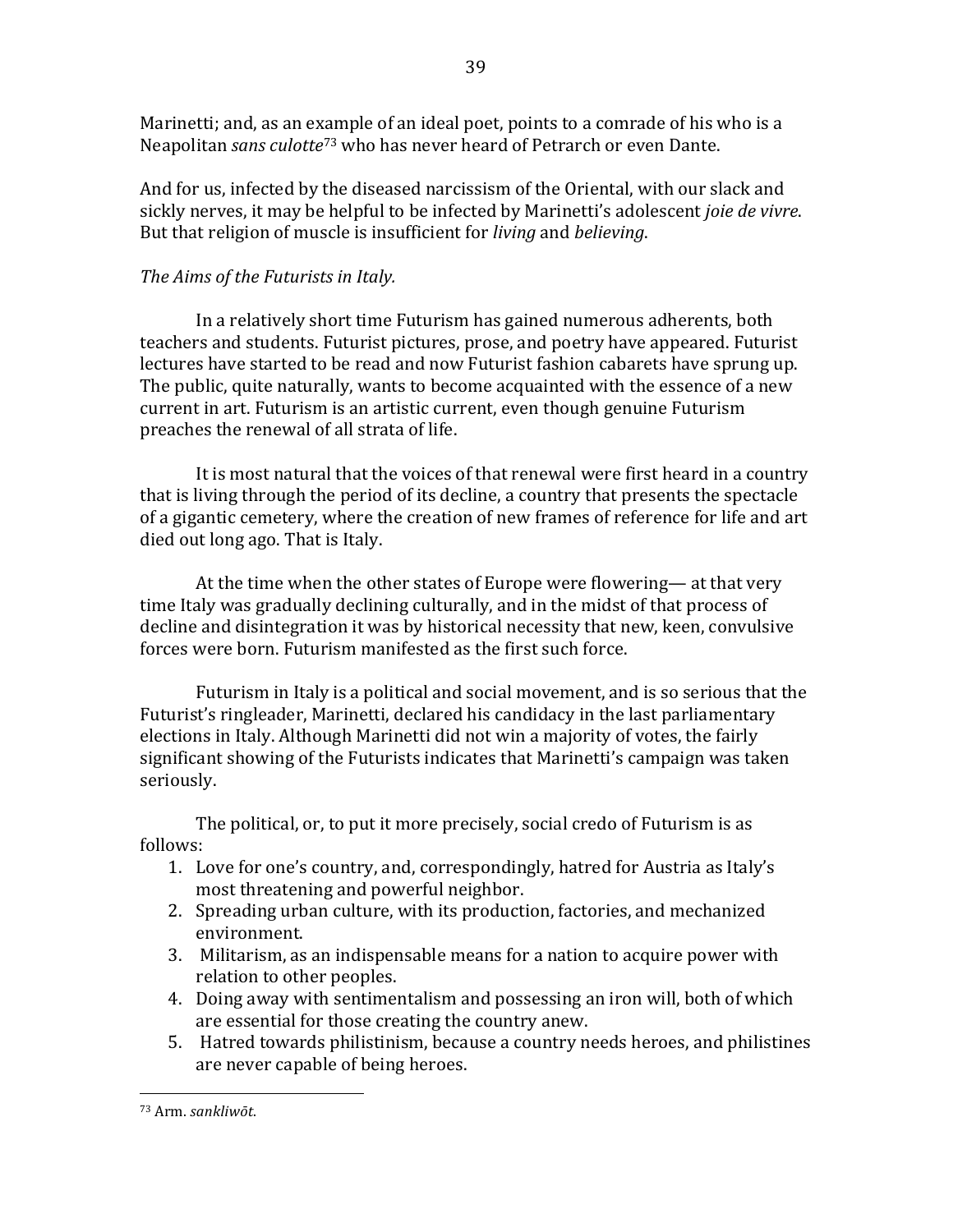6. And, finally, hatred of Woman as the single source and cause of weakness, who takes away from males their best years and disposes them to inanity; and this is the case insofar as Woman herself does not evince the strength to be a hero and creative force, and is thus incapable of being the equal of the male.

This is the political and social program of the Futurists.

## *The Aims of Italian Futurism in Art.*

In the sphere of art Italian Futurism expresses itself through the dedivination of old art. It is necessary to cut oneself off from everything old; it is necessary to get far away from museums, and if it is not feasible to do that, then one is obliged to destroy them.

So here Futurism introduces into art a thing completely new: The sermon of motion. Futurism states that life is embodied motion. Life moves forward without cease, and a powerful, ceaseless labor is being accomplished by which the city grows, the culture of the city grows, and the rural and agricultural way of life diminishes and turns to dust. So this is that side of the city: life itself, motion, which the Futurists are working to transfer, to inculcate, into art.

Futurism is an elemental phenomenon. The history of literature is uninterrupted motion and the new generation of poets is never able to rest content and satisfied with the axioms of its predecessors. The young poets instinctively desire in their verses to embody every new thing that has entered the psychology of humanity in the last decade; and for better or worse those poets are seeking to express it.

So that is the historical justification of Futurism, that spread swiftly from Italy and France to Germany and even England, and has reached even us, the Armenians, here in the Caucasus. Here I would like to pause longer than usual on Italian Futurism and chiefly on Marinetti, who is justly called the father of Italiam Futurism and is the most powerful chief and leader of the Futurist movement. Futurist philosophy is founded on personal, individualist thinking; and its aesthetic taste, on purely individual feeling. In each and every individual, there is a totally different, distinct, particular expression. From this comes the total absence of a theory, a program of the kind typical of the collectivists, for whom viewpoint and theory take first place; while the Futurist is himself the individual and his unique perception, mode of understanding, and viewpoint constitute theory. Man himself is the center of the universe, to which everything refers, as a focus— that is the entire viewpoint and theory of Futurism.

As many men there are, there are that many centers and focuses, in which every spectator relates to the world in an entirely different way, illuminating it with the beams of his particular colors and inner qualities. So this ultra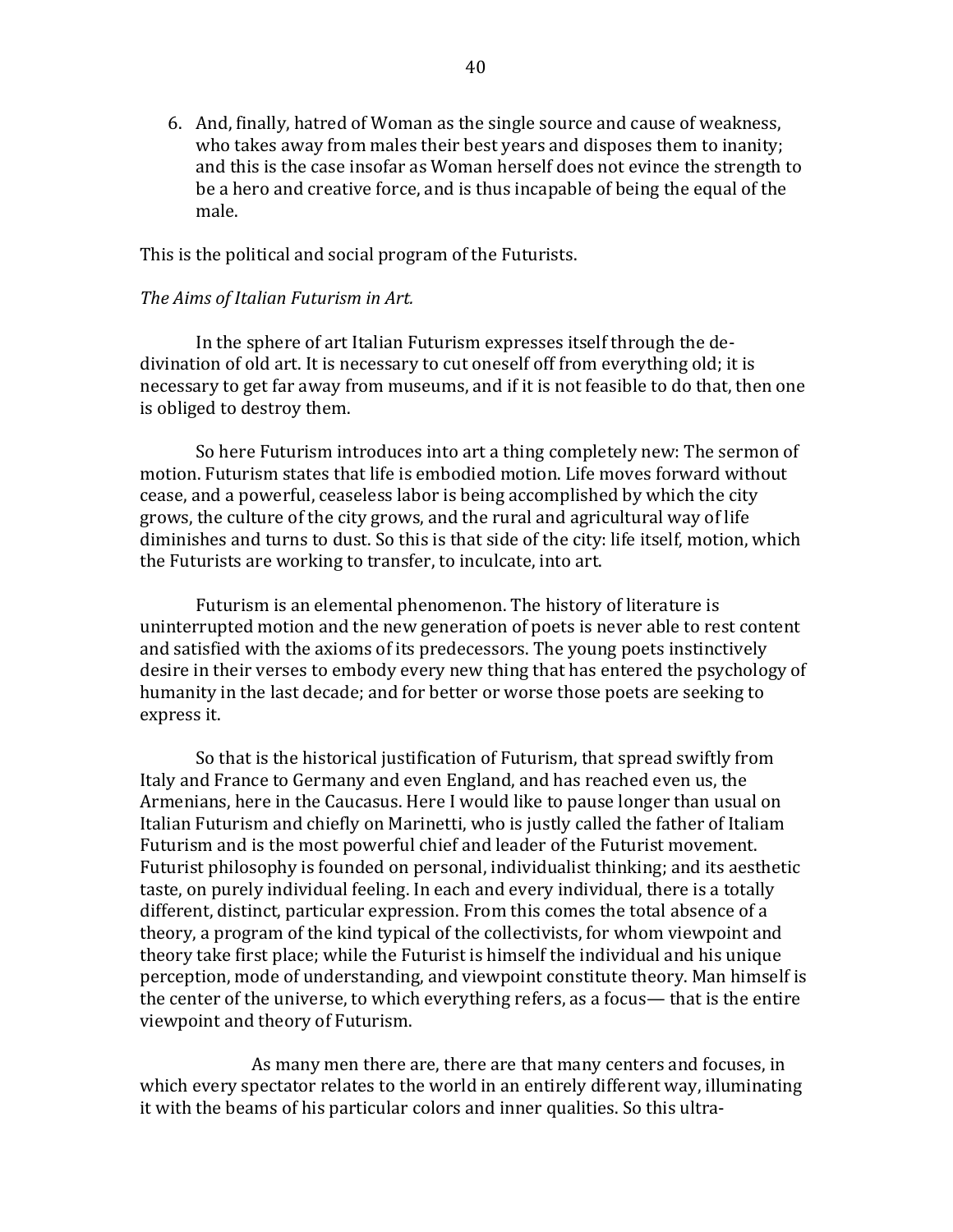individualism impels the Futurists towards personal modes of thinking and creation without any kind of connection to the past. To the contrary, the entire momentum of the Futurists is directed to carving away the thick layer of bark of the past, in other words, to casting off the back of modern man the oppression, the heavy voke of the past.

The principal goal of Futurism is to sever the tie linking the present to the past. The Italian Futurist sculptor Boccioni says, "The ghost of Michelangelo has entered me and is keeping me from creating. I must at any price free myself of this monstrous specter." Marinetti says, "Italy is oppressed beneath its great and glorious past. That past greatness sits heavy and smothers the present, and buries beneath itself the new sprouts of young geniuses."

In the glare of the past, Italy in its present eclipse looks very trivial. Marinetti does not denigrate the great creations of the past; rather, he is even pained in his very soul that they are so very great and by their greatness have held back young forces, young talents. The man of today, according to Marinetti, thinks and feels in an entirely different way, because the man of the moment, equipped with a "telephone",<sup>74</sup> has a completely different way of thinking than his forefathers, who had no idea of telephones.

Genuine Futurism is the victory of youth and of healthy and enlightened energies. It is to renew man, instill confidence in youth, and render to our present the style, color, and visage we have lost. To make just that point, Marinetti says, "Twenty-year-old poets have gathered around me: Buzzi, Cavacchioli, Libero Altomare, Armando Mazza, Aldo Palazzeschi— on whom fame is already smiling. Together with me, through their verse and prose compositions they have been unmasking the outrageous situation that our intelligentsia has put us in with its opportunism and mediocrity, and have been calling for the need to elevate national honor, without which literature and art are impossible. One has to be infused with a free and living spirit and to feel oneself the builder of the future, rather than a slave, a worshipper buried in the dust of the past. We declare our aim to be the waging of an impassioned fight to destroy the cult of the past. Have you ever thought of the countless and innumerable dead geniuses, who crowd around and beset from every side and smother the few living ones?

Men are accustomed to think only of dead geniuses, work only on them, trade only them with each other. For them, everything is easy and prepared, the paths are smoothed out and the doors are wide open. They appear ceremoniously everywhere, pass through our cities, enter our houses, and spoil the air of our springtime with the stench of the grave. And people who live by the greatness of the

<sup>74</sup> Arm. *telefon*, from Rus., rather than the usual native calques *heraxos* or *herajayn*; later in the essay, in his section on Futurist aesthetics, Kara Darviš uses *telefon* and *heraxos* together as though they were two different instruments.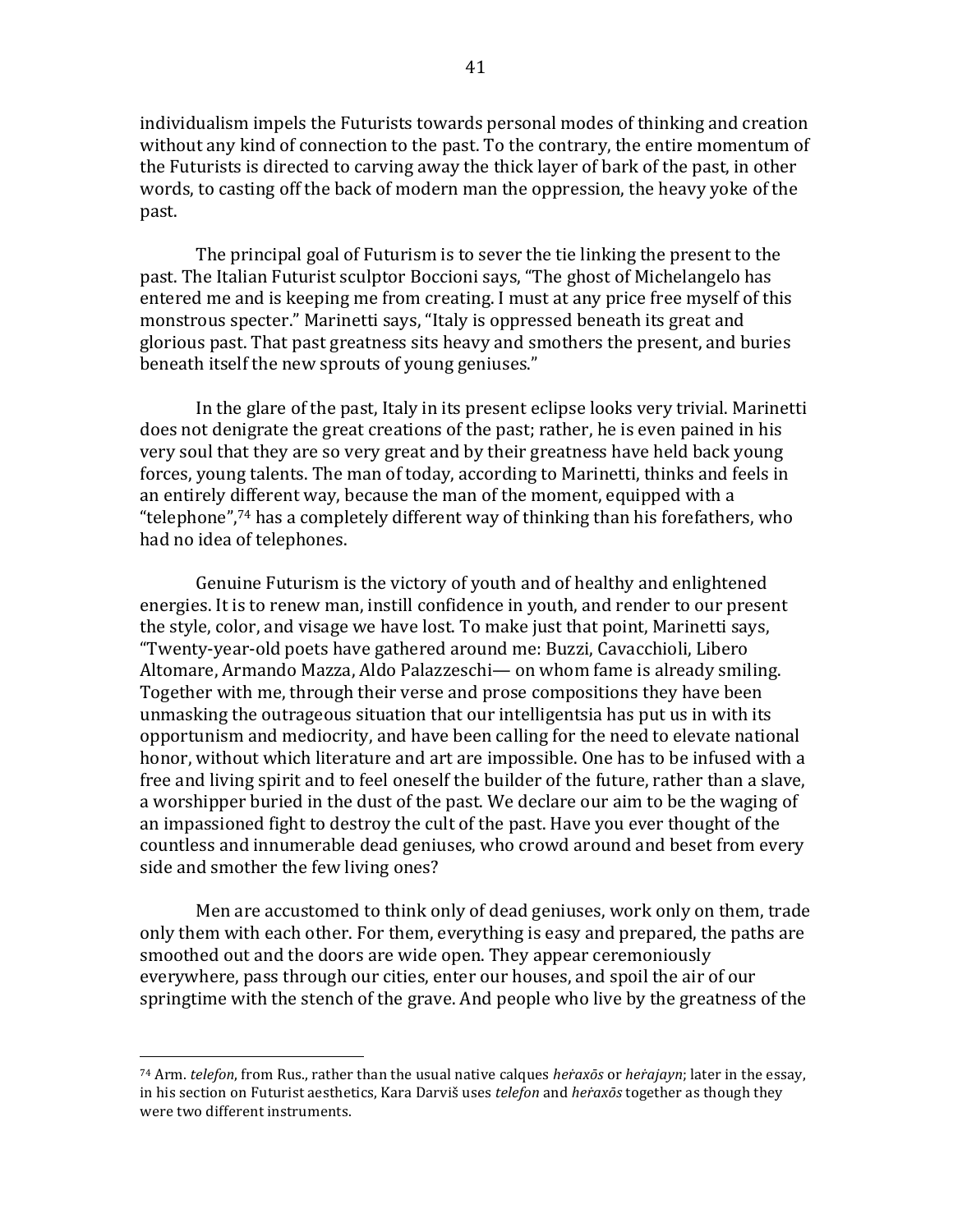past, for whom the past is one of the chief elements of their inner lives, are called Passéists.75

In that way, the creations of past, dead geniuses and talents are bought and sold and used up, but as far as the living are concerned, their lot is just contempt, insult, and abuse. The voung— that is whom we are fighting for, because they are the liveliest of the live. The young— whose lot is starvation. One has to say that the money which is spent on art in Italy is being collected in the tightly sewn up pockets of gravediggers. I regard as such the Passéist publishers, professors, scholarly and powerless critics [Arm. *kritnkosnerin*: perhaps a typo— [.R.R.] with their base mercantile spirit and their envious slander, against which we are fighting."

Isn't the situation with us about the same? Don't we, too, have the crude critic who approaches newly-sprouted, newly-budding Armenian *belles lettres* and its representatives with his primitive taste and clumsy bricklayer's fingers, especially if they have been cast overboard from the safety of the existing great ships— our newspapers? Aren't all talented and learned people secured like the animals, pair by pair, of the patriarch Noah's ark, in those ships? And on the other side, aren't our publishers the very same Passéists? Don't we, too, have all our companies and accumulated funds just to publish nothing but Khorenats' is and Agathangeloses?<sup>76</sup> And haven't we got so-called scholars working specifically on them, whose entire métier and raison d'être is to find the tail that fell off a letter  $\partial t'$ ?<sup>77</sup> We have publishing companies and organizations that are Passéist in the broadest possible sense of the word. They consider publishing the writings of a budding writer as throwing their money away down a hole. But they are quite capable of publishing the works of any writer who has accumulated enough dust to be consigned to a museum of antiquities, or a translation of any talent recognized in Europe— all of which become equally tasty food for mice on the dusty shelves of library stacks. For the present generation demands fresh mental nourishment— that is to say, the literature of now, and the singers of life the way it is now.

And in the days of domination by those profiteering from the past, declaims Marinetti, they kill every day any poet of genius, hurling at his head the desiccated

<sup>&</sup>lt;sup>75</sup> This is an Armenized version of the French translation of Italian *passatista*, rendered "traditionalist" in Greene, *Italian Futurism*, p. 170.

<sup>&</sup>lt;sup>76</sup> The *Patmut'iwn Hayoc'* ("History of the Armenians") of Movsēs Xorenac'i, the deeply revered patmahayr ("father of history") of the nation, is the classical text in which Kara Derviš himself found most of the epic and mythological material he used in his poems. The great critical edition of Xorenac'i that is still authoritative was published at Tiflis in 1913 by Manuk Abełean and S. Yarut'iwnean so the remark is topical (as well as unfair). The *Patmut'iwn Hayoc'* attributed to the mysterious "bringer of good tidings" (Gk. Agathangelos, Arm. Agat'angełos) chronicles the conversion by St. Gregory the Illuminator of the Armenians early in the fourth century to Christianity and contains his Teaching (*vardapetut'iwn*). The critical edition of that central text of the nation's history, also still the authoritative edition, was likewise published at Tiflis, 1909, by G. Tēr-Mkrtč'ean and S. Kanayeanc'. Both books were printed in the series *Patmagirk' Hayoc'* ("Armenian Historiographers"), edited by the great lexicographer Step'an Malxaseanc'.

<sup>77</sup> That is, the vowel  $\partial$  in the Armenian alphabet: Kara Darviš' version of the "least jot and tittle".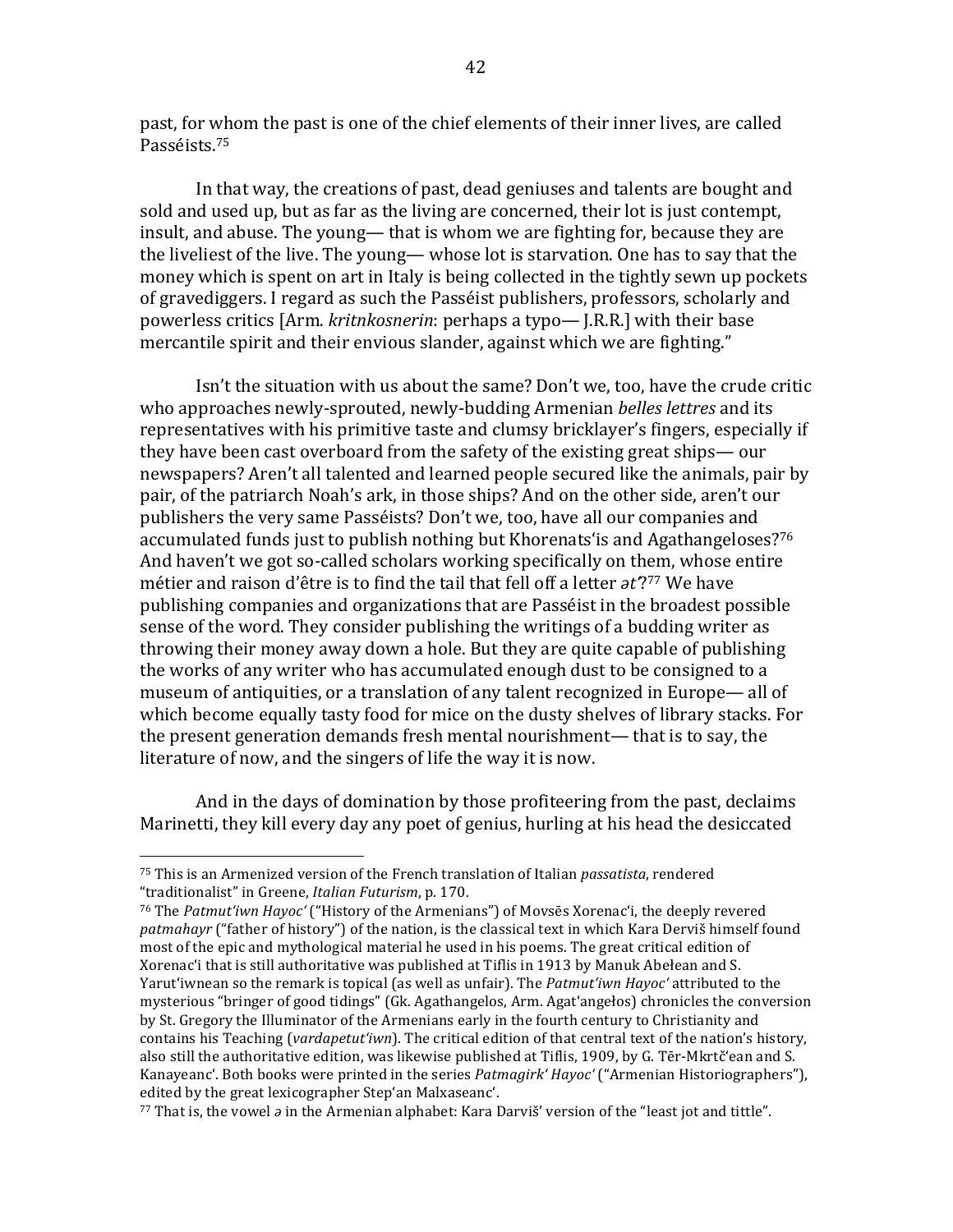mummy of some great poet of five centuries ago. The publishers toss the manuscript of a starving talent into the wastepaper basket and spend their money on the publication of masterpieces that are already well known. More than well known. And already published a hundred times over. America's billionaires, excited by grave-digger ad men, flock to Italy and pay insane sums for any work whose chief value consists in its having been buried in dust and muck that have entombed this precious morsel of past centuries.

The cult of the worship of antiquity has spread universally, even amongst us. For although we don't have billionaires, don't we still collect hundreds of thousands to erect an ethnographical palace where excavated stone vessels and bits of old, rotten wood and rusty nails are to be kept?<sup>78</sup> While our talented artists and writers are perishing of starvation.

Our poetry is completely unfettered, free and spontaneously flowing as the eruption of a volcano, as fire. One must tear up the rails of verse— of rhyme— and blow up the bridges of the "already said" (Rus. *uzh skazannago*) and let loose the locomotive of inspiration to traverse new and unknown plains.<sup>79</sup> A smash up is better than a familiar, monotonous trip, says Marinetti.

All freedoms and every kind of progress have to be on a national level. We glorify patriotism. We sing of war, that tremendous conflagration of enthusiasm and greatness of soul, without which the races are fettered, ossified in soporific narcissism and a base, corrupt poverty and stinginess— says Marinetti again.

We scorn and condemn the tyranny of love and of erotic charm— a tribulation that saps the energy among us, the Latin races.

In this respect, we men of the east, one must admit, are not lacking in the qualities of the Latins.

All these burning, moving, dynamic ideas, says Marinetti somewhere else, incite and stir the public. But we are convinced that there is nothing so base and trivial as giving pleasure and satisfaction to the public, as stroking its crude, traditional tastes. That is why we want to please and satisfy only our own, great Futurist ideal; and at the present time we demand nothing of the public, which is hostilely disposed towards us, save jeering whistles.

 $78$  Having savaged the extraordinary monuments of Armenian philology published at Tiflis at the time, Kara Darviš now takes aim at the study of Armenian folklore and anthropology. Again, the time and place produced the enduring works on the subject, such as the periodical *Azgagrakan handes* ("Ethnographical review").

 $79$  The locomotive, like the steamship, is a potent metaphor of modernity of the time. *Nash parovoz vperëd gudi, v kommune ostanovka*, exults a song of the Russian Revolution. "Forward, whistle, our locomotive-/ Next stop, the Commune!"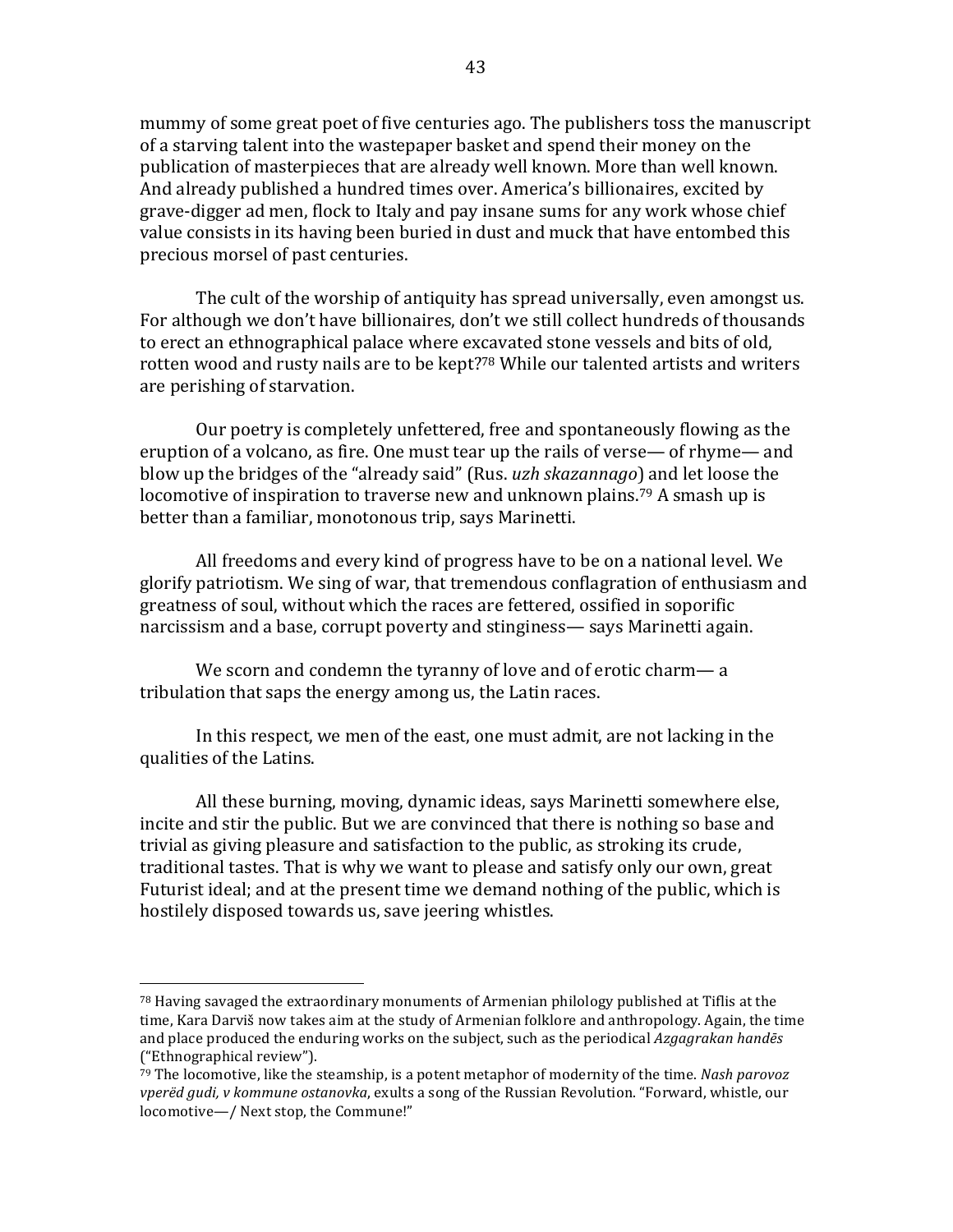And as a counterweight to that whistling, Marinetti, as a Futurist with a profound belief in the "greatness of beauty", says in his novel *Mafarka the Futurist*:<sup>80</sup> "I alone dare to write this masterpiece; and it will die, too, by my hand, when the waxing splendor and magnificence of the world render it superfluous and unnecessary. Whatever the residents of Podagra and Stroke may say, it unfurls with a roar on the highest mountaintop, as the banner of the immortality of human thought, driven by the gale of glory. And my pride, the pride of a creator, is satisfied." The hero of the novel says at one point, "Our spirit, as the highest expression of ordered, living matter, throughout all its metamorphoses follows that same matter, preserving in its new forms its past emotions, the delicate vibrations of its developed energy. And let the actions of the stormy will of our life be impelled towards splendor and magnificence. From risk to risk, ceaselessly circling death, which with its rough kisses will render all the fragments recalled above immortal, in their entire beauty."

A sacrifice! A sacrifice! Cries Marinetti elsewhere. And truly, he says, we desire that the work of art be incinerated together with the corpse of its creator. That which endures after the death of its author infects living geniuses with sorrow, pensiveness, and a treacherous wisdom. Florence is one titanic medieval folio volume that has fallen with a thud upon the happiest place on earth.

# The Attitude of the Futurists towards War and Women.

We affirm as a general principle of Futurism man's unceasing and endless physiological and intellectual progress. We do not accept the friendly integration of nations, and recognize for the world only one form of public hygiene: War— says Marinetti at another point.

Marinetti expresses the hatred and contempt of the Italian Futurists towards Woman this way: "Yes! We despise Woman, that reservoir of love, that instrument of voluptuous passion, Woman the poison, Woman the tragic plaything. We despise that fragile, brittle, intoxicating, lethal Woman— dreamlike Woman, at once aglow and misted in the moonlight, her smothering, fateful voice meandering amidst the trees of the forest. We despise terrible, dangerous Love, which enfeebles the progress of mankind and hinders man from breaking out of his humanity that he might redouble and surpass himself, that he might become what we call multiplied man. We are convinced that Love, emotion, and sensual pleasure are the least natural things in the world. Only the continuation of generations is natural. Love, romantic infatuation, and sensuality are the immediate concoction of poets, bestowed upon mankind. The poets are to take it back from mankind then, too. The tragicomic experience of love is close to its end, because it has never brought any benefit, but to the contrary has visited upon us innumerable evils. Now we Futurists (says Marinetti) are driving love, that literary product, far away. In their effort at emancipation the Suffragettes are our best associates, since the more rights and

<sup>80</sup> Arm. *Fut'urist Makart*.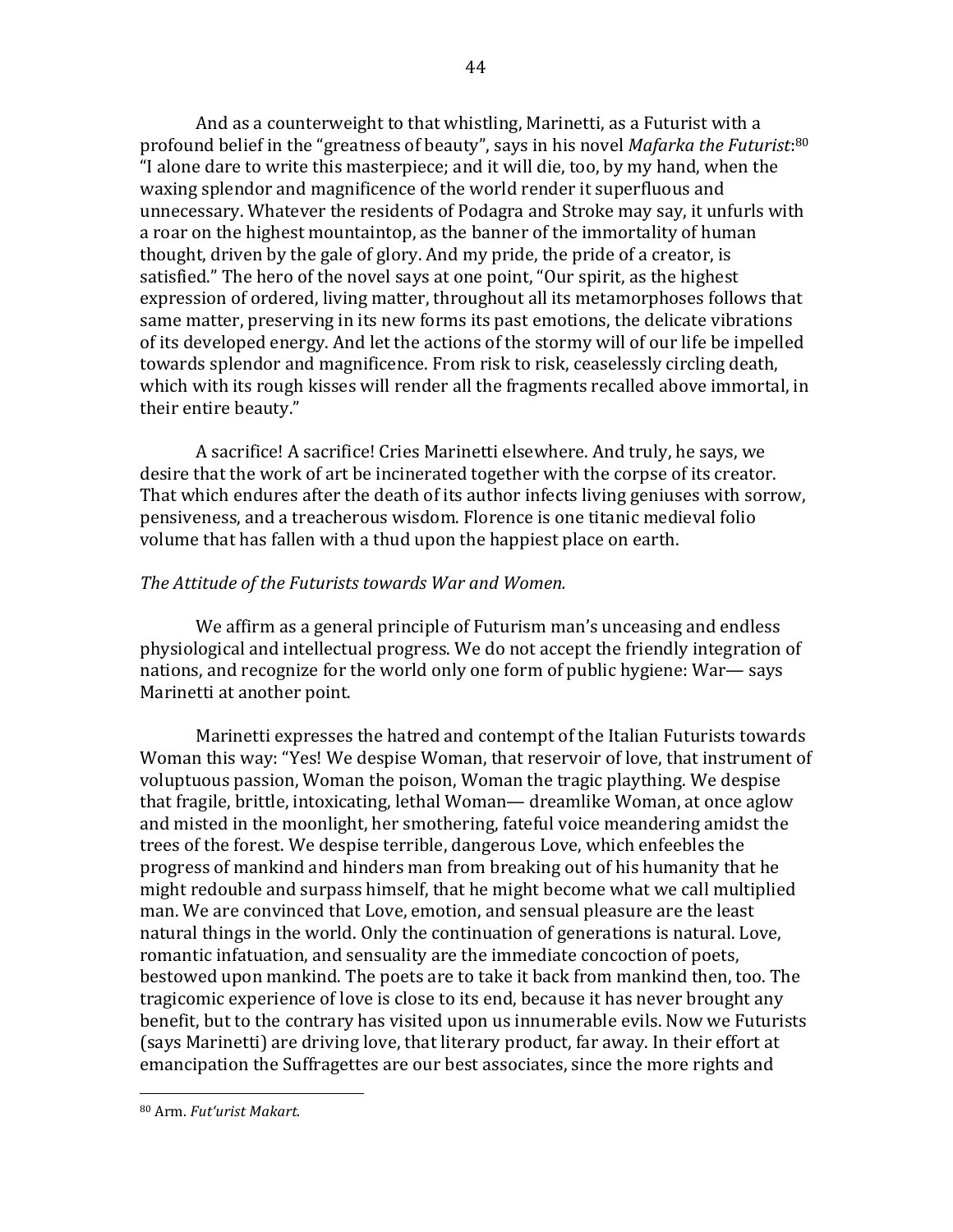power a woman acquires, the more rarely will she resort to love and the faster she will give up being sentimental, from being the hearth of the black satisfaction of desire. Especially since that monstrous development of female excess will make Love a slave who will display lesser or greater outbursts of rebellion only beneath the repressive fist of money."

### *Multiplication Man and the Kingdom of the Machine.*

The worship of machines has begotten among the Futurists the idea that it is possible to increase and multiply man's energies, to make him a machine.

We preach a great and new idea that exists and is current in contemporary life: that is, the idea of mechanical beauty. We praise love for the machine— says Marinetti.

That love already exists in life. You have certainly chanced to witness the love and tenderness with which the engine driver of a locomotive washes down his machine's giant body. Often you'll hear from the owners of automobiles or the manager of a factory that motors are a riddle. They seem to possess soul and will, and it is necessary to flatter them, to win their love over, to fuss over them and never to mistreat them roughly or fail to care for them. And if you act accordingly with them you'll see right away how much more productive they become, performing two or three times better than before.

It is necessary, the Italian Futurists say, to equate men with machines. Man is to have mechanical intuition and rhythm, instinct and discipline like a machine qualities unknown at the moment to the majority and understood only by the most penetrating brains.

Receiving Lamarck's hypothesis of transformation in this manner, the Futurists dream of creating an un-human type (this is not Nietzsche's *Übermensch*).<sup>81</sup> In it all moral torments will be annihilated, exhausted: goodness,  $t$ enderness, love— as they say— all of which poison our inexhaustible life energy and obstruct the mighty physiological electricity within us.

We believe— the Futurists declare— in innumerable transformations of man and proclaim without a smile that wings are slumbering within the human body. The non-human, elemental, mechanical type is to possess the swiftness to reach everywhere; so it is natural that he is to become cruel, all knowing, warlike, combative, and struggling. And in order that we may prepare that non-human, mechanical, multiplication type, the Futurists say, it is necessary to reduce in an

 $81$  That is, "Superman", tranliterated into Armenian as *Hubermenš* and left untranslated. Subsequently however, in his critique of Nietzsche, Kara Darviš translates the term into Arm. with the calque *germard*.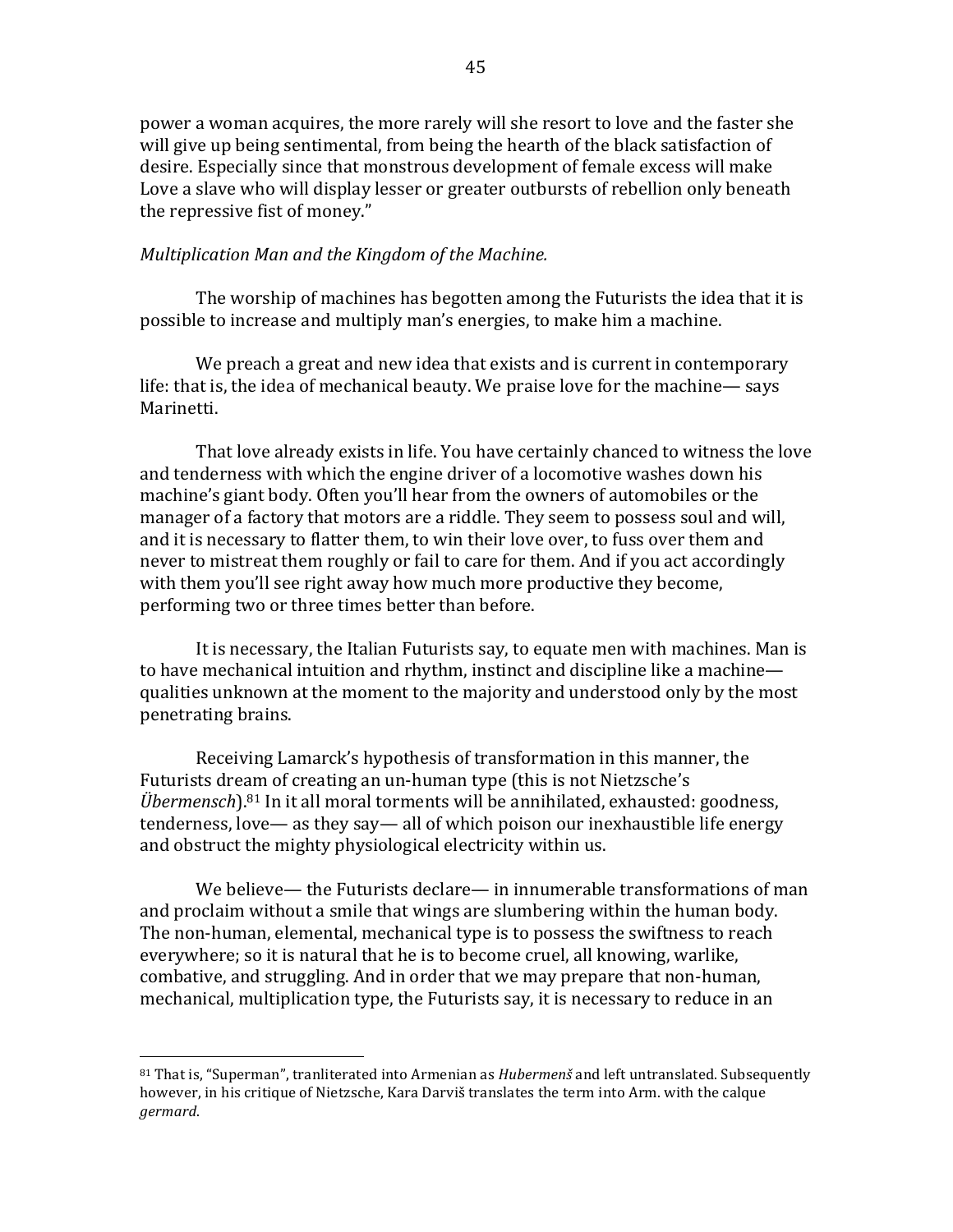extraordinary fashion the feelings that bind and fetter man, but which live still in man's blood.

#### The Attitude of the Futurists towards the Symbolists.

We reject the Symbolists, our teachers, the last lovers of the moon, cry out the Futurists. We sacrificed everything to our Futurist conception of life and that is why you'll easily understand why we now detest our glorious intellectual fathers, whom we used to love beyond measure, those Symbolist talents: Edgar (Allan) Poe, Baudelaire, Mallarmé, and Verlaine.

Now we find them an obstruction because they floated down the current of time's river, constantly craning their heads backward. One of those head turners emerged as our own poet Vahan Terian,  $82$  who put on the latest duds and plunged up to the cuff in the dust-choked Armenian catacomb but instead of cleaning out the dusty mummies he started snogging with them. Traditions are still strong, it seems, among these most up to date poets. They turn back towards the distant, deep Wellspring of the past, the skies of yesteryear, where beauty is flowering. For them there is no such thing as poetry without grief, without summoning back past times, without the fog of history and legend.

We hate the Symbolist masters— we who have dared to emerge naked from time's river.

We sing the swelling victory of the machine, which they stupidly hate.

Our Symbolist fathers are infected with a craving that we consider risible, that is, a desire for eternal things, a striving for the eternal, for that which does not pass away. But we think the contrary: there is nothing lower or more pitiful than to think about immortality. It is necessary to create without prizes, without thinking that one will be rewarded or that one's creation will outlive one as an actual witness. We counter the poetry of wistful expectation with the poetry of ardent expectation. We counter beauty inclining tenderly over tombs with the bold, sharp profiles of pilots and drivers of cars. We counter the conception of the permanent and eternal with the concepts of the transitory, of destruction, of ephemerality in art.

We transform Edgar (Allan) Poe's bitter joy, the *nevermore* [thus in the text, in English— J.R.R.] by loving and teachin the beauty of feeling and emotion, since those things are unique and are fated *ab initio* to irrevocable obliteration.

 $82$  Vahan Tērean (Teryan, Terian), 1885-1920, the most lyrically powerful Eastern Armenian Symbolist, inspired Charents with his vision of a spectrally supernal, ideal, or lost Armenia to which he gave the name of the ancient Urartean kingdoms, Nairi. Charents in the throes of youthful revolutionary fervor sometimes ridiculed the poet, but found the idea of Nairi infinitely fertile in his own writing and returned to Teryan's verses with reverence and remorse in maturity.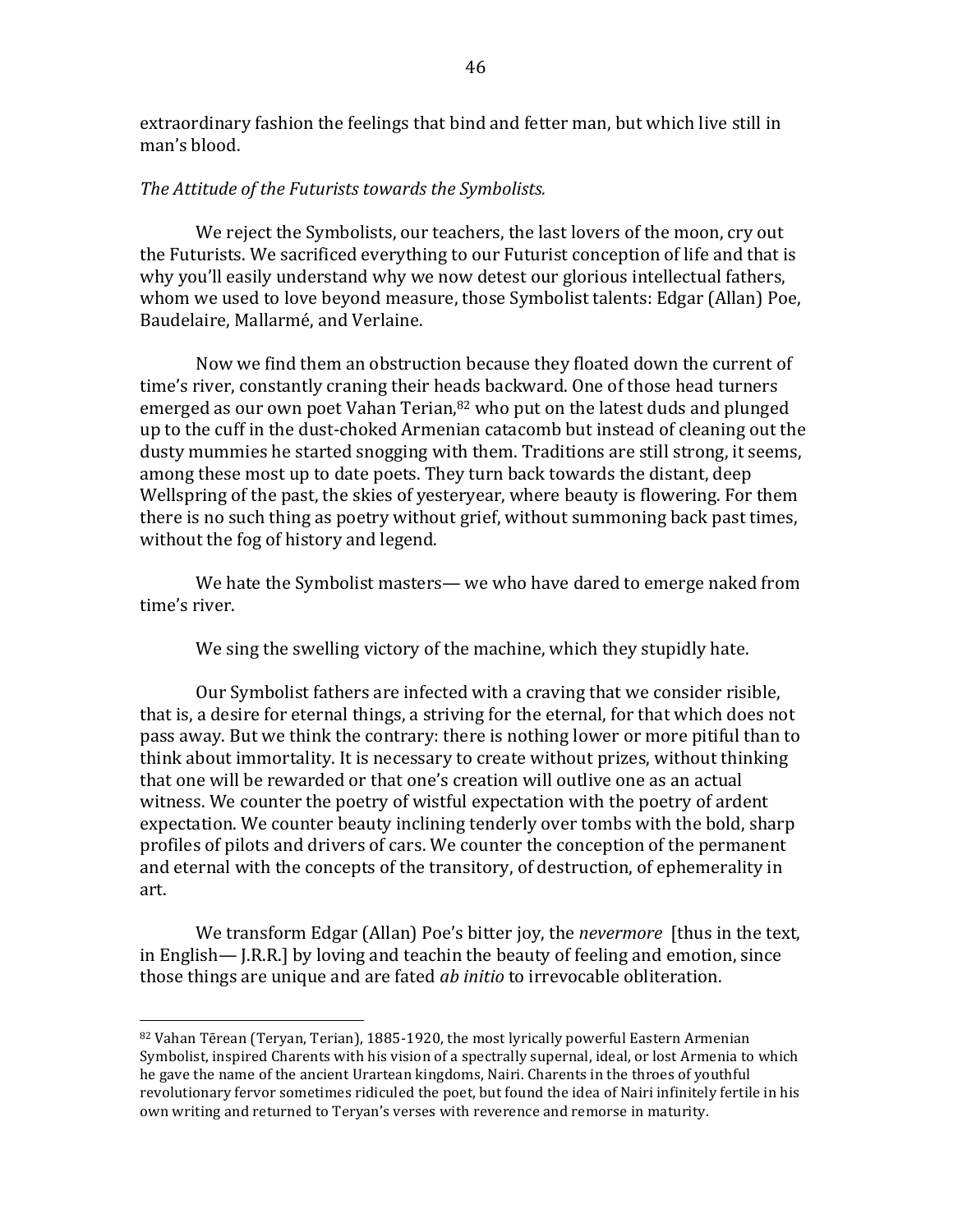In our eyes history is an inevitable falsifier, or at the least just a collection of postage stamps, medals, and counterfeit coins. The past is baser and of less value than the future. So we are able to recognize amongst our foes that ferociously deceitful and hateful care for the past, as the most dangerous servitude. We sing of the speed of machines, which demolishes the poetry of the distance of wild deserts. And we sing of and praise railway bridges, the huge pipes of turbines, those muscles of the earth, that giant mechanical movement of the earth, for it destroys the earth's diseased sensibilities.

Futurist lyricism is the eternal dynamism of the mind: energy is movement. It is the unending flow of mental pictures and sounds, and it is only Futurist lyricism that can express the inconstant, infirm, and symphonic universe that is being forged with us and in us.

# *Nietzsche and the Futurists.*

The Futurists also reject Nietzsche, and the supposition some hold that there are Nietzschean elements in the Futurist world view is mistaken. The English press even terms the Futurists Nietzscheans, while Marinetti in his book protests against this.

But it is sufficient to become acquainted with the body of the work of the great German philosopher to be persuaded that his superman comes out of the cult of Greek tragedy. This introduces the supposition that Nietasche has a retrograde desire for paganism amd mythology. And despite his strivings towards the future Nietzsche remains one of the most ardent defenders of the greatness and beauty of antiquity. His superman is of Hellenic origin and is a fusing-together of three decomposing corpses: Apollo, Mars, and Bacchus. This is a mélange of elegant beauty, warring force, and Dionysian ecstasy, of the sort Classical art displays. We counter this Superman hatched in the dust of Greek libraries with man multiplied upon himself, who is the enemy of the book and the friend of personal experience, a pupil of the machine, ardently exercising his own will, and in the glow of his own inspiration the possessor of a cat's sensitivity, a lightning bolt's comprehension, a wild beast's instinct and intuition, with both craftiness and lack of common sense as well.

And you will wage a desperate fight, say the Futurists, against the three irreconcilable enemies and destroyers of art, which are: imitation, good sense, and money. They bring art and cowardice to the same end point. Cowardice: with respect to remarkable copies and received formulas. Cowardice: when one faces the imperative to be loved and the terror of destitution.

#### *Futurist aesthetics.*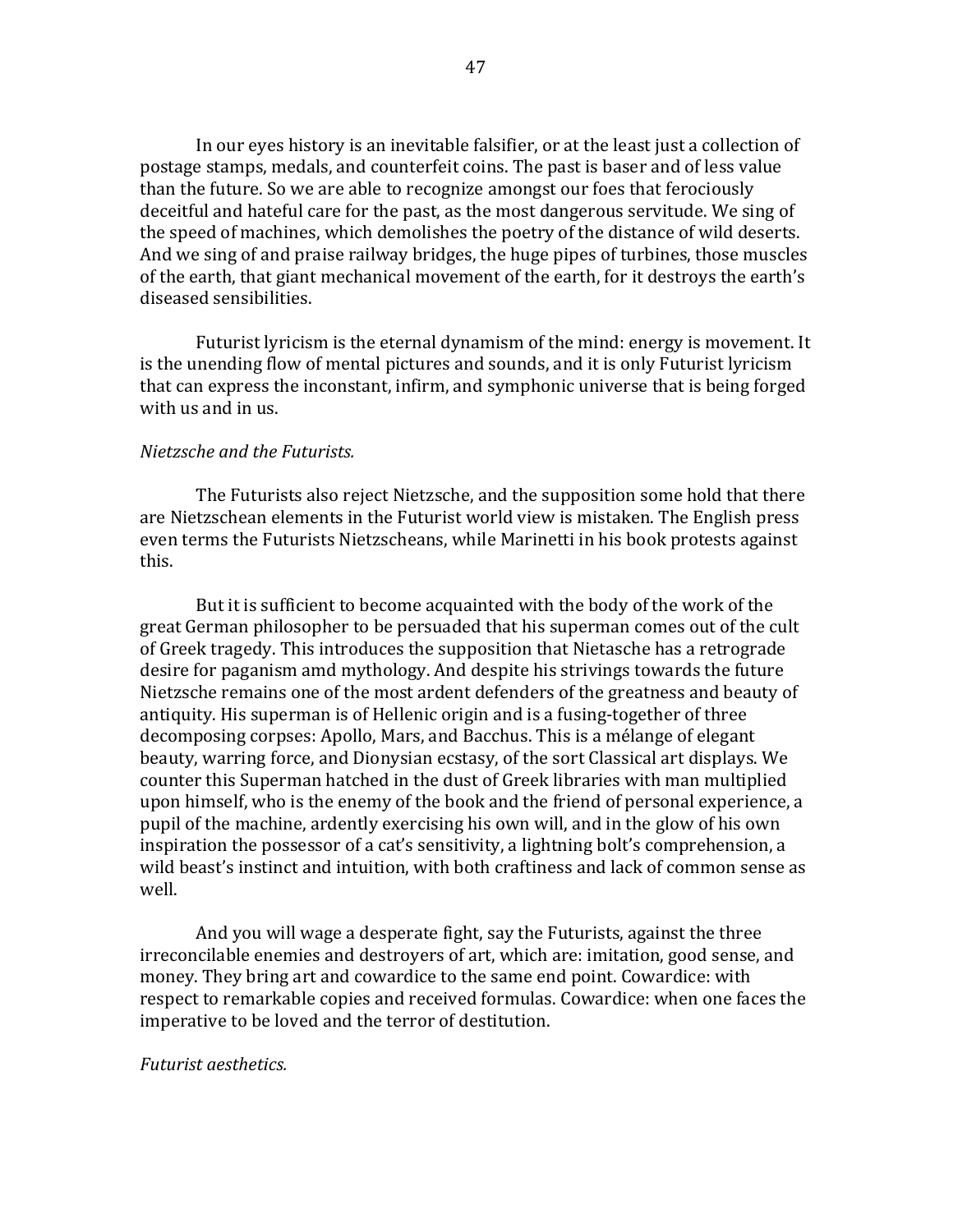Futurist aesthetics, too, have been transformed; and in place of the idealized aesthetics of the man of the past, there has come a mechanical, technological, so to speak, aesthetic. That is, an emerging aesthetics of great locomotives, tunnels, battleships, airplanes, automobiles, and other technological wonders. Futurists have created a new aesthetics of speed, practically eradicating the concept of distance and greatly reducing the concept of time. The steam locomotive, the airplane, the telephone, the wireless, and so on now easily perform that function of speed and are transforming the concept of time and space. In this manner multiplication man is being readied everywhere.

Of course enrapture with such a process has also brought forth the principle of cruelty, and here is what Marinetti says: There is no better thing than planks and pillars lying about a house in construction, with their rhythm of cranes and hammers and the occasional cry of a falling worker with great gobbets of blood gushing from him. Be afraid of the decayed past, says Marinetti: In every thing, hope in the future. Have faith in progress, which is always just, even when it errs, for it expresses movement, struggle, and hope. Be careful of being drawn into a conspiracy with progress. Let progress be deceptive, a scoundrel, a thief— it is still just.

This is the cruel paganism that is expressed in the name of progress. Italian Futurism, although it is opposed to Nietzschean philosophy, is still constructing its world view on the foundation of Roman paganism and is wakening from the murk of centuries the ancient, cruel Rome of Nero.

But one of the most striking symbols of Futurism comes from Japan, where the firmest, most potent coal<sup>83</sup> is being produced from human bones and used in factories to produce the most explosive products. However crude this conception may be, however offensive to one's sensibilities, still it is comprehensible in the name of progress. Particularly where the cult of motion is being promoted and where man as machine is the ideal, existence cannot have any sentimental lyricism, even if your loved one's bones in the form of coal are heating the tea in your samovar.

One must also not forget that Futurism expresses itself in completely idiosyncratic forms among various nations. Thus, Russian Futurism is quite different from the Italian variety. Racial identity plays a great role in this instance.

#### *Futurist painting.*

 

The views and principles espoused by the Italian painters, by which one means, of course, Futurist painters, are interesting with respect to the most recent Futurist art. A growing interest in the truth, they say, can no longer be expressed in form and color the same way as these were understood hitherto. The gesture we

<sup>83</sup> Tk. *komur*, with Arm. *acux* added by way of explanation.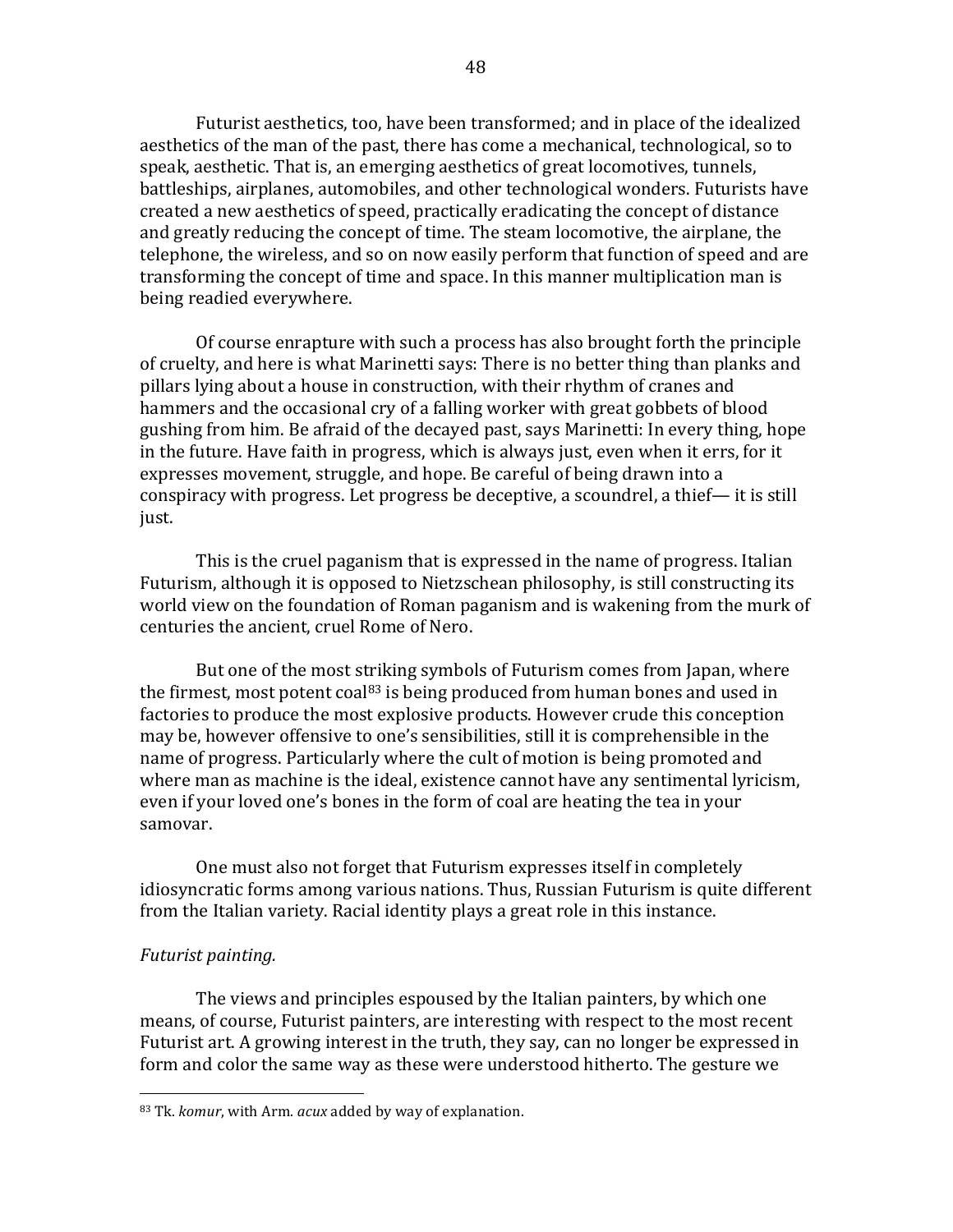want to portray on the canvas can no longer be a fixed photographic moment of cosmic dynamism. And really everything moves, everything runs, everything is being shaped swiftly. Moving subjects multiply, change shape, and continue like a vibration over space. This way, a galloping horse has not four legs but twenty; and their motion is triangular in shape.

Everything in art is conditional, and there is no general rule in painting. That which was true for the painters of yesterday now comes out as an untruth, a lie. For instance the Futurists declare that a picture of something should not resemble it, its nature, that the painter carries landscapes within him that he wishes to photograph onto the canvas.

Just as the individual scrutiny of the human spirit has swept away the static darkness of dogma, in the same manner the life-giving deluge of science will soon liberate painting from academic traditions. Whatever the case, say the Futurists, we desire to return towards life. Science in our day, in its victorious advance, has rejected its past, so that it might be better equipped to answer the material concerns of our time. We desire that art, shunning its past, might at last be able to answer the intellectual demands that excite us. Our renewed science does not permit us to consider man the center of the life of the universe. Human sorrow is about as interesting in our eyes as the sorrow felt by a light bulb.

When a man becomes a machine, when feeling within it changes into a product, when his spiritual attachments are severed and he lives moment to moment, then these are already the characteristics of the future "mechanical son". In order to grasp and understand the beauty of Futurist pictures, the human soul has to be purified, the eye must be freed of its lid of atavism— its primordial type— and of culture; and the sole control is finally to be nature, not the museum.

#### *Futurist music.*

As we saw, creativity is paramount in Futurist art; and the first condition of creativity is freedom. Futurism is opposed to academism; and for the sake of individual initiative and untrammeled individual expression it dissolves all those rules that are in one way or another present an obstacle, or that fetter free expression.

From here comes free music, which seeks ways now to express voices, sounds that are not in the power of normal music. Thus, for instance, the music of nature: light, lightning, the sound of the wind, noise, the rush of water, and with that also the urban stridor and the din of machinery. All these, as we know, choose their sounds freely. The nightingale sings wonderfully; but not with the notes of contemporary music alone. It sings, rather, with all the sounds that please it. One makes free music by the same laws that govern the music of nature, indeed all the art of nature. The free musical artist, just like the nightingale, is not confined to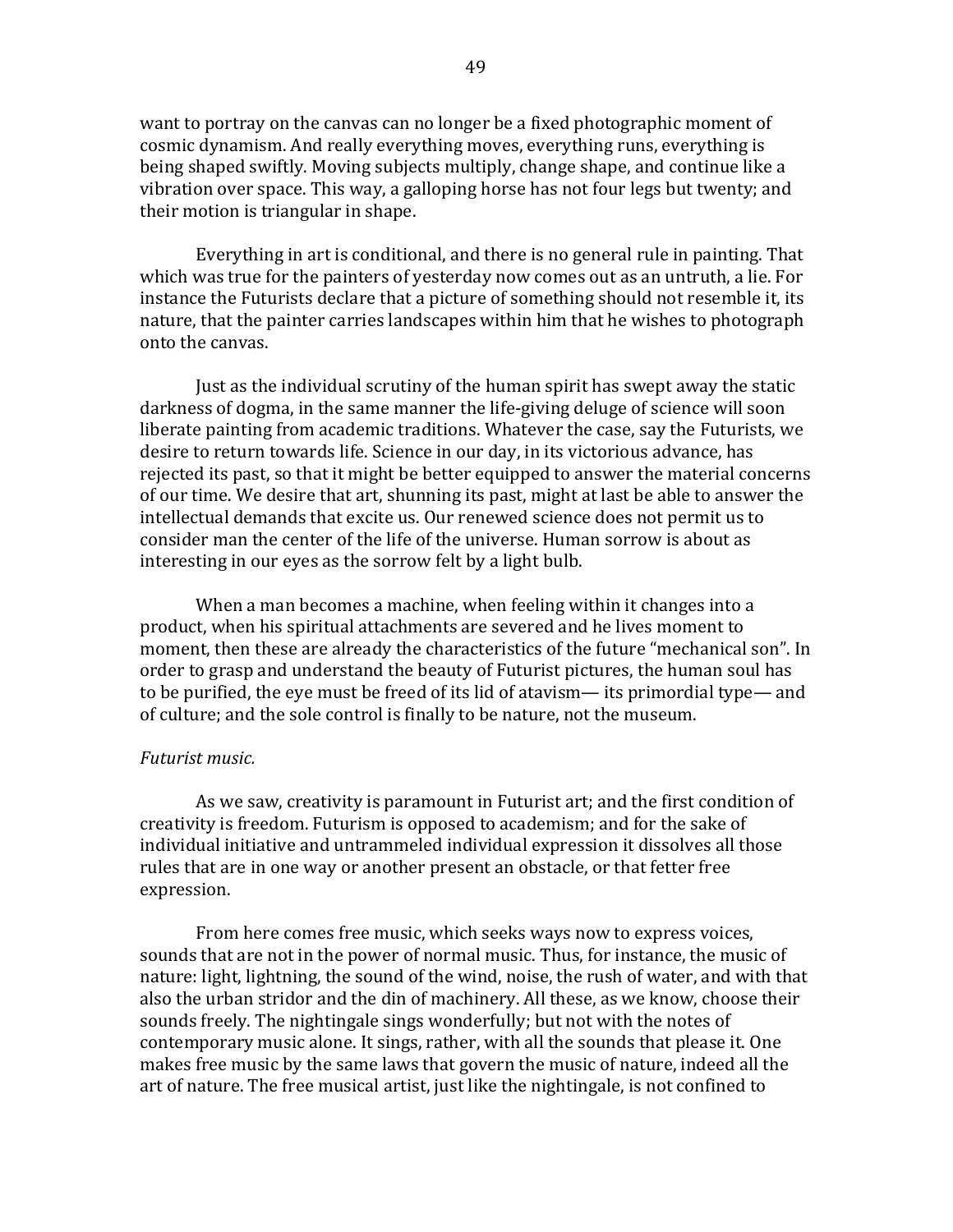tones and halftones. He can use quartertones and eighths and such music as is free for his choosing in its sounds.

As a beginning, quartertones are coming into use. These tones still exist in ancient Indian music and are employed by eastern instruments, especially on the *chonguri*.<sup>84</sup> Thus the advantage of free music consists of the following: the pleasure derived from the new and unprecedented juxtaposition of sounds; new harmonies with new chords; new dissonances with their new solutions; and new melodies.

 $* * * *$ 

**4.** Kara Darvish, *Horut'k' ulunk'* ("Incantation Beads"): *Du dewuk p'ok'rik* ("You, little demon, little one"), *Jun jnjan, Čaxrēr i čaxr* ("Soared into soaring"), Šrēš-blur ("Asphodel Hill"), in *Sofii Georgievne Mel'nikovoi, Fantasticheskii kabachëk, Tiflis* 1917 1918 1919 ("To Sofia Georgievna Mel'nikova, The Fantastic Little Tavern, Tiflis 1917 1918 1919"), pp. 69-77. I attempt a translation here of the semantic parts of the poems, with a discussion of the transrational words and mythological allusions.

(70) [Epigraph, in Russian] The poet Kara Darvish greets Sofia Georgievna from the summit, stained with his heart's blood, of snowy Ararat.

(71) Incantation Beads [*Hoṙut'k' Ulunk'*]85

(72) [Caption to illustration, in Russian] Sigismund Valishevsky: Kara Darvish offers his verses to S.G. Mel'nikova (watercolor, 1919)

(73) You petty demoN<sup>86</sup>

 84 Arm. *čianuri*, perhaps a misprint. The *chonguri* (Georgian; Azeri *choghur*) is a long-necked string instrument common throughout the Caucasus. The bard Sayat' Nova played it, though his favorite instrument was the bowed *kamancha*.

<sup>85</sup> The *locus classicus* for these words is the famous story of Semiramis and the Armenian king Ara the Beautiful: in Movsēs Xorenac'i I.18, the Assyrian queen casts her *zyur`ut'sn i cov* "talismans into the sea", which the historian considers the origin of what he calls the common expression *ulunk'*  $\check{S}$ *amiramay i cov*, "the beads of Šamiram [Semiramis] into the sea" (see J.R. Russell, *Zoroastrianism in* Armenia, Cambridge, MA, 1987, p. 443 with refs.). Xorenac'i explains repeatedly that he learned such myths and poems from listening to the recitations of the *qusank'* (a Parthian loan-word referring to bards and minstrels; it was later largely replaced by an Arabic loan via Turkish, *ašuł*, pronounced *ashugh*, literally "lover"), to the accompaniment of the *p'andurn*, a stringed instrument. The poem of Kara Darviš is meant to be modeled on spells and folk poetry, as kindred Russian Futurist verses were; and Beledian 2009, pp. 273-274, notes that the poet called the postcards with his transrational verses printed on them *(poēza-)t'ovč'ank'ner*, "(poetic) charms" and reminds us that called himself *hŕč'akawor hay-gusan-futurist* "the famous Armenian-bard-futurist". (How far is he, really, from the bardic boasts of Allen Ginsberg, a scant two generations on?) The poet appreciated alliteration of the Arm. synonyms in the two Classical expressions as is intrinsically poetic; and with his strong belief in freeing the sexual urge, he would have appreciated the robust passion of the Assyrian queen for the young Armenian, so like Dido's love of Aeneas.

<sup>&</sup>lt;sup>86</sup> Cf. the novel *Melkii bes* ("The Petty Demon"), by Fëdor Sologub (1863-1927), published in 1905. Kara Darvish, as noted at the beginning of this study, advertised his translations from Russian into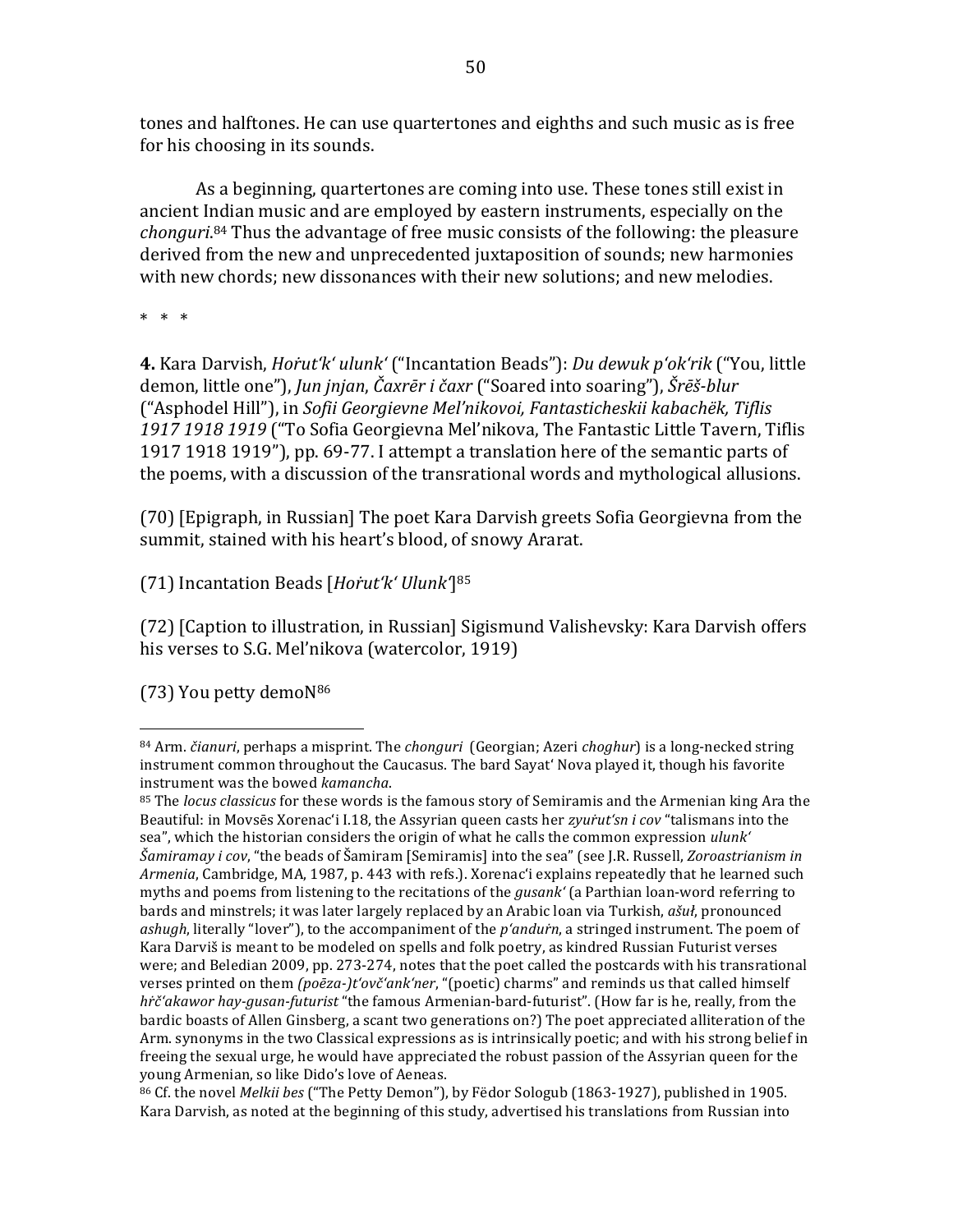*zaranDZar* errant YoU \*little baT of the darK *faranar* at the dOor defile of crevAsses and *far* from the dark'S midst youareplaying waterlily [*nunufar*] you are the wheel's squeak; you are the Flute's trill *arAndzar* of a Solo song sonG dance *zarangar* your vOice Mar Abgar<sup>87</sup> \*Rome *morom* string [*lar*] Single note [*mialar*] note of spring [*garunlar*]<sup>88</sup>

(74) *DZun* [cf. *dziun*, "snow"] *ōndzn ndzin*

*DZndzanN* [cf. *tsntsgha*, "cymbal" and *ts'ntsal* "rejoice"?]<sup>89</sup> *DZndzandzN DZandzN DZōndzaN*

*Ho-ṙo-M Ho-ṙo-M*

Armenian. These include Sologub's novella entitled "The Golden Stairs" (probably a part of the novel *Slashche Ada*, "Sweeter than Hell", 1912), price 8 kopeks, available from Akop Gendzhian, Yelizavetinskaya 114, Tiflis.

<u> 1989 - Andrea San Andrew Maria (h. 1989).</u><br>1900 - Andrew Maria (h. 1980).

87 *Mar* is the honorific in Syriac of a saint or monk; *Abgar* was the king of the Syriac-speaking citystate of Edessa (modern Urfa), claimed by the Armenians as one of our own. He was in legend the first ruler to accept Christ.

88 There are two groups of words with alliterative patterns forming the text of this spell. The first and longer is attached to the flute (*sring*); the shorter second, to the single voice (*menerg*). A pattern of nonsense words suggesting the ringing of a bell or cymbal follows thereafter. The spell has thus a musical as well as a verbal sound signature.

- I. *Zarandzar, faranar, k'arandzav, far, nunufar, arandzar, zarangar*. These contain Persian elements: *zarr* "gold", *nunufar* "waterlily", and possibly *farr* "glory"; the word *dzar* in Arm. is the hair of the tail or mane of a horse, and is often sworn by in spells invoking the three mounted saints, Sergius, George, and Theodore. These saints' martial aspect recommended them to the Armenians, always fond of heroic epics. They are thus popular and such spells are numerous: see Sargis Harut'yunyan, *Hay hmayakan ev žołovrdakan ałot'k'ner* ("Armenian Incantations and Folk Prayers"), Erevan: Erevan University Press, 2006, pp. 106, 147-149, and 160.
- II. *Lar, mialar, garunlar.* The Arm. word *lar* means a string of an instrument or a note that is played; but as an ending with *garun*, "spring", it looks like the common pl. ending in Turkish. There is also an obvious phonetic and semantic affinity of *dzar*, a horse hair, to *lar*, a musical string.

89 On bells and their sound and echo in Armenian poetry see J.R. Russell, "The Bells: From Poe to Sardarapat," *Journal of the Society for Armenian Studies* 21 (2012), pp. 127-168.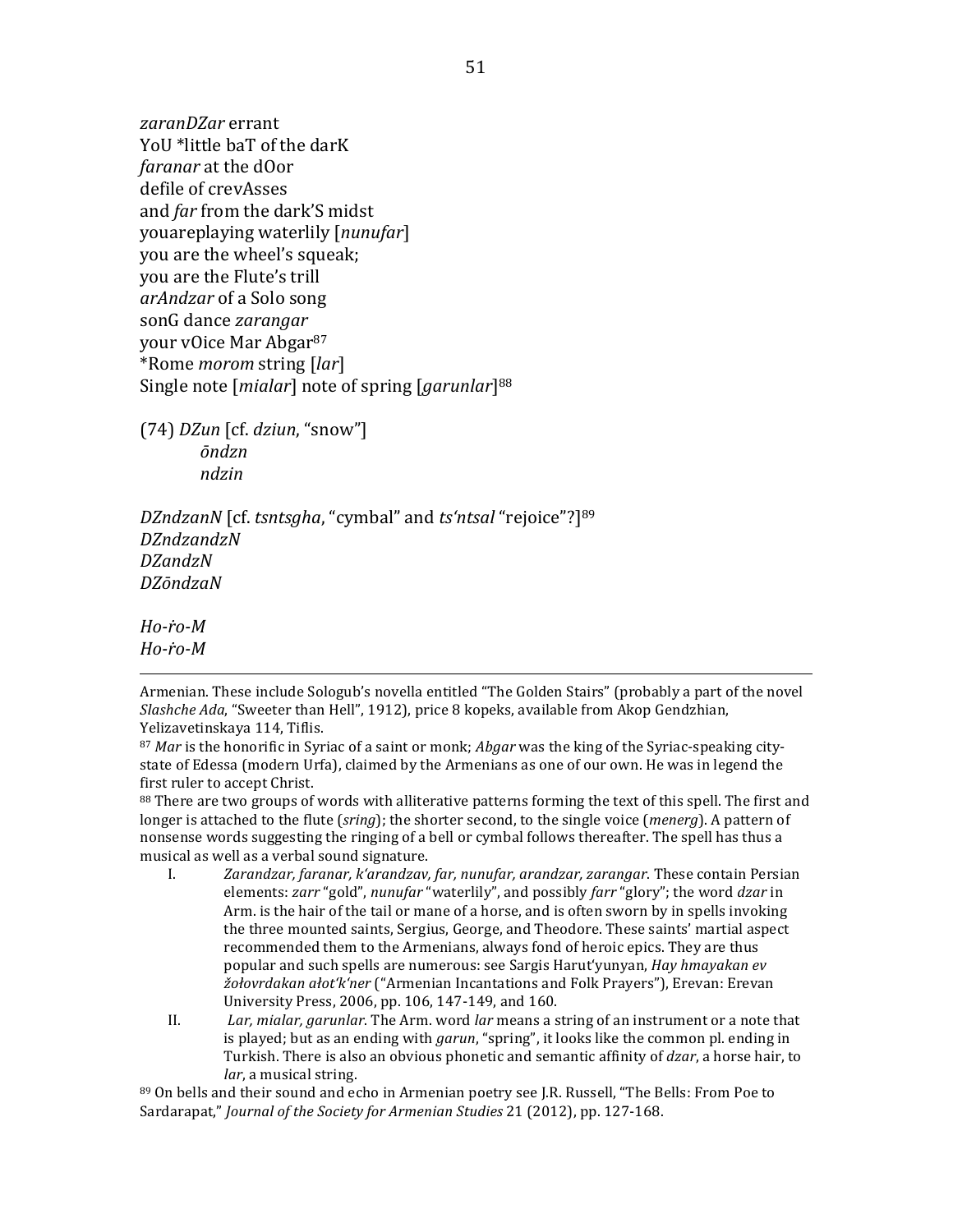*Pu-pU Pu-pU*

*AioṘn i mU*

*Jurm i ǰarm* [cf. *ǰerm* "warm"?]

*ISǰarm* erased [*ǰnǰēr*]90 *ISagarn i hArz*

Entered *i* p'arz

(75) SOARED INTO SOAR [*čaxrēr i čaxr*]91 seized [*bṙnēr*] *i k'axr* hearded into news [*luēr i lur*; the first word is aor. stem *lu*- of *lsem* "hear" + impf.] entered the furnace [mter i p'ur<sup>]92</sup> *zarp'arb i zarb furt'ēr i farfr93 zurt'ēr i zarfr zrt'ēr zt'ar*

*Dubēr Dpar*

*i harb Zak'ar* [Clas. Arm. "into by means of father Zacharias"!]

*zurt'n zat'ar* 

(76) Asphodel Hill [*ŠRĒŠ-BLUR*]94

 $90$  Erasure is part of some spells, cf. Harut'yunyan 2006, p. 95 no. 50a: *Surbn T'oros nsteal grēr ew* darjeal **jnjēr**;/ ew č'arakǝn pataŕēr;/ iwr mits xaŕakǝn kurasc'i;/ xažakǝn xawari;/ druc'akǝn c'amak'i;/ *Ałi, małi, kǝmǝrxi* "Saint T'oros, seated, wrote and again **erased**;/ and the evil eye he tore to shreds;/ That eye be pierced and blinded;/ That blue eye be darkened;/ That eye be out and dry;/ *Ałi, małi, kǝmǝrxi* [*voces mysticae*]."

 $91$  The subsequent nonsense lines of the stanza, which emphasize the sound  $f<sub>i</sub>$  exotic to Arm. but common in Persian and other Islamicate tongues, preserve the Classical Arm. syntactic structure of 3<sup>rd</sup> pers. sg. impf. verb + prep. *i* "into" + obj. in acc., except for the final verse, with Clas. Arm. acc. def. marker z-.

 $92$  Perhaps a reference to the three Hebrew children in the fiery furnace in the Book of Daniel; two, Setrak and Misak', are popular Armenian names.

 $93$  The sound f exists in Armenian dialects and a letter representing it was introduced into the alphabet in the  $12<sup>th</sup>$  century; but it is not found in Classical Armenian and has retained a sense of foreignness and exoticism. Thus, when an Armenian in Georgia in the  $18<sup>th</sup>$  century invented an artificial language, which he called  $\dot{R}(u)$ štuni— after a region south of Lake Van whose argot was famous— he made it as un-Armenian-sounding as possible by using lots of  $f$ 's and  $\bar{o}$ 's (see J.R. Russell, "Armenian Secret and Invented Languages and Argots," Acta Linguistica Petropolitana, Transactions of the Institute for Linguistic Studies, Russian Academy of Sciences, St. Petersburg, Vol. VIII, part 3, St. Petersburg: Nauka, 2012, pp. 602-684).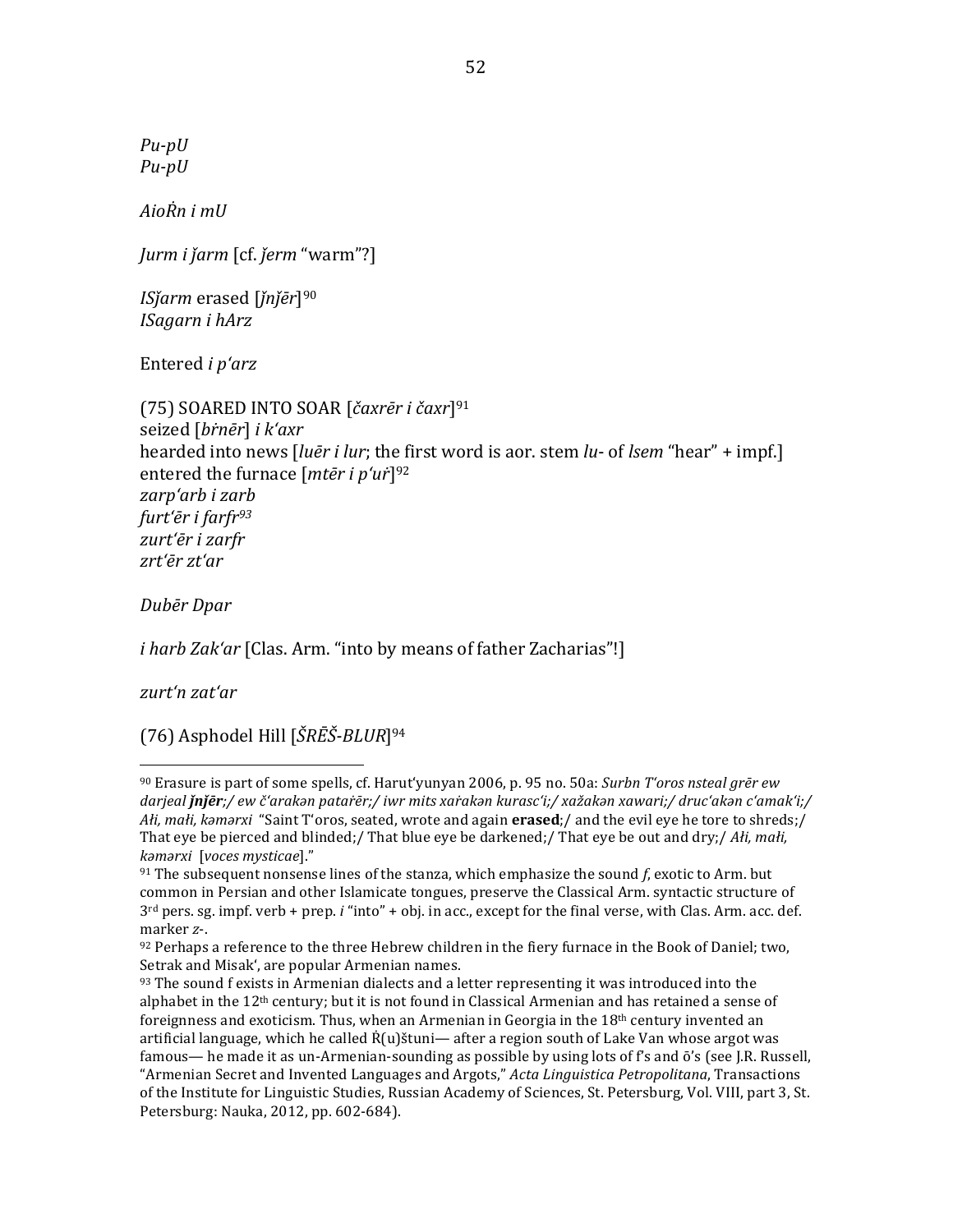The dance of the darvishes

*KarabalaKH95 KarabalaKH*

*DZan-blaN DZan-blaN*

*Dublakh-dublAkh96*

He called out again and again from the darkness of the East

Father mine \*good

From there you-came

(77)

*KarabalaKH KarabalaKH*

*DZan-blaN DZan-blaN*

<sup>94</sup> Arm. *srēš*, "asphodel" (see Armenak Bedevian, *Polyglottic Dictionary of Plant Names*, Cairo, 1936, p. 89 no. 529; Ł. Ališan, *Haybusak* ("Armenian Herbal"), Venice, 1895, p. 499, no. 2373-2374; and Karapet Gabikean, *Hay busašxarh* ("The Armenian Plant World"), p. 183, no. 1360), is a loan from Persian *serēš*, with characteristic assimilation of initial *s* to the following *š*, cf. Arm. *šrawšak*, a loan from Iranian \*sraušaka-, "an instrument of discipline": see J.R. Russell, "Armenian šrawšak," Annual of *Armenian Linguistics* 17, 1996, p. 69. Šrēš hill, near Ējmiacin, was excavated in 1913 by Eruand Lalayean and yielded artifacts going back to the bronze age (see K. Melik'-P'ašayan and L.A. Nazinyan, intro. to Ervand Lalayan, *Erker* ("Works"), I, Erevan: Academy of Sciences of the Armenian SSR, 1983, p. 27). The place is mentioned in an ancient oral epic passage cited by Movsēs Xorenac'i, II.65: ... zormē ya*řaspelsn asen: Hatuac gnac'eal Vardgēs* manukn i Tuhac' gawařēn, zK'asał getov, ekeal nstaw *zŠrēš blrov, zArtimēd k'ałak'aw, zK'asał getov, kṙel kop'el zduṙnn Eruanday ark'ayi* "They say about him in the legends: The young boy Vardgēs took off and went from the province of Tuhk', along the river K'asał, came and settled around Šrēš hill, around the city of Artimēd, along the river K'asał, to cut and hew the court of Eruand [Orontes], the king." We have seen that Kara Darviš, a champion of native Armenian antiquity and folk culture as the sources of fresh creativity, took the title of the cycle from epic recorded by the same historian; and here he would have liked the princely name Vardgēs, "Rose-tresses" and the alliterative pair of verbs *krel kop'el* "cut and hew".

<u> 1989 - Andrea Santa Andrea Andrea Andrea Andrea Andrea Andrea Andrea Andrea Andrea Andrea Andrea Andrea Andr</u>

<sup>95</sup> Tk. *kara* "black" is part of the poet's nom de plume; Tk. *balak* or *malak* is a buffalo calf. But he probably just liked the sound.

 $96$  Kara Darviš wrote that the word is not found in dictionaries, but anybody from Urartu in the remote past to Mongolia in the remote East would sense it had a meaning. Turkish *dóbra dóbra* means "say it country simple" and colloquial Armenian *tpgh tpghna* means "it fits like a glove". So *dublakh* hovers just past the edge of definition, wavers at the corner of the eye, vanishing around the corner, just as the Russian Futurist poet Velimir Khlebnikov's *zaum'*, transrational language, ought to do.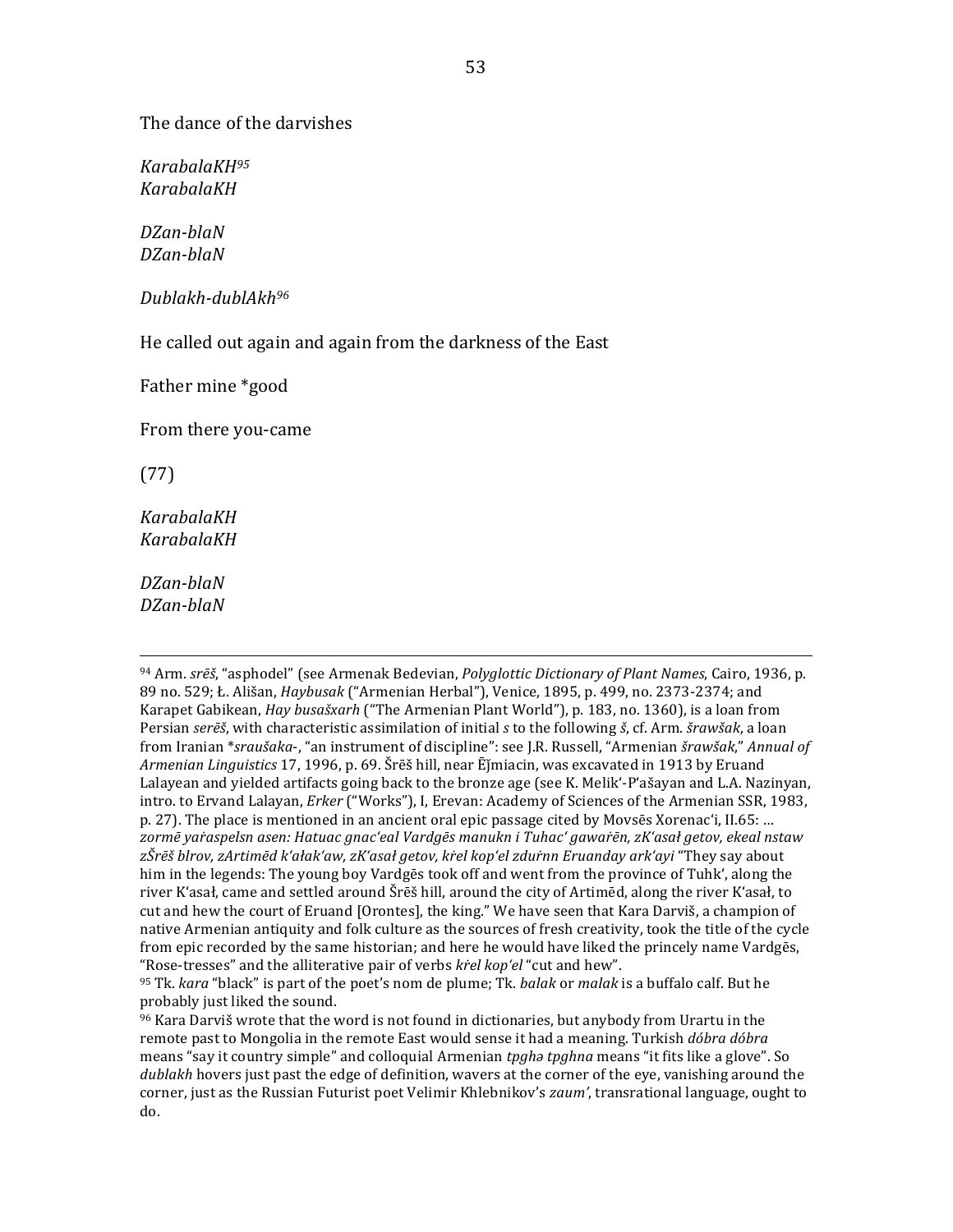*Dublakh-dublakh*

From Asphodel Hill From roundness of Kond<sup>97</sup>

Light will come The sun will dawn

*KarabalaKH KarabalaKH*

*DZan-blaN DZan-blaN*

#### *DUBLAKH-DUBLAKH*

 

 $* * * *$ 

**5.** In *Letters from 74 rue Taitbout* (New York: World, 1969), William Saroyan (1908-1981) remembers the dead and addresses them. Many are eccentrics, men whose particular character or genius set them apart, left them alone, and sometimes led to a tragic death. There was Professor Kalfayan (p. 49 f.), the composer who had lived in Paris, who dressed like a dandy, and was adrift and insane in Saroyan's sleepy home town: Fresno, CA was the land of opportunity for hardworking Armenian farmers but it was not then a center of high culture. Or there was Doctor Anoushavan Chomp (p. 151 f.), the publisher of Armenian weeklies in Sofia, Bucharest, Cairo, and Paris, also a flamboyant dresser: nobody in Fresno's cafés bought his satirical paper *C'axawel*, "The Broom", and he vanished. In 1935, Saroyan had visited the Soviet Union with a delegation of American writers. There he met the poet Charents, who had experimented with every avant-garde movement that had swept through the dying Russian Empire and the young Soviet Union, a consummate scholar and editor and one-time friend of Kara Darviš, who injected himself with morphine, who got drunk, who had been confined in a mental hospital, who had written lyric, symbolist, bardic, revolutionary, and homoerotic poems. Charents was already in official disfavor and was gradually being ostracized from Soviet Armenian literary and civil life: the KGB arrested him during the great purge of 1937. He died late in November of that year: according to one account, he smashed his head against the wall of his cell during withdrawal from drug addiction. Others assert that he was murdered. His body was dumped in an unmarked mass grave near Erevan and has not been found.<sup>98</sup> If the life and work of Kara Darviš marked the beginning

 $97$  An old district in Erevan, the present-day Armenian capital. Its name sounds like *gund*, "ball" hence its roundness!

<sup>98</sup> On Charents, see I.R. Russell, The Armenian Counterculture That Never Was: Reflections on Eghishe Charents," *Journal of the Society for Armenian Studies* 9, 1996-97 (1999), pp. 17-35; "Charents the Prophet," *Journal of the Society for Armenian Studies* 11, 2000; "From an Archive of Unpublished Poems of Yeghishe Ch'arents'," in *Armenian and Iranian Studies*, Armenian Heritage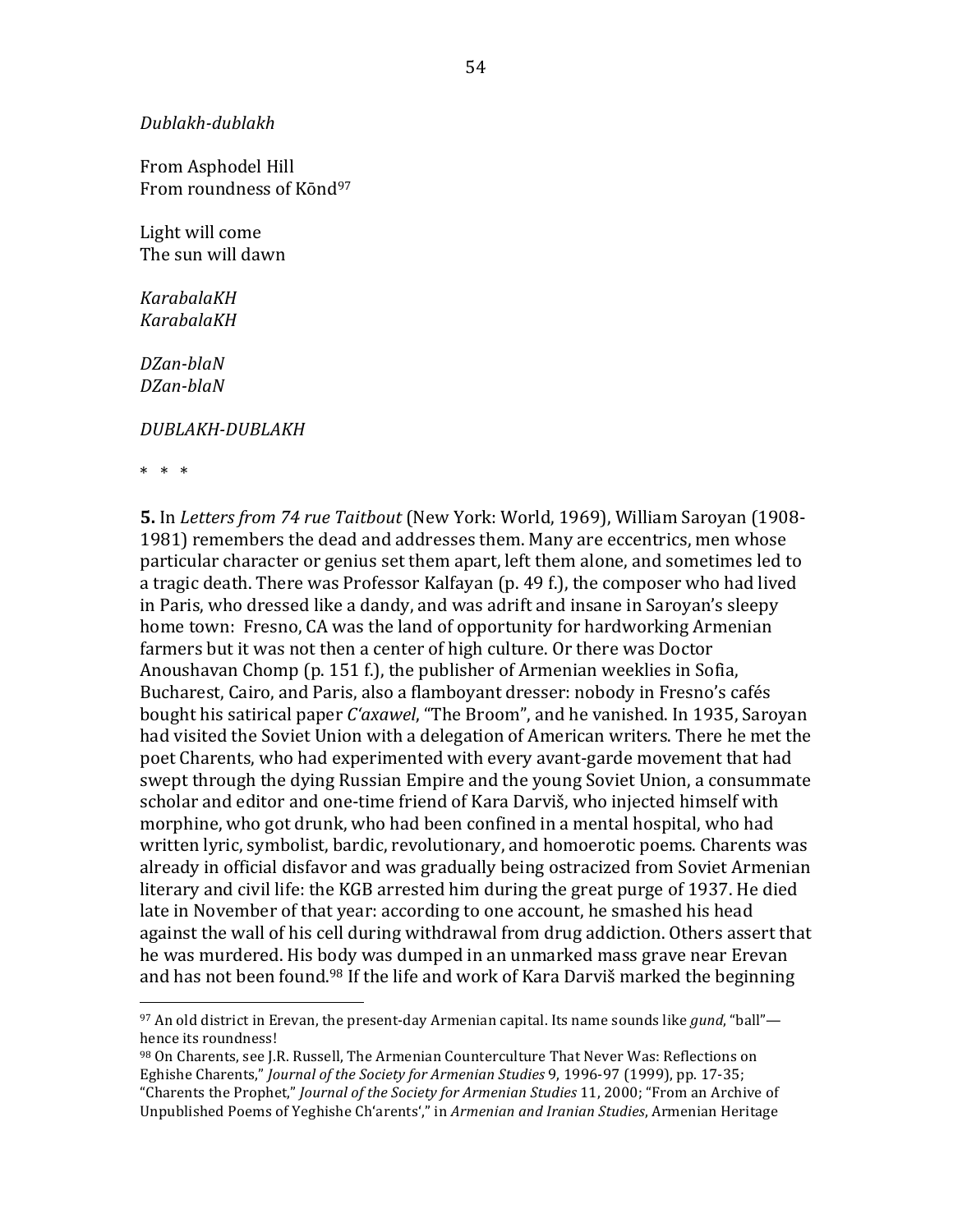of a new kind of literature and life— a counterculture— in Russian Armenia, then the death of Charents was the end. At their meeting, Charents advised Saroyan when dealing with the authorities, the custodians of propriety and convention, and the rest of them, to say ves and then spit in their eye. Saroyan wrote from his Paris apartment to the dead poet  $(p. 122)$ :

"Why didn't *you* say yes? I'll tell you why, Charentz. Because you are more than an Armenian, more even than only another member of the human race. You are a poet, so shocked by the treachery of all men seeking to save their skins at any cost that only with the help of cocaine could you stay among them and pretend to be one of them. 

God love them, as every poet is obliged to say, not with contempt but with charity. They all did, they are all doing, only what you advised me to do, which I have never done, which you never did."

 $* * * *$ 

**6.** Osip Mandelstam's translation of Kara Darviš, "Dance on the Mountain", with translation of the Russian by J.R. Russell:

АКОП КАРА-ДЕРВИШ

ПЛЯСКА НА ГОРАХ Ночной хоровод

Посвящ<ается> Гр<игорию> Робакидзе

Не плач, не рыданье, не воплениц крик -Подари мне веселье и пиршества звон. Позабыть бы удары и смертный стон, Катафалков пух и умершей лик, Пустить по миру тяжелый дым, Развеять горечь дымных туч, И кто любим, и кто не любим, И кто повержен, и кто могуч, Побежденный, победитель - всё прах и дым, Да пройдут они здесь, - мое сердце там, Забыть, забыть - уйти далеко К шарообразным легким мирам, По новым звездам взвиться легко.

<u> 1989 - Andrea San Andrew Maria (h. 1989).</u><br>1900 - Andrew Maria (h. 1980).

Press and Harvard Armenian Texts and Studies 9. Cambridge, MA, 2004; and, pp. 1365-1432; and "*The Book of the Way* (*Girk' chanaparhi*) of Yeghishe Charents: An Illuminated Apocalyptic Gospel for Soviet Armenia," Armenian Studies Program Occasional Paper Series, University of California, Berkeley, Stephan Astourian, general ed., Spring 2012, 37 pp. + 31 pls.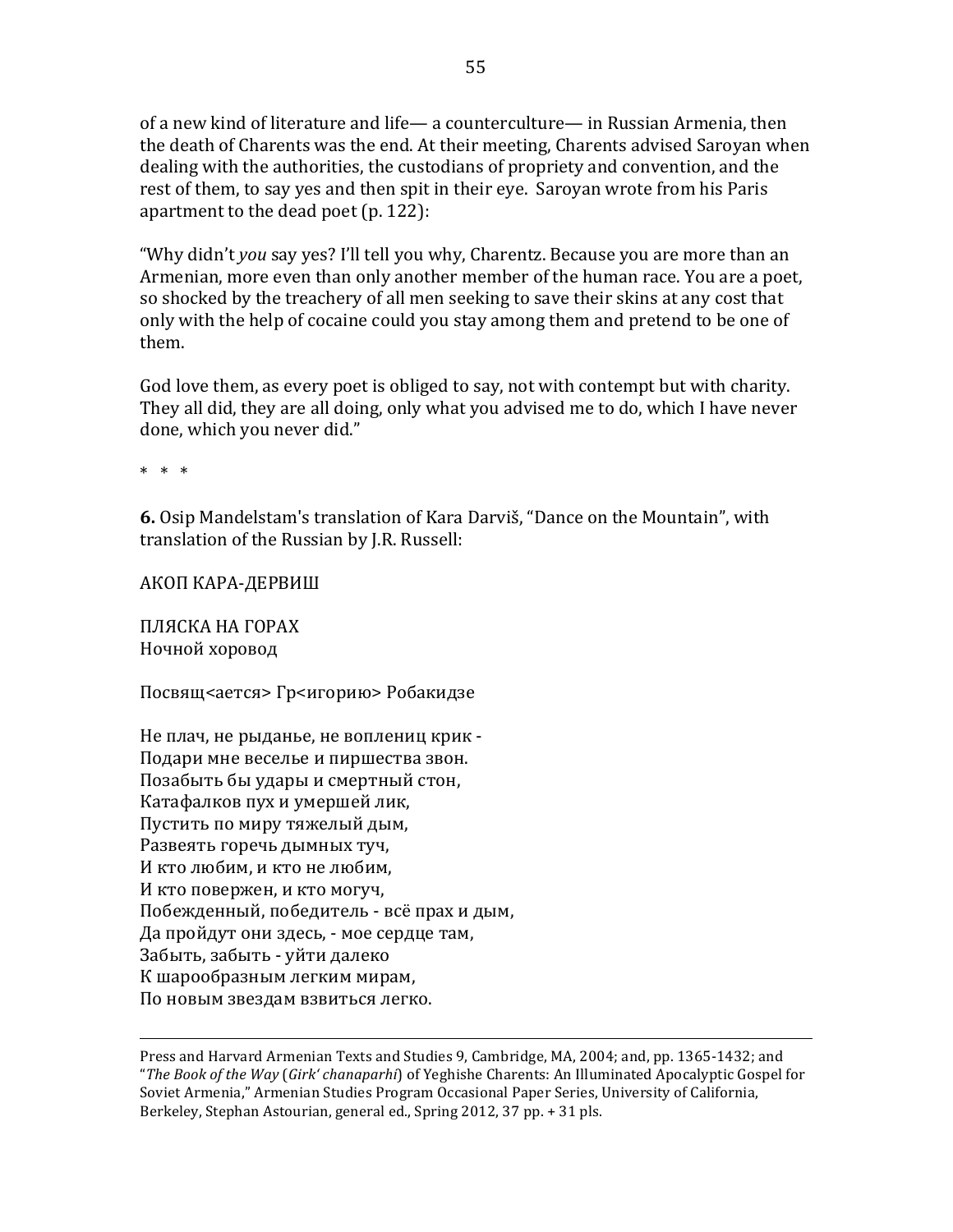И только с тобой, только с тобой, Повелительница моей души, Атом крови моей огневой. Пойте мне песни, хоровод, пляши, Тризну на грудах костей соверши. Пусть бесы топчут и воют глухо -Я слышу богов чародейный бег, На вершинах гор рождение духа: Ночь разрезает человек. Жизнь вернулась, гроба раскололись, И славы былой поют руины. К нагорной крепи взмыл мощный голос: Всё забыть и ринуться в звездные пучины! Через трущобы, туманной повитые пряжей, С посвистом адским уйдем на высокие кряжи. Всё позабудем, забудем, забудем.

Akop Kara Dervish

*Dance on the Mountains (Nocturnal Choral Round)*

Dedicated to Grigorii Robakidze

Neither crying nor sobbing nor cries of professional wailers— Let me be merry 'midst the ringing of feasts. Forget the blows and dying moan, The coffins' trim, the dead girl's face. Scatter the heavy smoke through the world, Blow away the heavy clouds' grief, And he who is loved, and he who is not. And he who is conquered, and he who wields power, The defeated, the victor, are all smoke and dust, And here they will pass, but there is my heart. To forget, forget, and go far away To the spherical delicate worlds And lightly soar past the new stars. And only with you, only with you, Mistress of my soul, Atom of my fiery blood. Sing songs to me, O chorus, and dance Your rite on the piles of bones. Let demons stomp and hollowly howl; I hear the spellbinding onrush of the gods, The birth of the spirit on the mountaintops: Man cuts to shreds the night.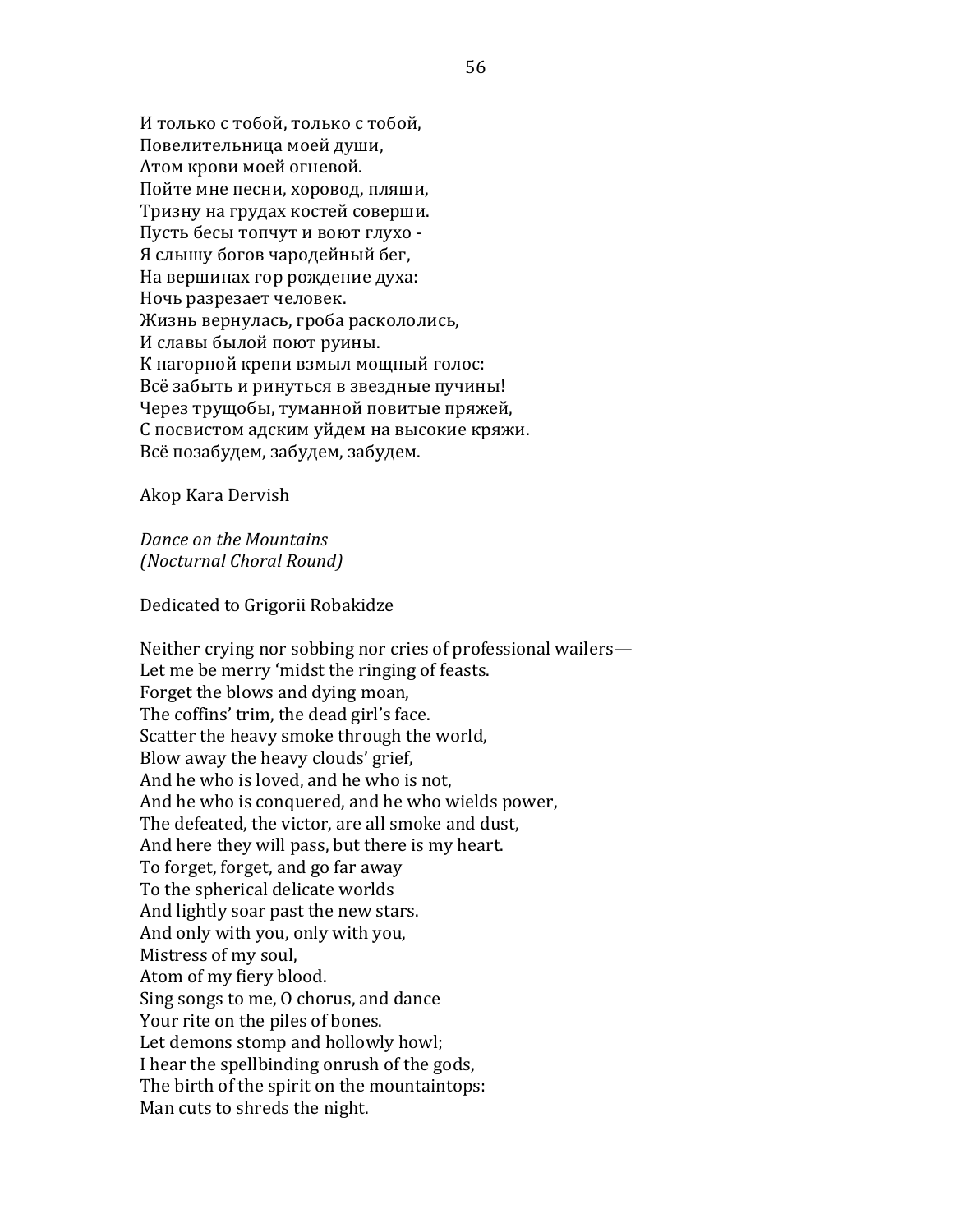Life has returned, the coffins crack and break. And the ruins chant their elder fame. To the mountain eyries the strong voice ascended: Forget all, and plunge into the gulfs of the stars! Past these hovels, spun in a web of fog. With hellish ululation to the high crags away We will go and forget it all, forget, forget.

 $* * * *$ 

**7.** Kostan Zarean, *Nawə leran vray* ("The Ship on the Mountain"), Boston: Hayrenik', 1945, a part of Chapter 9 (pp. 140-152).

Herian had known Tiflis, the viceregal capital of the Caucasus, in those good days when after returning from a distant journey he and a few mates would come to spend their extra cash and have a good time while the ship was being loaded. Those times were so far away now...

He recalled well those nights he whiled away till dawn in rooms overhanging the Kura river, in wine shops below street level dense with the aroma of shashlik and wine, where in the semi-dark life crept up to the top of the thermometer, its tongue ringing bitter and tinny, and songs rang out in alternating happy and philosophically melancholy tones. The wine flowed and young girls danced, their shapely arms floating in the air, the fire of their great, dark eyes sharing their ardor with his heart.

In those days, Tiflis was the rendezvous of all the peoples of the Caucasus, living on permanent vacation. It was gay, official, carefree; mascaraed, dolled up, light.

The palace rearing high over the broad avenue of the viceroy, motley crowds of soldiers, military parades with their stirring music, splendid, captivating women and the idle populace strolling up and down from morning till late at night, without purpose or care. The Tiflis of *lōk'ō* fish, Kakhetian wine, and *łōłinał.*<sup>99</sup>

The most beautiful quarter of the city, called Sololak, which Armenians had built, teemed with horses of noble breeds harnessed to magnificent carriages in which magnificent women with great, swooning eyes would glace about with lightning-stricken looks, and then, after their reveries had wafted over the heads of the passers by, would swiftly roll on.

<sup>&</sup>lt;sup>99</sup> Michael Grossman informs me that Georgian *gozinaki* is a confection of grape syrup hardened around string of walnuts to resemble a sausage; it is also popular in Armenia, where I have heard it called *anuš* sujux, lit. "sweet sausage", or *ročik*. The element *goz*- would be from Iranian for walnut, cf. the loans Arm. *ankoyz* and Heb. *egōz*. The *loko* is a catfish.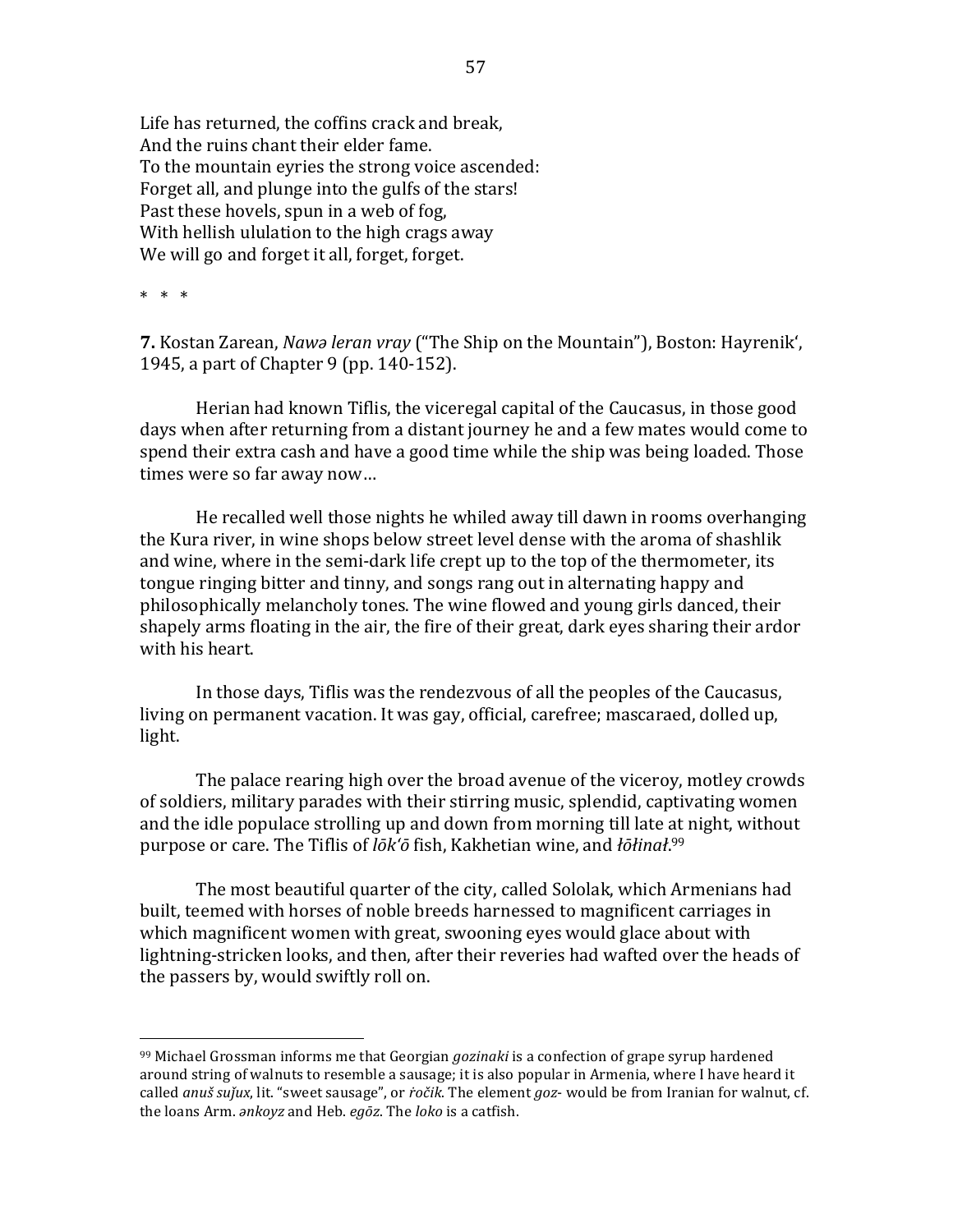Life rolled on, to the rhythm of the airs of soundless, trilling flutes. Abundant, voluptuous. The sweet shops, teeming with customers, displayed cakes and confections of impossible dimensions. In front of the shops, on the sidewalks, were heaped little hills of cloth and velvet. Groups of women gathered around them and with delicate, sensitive fingers palpated the silks and lazily examined the multicolored fabrics. The rustle of crumpled cloth, merging with the sweet aromas pouring in from every direction, resembled a tipsy breeze stealing over a rose garden. And here, swathed in a tent of particolored silks, her dress shivering with gold coins worked into its hem, went a Turkish lady. You would thing a hive of bees was passing. Or here, a stately and supple Circassian maiden<sup>100</sup> with the eyes of a gazelle and the gait of an ibex; or a Persian girl sashaying along, her little head nodding, round and musical.

To reach the lower quarter of the town one had to pass through narrow, twisting lanes. Down below was the square the locals called the Mēydan.<sup>101</sup> which unfolded before your eyes like a Persian miniature sketched by a naïve hand. Camels, lazily seated, thick lipped, heads held high, as though they were grazing on the sun. Goats with bells tinkling, dragging along dried branches by their tips. Eastern types seated with their legs folded beneath them, with dreaming eyes and dazed motions, smoking long pipes.

The acrid odor of tar, raisins, heaps of straw. Camel dung. Wretched, indifferent dogs. Hens pecking under the camels' noses, and beggars with ruined eyes and trembling hands. Asia.

On the surface it might be Europe— a Europe reflected in funhouse mirrors. Erevan Square, with its red-painted city hall. The main thoroughfare of the city, the pride of the country: Golovinsky Prospect.<sup>102</sup> On this avenue, all the peoples of the

<sup>100</sup> These picturesque women of the East have not only a reality in Armenian life, but a contextuality in literature. Petros Durean (Bedros Tourian)  $(1851-1872)$ , the youth who in his brief life singlehandedly invented modern Western Armenian lyric poetry, wrote two poems, startling for the time in their artless, laconic literalness, about a Turkish woman and an Armenian woman he exchanged gazes with in Constantinople (see J.R. Russell, *Bosphorus Nights: The Complete Lyric Poems* of Bedros Tourian, Armenian Heritage Press and Harvard Armenian Texts and Studies 10, Cambridge, MA, 2005). A Circassian maiden dances in the bewitching palace of Dream before the Oriental potentate and narrator of Daniel Varuzhan's poem *Het'anosakan* ("The Heathen Poem"), in the cycle *Het'anos erger* ("Heathen Songs"): at the end of the poem he takes her in his arms and consummates his passion for her. But perhaps, given the setting, the spasm is only imagined. Like most of Varuzhan's verse, the poem is as extravagant in its rich vocabulary as it is in its imagery and theme. There is little doubt it inspired in part both the subject and the words of the poem *Kaycer* ("Sparks") by Misak' Mecarenc' (Medzarents)(1886-1908), whose great lyric gift and brief life make him the successor to Tourian. In the latter, the poet imagines that he watches the sensuous undulations of an Oriental dancing girl through the night and begs for the vision to linger a bit more, as dawn is breaking. Kara Darviš loved and venerated Varuzhan; and Zarian, too, knew the work of the contemporary Western Armenian poets.

 $101$  Persian and Arabic *maydān*, used, famously, also of the main square of Kiev in the Ukraine. <sup>102</sup> Now Rustaveli, after the national poet of Georgia.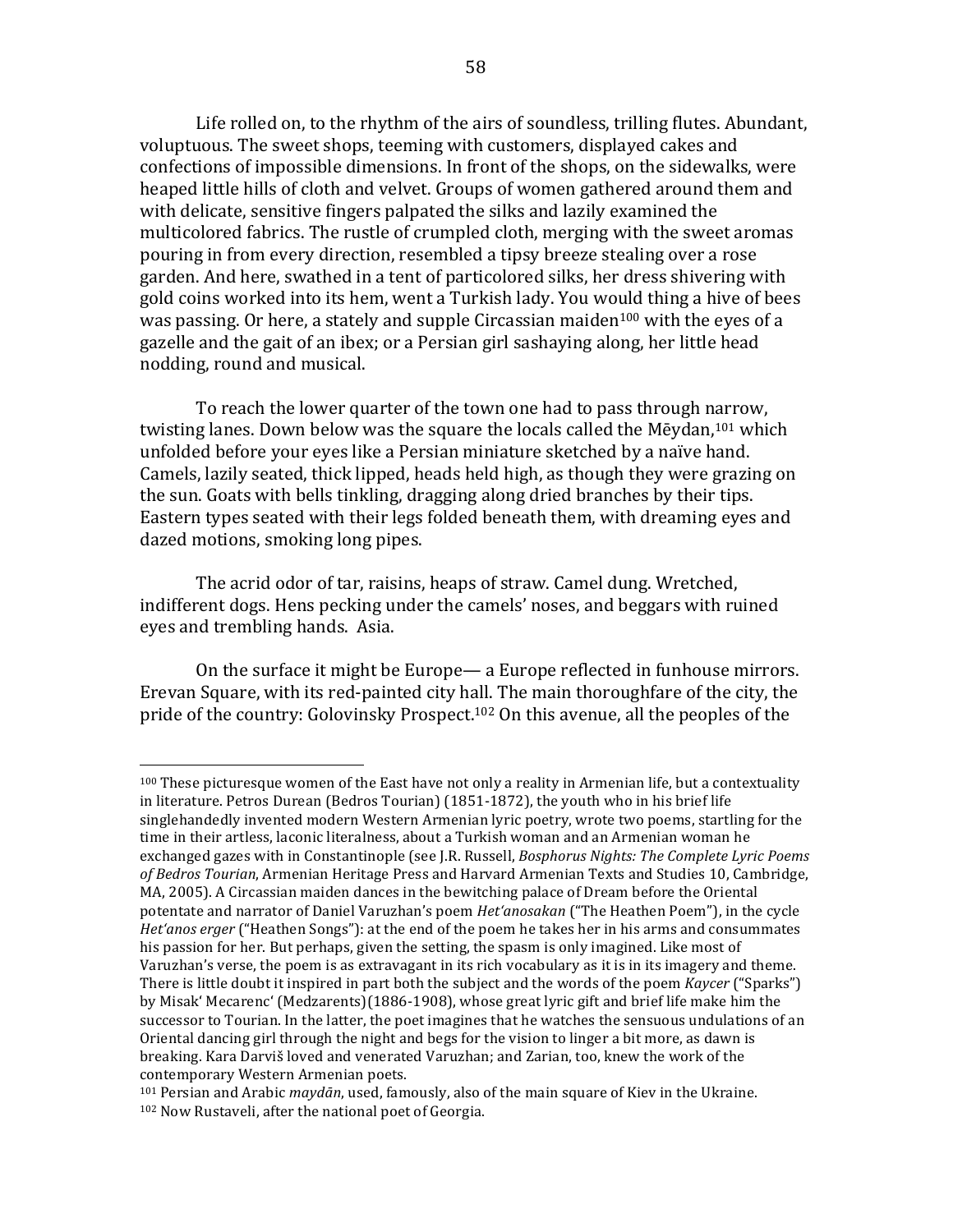Caucasus, their tribes and clans, in their Sunday best, rubbed shoulders with each other. They came on holiday, for fun and adventure, and to show off.

Tiflis made its living off the hardworking, productive provinces. They purchased at a high price its carefree style, its dancing, wines, girls. In their dull provincial towns they talked of it in superlatives, salivating, voices rising in lilting tones of praise.

In reality Tiflis was a modest half-European, half-Asiatic city. Climbing rows of flat roofs clung to unimpressive hills that the locals, with their tendency to exaggeration, called mountains. A few decent streets. The Kura, a muddy river dragging its lazy way between sheer banks. A handful of bridges adorned with tasteless monuments to the Russian generals who had conquered the country. And at the center, where the veins of the city swelled, a handful of great buildings erected in pompous, various, undefinable styles. Here and there, the musical contours of Armenian churches gave profundity and nobility to the mixture.

Herian had arrived in town the day before in order to present some applications to the Georgian authorities and put an end to the excess problems in transporting his ship that had arisen thanks to the caprices of petty officials.<sup>103</sup> He was already seeing everything with different eyes.

Could this be Tiflis? Tired, preoccupied, uneasy, he walked through the deserted streets waiting for the offices of the government ministries to open. It was already past nine in the morning, but the city was not yet awake. Nothing moved. The shops and cafés were shut. Skinny nags harnessed to carriages on empty street corners stamped their hooves and the skin under their bellies shivered. Policemen pounded their beats, feeling the chill. It was cold. "You'd think," Herian mused, "it was the morning after a night-long costume ball." He felt sorry he had come: it would have been better to come to some sort of agreement with the local authorities. The hardest part was already over: his ship was loaded onto freight wagons and would have already been en route, had not some wicked men begun to concoct problems. Everybody wanted a bribe, and he had distributed all the funds he had, sold whatever he owned, and given them all that, too. No, the more he gave, the more they wanted.

The life of the city started up in a strange way. Numerous soldiers and policemen poured out of the city hall, separated into squads, and took charge of the corners of the major arteries. Herian stood still and gazed in astonishment. He had witnessed the same spectacle the day before, at the station. Tight knots of policemen had taken up positions at all the exits. They requested passports, interrogated, and searched people— that is, the Russians and Armenians. "How everything is forgotten," Herian

 $103$  Herian, an Armenian sea captain from Batum(i), is the hero of the novel: he wants to transport a ship by rail to Armenia from the Black Sea port. The cover of the novel, reproduced here, illustrates the scene.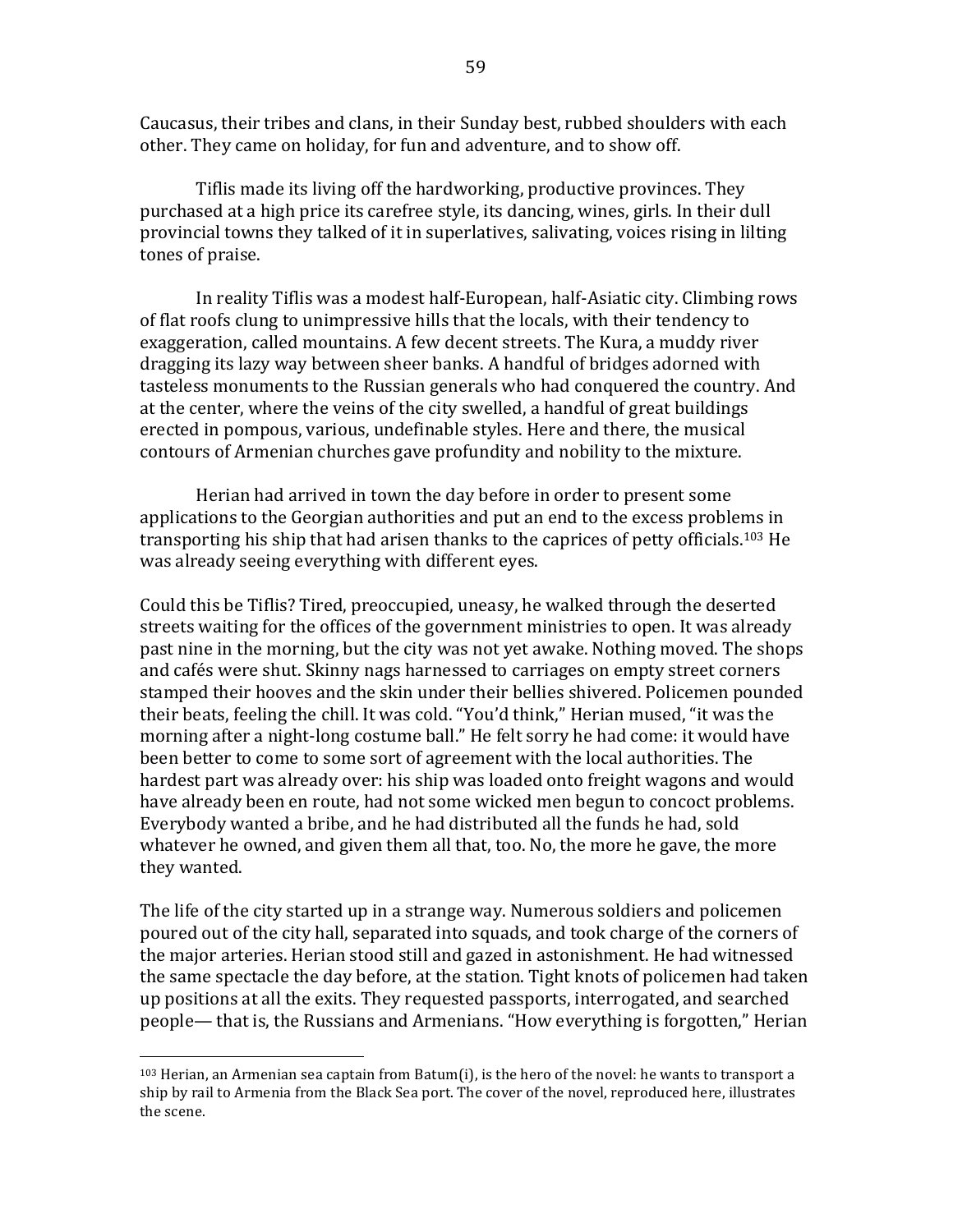thought to himself. "When a storm overwhelms one's life, the memory of whole peoples is darkened. Black currents, like a hurricane, sweep away their very will, their ability to consider and to choose. The threatening breakers of the stormy sea toss away small and unimportant men. So-called leaders<sup>104</sup> are created. All the values people fought for and swore by for years are forgotten, and they resort to the same means of brute force under whose voke they were only lately oppressed. The talk of communism, equality, and justice, but scratch them and out pops the desiccated, jealous chauvinist. Out pops the governor<sup>105</sup> of some backward Turkish province, the constabulary, the secret police, searches, arrests, prison, exile. Is this Tiflis?"

Here are people, at last. A few sleepy, unhurried shopkeepers open their doors for business. A patch of sky clears. It opens and sparkles on a few windows, then hides immediately and retreats back behind the clouds. It's gray and cloudy.

Where was that "Cup of Tea"<sup>106</sup> where he used to meet his acquaintances? He kept walking, inquired, found it. The Cup of Tea was open. He stopped at its front door and stared in amazement: a detachment of the police had surrounded the passers by and was searching them. A neatly dressed, bespectacled, elderly man protested angrily. One of the cops, with a pinched muzzle and long arms, went up to him, cursed him loudly, and smacked him in the face. The aged gentleman's eyeglasses shattered, his top hat flew off, and blood trickled down his blanched face. Herian was furious. He flushed and ground his teeth. They had seized the old man contemptuously and were dragging him off.

A gentleman standing next to Herian was looking on with disgust. "It's barbarism," he said. "I don't understand what they want of those people." Herian replied, bemused. "What should they want? They're just looking for an excuse to expropriate their homes and property. They deport them to the provinces as enemies and take advantage of their absence to rob them of everything. They call this the nationalization of the country..."

Herian went inside. A lovely, clean café. Young girls and married ladies of good families worked there for a pittance. There were few customers, but even before they brought the tea and pastries he had ordered, the café filled. It was as though everybody had made appointments with each other for a specified hour. He looked on with interest, quickly gathering that most of the patrons were intellectuals and artists who had fled Russia. It was plain from their faces and movements. Sallow, thin faces, crazed and disshevelled hair, hoarse voices and the strangest outfits imaginable.

 $104$  The Armenian word is *łekavar*, lit. "helmsman": this is the title Charents was vainly to bestow upon Stalin in late and fevered paeans beseeching the tyrant to spare him. <sup>105</sup> Turkish *kaimakam*.

<sup>&</sup>lt;sup>106</sup> Rus. *Chashka chayu*, a Futurist haunt in Tiflis frequented by Kara Darviš.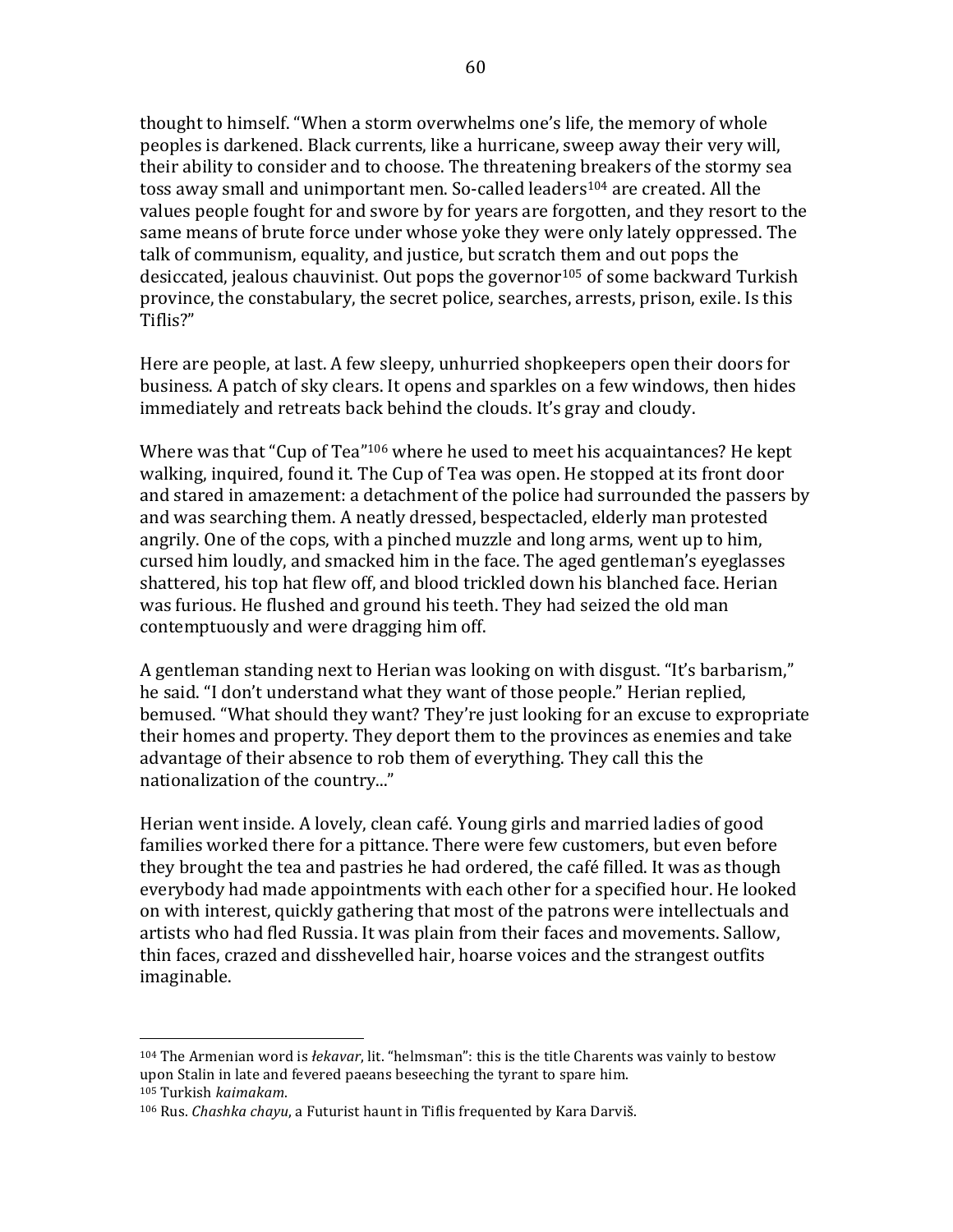There characters, at once comical and pitiful, were talking and arguing nonstop. They all knew each other— only he was by himself, lonely, sad, depressed. The scene at the doorway still weighed on his mind. "Could I have another cup of tea, please, Miss?" "Of course." The waitress had a voice that was sweet and resonant, rising from her bosom. Herian liked it, and felt a little calmer.

It was a pleasant environment; it seemed more a salon for a reception than a coffee house. The intellectuals there had passed through fire, been crushed, exiled, yet they labored to preserve the outward proprieties of life, those exaggerated forms of civility, that hand-kissing of ladies, the delicate sweet nothings that had been typical of pre-Revolutionary high society. He recalled the perfect manners of the French aristocrats sitting in the carts taking them to the guillotine: "If you please, Marquise, may I kiss your hand?" "Ah. My dear Count, allow me to remove my glove..." These waitresses were the same: you would think they were receiving specially invited guests at home. They drifted from one end of the room to the other, shedding smiles and sweet aromas, displaying the rustling silks of the dresses, and their bared, trembling bosoms, and their well cared for white hands.

He automatically looked down at his own hands, and hid them. But at once he withdrew them again, and laid them down on the table. Why should he feel ashamed? They were the hands of a worker. For the past few weeks these hands, these strong and sturdy hands, had been cleaning and oiling and shining the ship's engines, painting the bridge, scrubbing everything to a state of perfection. No, no reason for him to feel the least shame.

"Hey, what are you pounding your fists on the table for? Spoiling for a fight,  $eh$ ?" It was Peronian. "My good fellow, you look as if you were about to attack these poor, fragile girls. Yes, all right, all right, don't start with the explanations— but here, meet my friends. Hayk Shushan, professional painter; Kara, the Futurist poet;<sup>107</sup> Sultanian, the literary scholar. In a word, you behold all the Muses." "Very pleased to meet you. Very pleased. Hey, you bastard. I wasn't expecting to see you here. Please have a seat, gentlemen. Please sit down." "My friends need no introduction to you. We've talked... The Admiral of Lake Sevan<sup>108</sup>... You're a famous man." "How could it be otherwise," interjected Kara. "We've heard a lot of good things about you, your futuristic spirit, your plan, so daring in the present circumstances..." "Good, good, don't praise him too much," Peronian said, cutting him short. "Don't flatter him. He's a modest man, any more and he'll jump up and run away... Tell me this. What brings you here? We were expecting you in Erevan." "It's a long story. You can imagine the matters I'm dealing with." "Such as?" "I've just run into a lot of difficulties.. That's all. You know, I took my ship and even loaded it onto the train." "They were talking about it in Erevan." "In Erevan?" Herian was startled. "How did they find out?" "They find out about everything. And, well..." "Well, the railway

 $107$  This is, of course, Kara Darviš, though the name is a single phrase, not a name and surname.  $108$  The lake in Armenia where Herian planned to set sail his ship transported by rail from the Black Sea.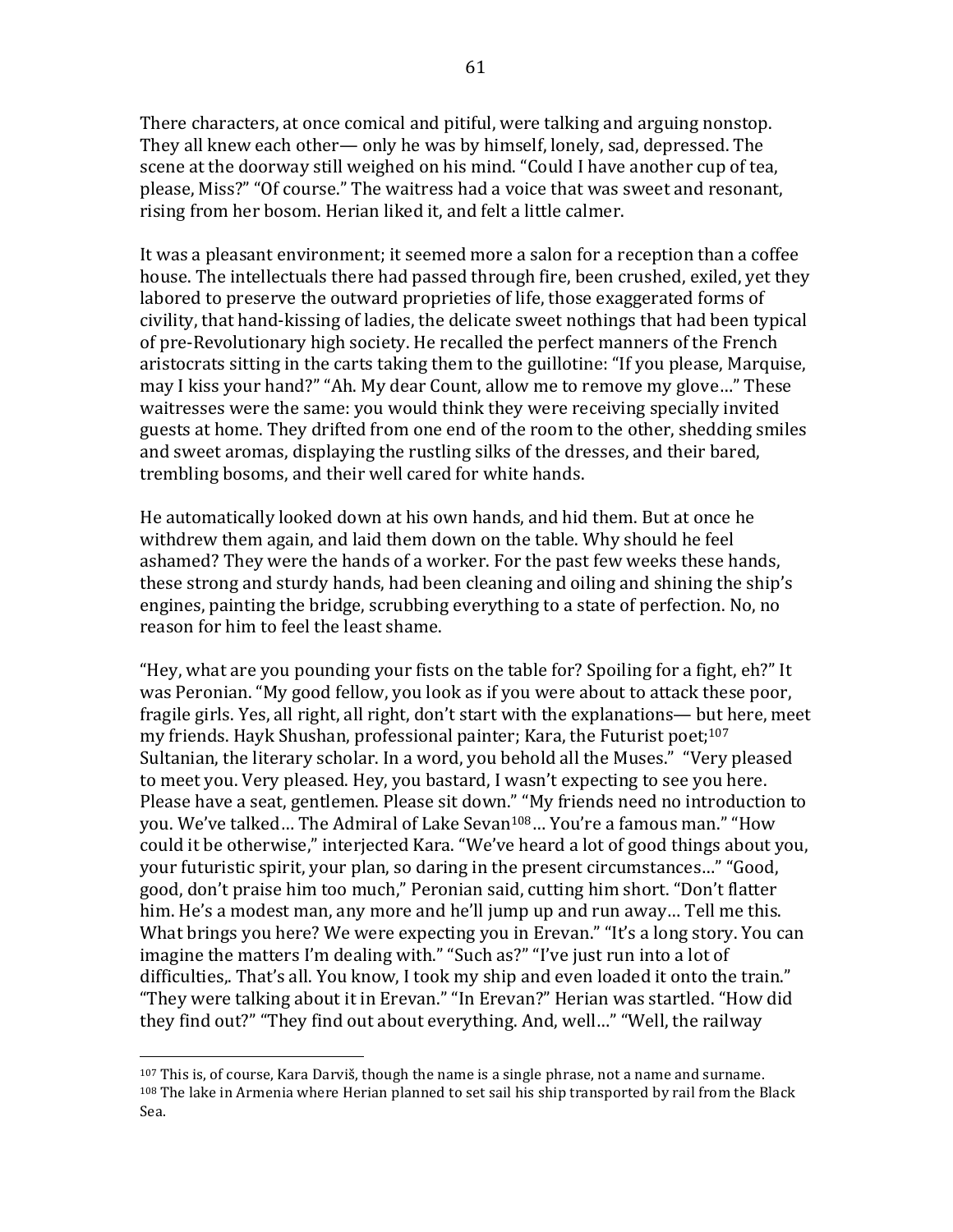authorities began to put all kinds of obstacles in my way. They are doing everything they can to prevent the ship from departing. That's what I've come about. I plan to make some representations. But I'm already discouraged." He related everything he had seen in front of the café. "I want nothing to do with these people." Everybody fell silent.

"The frightful thing is," said Hayk Shushan with gloomy emphasis, "The frightful thing is the way people are trading in the diadems of their own thoughts so easily. Everything that only yesterday was the soul-illuminating ideal of all is now darkness and void. It's a seismic shock, a social convulsion, a catastrophe, and it's rolling everything down with it into an abyss of barbarity. Man is reverting to his atavistic instincts and becoming a wolf." "Which just proves," interjected Kara, ever prepared to contradict, "that those old values you're talking about do not correspond to the demands of real life." "Everything can be justified that way." "I'm not justifying it. But neither do I fear the changes taking place. Life presents ever-new demands to us as it changes, and we have to be in a position to respond to those demands. To be capable of change, to be able to fashion and forge new weapons— that's what!" "But my dear fellow, you are speaking about something else entirely..." Hayk Shushan stared from behind his glasses at Kara with a mocking smile.

He couldn't stand Kara. Who was he? The semblance of semblance. Something calling itself a literary movement had been born in Europe that was apparently the product of local conditions. Russian artists, who are great slavish imitators, had picked up the outer forms of this movement, exaggerated those, sewed a harlequin costume, and draped it over their shoulders to conceal their spiritual nakedness and unquiet madness... They daubed the tips of their noses, put on necklaces of carrots, and pinned medals made of cabbage leaves to their breasts. They surprised the bourgeoisie and charmed hysterical young girls. Kara swore by their name. He wore long, colorful tunics, an Afghan headdress, and high boots, and considered himself an apostle heralding a new life. But then, apostles are always slightly ridiculous.

"You're talking about something completely different," repeated Shushan, becoming serious. "What we are seeing and criticizing today is nothing new, just contortions of old masks... scarecrows sticking out of the depths of history." "You forget that we are in the midst of a storm. When the earth is shaken, people lose their heads. They run just where they shouldn't go. They do things that would appear ludicrous in normal times." "Well, that's doubtless true..."

The room kept filling with a throng of newcomers who squeezed in around the already crowded tables, clustering together in big groups and blocking the passages. Smoke. Noise. Herian observed attentively. "A remarkable spectacle," he said. "It seems as though danger has swept over the heads of these people. Frenzied looks, twisted mouths..."

"Russia is passing through a titanic sieve. The heavier grains remain; the rest is scattered to the winds..." "Refugees..."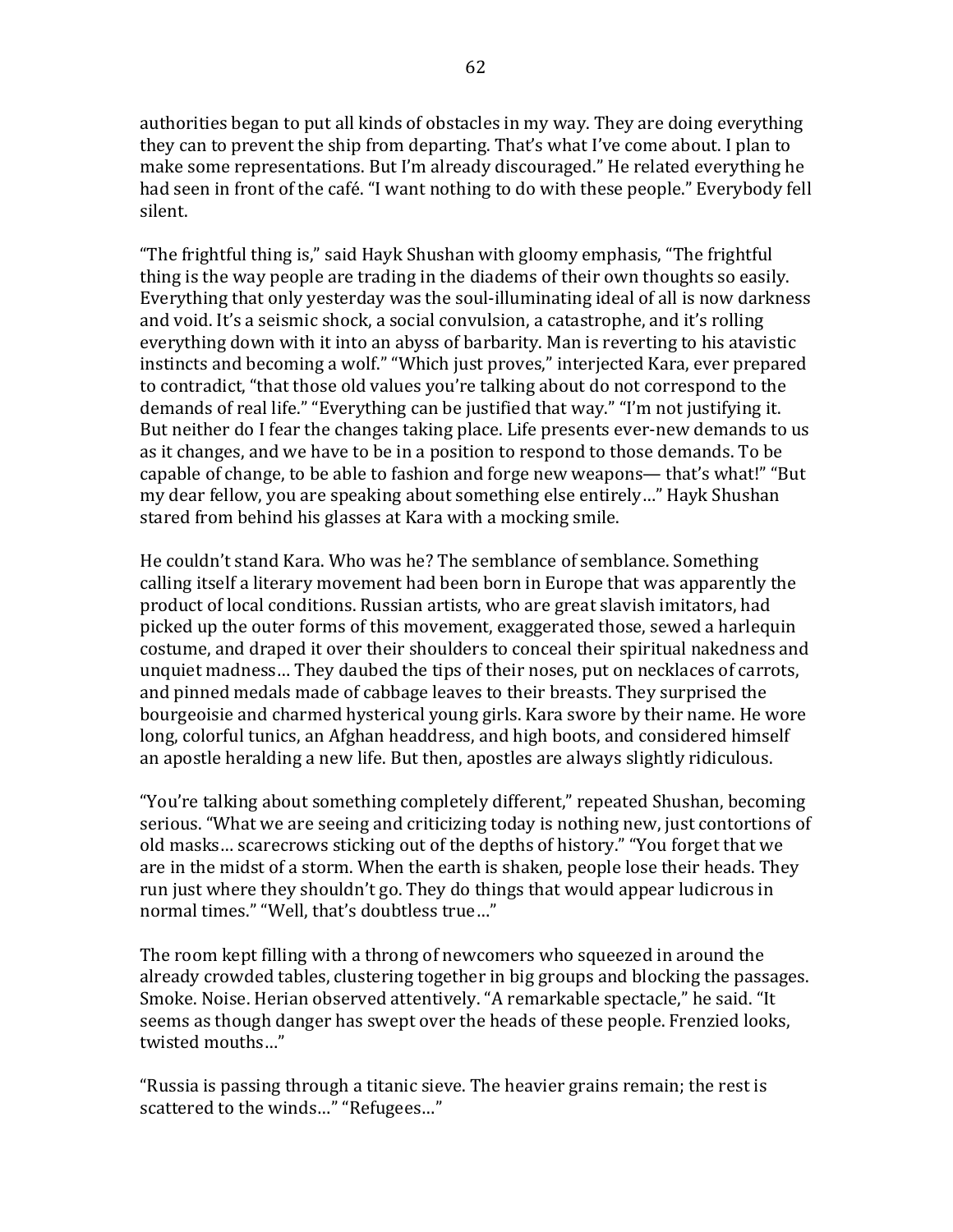"If a man thinks well," exclaimed Sultanian, "flight is base. A man ought never to abandon his fatherland, even if his life is in danger. An émigré, in the final analysis, is but half a man." "They've fled hunger, repression, deprivation." "Precisely. They fear deprivation. But see, they are already like dead leaves driven by the wind. There is one thing I don't understand. If millions of people are suffering, why should artists flee that suffering?"

"I agree completely," said Kara. "Completely. One must have the courage to accept reality as it comes and then transform that reality into art, however savage it may be. Song can offer a foundation to everything." "That is irrefutable," Herian agreed. "One must remain, strive, survive. We are all responsible for the events taking place, and we have to have the courage to bear their cosequences."

"The spirit is the main thing. Every man must cling to his spiritual center. Events are what surround us; they are not our inner selves. They arrive, the storm breaks, and then they pass— and, in the end, they are subject to the spirit, if the latter is great and radiant. We, the Armenians., have known this for centuries..."

"Those refugees present a very interesting spectacle," said Hayk Shushan again after a brief silence. "I've been observing them ever since they came. This crowd is composed not only of artists and poets. There is every kind of element among them. When they came, they were a pitiful sight: poor, thin, emaciated... But they lost no time. A lot of them, characters with calculating eyes and low, intent brows, took stock of local conditions right away, sniffed out their surroundings and got to work. Lots of shops opened. They bought and sold everything. They changed money and amassed gold, silver, and precious stones. Many ladies appeared as well, soon enough. With sonorous, aristocratic names. Baronesses, countesses, princesses. With great airs, with loving smiles. They assumed the patronage of the artists and writers..." "According to tradition..." "Yes. On that pretext, they opened nightclubs where they welcomed you in the noblest form, with compliments befitting the occasion, with self-deprecating smiles; where you met famous names you'd read about once upon a time in the Petersburg or Moscow papers. They would proffer to you the inevitable cup of tea. One of the ladies would sing sotto voce. They served sweets and cakes. They conversed and disputed about art." "Well, so?... It wasn't a bad thing."

"No. It was very nice. The bad part was that afterwards, they would invite you into the room with the roulette wheel— all for a charitable aim. Naturally you were abashed and accepted the proposal. They relieved you of your last kopek, and, with your face frozen, guilty for not having more money, you got outside somehow and fled." 

"So that was the deal." "Now Tiflis lives that life. Nightclubs, beautiful Russian princesses, famous artists. It's surprising how much of the higher strata of the nobility have discovered a profit motive in art... They invite you to a soirée where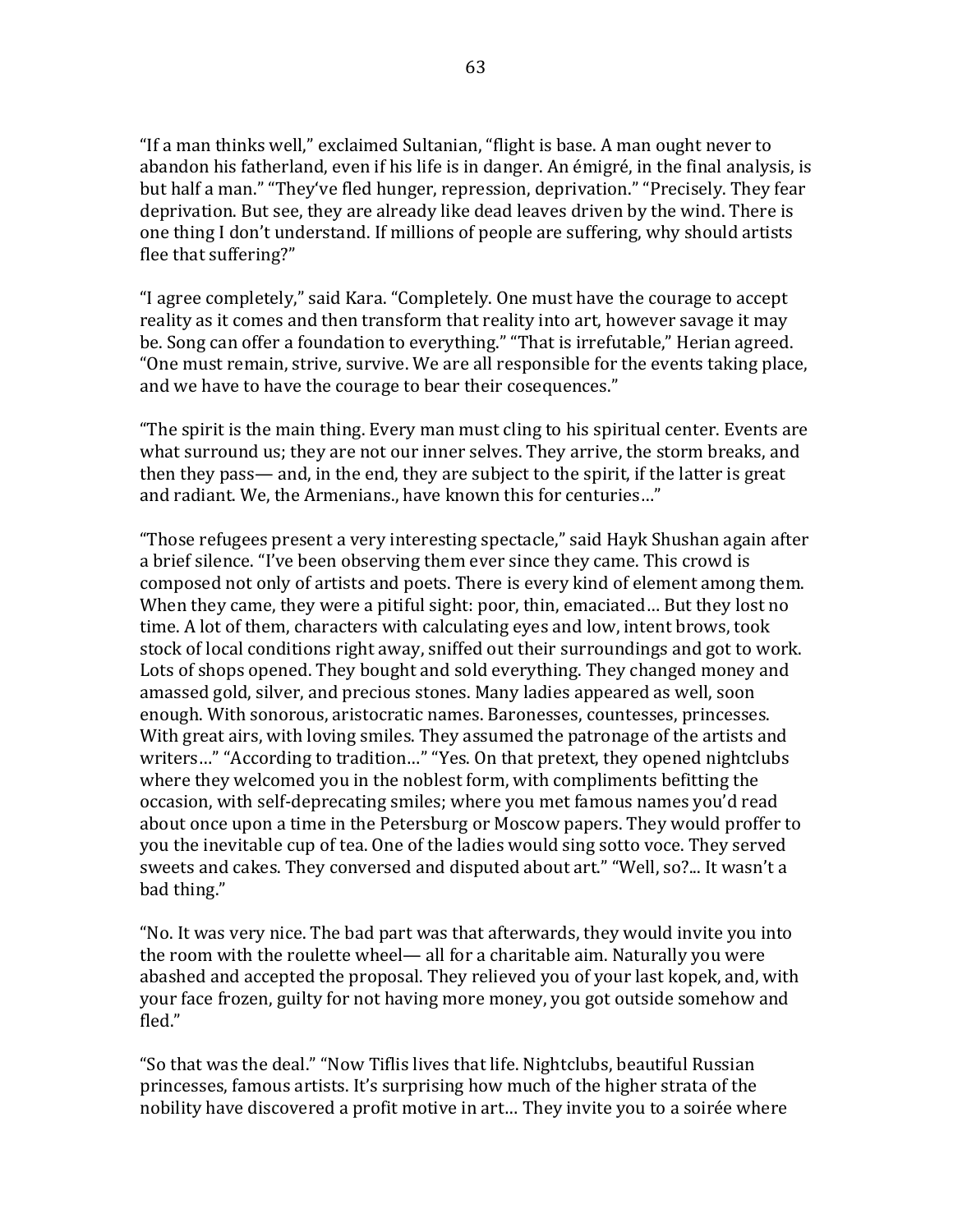some famous poet is to read his latest work. A full house. A little stage at the very end of the hall. Enthusiastic applause. The poet comes on stage. Wearing a long, outlandish robe woven of Bukharan silk, the tip of his nose painted, his face bedaubed with antimony like a clown, he starts to declaim in the manner of a thirdrate actor, in feeble and faraway voice, unique and incomprehensible words."<sup>109</sup>

"Fortunately," said Peronian, "In that respect our country does not attract anybody. We are poor, and have at least the honor to live alone with our accursed questions and our tragedies. We lead a dangerous life: external foes, malaria, typhus, and hunger within, and our exiles are no princesses... That is how I prefer it. One day we will forge new and beautiful things from our misfortunes. Our own beauty, deep and great, of the kind all things born of suffering are..."

They were silent. Everyone felt himself oppressed by a great burden. They returned in their minds to Armenia. They said not a word.

"But haven't you noticed how pretty that tall young lady is, the one who served us our tea?" asked Shushan, as though waking from a dream. "Really." "She's from a very good family. Well bred, educated, with refined tastes." "She caught my attention the minute I came in," said Herian animatedly. "She has real classical lines, like a Greek statue." "But, well, never mind, better I should not puncture your illusion." "Our illusion? What do you mean? Morality?" "No, no, that's not what I meant. All of you, stop looking her way or she'll realize we're talking about her." "All right, tell us what it's all about." "Look, she's got something thrown over her left shoulder to cover her arm." "Yes indeed." "The reason is that one arm is a lot shorter than the other." "Really? What a pity!" "Brother, what were you about to say?"

"You were the ones who insisted. And besides, I wanted to say that every instance of happiness conceals a wound we can't see. We talk about our country, about our misfortune... I thought, you can't create anything out of mutilated beauty, but one can make a life that has been mutilated, shattered, full of suffering into the noblest treasure…"

"Depending," interrupted Sultanian. "It depends... long drawn out physical torment makes one dull and insensitive. Suffering is beautiful when it nurtures creative forces, flights of the spirit, a plenitude of being, all of which seek the means to express themselves. Dante sticks out, right at the peak of his dark age. He is the echo of one of the most savage epochs of Italy's history. An echo, and a judge."

"Yes, because his particular, powerful, spiritual unity was indivisibly joined to his racial unity. He was a wrathful judge, in the name of the supreme traditions of his race," added Shushan.

<sup>&</sup>lt;sup>109</sup> *Ezaki ew anhaskanali baŕer*: a reference to the *zaum'* ("transrational") language of Futurist poetry; cf. the recitation at the end of this excerpt.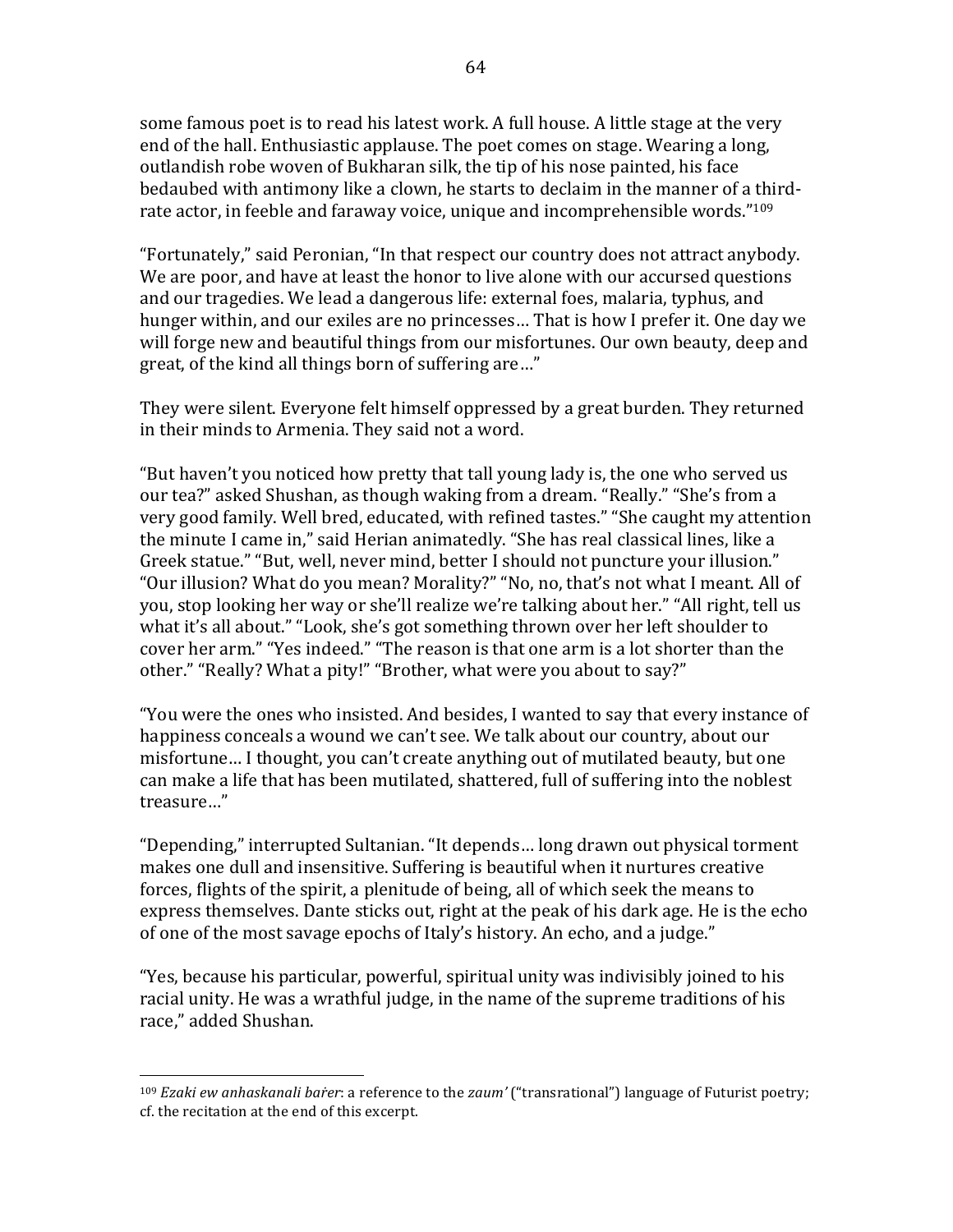Kara leapt up from his chair in protest. "Tradition! Tradition! For the love of the gods, let's leave those antiquated, worn out ideas behind, and put a stop to this feeble old talk of yours. Look around us. Life's rushing headlong, speeding like a bullet bursting from a gun, and you make speeches about tradition... Brother, it's high time to understand that if we're stuck in this predicament today, the reason is that we were educated by a bunch of stupid parish priests, and by some celibate ones no less stupid. Always the same talk: our glorious past, our virtues, our Christianity, Sahak-Mesrop, $110$  the invention of our script, the lamp of the Illuminator, $111$  the wisdom of our forefathers, that fig tree growing in our native village, the yogurt grandma used to make... And the results? The results are plain to see: our inability to comprehend the awful events that are crushing us; this century, that has taken up arms against us; history, that is forging unknown shapes for us. Why should I hide it? Our writers are more responsible for this incomprehension than anybody else..."

Sultanian responded, "That's it, you're all heated up again, Kara. Of course you're partly right to blame our educators. We're all in agreement there, I think. To talk about tradition the way those gentlemen do is a sign of mental torpor and retardation, of mediocrity, a hackneyed way of thinking, and so on..." "That's just the way it is..." "They are small men, not always sincere; and they attempt to cover up their mediocrity behind empty formulas. Doubtless, those ideas played a necessary role once upon a time, creating things whose memory is lost— but they don't mean a thing anymore and I find no echo of them in my own thoughts... It's as plain as day." "Bravo!" "That's how it is. But let's not forget another important factor. Progress in the lives of nations, in their history and thought, is nothing if not a renewed return to the native essence of a race, to that pristine and limpid source from which its cardinal virtues sprang, on which its will to exist is founded, those pure and primordial energies that have nurtured and justified its existence. From that point of view, every genuine revolution is a going back, not to something superficially labeled as tradition, but to that which shaped the spiritual nature of the race, the root cause of its birth."

"Primordial nakedness." "I don't know whether I can explain what I mean... The real revolution is accomplished when a race rediscovers its own eyes, shining, illuminated by innocence— the eyes that can discern what is indispensable in the light of eternity and then fashion that necessary thing into human, purely human, values. Reality exists in epochs. It is a juxtaposition of the past and the present. It is that supreme unity of life that we are cultivating anew, the way a sower's grand, simple gesture by its power cultivates a furrowed field."

<sup>110</sup> Catholicos Sahak and St. Mesrop Maštoc' invented the Armenian alphabet early in the fifth century.

 $111$  Although he uses for lamp the word *črag*, Kara Darviš probably has in mind the patriotic poem Lusaworč'i kant'ełą "The lamp of the Illuminator" by Yovhannēs T'umanean. St. Gregory the Illuminator converted the Armenians to Christianity early in the fourth century AD (the date of  $301$ ) has gained official, if not scholarly, acceptance); and Armenia has always regarded itself therefore as the first Christian nation.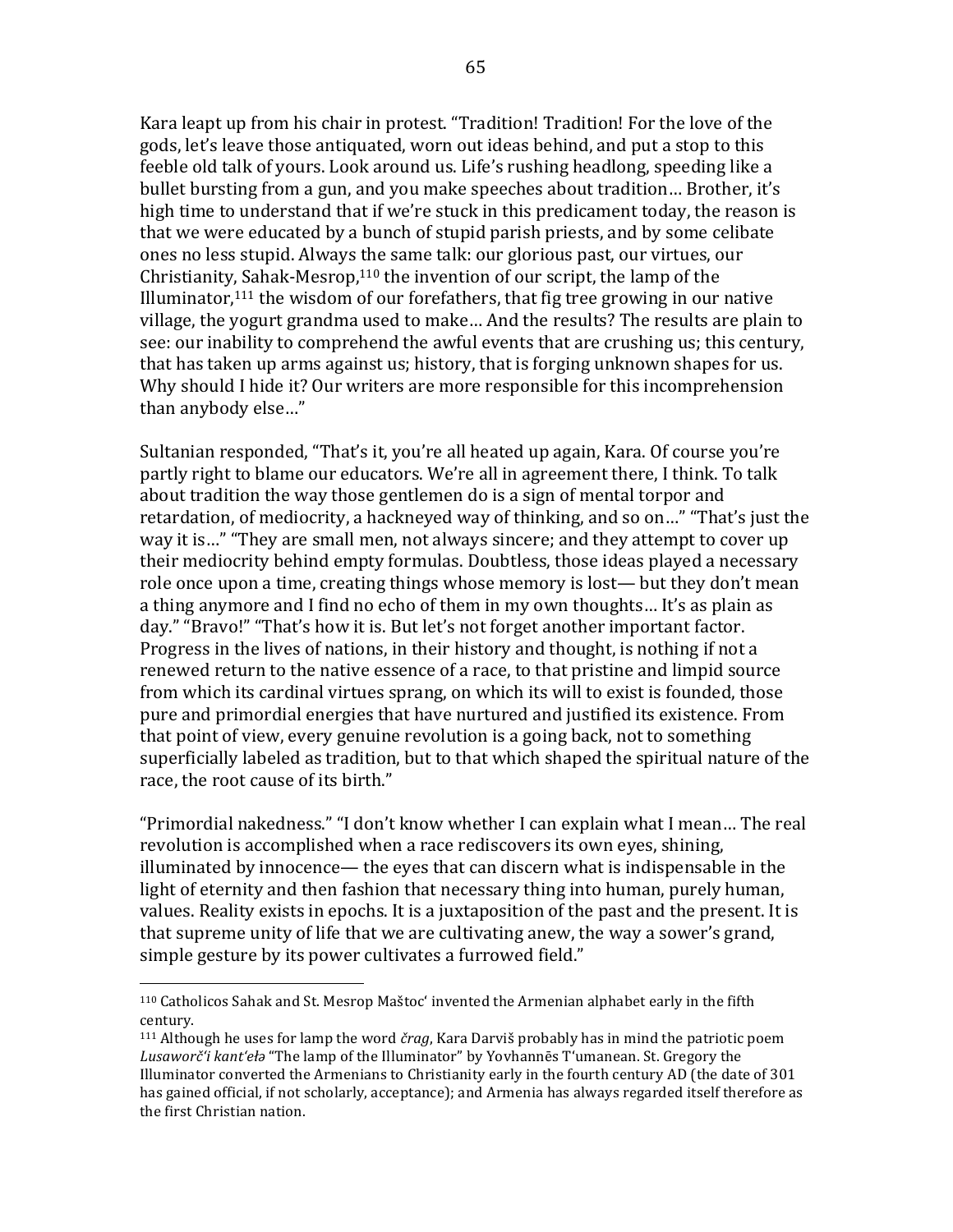This talk reminded Herian of Mark, whom he had met in Armenia. If he were here now, he thought, he'd say his piece, too. "I know. In Armenia..." But he was unable to finish.

For everyone had turned their heads to a nearby table. A squat young man with eyes bulging like a frog's and arms flailing like a windmill, was declaiming something at the top of his lungs in an unknown language. His mouth was twisted strangely, and what emerged sounded like the meowing of a cat. He hissed and roared like the wind, then chirped like some songbird in an unknown tropical forest, clucked like a hen, cackled, growled. He was most animated. He ckutched his hands to his breast, rolled his eyes, his body contorted, his lips distended like rubber, expressing some inner agitation or grief in their whistle.

"What's all that about?" exclaimed Herian in astonishment. "Is he sick, or what?"

"No," replied Kara gravely, "He's just a poet who belongs to the literary group called 40 Degrees... That fellow, a friend of mine, is the ingenious inventor of an international phonetic language. He is reciting a great poem entitled 'A mother's lament over the grave of her child'. It is a beautiful and impressive lyric. One has to say that it is a genuine revolution in its manner of form and expression."

"Just the thing," cried Shushan, turning to Sultanian, "Precisely the return you were just preaching." "To the age of the wild beasts!" Everybody laughed. "It just shows," replied Sultanian evenly, "That one can make foolishness of every truth... I was talking about the primordial spirit of a race, the spiritual flight of the epoch of its birth, not about crawling around on all fours..."

"Let's not get started on the same argument again," interrupted Peronian. "Time is passing. We have a thousand and one things to do, and anyhow, we need to get something to eat, right? Come on, let's go..."

# *Excursus on visual language.*

The "transrational" (Rus. *zaum*) language of the Futurists represented an attempt to break or transcend the convention whereby a word is just a signifier and relates in a single and linear way to the signified (the word "chair" points straight to a chair and to nothing else). It proposed an array of possible associations— new meanings for a word and new realities in the field of perception. The way it did so was most often by emphasizing the sound of a word rather than its assigned meaning. In some cases the intention was to dispense with any semantic feature to produce a text of unfamiliar, archaic words, from magical texts or the like; or words of the kind people in religious ecstatic states use when speaking in tongues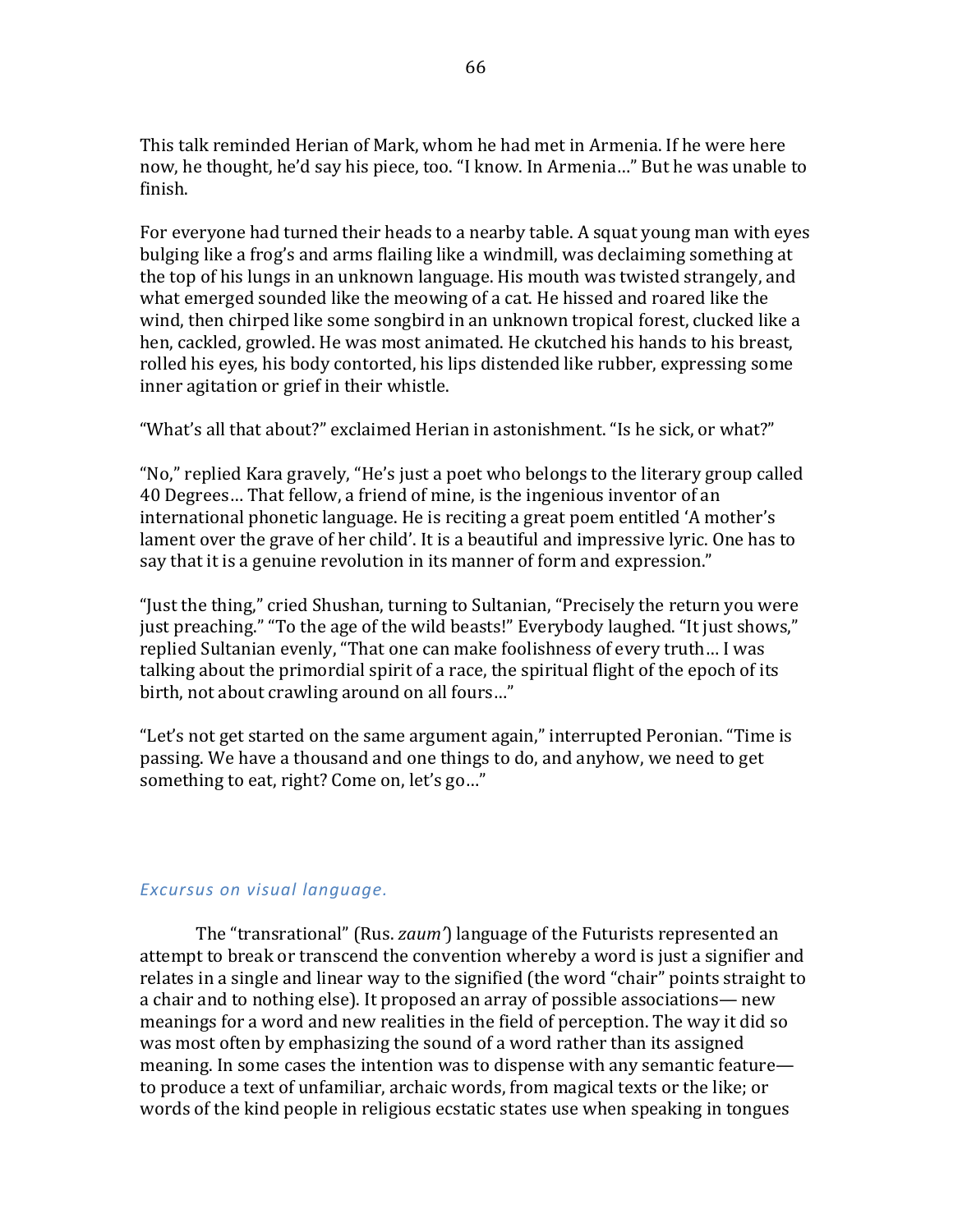(glossolalia); or the onomatopoetry of the sounds of the world around us, whether natural or mechanical; or nonsense words. Rimbaud had called for a derangement of the senses, and one way to achieve this on the level of language was to use sound patterns that were felt to be unusual and exotic with respect to the language of the writer. In the case of Armenian, one might find frequent use of the rare sounds  $f$  (cf. the crypto-Persianate words invented by Kara Darviš with the syllable  $\ell$ ar) and  $\bar{o}$ . One might use of rhyming, singsong patterns with a high proportion of open vowels, in the manner of children's chants. At other times a new word, by virtue of its formal, phonetic relationship to known words in the reader's language, might call up a few or many diverse subliminal associations. These associations were of necessity to a great extent arbitrary, dependent upon the individual reader's perception— his own stock of imaginative associations, aesthetic sensibilities, aural experiences, life background, and so on. It was left to the reader to decide what the author meant, if indeed the latter intended any particular, definable meaning to start with.

Kara Darviš muses in his manifesto *Arewelk'a ibrew ałbiwr nor gełaruesti ew stełcagorcut'ean* (Hin goynera nor p'ayli tak) ("The East as a source of new fine art and creativity— Old colors with a new shine"), translated here, that although his invented word *dublakh* does not appear in any dictionary, every Armenian, Tatar, and Mongol reading it will intuitively feel it has a meaning. So the author made up his text and assigned its sounds, perhaps with a personal and unexpressed sense of what it all meant to him. But once the text left the presses, that text became entirely dependent for its *semantics*, though not its *sound*, upon each individual reader. In that sense, the reader really did become the author. He was no longer the passive recipient of a message, whether a careful reader or a hasty one. He had to make up the message himself. I stress this because the author transferred thereby to his reader the quality of *agency*, the responsibility to *act*.

But there is something else a visual text can do that auditory conventional language and *zaum'* cannot: it can alter its shape, pattern, size, and direction. All spoken language is linear and temporal: a speech act, no matter how musical in pitch or varied in loudness it may be, has a beginning and an end, and takes time. So, does a substantial  $19<sup>th</sup>$ -century novel, in one standard typeface with conventional punctuation, the lines marching from left to right and descending the page, moving to the next, and so on till after many a summer dies the reader of *War and Peace* or *Bleak House*. A Futurist text does not do this: the sizes and fonts of printed letters change, in defiance of the rules of orthography; and sometimes the letters do somersaults or lie down on their sides.<sup>112</sup> They are not sequential; they are synchronous. Lines break rank; and often an illustration, whether it is a Cubist woodcut or a wallpaper pattern in the background of the page, merges with the text. In 1914-1916, Carlo Carrà and Paolo Buzzi produced centrifugal, sunburst-like texts

<sup>&</sup>lt;sup>112</sup> Jeffrey Schnapp in his essay in Greene, ed., *Italian Futurism*, *op. cit.*, p. 156f., notes that the first writer to use intentional typographical experimentation of a sort of absurdist, proto-Futurist kind was the English writer Lawrence Sterne in his novel *Tristram Shandy* (1760), which the Italian Futurists esteemed.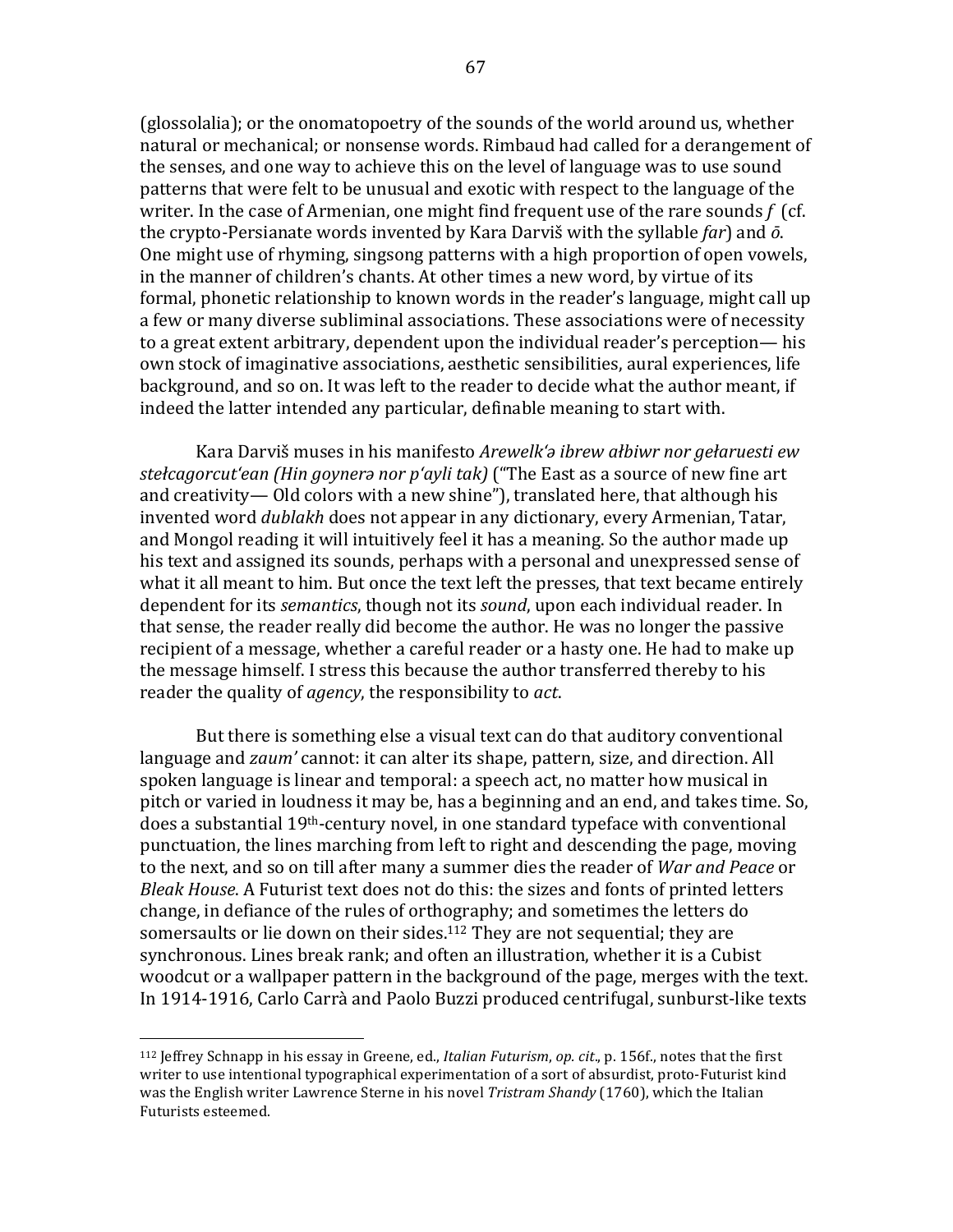that compel the reader to turn the page around, to arrange the order of the different words and sentences as he pleases.<sup>113</sup> You can interpret a picture but you cannot read it out loud: it imposes a silence. The important point to stress here, then, is that this is the point where the text breaks away from sound altogether, and, in a way, from time also. One might arbitrarily interpret large letters as loud sounds and small letters as fainter ones, making of the text a sort of musical score; and Russian Constructivists began in the 1920s to experiment with alternative forms of musical notation. In the west, John Cage and other composers performed similar graphic experiments.

However purely visual elements such as a picture, a leafy pattern from folk art, an unknown graphic symbol, etc., are scarcely susceptible to such a reading. The phonetic signature of the text becomes, then, *silence*; or the merging of the clamor of many Futurist voices on the page with the large silence of visual composition.

The Russian and Armenian Futurists, returning to what they saw as pure and atavistic springs of sound and feeling unchained by convention, drew upon folk spells, ancient myths, and magical texts. The sound of these is clear enough; but what of their shape, their silent language? One place to start is non-alphabetic signs such as hieroglyphs. Egyptian, Mayan, and Chinese generally have three components: ideographic, phonetic, and determinative. Although the phonetic aspect is important, the observations of William S. Burroughs in his essay "Hieroglyphic Silence" are still of interest: "No matter what the spoken language may be, you can read hieroglyphs, a picture of a chair or what have you; makes no difference what you call it, right? You don't need subvocal speech to register the meaning of hieroglyphs. Learning a hieroglyphic language is excellent practice in the lost art of inner silence... What keeps you from seeing what is in front of you? Words for what is in front of you, which are *not* what is there." And he presents an Egyptian hieroglyphic text written in multiple directions on a page broken up by floor planlike drawings into quadrants, $114$  which can be read, but not sounded. Burroughs and his companion Brion Gysin experimented in their paintings with both grids and compositions with lines radiating from a center, usually in the four cardinal directions.<sup>115</sup>

William S. Burroughs was interested also in Mayan glyphs. These were sometimes written in patterns where "a centrally embedded perspectival view scans simultaneously in multiple radial directions"— a type that, as we shall see presently, is found in Armenian magical manuscripts, even though the Armenian alphabet

<sup>&</sup>lt;sup>113</sup> See Greene, ed., *Italian Futurism, op. cit.*, illustrations on pp. 162-163.

<sup>&</sup>lt;sup>114</sup> William S. Burroughs and Brion Gysin, *The Third Mind*, New York: Viking, 1978: "Hieroglyphic Silence," pp. 186-187; figure on p. 188: illustrated here.

<sup>115</sup> See Brion Gysin, *Dream Machine*, catalogue for an exhibition at the New Museum, Merrell: London, 2010, p. 126.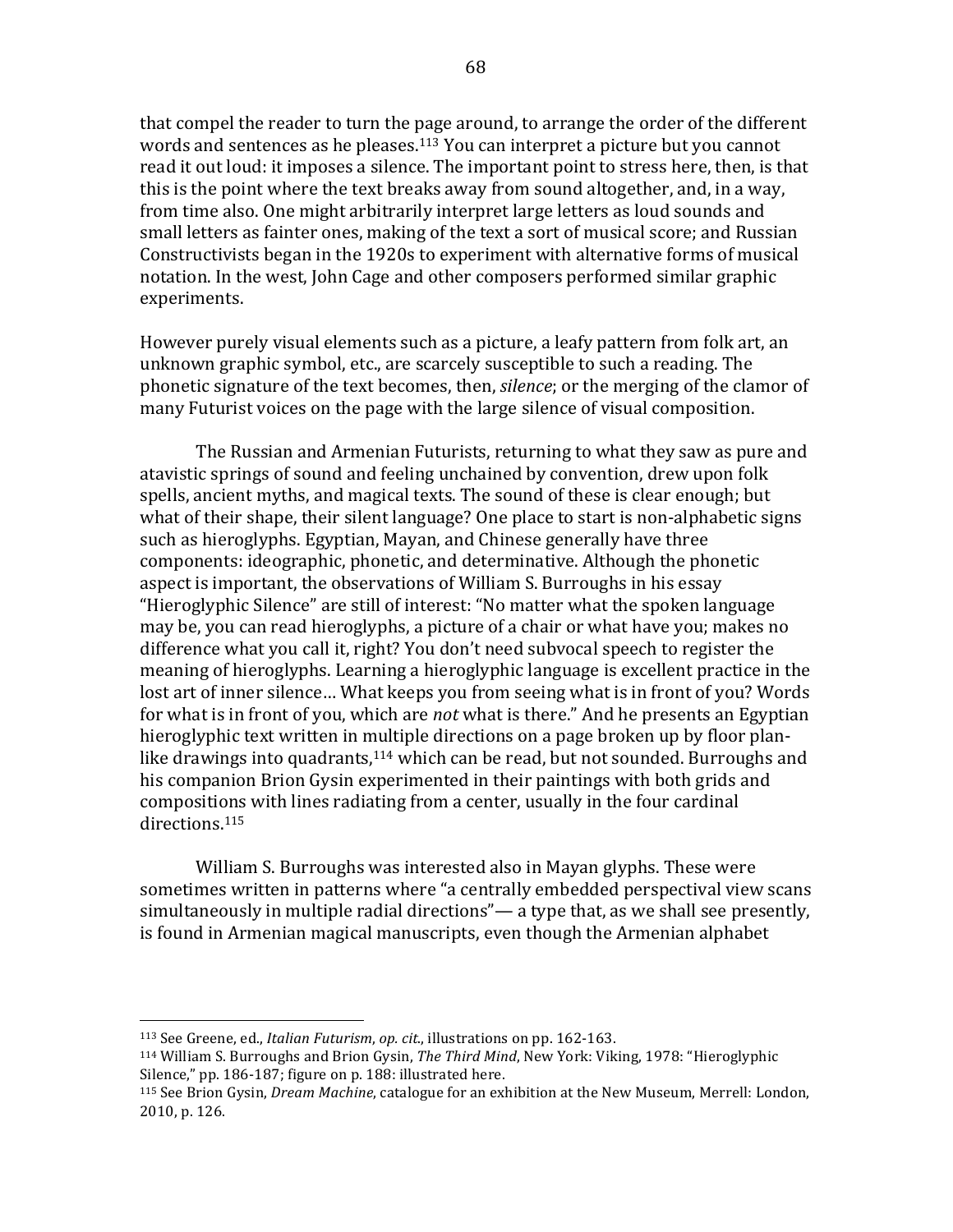script as such does not lend itself to this graphic strategy.<sup>116</sup> Close to the end of his life, in 1944, Kandinsky started a watercolor of large, variously distributed and vaguely hieroglyphic shapes; in one corner is a "text" (successive horizontal lines of left-to-right characters) of smaller, similar shapes inspired by Rapanui *rongorongo* script. The latter has an artistic advantage over Egyptian if one's aim is to release the reader from verbal and phonetic patterns, since it has not been deciphered.

The title of Vasilii Kamensky's *Zheleznobetonnaya poema solntse (lubok)* ("Ferroconcrete *poema*, the Sun (woodcut)"), 1917, makes multiple statements: it is Futuristic, with the industrial, urban reference to reinforced concrete; it is a spatial map, since it is overtly related to his other ferroconcrete poem, Tiflis; it claims an old Russian folk pedigree as a *lubok*-woodcut; and it declares itself a *poema*, a verse composition of significant length and high seriousness of theme. The composition has a radiant sun with an eye at the center (called "the face of the GENIUS"), with a planet, Moon, and star around it. The Russian and *zaum'* text meanders around and along the lines of the drawings. The sun has four principal rays in cruciform shape that divide the text/picture into quadrants; and with the natural tendency to read Russian from left to right one starts with the large letter *Yu*, expecting it to stand for *Yug*, "South", with the Z, S, and V of *zapad*, *sever*, and *vostok* to follow; but the other "cardinal directions" are marked with vowels, A, O, and E, forcing the reader to make vocalic sounds instead of reading consonantal abbreviations. The chief effect of this division into four implied directions, together with the circular aspect of the central figure in the *poema*, is to force the reader/viewer to *rotate* it in order fully to observe it and read it. That is, he must move the object, or move himself, or maybe both. Movement thus becomes part of the act of reading.

Two Armenian magical manuscript texts from Venice, illustrated here, are arranged in the same way as Kamensky's composition, though both are nearly a century older at the least. In both there is a central, circular portion with various incantatory texts and prayers both surrounding and radiating from it. In the first manuscript, $117$  the texts are divided into quadrants, which are subdivided into triangles. In order to read the texts, one must rotate it clockwise, which is also the direction of the writing in the central circle. The texts within each quadrant, however, proceed counter-clockwise. So two opposite rotations are required, in four series— rather like the wheels of the divine throne in the chariot vision of Ezekiel! All the texts in this manuscript are in standard Classical Armenian, and the whole is evidently a nocturnal talisman: Ch. 12 of the *Narek*, recited as an evening prayer for protection of the home; Ch. 41 of the *Narek*; the credal prayer "I confess in faith" of

<sup>116</sup> See Javier Urcid, "The written surface as a cultural code," in E.H. Boone and G. Urton, eds., Their *Way of Writing: Scripts, Signs, and Pictographics in Pre-Columbian America,* Washington, DC: Dumbarton Oaks, 2011, p. 115, discussion of fig. 6.3.

<sup>117</sup> Published by Frédéric Feydit, *Amulettes de l'Arménie Chrétienne*, Venice: S. Lazare, 1986, MS XXIV (Venice 3064), described on p. 70. The owner was one Xaspik'an, probably a form of the Arabo-Turco-Persian name Xasbēg, "Noble lord", which is first attested from the mid-14<sup>th</sup> century (see H. Ačarean, *Hayoc' anjnanunneri bararan* "Dictionary of Armenian proper names"), repr. Beirut: Sevan, 1972, vol. 2, p. 500).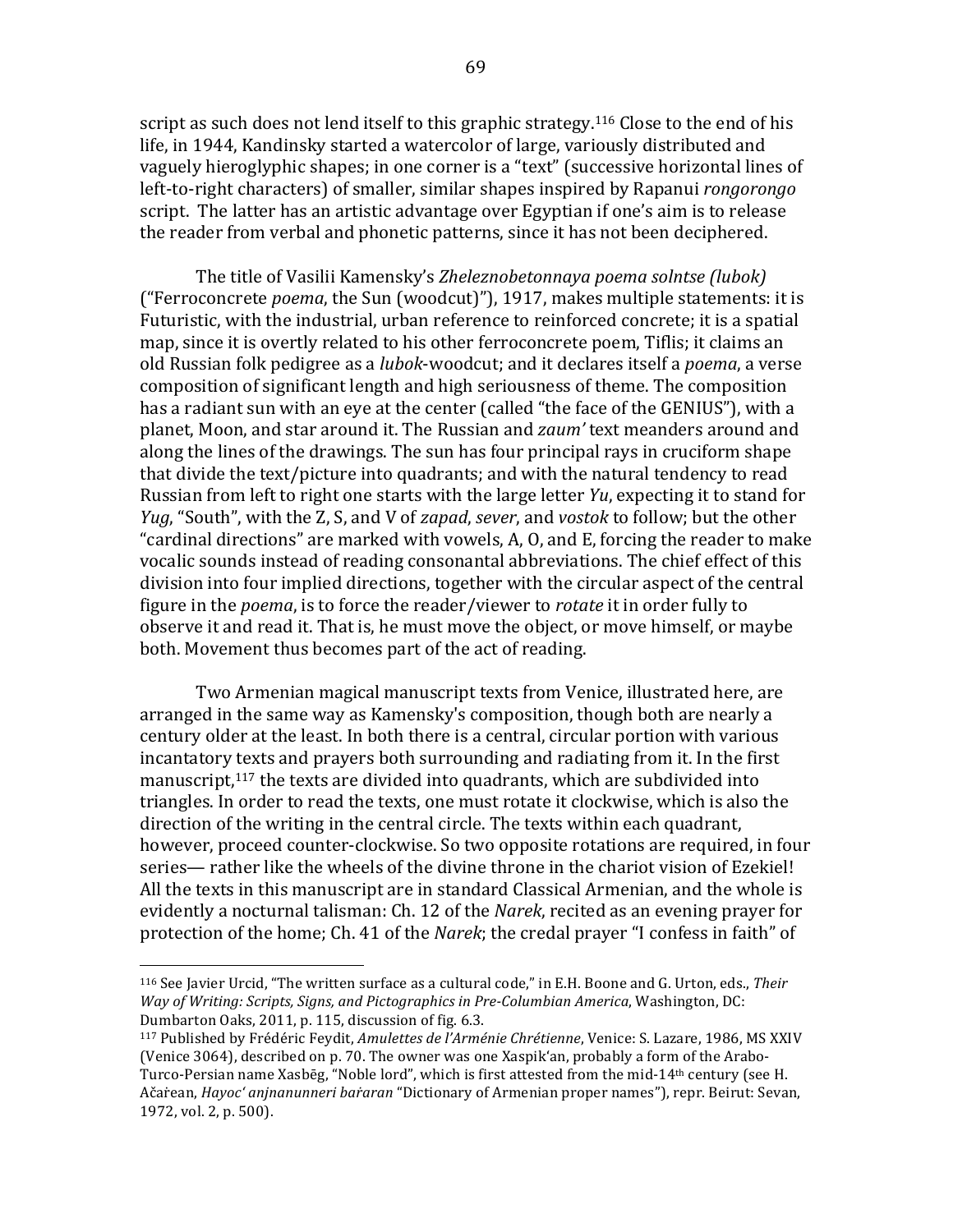St. Nersēs Šnorhali; a prayer of Yovhannēs Garnec'i against nocturnal terrors (i.e., nightmares: *arhawirk' gišeroy*); other prayers to ward off demons; a prayer against headaches: etc.<sup>118</sup>

In the second manuscript, an undated and uncatalogued magical compendium at S. Lazzaro, Venice, photographed by Rachel Goshgarian, the texts radiate in scythe-like patterns, recalling the "eternity" symbol employed in Armenian Christian art. This manuscript was made, not for purely orthodox prayer, but for magic: it contains *voces mysticae*, pseudo-magic squares with both Arabic numbers and other symbols, and a variety of esoteric signs. Some of the latter are astrological, while others do not belong to any known writing system. The composition thereby in various ways anticipates the multiple strategies of writing to be employed by the Futurists. And one recalls here Gurdjieff's claim, noted above, to have seen the four-directional text of the mystical Imastuns!

Kara Darviš used to stand outside the Tiflis cinema with his postcard texts. It is intriguing to consider that a postcard is a text intended to move— to be sent through the mails. It is an open text, too, unlike a letter in a sealed envelope or a book between covers. And inside the building, Kara Darviš' fellow citizens of Tiflis were becoming, whether they were fully aware of it or not, readers of a wholly new kind of text, too: the moving picture. It is the modern, urban environment becoming aware of the possibilities of new technologies and dimensions, the human mind and body learning how to bring dream into consciousness, how to fly...

 $*$   $*$   $*$ 

 

# Excursus: A note on the Beat poets and the Armenians.

Jack Kerouac's novel On the Road and William S. Burroughs' Naked Lunch, together with Allen Ginsberg's poem *Howl*, are the primary classics of the Beats the social and artistic rebels of the 1950's whose revolutionary innovations were to lay the foundation for the Counterculture of the 1960's in America and maybe around the world. One of the formative events of the Beat movement was the murder in 1944 of a member of the nucleus of their group, David Kammerer, by another, Lucien Carr, in Riverside Park near the Columbia campus in upper Manhattan.<sup>119</sup> Carr was a handsome, pale, delicate-featured boy of nineteen;

<sup>&</sup>lt;sup>118</sup> The *Narek* is the name given by Armenians to the *Matean ołbergut'ean* ("Book of Lamentation"), a cycle of 95 mystical prayers by St. Grigor Narekac'i, 10<sup>th</sup> century. On Ch. 12 see J.R. Russell, "Grace from Van," *Journal of the Society for Armenian Studies* Vol. 7, 1997, esp. p. 42. On the credo, see J.R. Russell, "The Credal Poem *Hawatov xostovanim* ("I confess in faith") of St. Nerses the Graceful," in J.J. van Ginkel et al., eds., *Redefining Christian Identity: Cultural Interaction in the Middle East since the Rise of Islam*, Orientalia Lovanensia Analecta 134, Leuven, 2005, pp. 185-236.

<sup>&</sup>lt;sup>119</sup> This event is the subject of the magnificent and intensely moving film "Kill Your Darlings" (2013), directed by John Krokidas. The fictionalized story in color, with period music from the 1940s, ends contrastively with iconic still photographs in black and white of the actual Beats themselves— Burroughs in trench coat and hat, Ginsberg in Varanasi— and the poignant punk anthem "Don't Look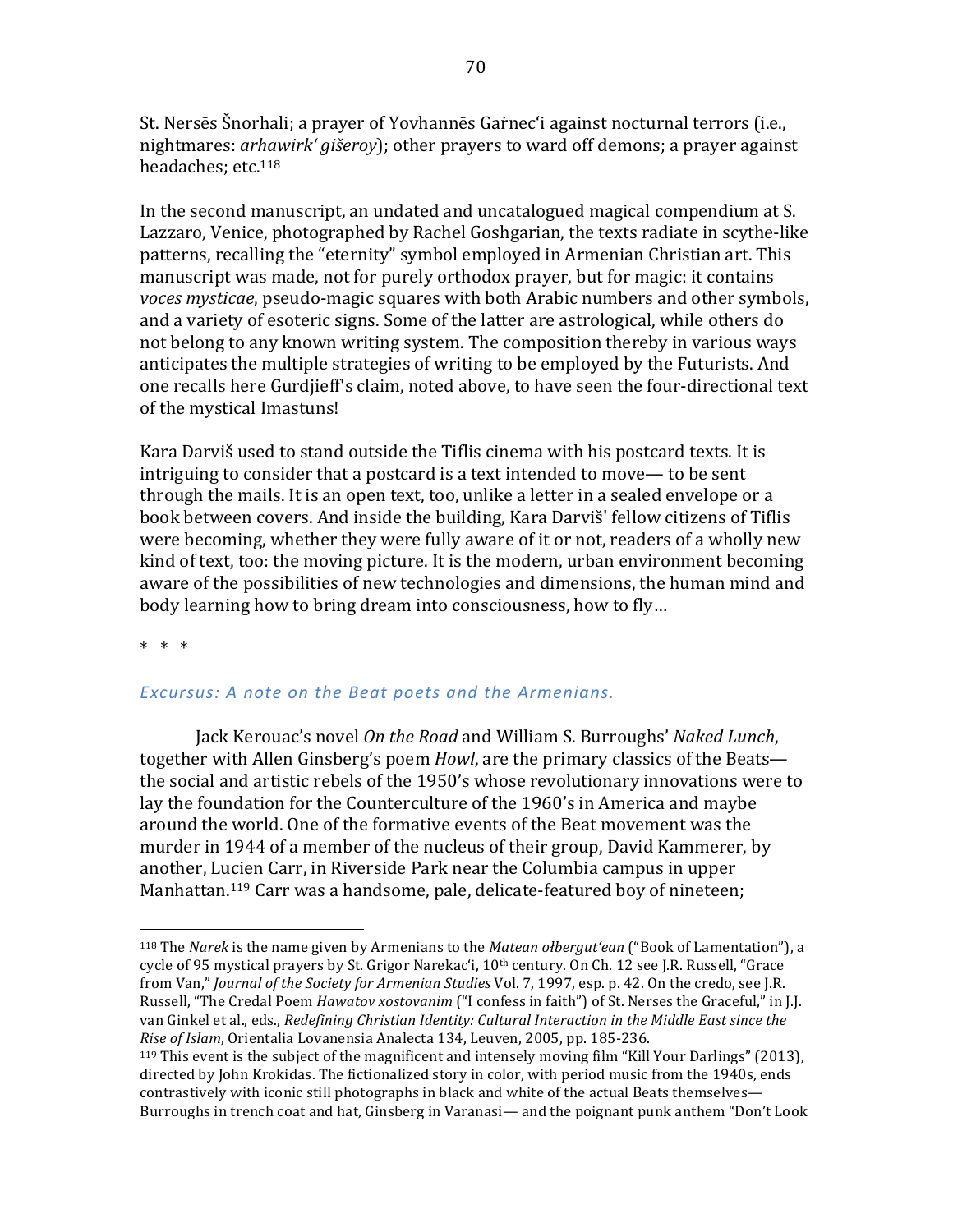Kammerer, an older gay man and childhood friend of Burroughs who had for several years been a mentor and lover of the youth. Both Burroughs and Kerouac were arrested as accessories to the crime since they had failed to turn in Carr after he told them about the murder; but they were quickly let off. Although Burroughs was gay; and Kerouac, bisexual— both thought it best to try to save their friend Carr from the hot seat by letting the murder be presented as a typical case of a young straight man defending himself against the advances of a predatory older homosexual. The Ivy League murder made headlines for a while, and the archetypal homophobic set piece was just right for a public that liked its scandals served up with a moralizing sauce. We were to live with this till the Stonewall riot of 1969, when the gays finally understood that freedom is something you have to fight for and take. It is never given. But even revolutionary gays often internalized the stereotypes and prejudices of an oppressive system. So one wonders whether Burroughs' assent to the cover story of innocent youth vs. older gay pursuer was not just a tactic but also a symptom of self-hatred: Burroughs, too, had a taste for adolescent boys that he indulged often for most of his life. The writer was to dissect the theme with the same ruthless clarity he applied to junkies and addiction: his early novel *Queer*, which Burroughs published only in 1986, deals with an older gay man— Burroughs' own persona— consumed by self-loathing in his humiliating desire for an indifferent, younger man. It is, in a way, the same passion play, with Burroughs as Kammerer, though there is no murder.

In the end, Carr didn't beat the rap and did some hard time, but he didn't get the chair either, and went on to a successful career as a literary editor in New York. His son Caleb Carr is a well-known novelist. Lucien and the other principal Beat characters lived to the end of the  $20<sup>th</sup>$  century or beyond. So even though Kerouac and Burroughs collaborated on this *roman à clef* about the murder, and the lives in Greenwich Village of the early Beat circle  $-$  it is their very first novel, and the title comes from an absurd-sounding phrase in a sensational radio story— publication had to wait till everybody concerned was dead. The book appeared in 2008,<sup>120</sup> and it's a good one, written in the gritty, hard-bitten, black-and-white style of conventional wartime realism, but with lots of tasty hints of the literary transformations to come. An excellent historical and textual essay by James Grauerholz, Burroughs' life partner and literary executor, is appended to the volume. I seek here to illuminate a small but significant detail Grauerholz failed to address or explain in his indispensable afterword.

All the characters of the drama, naturally, are thinly concealed by fictional names: Lucien Carr, the killer, is called Phillip Tourian and is variously described by the authors as a Turk, or as having Greek relatives, or as hailing from Istanbul. The

<u> 1989 - Andrea Santa Andrea Andrea Andrea Andrea Andrea Andrea Andrea Andrea Andrea Andrea Andrea Andrea Andr</u>

Back Into The Sun" by Peter Doherty and The Libertines. The new song in juxtaposition to the pictures from an already distant past is an affirmation that the great chain of rebel artists and visionaries lives on.

<sup>&</sup>lt;sup>120</sup>Jack Kerouac and William S. Burroughs, *And the Hippos Were Boiled in Their Tanks*, New York: Grove Press, 2008.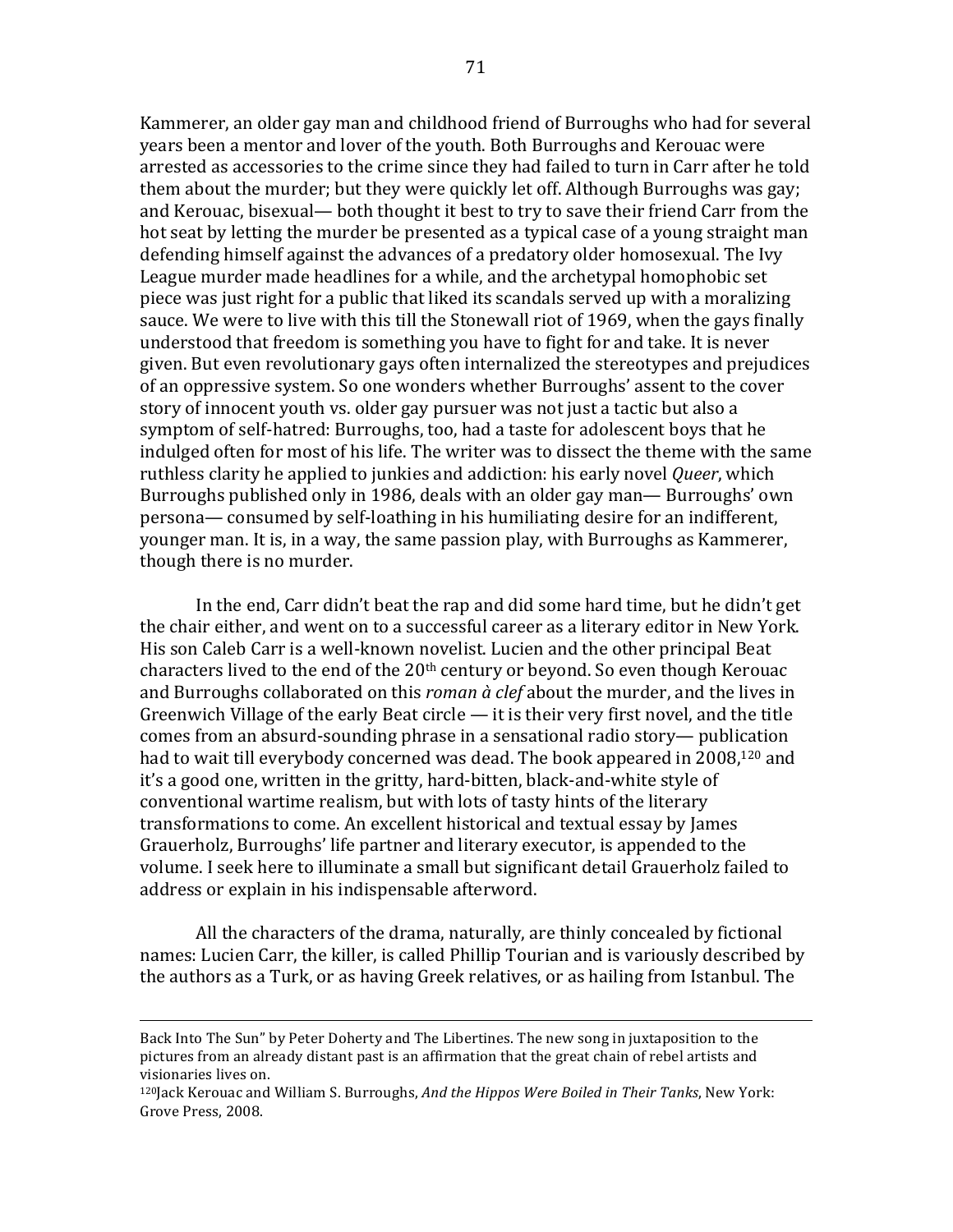character in the novel is seventeen (Carr was nineteen at the time of the murder) and is swarthy and handsome (Carr was from a well-to-do Anglo family and was blond and blue-eyed). For whatever reason, the fictional character has a very different background and appearance than the historical Carr, so the choice had to be intentional. It is also likely the two authors knew Tourian was an Armenian surname (Turkish and Greek surnames do not end in  $-*van*$ , though Iranian ones can). William Saroyan, the American Armenian writer cited elsewhere in this study, is mentioned in passing, though without reference to his ancestry. At the time Saroyan was still widely known as a very famous American writer, of course. (No longer: in an informal recent poll, none of my students at Harvard had ever heard of or read his book *My Name Is Aram.*) The name Tourian is an obscure one outside the American-Armenian community.

It was, as its use in the novel suggests, not yet an obscure name to the general public in the 1940s, though. Only a decade earlier, on Sunday,  $25<sup>th</sup>$  December 1933, the Primate of the Armenian Church of North America, Archbishop Leon Tourian (Łewond Durean), a native of Constantinople, was murdered as he was celebrating the Divine Liturgy at the Holy Cross Church of Armenia on West  $187<sup>th</sup>$  Street and St. Nicholas Avenue, just three miles north of the Columbia campus. Several top officials of the New York branch of the Armenian Revolutionary Federation (Arm. *Hay yełap'oxakan dašnakc'ut'iwn*— Kara Darviš numbers himself among the Dashnaks in one poem) were apprehended at the scene of the crime, tried, and convicted of premeditated murder in the first degree. (All escaped the death sentence.) The crime was front-page news for weeks in the city; and the trial was one of the more sensational courtroom events of the first Great Depression. No specious moralizing was needed to spice up the story: Tourian was stabbed through his gilded vestments, in the nave of a house of God, with a long kitchen knife. He was a tall, imposing man, and his heavy metal crozier buckled as he fell upon it. There was a sickening irony to this murder by fellow Armenians: when in 1922 Mustafa Kemal Atatürk's army burnt down the port city of Smyrna (present-day Izmir) and drove its Christian majority population into the sea, literally, Bishop Tourian had been one of the survivors picked out of the water. He could scarcely have come from a more illustrious or patriotic family: just a few years before his murder his cousin Yeghishe (Ełišē) Tourian, an eminent scholar who had served as the abbot of Armash monastery, and then been elected Armenian Patriarch of Jerusalem, passed away in the Holy Land. When Yeghishe, born Mihran, was a boy, he witnessed the slow, agonizing death from consumption of his own elder brother, Bedros (Petros).

Bedros Tourian, who died at Constantinople at twenty-one, early in 1872, was an inspired, grief-stricken romantic: with his small corpus of brilliant lyric poems it is fair to say he created the standard modern literary idiom of Western Armenian. And in his use of startling images like "black milk" he both paralleled the linguistic experiments of his French contemporary, Arthur Rimbaud, whom I have cited as the progenitor of modern poetry and of Futurism; and anticipated the  $20<sup>th</sup>$ century German-language poet Paul Celan, whose most famous poem, "Death Fugue", uses the image of black milk to great effect in evoking the anti-life of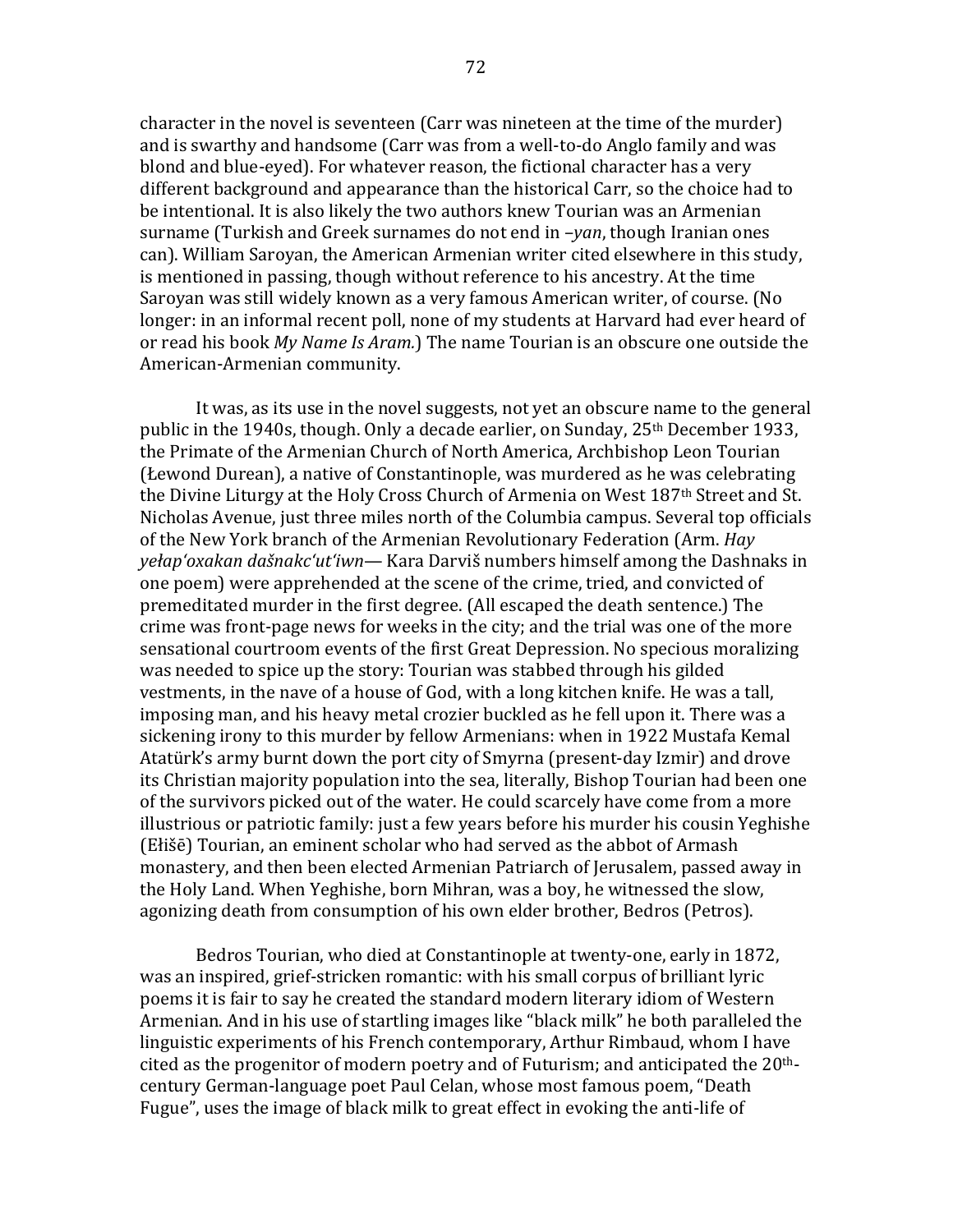imprisonment and extermination in a Nazi concentration camp. It is most unlikely the fathers of the Beat movement ever heard of Bedros or Yeghishe, but it would have been hard for them *not* to know about Leon Tourian. And surely the only reason for the employment of that obscure name in their very first novel would have been the recent and notorious murder of the Archbishop in New York. It is a reference that would have been immediately understood by many Americans— and more New Yorkers— in 1945. But now that nearly a lifetime has passed, only the eyebrows of Armenian readers will travel upwards. For them, the effects of the murder endure.

The circumstances of Tourian's assassination are complex. In 1917, following the Russian Revolution and the collapse of the Tsarist régime, Lenin withdrew his country from the war and the Russian army decamped from the Caucasian front. Ottoman Turkey had begun systematically to exterminate its civilian Armenian population in 1915, and refugees were fleeing with the retreating Russians from Van and elsewhere to the east. The Dashnaks established an independent republic in Transcaucasian Armenia— the part of the country that had been since 1828 under Russian control— and fought back Turkish and Azeri invading armies. But they lost power to the Communists in 1920 in a coup and were driven into exile in the Middle East and the U.S. The sacred city of Echmiadzin, seat of the Armenian Church since the fourth century, was to remain in Soviet hands thereafter, until 1991. In 1922, as was mentioned earlier, Atatürk's army destroyed Smyrna on the Aegean coast, where Tourian had served as bishop.

Arriving at his new post in America, Archbishop Tourian, either out of personal conviction or in an effort to placate the Russians and thereby protect his Church from reprisal, refused at several Armenian American community functions to allow the Dashnaks' tricolor flag— the flag of the pre-Soviet (and, now, post-Soviet) republic— to be displayed, allowing only the Stars and Stripes. The party's members were incensed by this offense and branded him a traitor; and his subsequent murder split the American Armenian community down the middle. Many remained loyal to the Catholicos, or supreme patriarch, at Soviet-controlled Echmiadzin; others broke away and eventually came to associate their parishes with a rival, Dashnak-dominated Catholicossate established at Antelias, near Beirut, Lebanon. The English-language US Dashnak press in the first decade of the  $21^{st}$ century ran a series of portraits of the various Armenian parishes in America: the article on Manhattan's Holy Cross Church faithfully mentioned every detail of its history except the only one of any historical importance— Tourian's murder. Though the subject still seems too delicate for the party to address with candor, Terry Phillips' book *Murder at the Altar* provides the a detailed, if at times speculative historical account of the Tourian case to date, albeit in semi-fictionalized form. 

The resurrected proto-Beat novel turns out to be another, surprising, corrective to historical amnesia. For the very name Tourian evidently summoned such visceral imaginative force that invoking it was enough to convey the tragedy